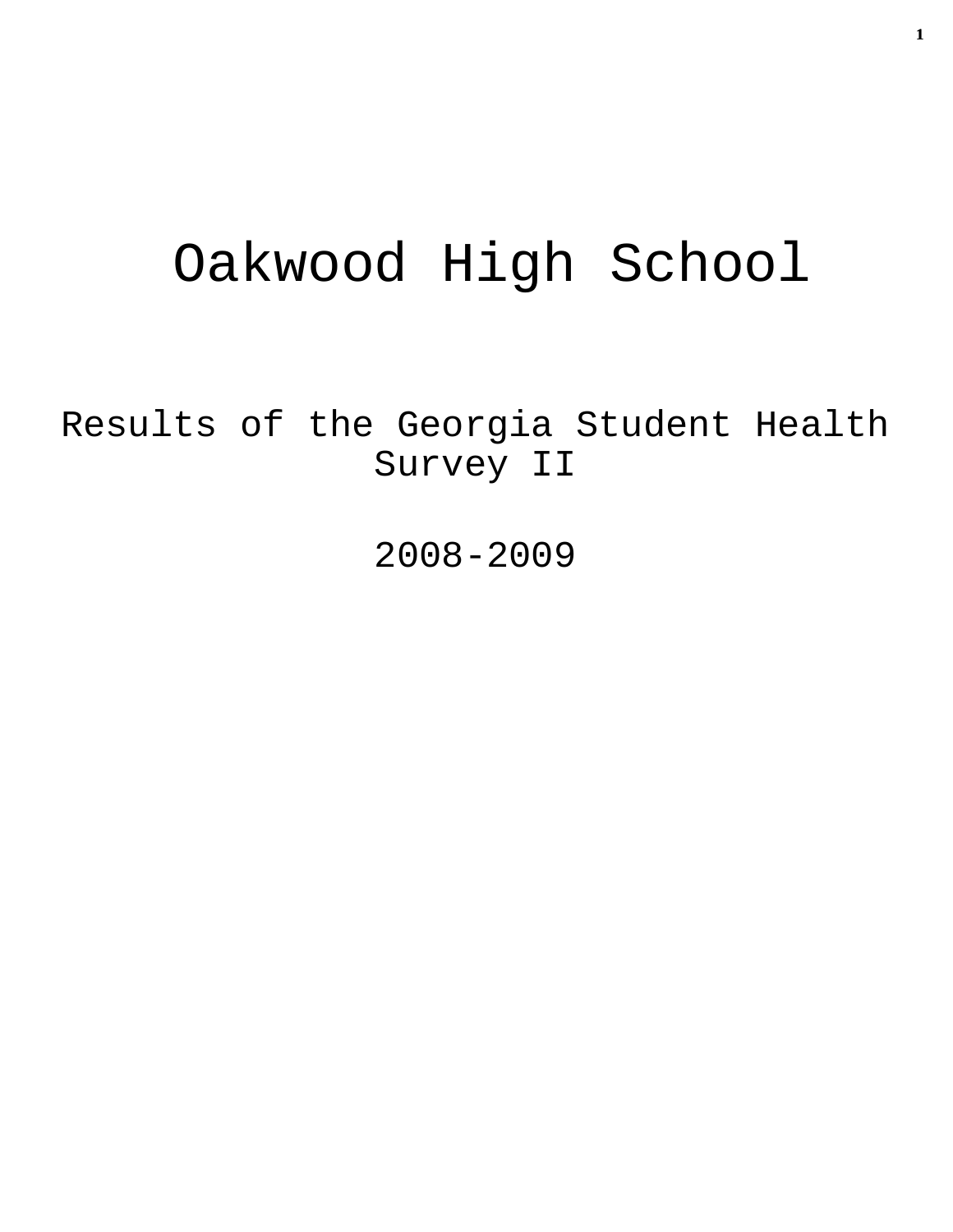# *Demographics* **2**

| Grade                    |    |  |  |  |
|--------------------------|----|--|--|--|
| <b>Grade   Frequency</b> |    |  |  |  |
| 10                       | 18 |  |  |  |
| 12                       | 81 |  |  |  |

| <b>Frequency</b> | <b>Table of Gender by Grade</b> |              |             |              |
|------------------|---------------------------------|--------------|-------------|--------------|
| <b>Col Pct</b>   |                                 | Grade(Grade) |             |              |
|                  | Gender(Gender)                  | 10           | 12          | <b>Total</b> |
|                  | Female                          | 6<br>33.33   | 43<br>53.09 | 49           |
|                  | <b>Male</b>                     | 12<br>66.67  | 38<br>46.91 | 50           |
|                  | <b>Total</b>                    | 18           | 81          | 99           |

| Frequency      |
|----------------|
| <b>Col Pct</b> |

|                              | <b>Table of Ethnicity by Grade</b> |              |             |              |  |  |  |
|------------------------------|------------------------------------|--------------|-------------|--------------|--|--|--|
|                              |                                    | Grade(Grade) |             |              |  |  |  |
| <b>Ethnicity</b> (Ethnicity) |                                    | 10           | 12          | <b>Total</b> |  |  |  |
|                              | <b>Black</b>                       | 8<br>44.44   | 33<br>40.74 | 41           |  |  |  |
| <b>Hispanic</b>              |                                    | 5<br>27.78   | 11<br>13.58 | 16           |  |  |  |
|                              | White                              | 3<br>16.67   | 28<br>34.57 | 31           |  |  |  |
|                              | <b>Asian</b>                       | 0<br>0.00    | 3<br>3.70   | 3            |  |  |  |
|                              | <b>Other</b>                       | 2<br>11.11   | 6<br>7.41   | 8            |  |  |  |
| <b>Total</b>                 |                                    | 18           | 81          | 99           |  |  |  |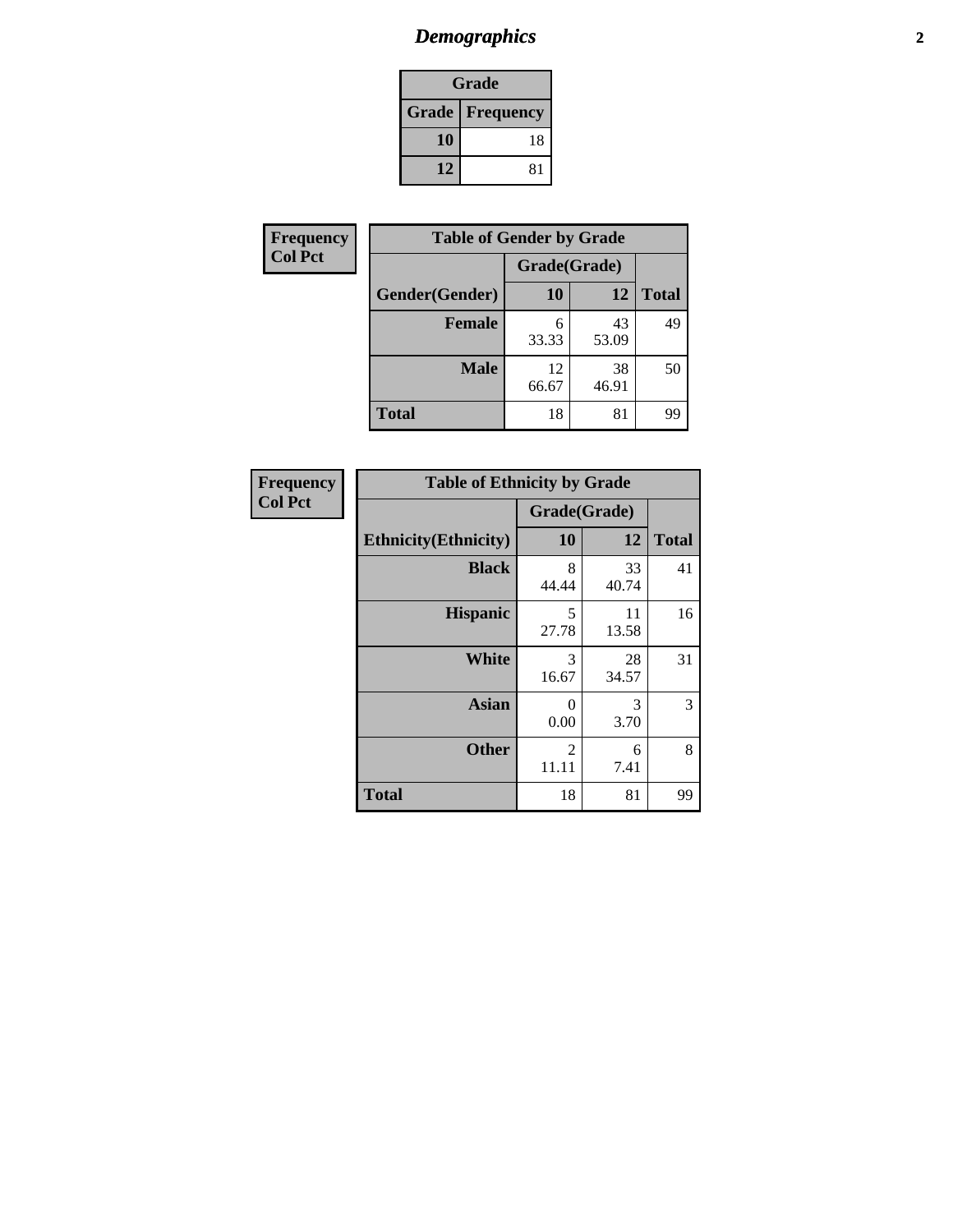### *Title IV, Part A, Schedule A* **3** *Goal 1: Ensure that all schools are drug-free Baseline Data: Year 2008-2009 Prevalence of Drug Use*

| Frequency<br><b>Col Pct</b> | <b>Table of AlcoholAlt by Grade</b> |              |             |              |  |  |  |
|-----------------------------|-------------------------------------|--------------|-------------|--------------|--|--|--|
|                             | AlcoholAlt(Alcohol                  | Grade(Grade) |             |              |  |  |  |
|                             | use, past 30 days)                  | 10           | <b>12</b>   | <b>Total</b> |  |  |  |
|                             | <b>Yes</b>                          | 6<br>33.33   | 46<br>56.79 | 52           |  |  |  |
|                             | N <sub>0</sub>                      | 12<br>66.67  | 35<br>43.21 | 47           |  |  |  |
|                             | <b>Total</b>                        | 18           | 81          | 99           |  |  |  |

| Frequency<br><b>Col Pct</b> | <b>Table of TobaccoAny by Grade</b> |              |             |              |  |  |
|-----------------------------|-------------------------------------|--------------|-------------|--------------|--|--|
|                             | TobaccoAny(Tobacco                  | Grade(Grade) |             |              |  |  |
|                             | use, past 30 days)                  | 10           | 12          | <b>Total</b> |  |  |
|                             | <b>Yes</b>                          | 6<br>33.33   | 43<br>53.09 | 49           |  |  |
|                             | N <sub>0</sub>                      | 12<br>66.67  | 38<br>46.91 | 50           |  |  |
|                             | <b>Total</b>                        | 18           | 81          | 99           |  |  |

| Frequency<br><b>Col Pct</b> | <b>Table of MarijuanaAlt by Grade</b> |              |             |              |  |  |
|-----------------------------|---------------------------------------|--------------|-------------|--------------|--|--|
|                             | MarijuanaAlt(Marijuana                | Grade(Grade) |             |              |  |  |
|                             | use, past 30 days)                    | 10           | 12          | <b>Total</b> |  |  |
|                             | <b>Yes</b>                            | 5<br>27.78   | 39<br>48.15 | 44           |  |  |
|                             | N <sub>0</sub>                        | 13<br>72.22  | 42<br>51.85 | 55           |  |  |
|                             | <b>Total</b>                          | 18           | 81          | 99           |  |  |

| <b>Frequency</b> | <b>Table of OtherDrugAny by Grade</b>  |              |             |              |  |  |
|------------------|----------------------------------------|--------------|-------------|--------------|--|--|
| <b>Col Pct</b>   | <b>OtherDrugAny(Other</b><br>drug use, | Grade(Grade) |             |              |  |  |
|                  | past 30 days)                          | 10           | 12          | <b>Total</b> |  |  |
|                  | Yes                                    | 0.00         | 20<br>24.69 | 20           |  |  |
|                  | N <sub>0</sub>                         | 18<br>100.00 | 61<br>75.31 | 79           |  |  |
|                  | <b>Total</b>                           | 18           | 81          | 99           |  |  |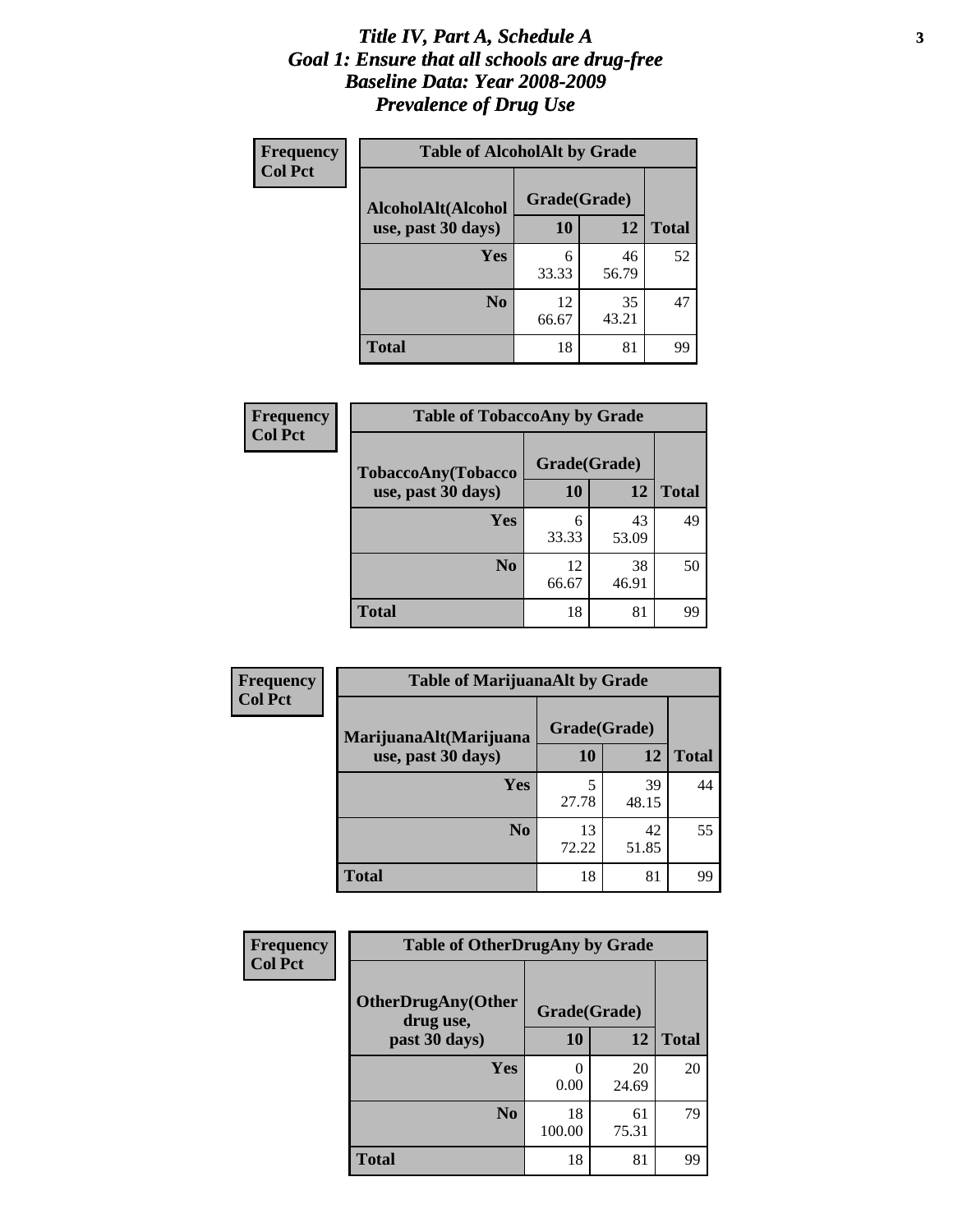### *Average Age of Onset of Use* **4** *Results for "Average Age of Onset of Use" questions exclude students who said they did not use that substance*

| <b>Variable</b>    | Label                                                              | <b>Mean</b> |
|--------------------|--------------------------------------------------------------------|-------------|
| Alcoholinit2       | I started using alcohol when I was                                 | 14.56       |
| Cigarettesinit2    | I started smoking tobacco when I was                               | 14.89       |
| Smokelessinit2     | I started chewing tobacco when I was                               | 14.60       |
| Marijuanainit2     | I started using marijuana when I was                               | 14.42       |
| Cocaineinit2       | I started using cocaine when I was                                 | 15.92       |
| Inhalantsinit2     | I started using inhalants when I was                               | 13.00       |
| Steroidsinit2      | I started using steroids when I was                                | 16.33       |
| Ecstasyinit2       | I started using ecstasy when I was                                 | 16.39       |
| Methinit2          | I started using methamphetamines when I was                        | 14.50       |
| Hallucinogensinit2 | I started using hallucinogens when I was                           | 15.73       |
| Prescriptioninit2  | I started using prescription drugs not prescribed to me when I was | 15.05       |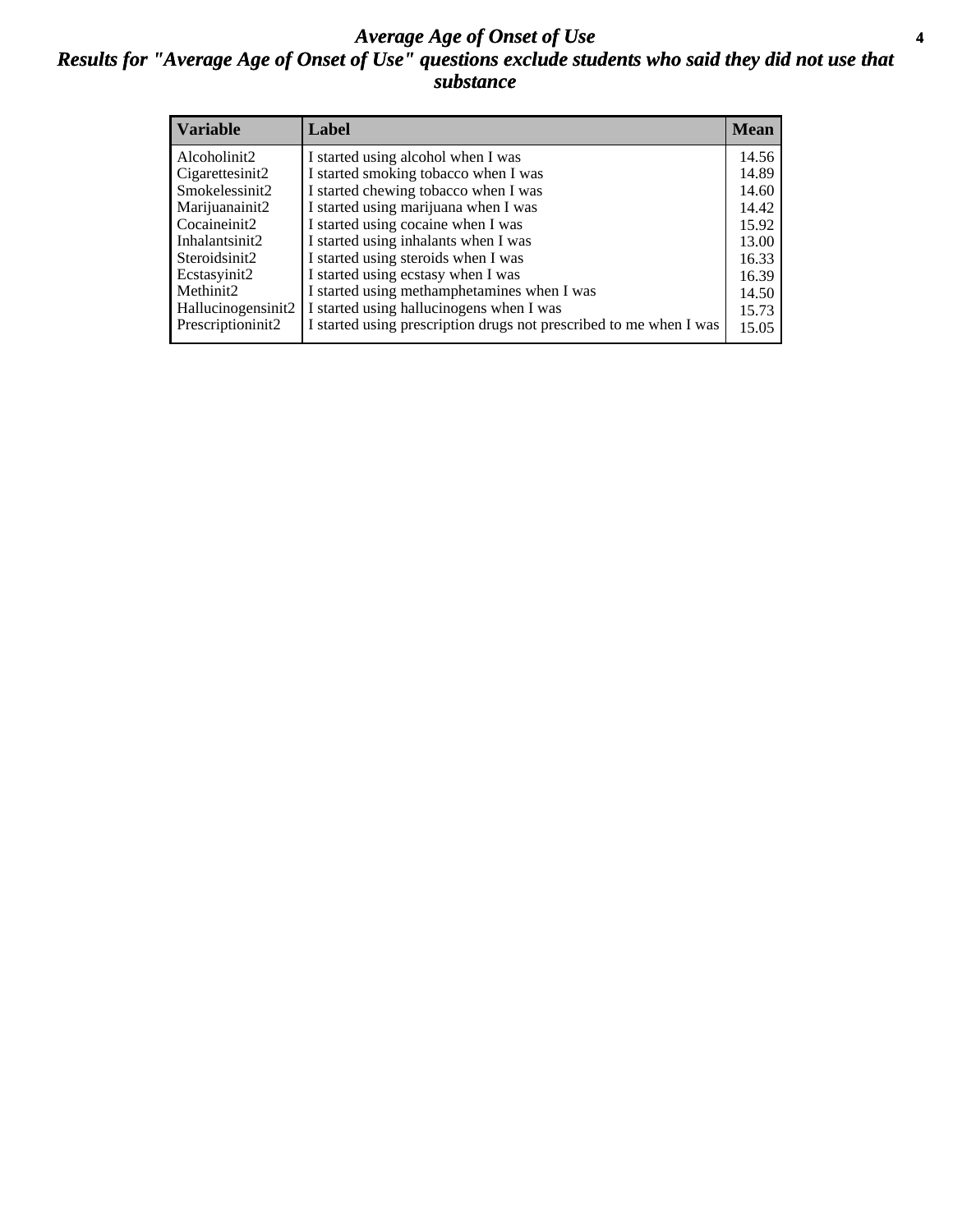# *Perception of Health Risk* **5**

| <b>Frequency</b> | <b>Table of Alcoholharmdich by Grade</b> |              |             |              |  |
|------------------|------------------------------------------|--------------|-------------|--------------|--|
| <b>Col Pct</b>   | Alcoholharmdich(I<br>think alcohol is    | Grade(Grade) |             |              |  |
|                  | harmful)                                 | 10           | 12          | <b>Total</b> |  |
|                  | Yes                                      | 14<br>77.78  | 67<br>82.72 | 81           |  |
|                  | N <sub>0</sub>                           | 4<br>22.22   | 14<br>17.28 | 18           |  |
|                  | <b>Total</b>                             | 18           | 81          | 99           |  |

| Frequency      | <b>Table of Tobaccoharmdich by Grade</b> |              |                        |                |  |
|----------------|------------------------------------------|--------------|------------------------|----------------|--|
| <b>Col Pct</b> | Tobaccoharmdich(I<br>think tobacco is    | Grade(Grade) |                        |                |  |
|                | harmful)                                 | 10           | 12                     | <b>Total</b>   |  |
|                | Yes                                      | 16<br>88.89  | 79<br>97.53            | 95             |  |
|                | N <sub>0</sub>                           | 11.11        | $\mathfrak{D}$<br>2.47 | $\overline{4}$ |  |
|                | <b>Total</b>                             | 18           | 81                     | 99             |  |

| Frequency      | <b>Table of Marijuanaharmdich by Grade</b> |              |             |              |  |  |
|----------------|--------------------------------------------|--------------|-------------|--------------|--|--|
| <b>Col Pct</b> | Marijuanaharmdich(I<br>think marijuana is  | Grade(Grade) |             |              |  |  |
|                | harmful)                                   | 10           | 12          | <b>Total</b> |  |  |
|                | Yes                                        | 14<br>77.78  | 41<br>50.62 | 55           |  |  |
|                | N <sub>0</sub>                             | 4<br>22.22   | 40<br>49.38 | 44           |  |  |
|                | <b>Total</b>                               | 18           | 81          | 99           |  |  |

| Frequency      | <b>Table of Otherdrugharmdich by Grade</b>                   |             |             |              |  |
|----------------|--------------------------------------------------------------|-------------|-------------|--------------|--|
| <b>Col Pct</b> | Otherdrugharmdich(I<br>Grade(Grade)<br>think other drugs are |             |             |              |  |
|                | harmful)                                                     | 10          | 12          | <b>Total</b> |  |
|                | Yes                                                          | 16<br>88.89 | 79<br>97.53 | 95           |  |
|                | N <sub>0</sub>                                               | 1 L L L     | 2.47        | 4            |  |
|                | <b>Total</b>                                                 | 18          | 81          | 99           |  |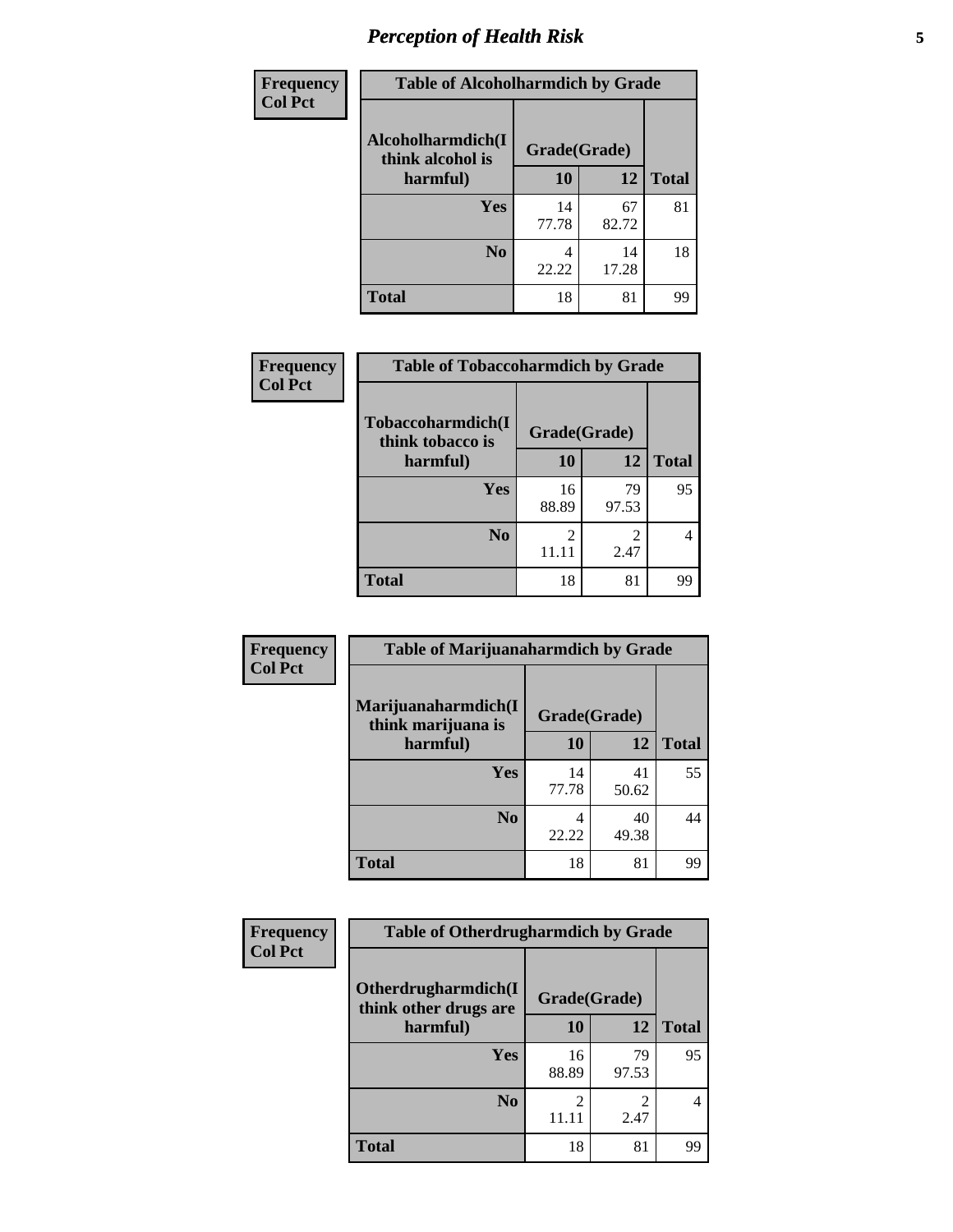# *Social Disapproval* **6**

| Frequency      | <b>Table of Alcoholpeerdich by Grade</b>                    |              |             |              |  |
|----------------|-------------------------------------------------------------|--------------|-------------|--------------|--|
| <b>Col Pct</b> | Alcoholpeerdich(My<br>friends would<br>disapprove if I used | Grade(Grade) |             |              |  |
|                | alcohol)                                                    | 10           | 12          | <b>Total</b> |  |
|                | <b>Yes</b>                                                  | Q<br>50.00   | 19<br>23.46 | 28           |  |
|                | N <sub>0</sub>                                              | Q<br>50.00   | 62<br>76.54 | 71           |  |
|                | <b>Total</b>                                                | 18           | 81          | 99           |  |

| <b>Frequency</b> |
|------------------|
| <b>Col Pct</b>   |

| <b>Table of Tobaccopeerdich by Grade</b>                    |              |             |              |  |  |
|-------------------------------------------------------------|--------------|-------------|--------------|--|--|
| Tobaccopeerdich(My<br>friends would<br>disapprove if I used | Grade(Grade) |             |              |  |  |
| tobacco)                                                    | 10           | 12          | <b>Total</b> |  |  |
| Yes                                                         | 11<br>61.11  | 34<br>41.98 | 45           |  |  |
| N <sub>0</sub>                                              | 38.89        | 47<br>58.02 | 54           |  |  |
| <b>Total</b>                                                | 18           | 81          | 99           |  |  |

| Frequency      | <b>Table of Marijuanapeerdich by Grade</b>                    |              |             |              |
|----------------|---------------------------------------------------------------|--------------|-------------|--------------|
| <b>Col Pct</b> | Marijuanapeerdich(My<br>friends would<br>disapprove if I used | Grade(Grade) |             |              |
|                | marijuana)                                                    | 10           | 12          | <b>Total</b> |
|                | <b>Yes</b>                                                    | 11<br>61.11  | 27<br>33.33 | 38           |
|                | N <sub>0</sub>                                                | 38.89        | 54<br>66.67 | 61           |
|                | <b>Total</b>                                                  | 18           | 81          | 99           |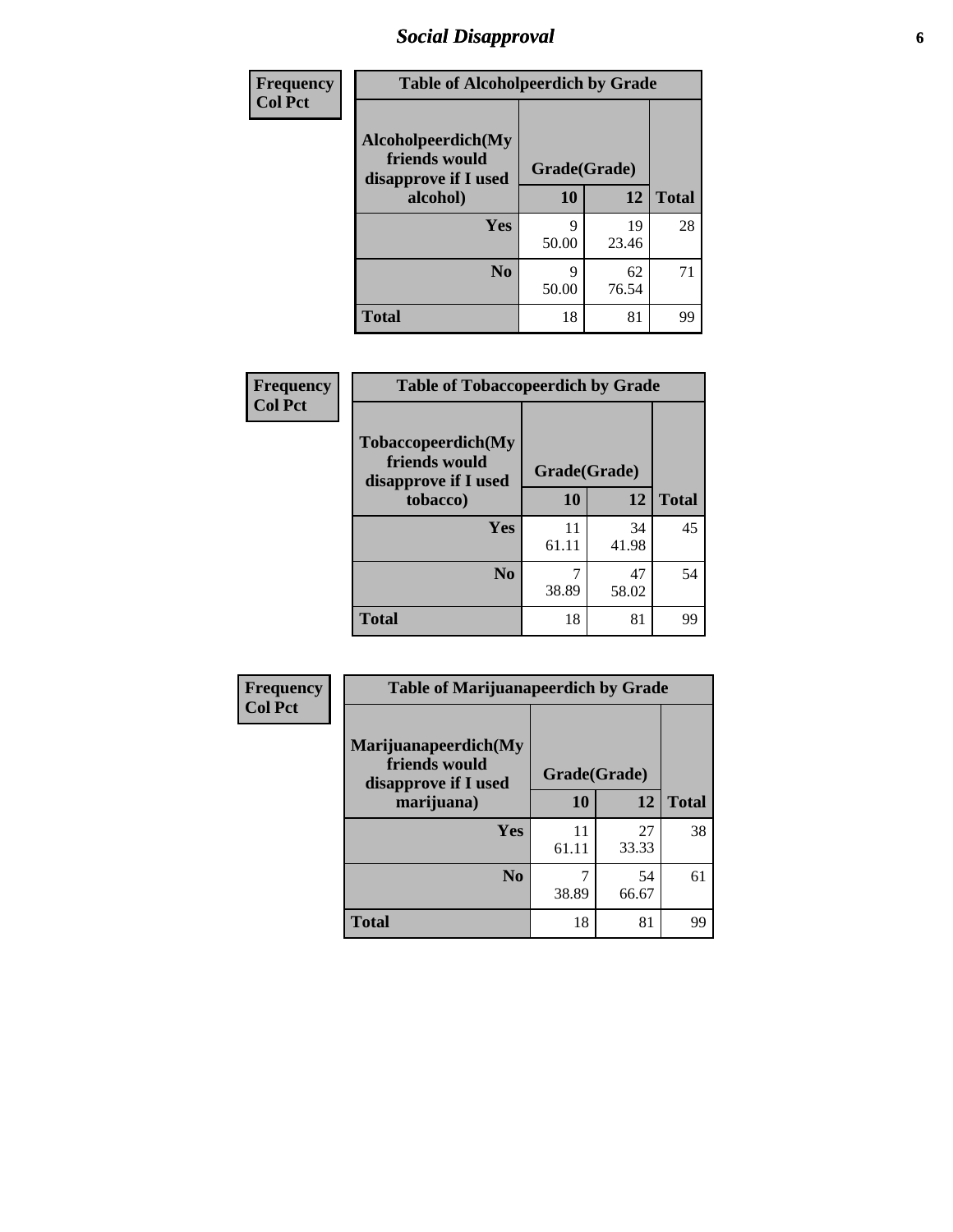# *Social Disapproval* **7**

| Frequency      | <b>Table of Otherdrugpeerdich by Grade</b>                    |              |             |              |  |
|----------------|---------------------------------------------------------------|--------------|-------------|--------------|--|
| <b>Col Pct</b> | Otherdrugpeerdich(My<br>friends would<br>disapprove if I used | Grade(Grade) |             |              |  |
|                | other drugs)                                                  | 10           | 12          | <b>Total</b> |  |
|                | Yes                                                           | 14<br>77.78  | 59<br>72.84 | 73           |  |
|                | N <sub>0</sub>                                                | 4<br>22.22   | 22<br>27.16 | 26           |  |
|                | <b>Total</b>                                                  | 18           | 81          | 99           |  |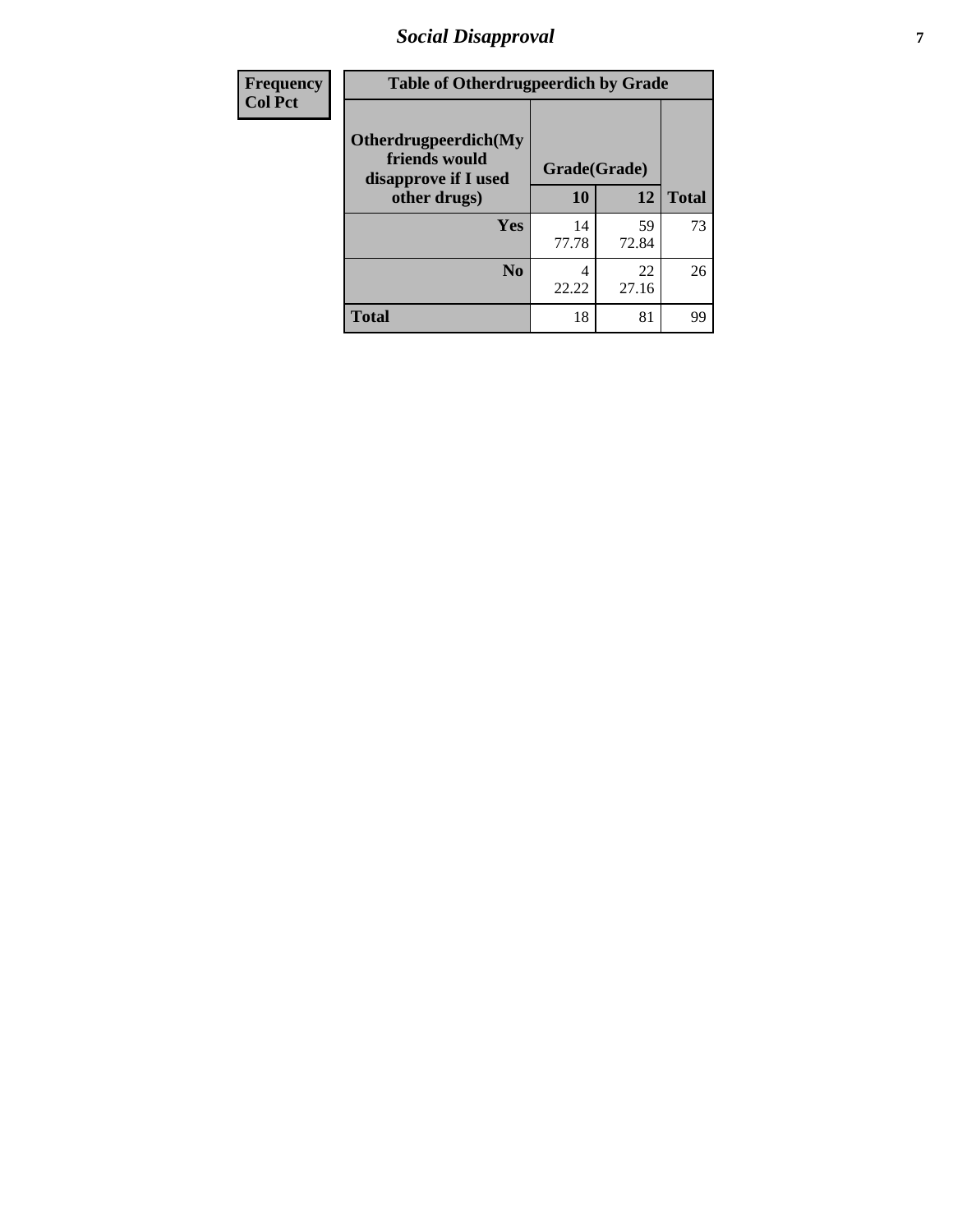### Title IV, Part A, Schedule A **8** *Goal 2: To help ensure that all schools are safe and disciplined Baseline Data: Year 2008-2009 Student Involvement in Gang Activity*

| Frequency      | <b>Table of Gangself by Grade</b>                                                                 |                    |             |              |  |
|----------------|---------------------------------------------------------------------------------------------------|--------------------|-------------|--------------|--|
| <b>Col Pct</b> | Gangself(I<br>have<br>participated<br>in illegal<br>gang<br>activities in<br>the past 30<br>days) | Grade(Grade)<br>10 | 12          | <b>Total</b> |  |
|                | Yes                                                                                               | $\theta$<br>0.00   | 9<br>11.11  | 9            |  |
|                | N <sub>0</sub>                                                                                    | 18<br>100.00       | 72<br>88.89 | 90           |  |
|                | <b>Total</b>                                                                                      | 18                 | 81          | 99           |  |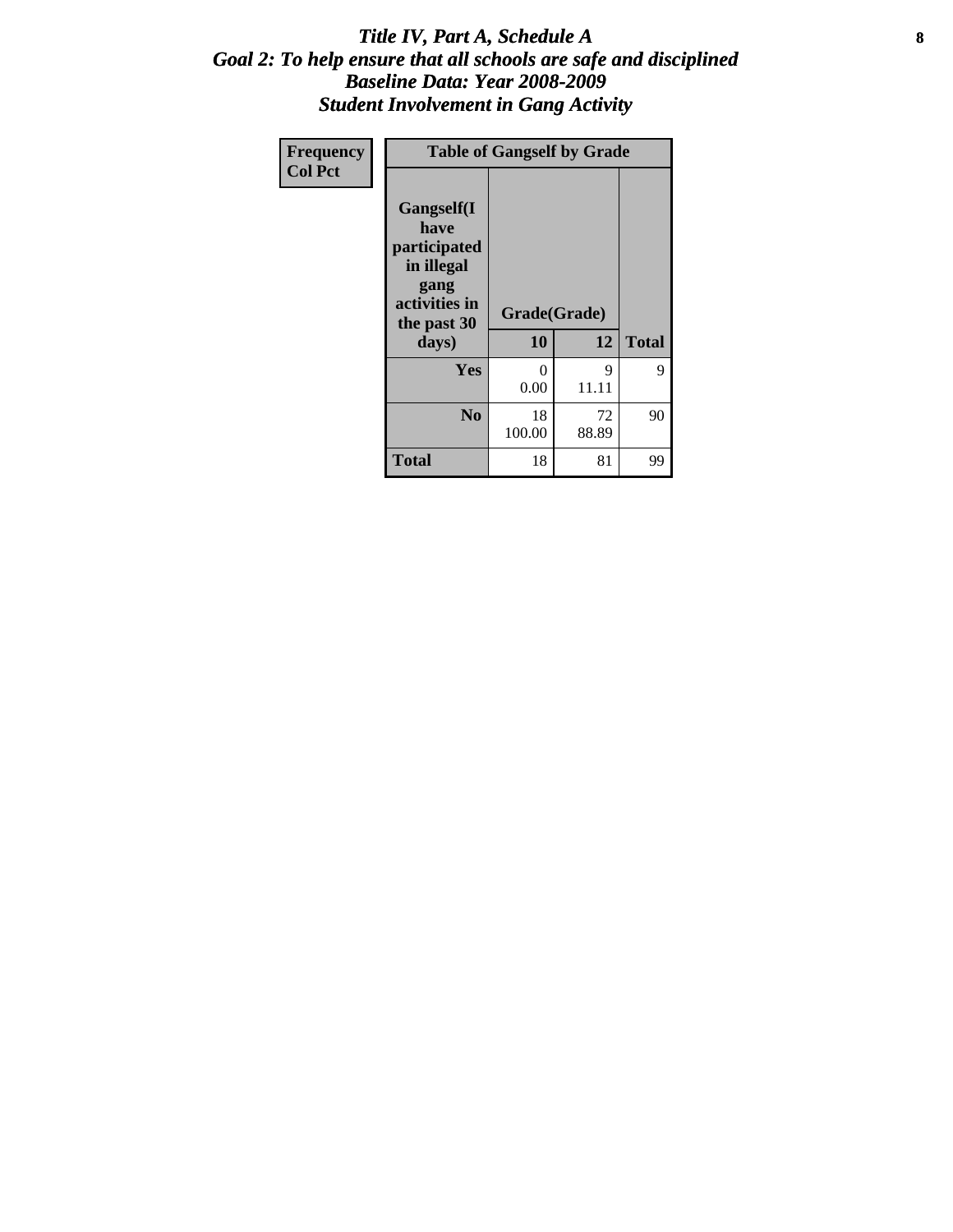# *Student Perception of School Safety* **9**

| <b>Frequency</b><br>Row Pct |
|-----------------------------|
|                             |

| <b>Table of Grade by Safeschool</b> |                          |                                                        |                               |                                    |              |
|-------------------------------------|--------------------------|--------------------------------------------------------|-------------------------------|------------------------------------|--------------|
|                                     |                          | Safeschool (School is a place at which I feel<br>safe) |                               |                                    |              |
| Grade(Grade)                        | <b>Strongly</b><br>Agree | Agree                                                  | Somewhat Somewhat<br>Disagree | <b>Strongly</b><br><b>Disagree</b> | <b>Total</b> |
| 10                                  | 4<br>22.22               | 10<br>55.56                                            | 3<br>16.67                    | 5.56                               | 18           |
| 12                                  | 18<br>22.22              | 45<br>55.56                                            | 9                             | 9                                  | 81           |
| <b>Total</b>                        | 22                       | 55                                                     | 12                            | 10                                 | 99           |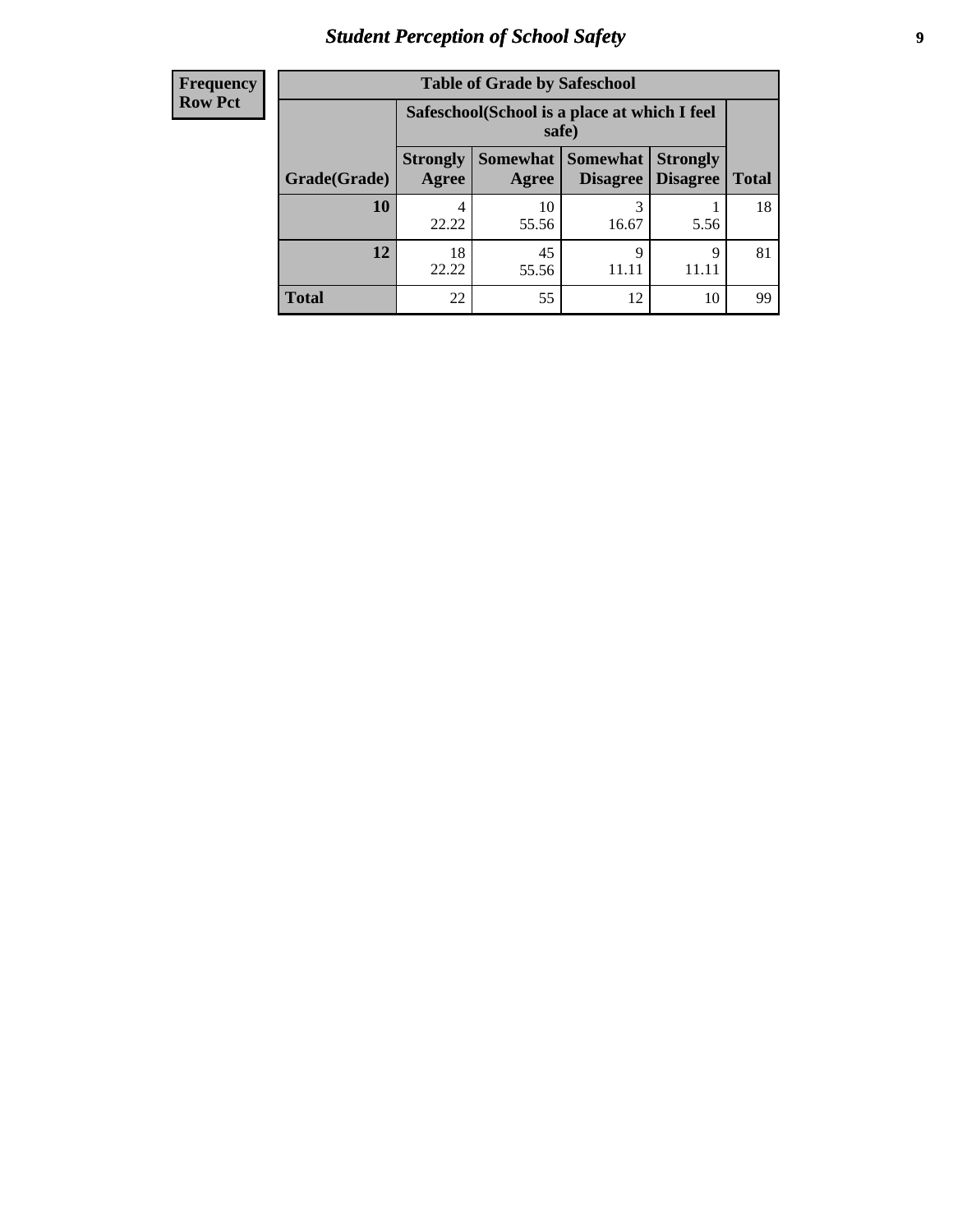### *Students Who Have Been Bullied* **10**

| Frequency      | <b>Table of Grade by Bullied</b>                                                 |                  |              |                   |                               |              |
|----------------|----------------------------------------------------------------------------------|------------------|--------------|-------------------|-------------------------------|--------------|
| <b>Row Pct</b> | <b>Bullied</b> (I have been<br>bullied by other students<br>in the past 30 days) |                  |              |                   |                               |              |
|                | Grade(Grade)                                                                     | 0<br><b>Days</b> | 1 or<br>days | 3 to<br>5<br>days | <b>10</b><br>to<br>19<br>days | <b>Total</b> |
|                | 10                                                                               | 18<br>100.00     | 0<br>0.00    | $\Omega$<br>0.00  | 0<br>0.00                     | 18           |
|                | 12                                                                               | 76<br>93.83      | 3<br>3.70    | 1.23              | 1.23                          | 81           |
|                | <b>Total</b>                                                                     | 94               | 3            | 1                 | 1                             | 99           |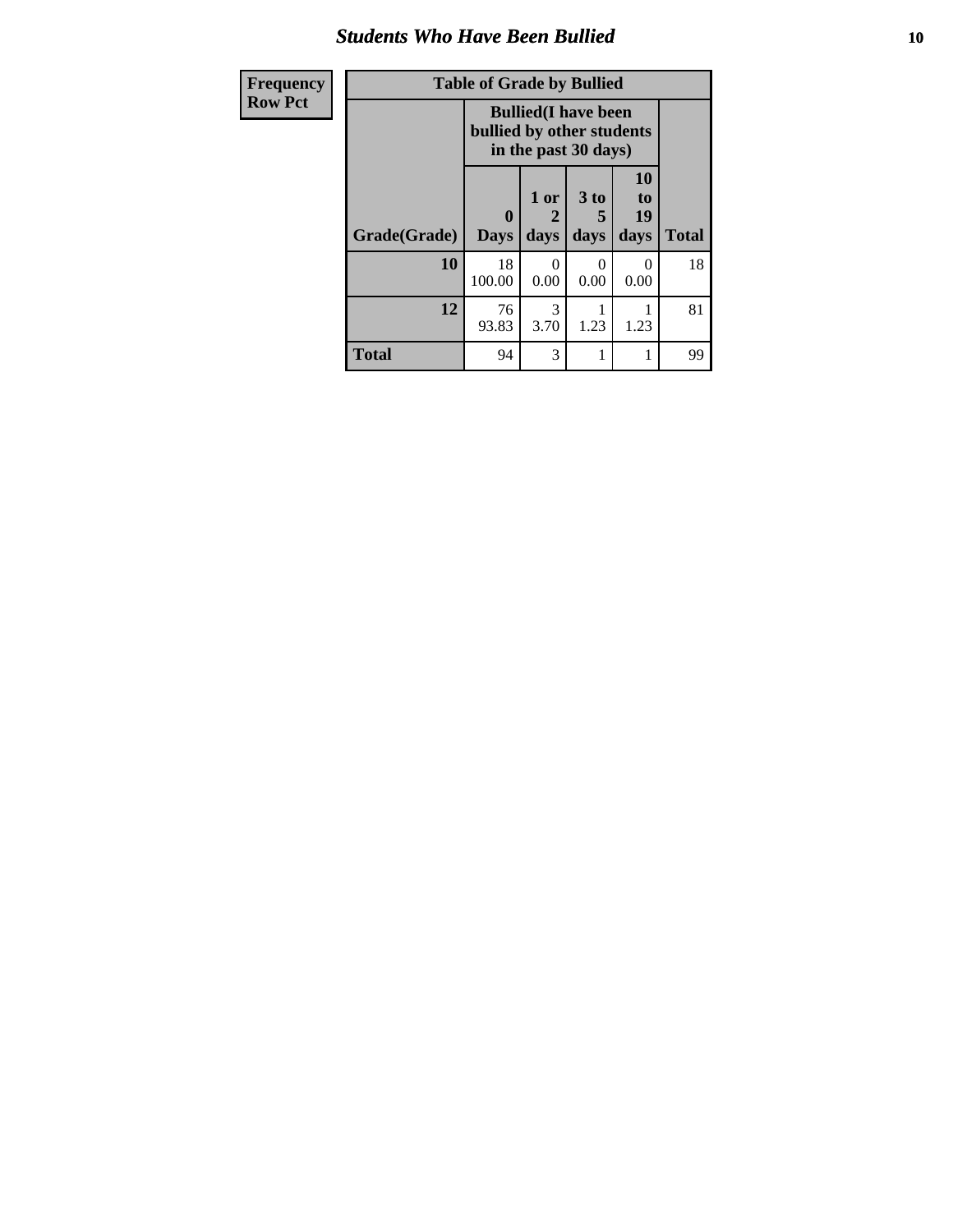### *School Climate* **11**

| Frequency      | <b>Table of SchoolClimate1 by Grade</b> |                    |             |              |  |
|----------------|-----------------------------------------|--------------------|-------------|--------------|--|
| <b>Col Pct</b> | SchoolClimate1(I<br>like school)        | Grade(Grade)<br>10 | 12          | <b>Total</b> |  |
|                | <b>Strongly Agree</b>                   | 4<br>22.22         | 9<br>11.11  | 13           |  |
|                | <b>Somewhat Agree</b>                   | 11<br>61.11        | 50<br>61.73 | 61           |  |
|                | <b>Somewhat Disagree</b>                | 2<br>11.11         | 8<br>9.88   | 10           |  |
|                | <b>Strongly Disagree</b>                | 5.56               | 14<br>17.28 | 15           |  |
|                | <b>Total</b>                            | 18                 | 81          | 99           |  |

| <b>Frequency</b> |
|------------------|
| <b>Col Pct</b>   |

| <b>Table of SchoolClimate2 by Grade</b>           |                    |             |              |  |
|---------------------------------------------------|--------------------|-------------|--------------|--|
| SchoolClimate2(I<br>feel successful at<br>school) | Grade(Grade)<br>10 | 12          | <b>Total</b> |  |
| <b>Strongly Agree</b>                             | 4<br>22.22         | 25<br>30.86 | 29           |  |
| <b>Somewhat Agree</b>                             | 10<br>55.56        | 41<br>50.62 | 51           |  |
| <b>Somewhat Disagree</b>                          | 4<br>22.22         | 10<br>12.35 | 14           |  |
| <b>Strongly Disagree</b>                          | 0<br>0.00          | 5<br>6.17   | 5            |  |
| Total                                             | 18                 | 81          | 99           |  |

| Frequency      | <b>Table of SchoolClimate3 by Grade</b>                                      |                                      |                    |              |
|----------------|------------------------------------------------------------------------------|--------------------------------------|--------------------|--------------|
| <b>Col Pct</b> | <b>SchoolClimate3(My</b><br>school has high<br>standards for<br>achievement) | <b>10</b>                            | Grade(Grade)<br>12 | <b>Total</b> |
|                | <b>Strongly Agree</b>                                                        | 9<br>50.00                           | 23<br>28.40        | 32           |
|                | <b>Somewhat Agree</b>                                                        | 38.89                                | 40<br>49.38        | 47           |
|                | <b>Somewhat Disagree</b>                                                     | $\mathcal{D}_{\mathcal{L}}$<br>11.11 | 13<br>16.05        | 15           |
|                | <b>Strongly Disagree</b>                                                     | $\mathbf{\Omega}$<br>0.00            | 5<br>6.17          | 5            |
|                | Total                                                                        | 18                                   | 81                 | 99           |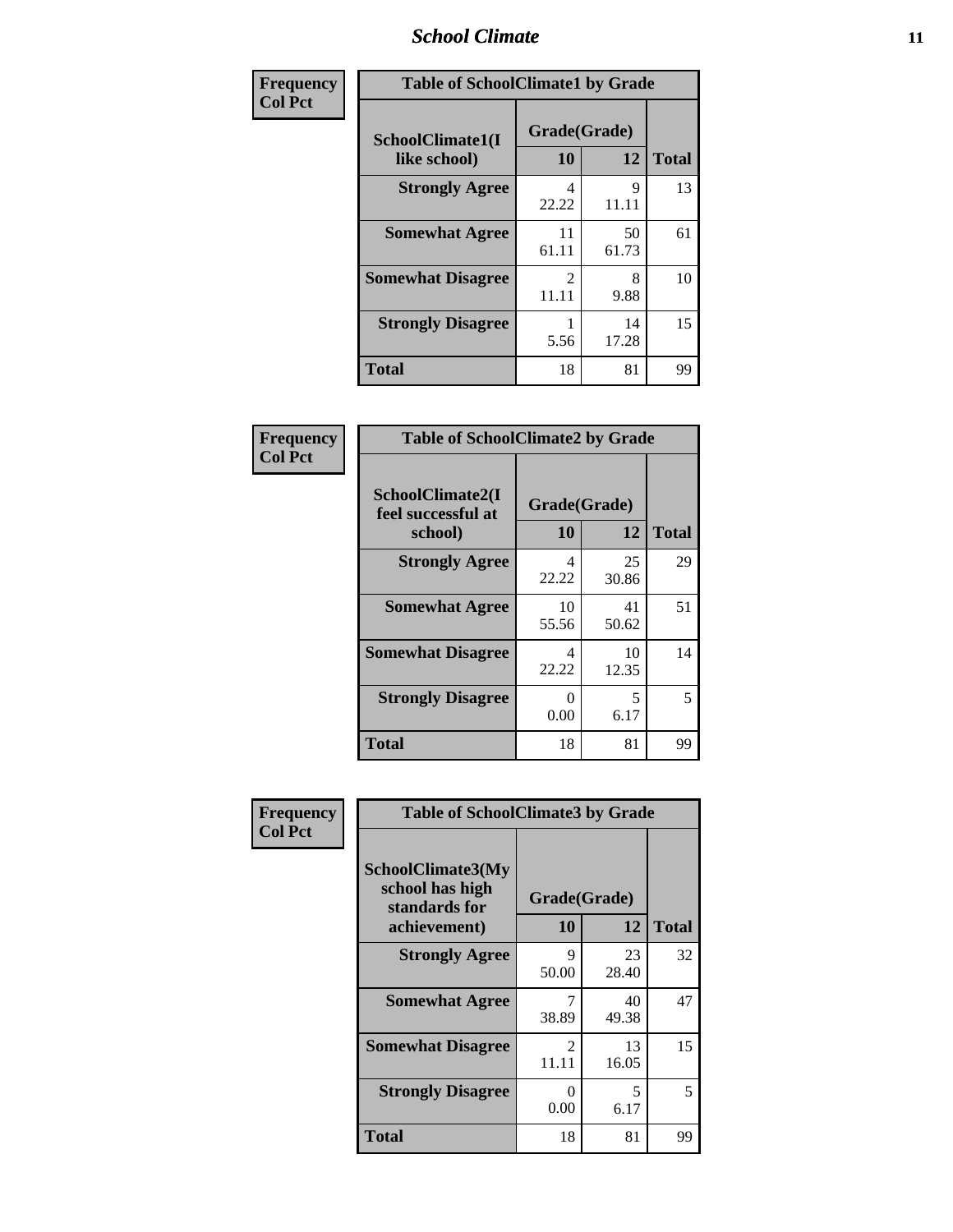### *School Climate* **12**

| Frequency      | <b>Table of SchoolClimate4 by Grade</b>                              |                    |             |              |
|----------------|----------------------------------------------------------------------|--------------------|-------------|--------------|
| <b>Col Pct</b> | <b>SchoolClimate4(My</b><br>school sets clear<br>rules for behavior) | Grade(Grade)<br>10 | 12          | <b>Total</b> |
|                | <b>Strongly Agree</b>                                                | 11<br>61.11        | 57<br>70.37 | 68           |
|                | <b>Somewhat Agree</b>                                                | 7<br>38.89         | 18<br>22.22 | 25           |
|                | <b>Somewhat Disagree</b>                                             | 0<br>0.00          | 3<br>3.70   | 3            |
|                | <b>Strongly Disagree</b>                                             | 0<br>0.00          | 3<br>3.70   | 3            |
|                | Total                                                                | 18                 | 81          | 99           |

| <b>Table of SchoolClimate5 by Grade</b>                              |                         |                        |              |  |  |
|----------------------------------------------------------------------|-------------------------|------------------------|--------------|--|--|
| SchoolClimate5(I<br>know what to do in<br>an emergency at<br>school) | Grade(Grade)<br>10      | 12                     | <b>Total</b> |  |  |
| <b>Strongly Agree</b>                                                | 6<br>33.33              | 49<br>60.49            | 55           |  |  |
| <b>Somewhat Agree</b>                                                | 10<br>55.56             | 23<br>28.40            | 33           |  |  |
| <b>Somewhat Disagree</b>                                             | $\mathfrak{D}$<br>11.11 | 7<br>8.64              | 9            |  |  |
| <b>Strongly Disagree</b>                                             | 0<br>0.00               | $\mathfrak{D}$<br>2.47 | 2            |  |  |
| <b>Total</b>                                                         | 18                      | 81                     | 99           |  |  |

| Frequency      | <b>Table of SchoolClimate6 by Grade</b>                  |                    |             |              |
|----------------|----------------------------------------------------------|--------------------|-------------|--------------|
| <b>Col Pct</b> | <b>SchoolClimate6(Teachers</b><br>treat me with respect) | Grade(Grade)<br>10 | 12          | <b>Total</b> |
|                | <b>Strongly Agree</b>                                    | 8<br>44.44         | 31<br>38.27 | 39           |
|                | <b>Somewhat Agree</b>                                    | 8<br>44.44         | 41<br>50.62 | 49           |
|                | <b>Somewhat Disagree</b>                                 | 5.56               | 5<br>6.17   | 6            |
|                | <b>Strongly Disagree</b>                                 | 5.56               | 4<br>4.94   | 5            |
|                | <b>Total</b>                                             | 18                 | 81          | 99           |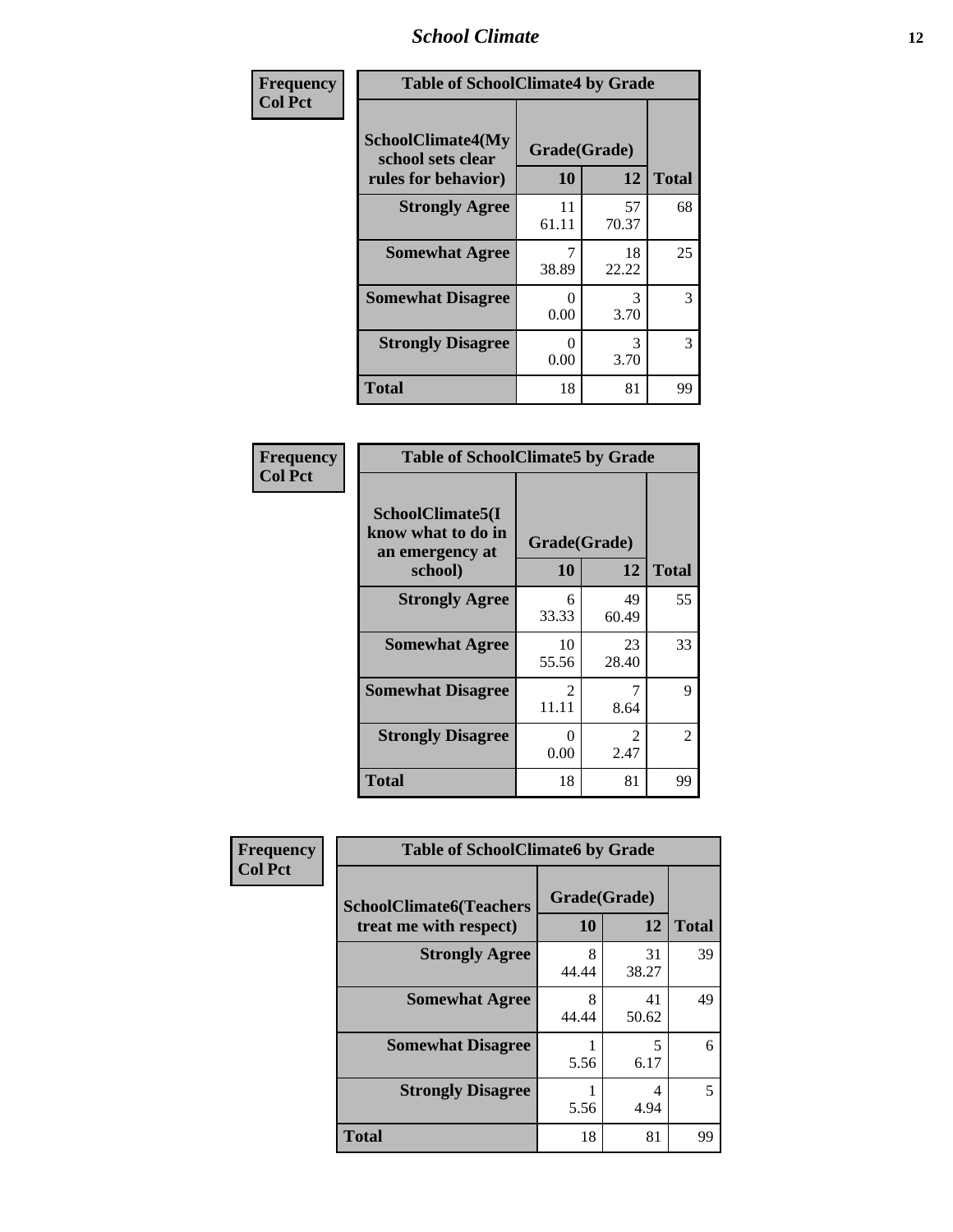### *School Climate* **13**

| Frequency      | <b>Table of SchoolClimate7 by Grade</b>                                       |                           |             |                |
|----------------|-------------------------------------------------------------------------------|---------------------------|-------------|----------------|
| <b>Col Pct</b> | <b>SchoolClimate7(Behaviors</b><br>in my class allow the<br>teacher to teach) | Grade(Grade)<br><b>10</b> | 12          | <b>Total</b>   |
|                | <b>Strongly Agree</b>                                                         | 8<br>44.44                | 26<br>32.10 | 34             |
|                | <b>Somewhat Agree</b>                                                         | 10<br>55.56               | 39<br>48.15 | 49             |
|                | <b>Somewhat Disagree</b>                                                      | $\Omega$<br>0.00          | 12<br>14.81 | 12             |
|                | <b>Strongly Disagree</b>                                                      | $\Omega$<br>0.00          | 4<br>4.94   | $\overline{4}$ |
|                | <b>Total</b>                                                                  | 18                        | 81          | 99             |

| Frequency      | <b>Table of SchoolClimate8 by Grade</b>                                 |                                      |             |              |
|----------------|-------------------------------------------------------------------------|--------------------------------------|-------------|--------------|
| <b>Col Pct</b> | <b>SchoolClimate8(Students</b><br>are frequently<br>recognized for good | Grade(Grade)                         |             |              |
|                | behavior)                                                               | 10                                   | 12          | <b>Total</b> |
|                | <b>Strongly Agree</b>                                                   | 4<br>22.22                           | 22<br>27.16 | 26           |
|                | <b>Somewhat Agree</b>                                                   | 11<br>61.11                          | 34<br>41.98 | 45           |
|                | <b>Somewhat Disagree</b>                                                | $\mathcal{D}_{\mathcal{A}}$<br>11.11 | 17<br>20.99 | 19           |
|                | <b>Strongly Disagree</b>                                                | 5.56                                 | 8<br>9.88   | 9            |
|                | <b>Total</b>                                                            | 18                                   | 81          | 99           |

| Frequency      | <b>Table of SchoolClimate9 by Grade</b>                                           |                    |                        |              |
|----------------|-----------------------------------------------------------------------------------|--------------------|------------------------|--------------|
| <b>Col Pct</b> | SchoolClimate9(School<br>counselor would be<br>helpful if I needed<br>assistance) | Grade(Grade)<br>10 | 12                     | <b>Total</b> |
|                | <b>Strongly Agree</b>                                                             | 10<br>55.56        | 45<br>55.56            | 55           |
|                | <b>Somewhat Agree</b>                                                             | 8<br>44.44         | 27<br>33.33            | 35           |
|                | <b>Somewhat Disagree</b>                                                          | 0<br>0.00          | 7<br>8.64              | 7            |
|                | <b>Strongly Disagree</b>                                                          | 0<br>0.00          | $\mathfrak{D}$<br>2.47 | 2            |
|                | Total                                                                             | 18                 | 81                     | 99           |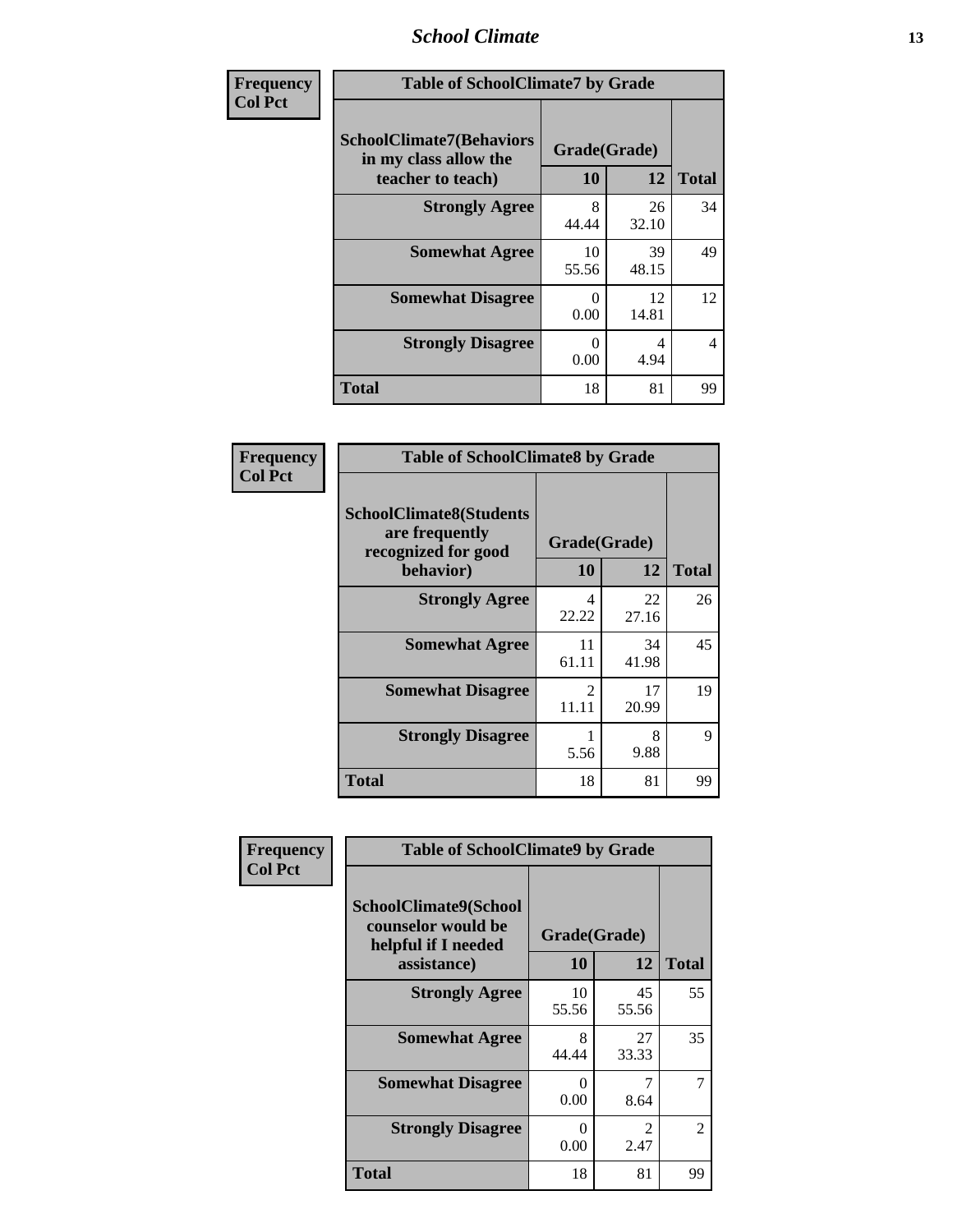### *Reasons for Dropping Out* **14**

| Frequency      | <b>Table of Dropoutreason by Grade</b>                                   |                    |             |              |
|----------------|--------------------------------------------------------------------------|--------------------|-------------|--------------|
| <b>Col Pct</b> | Dropoutreason(If<br>I dropped out the<br>reason would<br>most likely be) | Grade(Grade)<br>10 | 12          | <b>Total</b> |
|                | <b>Won't Drop out</b>                                                    | 6<br>33.33         | 22<br>27.16 | 28           |
|                | <b>Bored</b>                                                             | 2<br>11.11         | 11<br>13.58 | 13           |
|                | <b>Family Reasons</b>                                                    | 4<br>22.22         | 13<br>16.05 | 17           |
|                | <b>Being Bullied</b>                                                     | 0<br>0.00          | 1.23        | 1            |
|                | <b>Other</b>                                                             | 6<br>33.33         | 34<br>41.98 | 40           |
|                | <b>Total</b>                                                             | 18                 | 81          | 99           |

| Frequency      | <b>Table of Dropout by Grade</b>                                       |                    |             |              |
|----------------|------------------------------------------------------------------------|--------------------|-------------|--------------|
| <b>Col Pct</b> | Dropout(I<br>have<br>thought<br>about<br>dropping<br>out of<br>school) | Grade(Grade)<br>10 | 12          | <b>Total</b> |
|                | Yes                                                                    | 12<br>66.67        | 55<br>67.90 | 67           |
|                | N <sub>0</sub>                                                         | 6<br>33.33         | 26<br>32.10 | 32           |
|                | <b>Total</b>                                                           | 18                 | 81          | 99           |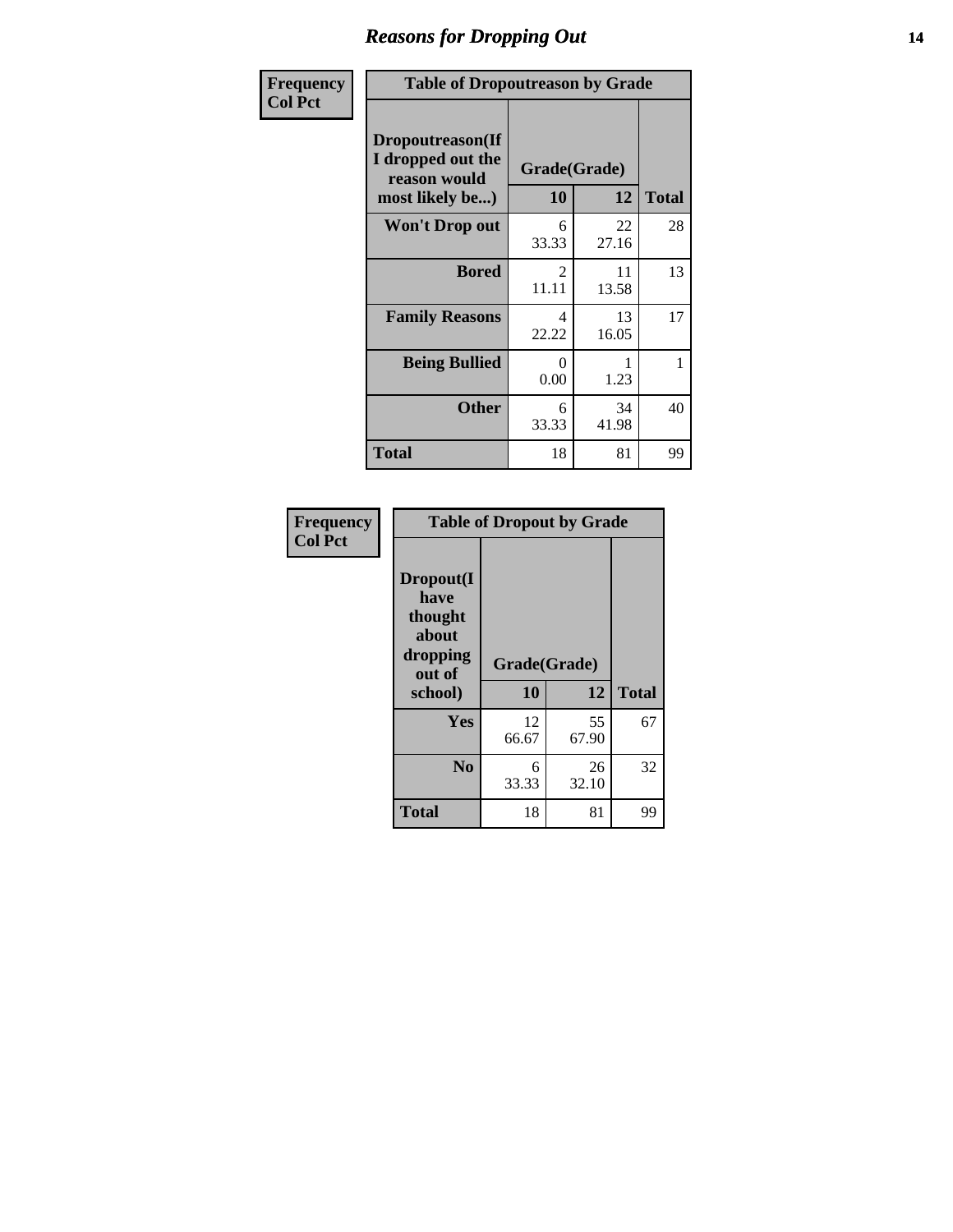*School Safety* **15**

| Frequency      |                                                                                                   | <b>Table of Gangself by Grade</b> |             |              |  |
|----------------|---------------------------------------------------------------------------------------------------|-----------------------------------|-------------|--------------|--|
| <b>Col Pct</b> | Gangself(I<br>have<br>participated<br>in illegal<br>gang<br>activities in<br>the past 30<br>days) | Grade(Grade)<br>10                | 12          | <b>Total</b> |  |
|                | Yes                                                                                               | 0<br>0.00                         | 9<br>11.11  | 9            |  |
|                | N <sub>0</sub>                                                                                    | 18<br>100.00                      | 72<br>88.89 | 90           |  |
|                | <b>Total</b>                                                                                      | 18                                | 81          | 99           |  |

| Frequency<br><b>Col Pct</b> | <b>Table of Gangpeers by Grade</b>                                                                                             |                    |             |              |
|-----------------------------|--------------------------------------------------------------------------------------------------------------------------------|--------------------|-------------|--------------|
|                             | <b>Gangpeers</b> (I<br>have friends<br>who have<br>participated<br>in illegal<br>gang<br>activities in<br>the past 30<br>days) | Grade(Grade)<br>10 | 12          | <b>Total</b> |
|                             | Yes                                                                                                                            | 8<br>44.44         | 29<br>35.80 | 37           |
|                             | N <sub>0</sub>                                                                                                                 | 10<br>55.56        | 52<br>64.20 | 62           |
|                             | <b>Total</b>                                                                                                                   | 18                 | 81          | 99           |

| Frequency      |                                                                     | <b>Table of Pickedon by Grade</b> |           |              |  |  |
|----------------|---------------------------------------------------------------------|-----------------------------------|-----------|--------------|--|--|
| <b>Col Pct</b> | <b>Pickedon</b> (I have<br>been picked on or<br>teased at school in | Grade(Grade)                      |           |              |  |  |
|                | the past 30 days)                                                   | 10                                | 12        | <b>Total</b> |  |  |
|                | <b>Strongly Agree</b>                                               | 0<br>0.00                         | 3<br>3.70 | 3            |  |  |
|                | <b>Somewhat Agree</b>                                               | 5.56                              | 6<br>7.41 |              |  |  |
|                | <b>Somewhat Disagree</b>                                            | 4<br>22.22                        | 8.64      | 11           |  |  |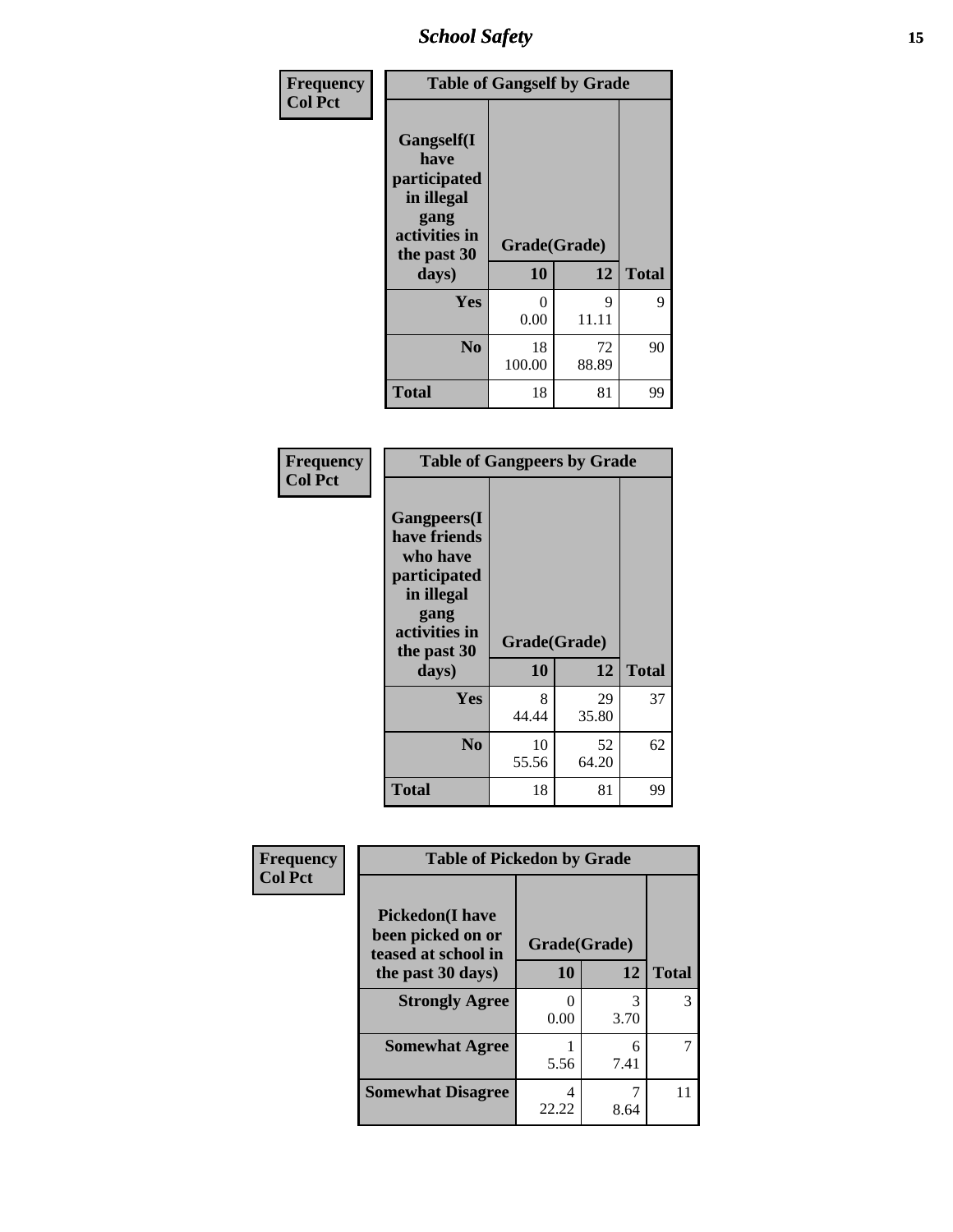# *School Safety* **16**

| Frequency      | <b>Table of Pickedon by Grade</b>                                                        |                    |             |              |  |  |  |  |
|----------------|------------------------------------------------------------------------------------------|--------------------|-------------|--------------|--|--|--|--|
| <b>Col Pct</b> | <b>Pickedon</b> (I have<br>been picked on or<br>teased at school in<br>the past 30 days) | Grade(Grade)<br>10 | 12          | <b>Total</b> |  |  |  |  |
|                | <b>Strongly Disagree</b>                                                                 | 13<br>72.22        | 65<br>80.25 | 78           |  |  |  |  |
|                | Total                                                                                    | 18                 | 81          | 99           |  |  |  |  |

| Frequency      | <b>Table of Safeschool by Grade</b>                      |                    |             |              |
|----------------|----------------------------------------------------------|--------------------|-------------|--------------|
| <b>Col Pct</b> | Safeschool(School<br>is a place at which I<br>feel safe) | Grade(Grade)<br>10 | 12          | <b>Total</b> |
|                | <b>Strongly Agree</b>                                    | 4<br>22.22         | 18<br>22.22 | 22           |
|                | <b>Somewhat Agree</b>                                    | 10<br>55.56        | 45<br>55.56 | 55           |
|                | <b>Somewhat Disagree</b>                                 | 3<br>16.67         | 9<br>11.11  | 12           |
|                | <b>Strongly Disagree</b>                                 | 5.56               | 9<br>11.11  | 10           |
|                | <b>Total</b>                                             | 18                 | 81          | 99           |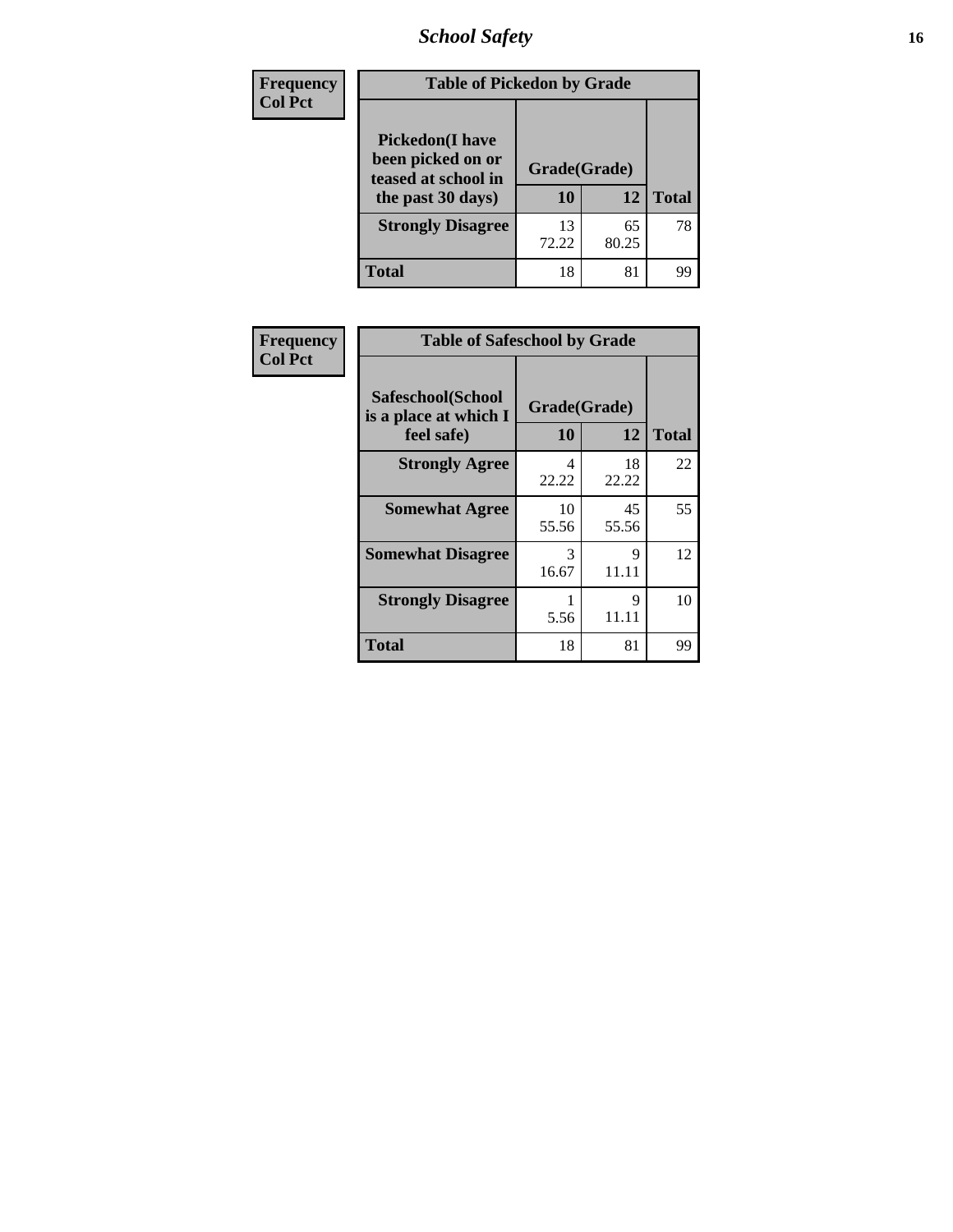*School Safety* **17**

| <b>Frequency</b> |              |                  | <b>Table of Grade by Bullied</b>                                                 |                              |                        |              |  |  |
|------------------|--------------|------------------|----------------------------------------------------------------------------------|------------------------------|------------------------|--------------|--|--|
| <b>Row Pct</b>   |              |                  | <b>Bullied</b> (I have been<br>bullied by other students<br>in the past 30 days) |                              |                        |              |  |  |
|                  | Grade(Grade) | 0<br><b>Days</b> | 1 or<br>$\mathcal{D}_{\mathcal{L}}$<br>days                                      | 3 <sub>to</sub><br>5<br>days | 10<br>to<br>19<br>days | <b>Total</b> |  |  |
|                  | 10           | 18<br>100.00     | 0<br>0.00                                                                        | 0<br>0.00                    | $\Omega$<br>0.00       | 18           |  |  |
|                  | 12           | 76<br>93.83      | 3<br>3.70                                                                        | 1.23                         | 1.23                   | 81           |  |  |
|                  | <b>Total</b> | 94               | 3                                                                                |                              | 1                      | 99           |  |  |

| Frequency      | <b>Table of Grade by Bulliedothers</b> |                         |                  |                                                                |                               |                               |              |  |
|----------------|----------------------------------------|-------------------------|------------------|----------------------------------------------------------------|-------------------------------|-------------------------------|--------------|--|
| <b>Row Pct</b> |                                        |                         |                  | <b>Bulliedothers</b> (I bullied others<br>in the past 30 days) |                               |                               |              |  |
|                | Grade(Grade)                           | $\bf{0}$<br><b>Days</b> | 1 or<br>days     | <b>6 to</b><br>9<br>days                                       | <b>10</b><br>to<br>19<br>days | <b>20</b><br>to<br>29<br>days | <b>Total</b> |  |
|                | 10                                     | 18<br>100.00            | $\theta$<br>0.00 | 0<br>0.00                                                      | 0<br>0.00                     | $\Omega$<br>0.00              | 18           |  |
|                | 12                                     | 77<br>95.06             | 1.23             | 1.23                                                           | 1.23                          | 1.23                          | 81           |  |
|                | <b>Total</b>                           | 95                      |                  |                                                                |                               |                               | 99           |  |

| Frequency      | <b>Table of Grade by Weaponschool</b> |                             |                                                                                 |                              |                   |              |  |  |  |
|----------------|---------------------------------------|-----------------------------|---------------------------------------------------------------------------------|------------------------------|-------------------|--------------|--|--|--|
| <b>Row Pct</b> |                                       |                             | <b>Weaponschool</b> (I<br>brought a weapon to<br>school in the past 30<br>days) |                              |                   |              |  |  |  |
|                | Grade(Grade)                          | $\mathbf{0}$<br><b>Days</b> | 1 or<br>days                                                                    | 3 <sub>to</sub><br>5<br>days | All<br>30<br>days | <b>Total</b> |  |  |  |
|                | 10                                    | 16<br>88.89                 | 5.56                                                                            | 0<br>0.00                    | 5.56              | 18           |  |  |  |
|                | 12                                    | 77<br>95.06                 | 0<br>0.00                                                                       | 3<br>3.70                    | 1.23              | 81           |  |  |  |
|                | <b>Total</b>                          | 93                          | 1                                                                               | 3                            | $\mathfrak{D}$    | 99           |  |  |  |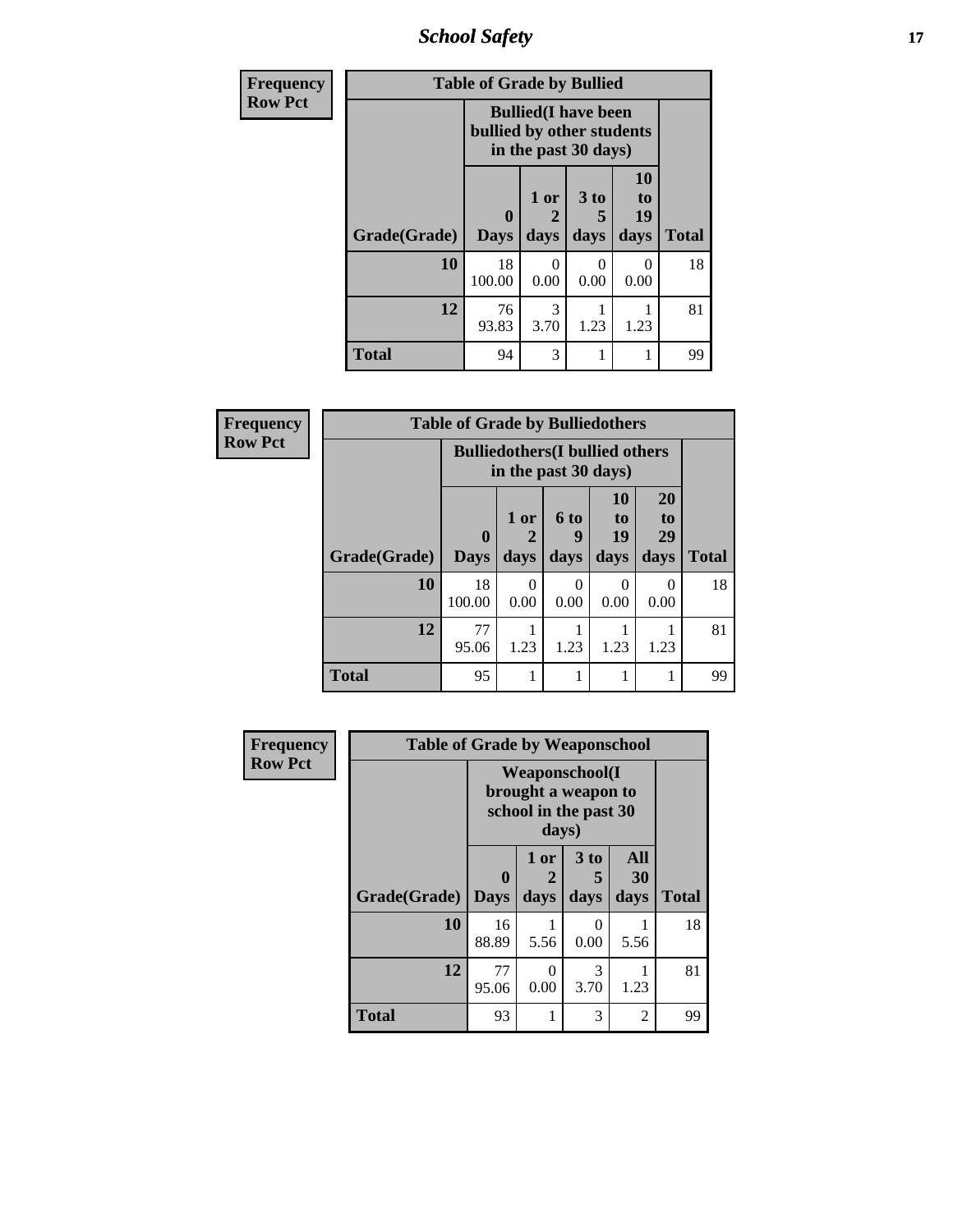*School Safety* **18**

| <b>Frequency</b> | <b>Table of Grade by Absentunsafe</b> |                  |                                                                                           |                   |              |
|------------------|---------------------------------------|------------------|-------------------------------------------------------------------------------------------|-------------------|--------------|
| <b>Row Pct</b>   |                                       |                  | Absentunsafe(I)<br>have missed<br>school because I<br>felt unsafe in the<br>past 30 days) |                   |              |
|                  | Grade(Grade)                          | 0<br><b>Days</b> | 1 or<br>2<br>days                                                                         | 3 to<br>5<br>days | <b>Total</b> |
|                  | 10                                    | 17<br>94.44      | 5.56                                                                                      | 0<br>0.00         | 18           |
|                  | 12                                    | 79<br>97.53      | 1.23                                                                                      | 1.23              | 81           |
|                  | <b>Total</b>                          | 96               | 2                                                                                         |                   | 99           |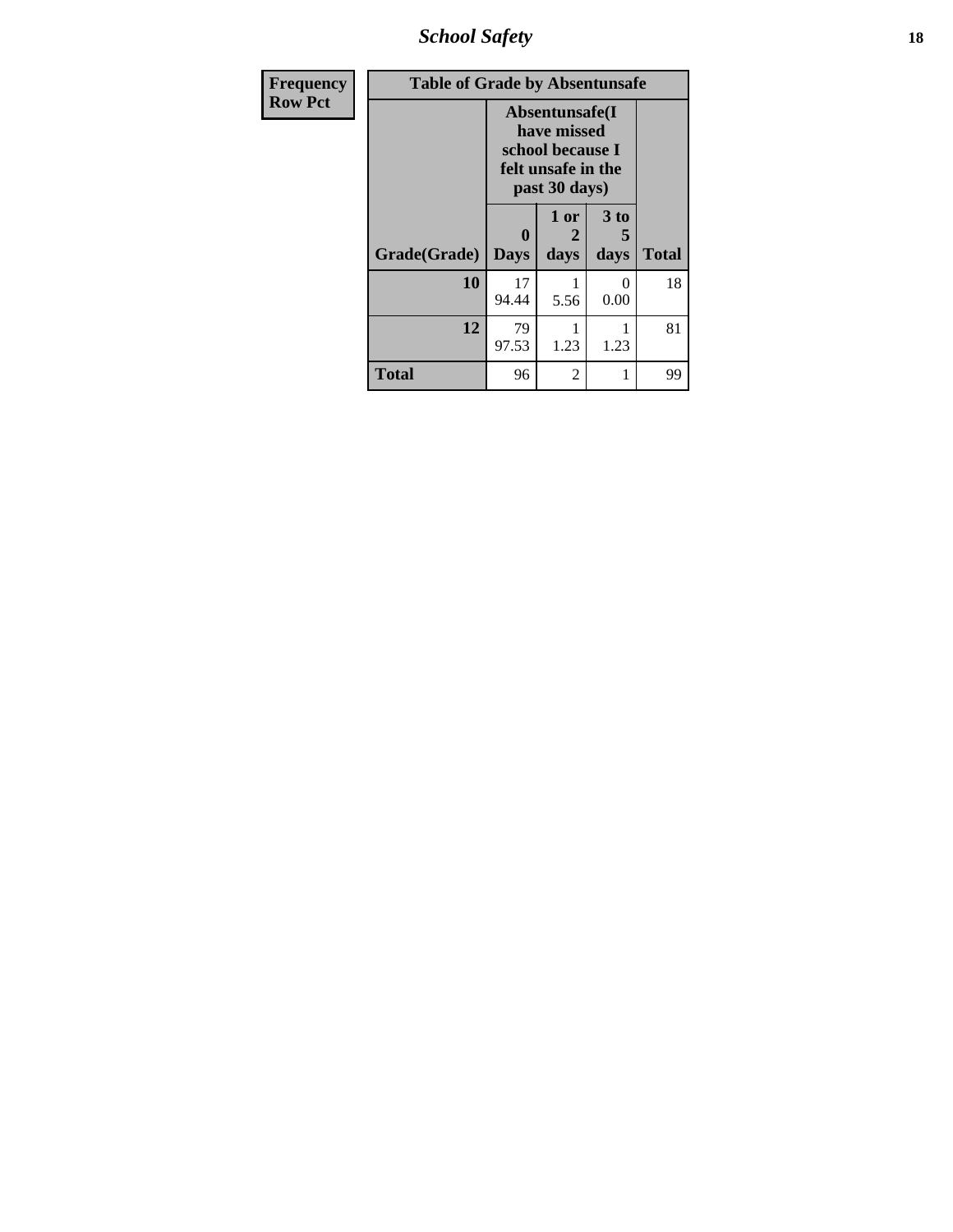# *Drug Use During Last 30 Days* **19**

#### **Frequency Row Pct**

| <b>Table of Grade by Alcohol</b> |                                                                                                                                                                |                         |             |           |             |                                    |           |    |  |
|----------------------------------|----------------------------------------------------------------------------------------------------------------------------------------------------------------|-------------------------|-------------|-----------|-------------|------------------------------------|-----------|----|--|
|                                  |                                                                                                                                                                |                         |             |           |             | Alcohol(Alcohol use, past 30 days) |           |    |  |
| Grade(Grade)                     | <b>Did</b><br>$6-9$<br>$10-19$<br>$20 - 29$<br>$3 - 5$<br>$1 - 2$<br>Every<br>not<br>days<br>days<br>days<br><b>Total</b><br>days<br>day<br>days<br><b>use</b> |                         |             |           |             |                                    |           |    |  |
| 10                               | 12<br>66.67                                                                                                                                                    | $\overline{2}$<br>11.11 | 5.56        | 5.56      | 5.56        | $\theta$<br>0.00                   | 5.56      | 18 |  |
| 12                               | 35<br>43.21                                                                                                                                                    | 12<br>14.81             | 13<br>16.05 | 4<br>4.94 | 13<br>16.05 | 1.23                               | 3<br>3.70 | 81 |  |
| <b>Total</b>                     | 47                                                                                                                                                             | 14                      | 14          | 5         | 14          |                                    | 4         | 99 |  |

| Frequency      |              | <b>Table of Grade by Cigarettes</b>               |               |                 |                  |                   |                     |              |  |  |  |
|----------------|--------------|---------------------------------------------------|---------------|-----------------|------------------|-------------------|---------------------|--------------|--|--|--|
| <b>Row Pct</b> |              | Cigarettes (Smoking tobacco use,<br>past 30 days) |               |                 |                  |                   |                     |              |  |  |  |
|                | Grade(Grade) | <b>Did</b><br>not<br><b>use</b>                   | $1-2$<br>days | $3 - 5$<br>days | $10-19$<br>days  | $20 - 29$<br>days | <b>Every</b><br>day | <b>Total</b> |  |  |  |
|                | 10           | 12<br>66.67                                       | 3<br>16.67    | 0<br>0.00       | $\Omega$<br>0.00 | $\Omega$<br>0.00  | 3<br>16.67          | 18           |  |  |  |
|                | 12           | 38<br>46.91                                       | 16<br>19.75   | 5<br>6.17       | 1.23             | 3<br>3.70         | 18<br>22.22         | 81           |  |  |  |
|                | <b>Total</b> | 50                                                | 19            | 5               |                  | 3                 | 21                  | 99           |  |  |  |

| Frequency      |              |                          | <b>Table of Grade by Smokeless</b> |                                                         |                   |              |  |  |  |  |
|----------------|--------------|--------------------------|------------------------------------|---------------------------------------------------------|-------------------|--------------|--|--|--|--|
| <b>Row Pct</b> |              |                          |                                    | <b>Smokeless</b> (Chewing<br>tobacco use, past 30 days) |                   |              |  |  |  |  |
|                | Grade(Grade) | Did<br>not<br><b>use</b> | $3 - 5$<br>days                    | $10-19$<br>days                                         | $20 - 29$<br>days | <b>Total</b> |  |  |  |  |
|                | 10           | 17<br>94.44              | 0<br>0.00                          | $\Omega$<br>0.00                                        | 5.56              | 18           |  |  |  |  |
|                | 12           | 76<br>93.83              | 3<br>3.70                          | 1.23                                                    | 1.23              | 81           |  |  |  |  |
|                | <b>Total</b> | 93                       | 3                                  |                                                         | $\overline{2}$    | 99           |  |  |  |  |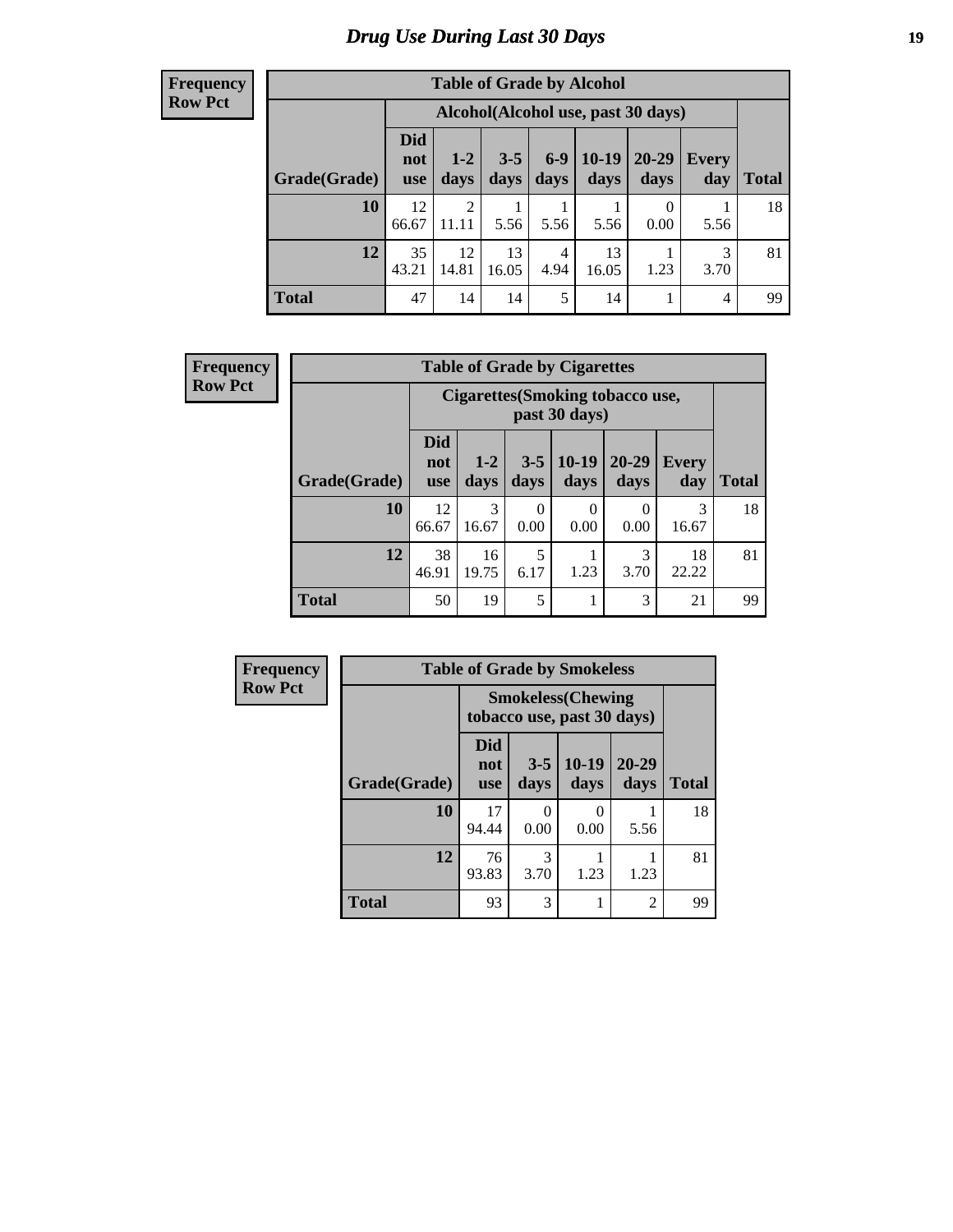| <b>Frequency</b> |
|------------------|
| <b>Row Pct</b>   |

| <b>Table of Grade by Marijuana</b>                                                                                                                         |             |             |           |                  |                |                                         |             |       |  |
|------------------------------------------------------------------------------------------------------------------------------------------------------------|-------------|-------------|-----------|------------------|----------------|-----------------------------------------|-------------|-------|--|
|                                                                                                                                                            |             |             |           |                  |                | Marijuana (Marijuana use, past 30 days) |             |       |  |
| <b>Did</b><br>$6-9$<br>$10-19$<br>20-29<br>$3 - 5$<br>$1 - 2$<br>Every<br>not<br>Grade(Grade)<br>days<br>days<br>days<br>days<br>day<br>days<br><b>use</b> |             |             |           |                  |                |                                         |             | Total |  |
| <b>10</b>                                                                                                                                                  | 13<br>72.22 | 3<br>16.67  | 5.56      | 5.56             | 0<br>0.00      | 0.00                                    | 0<br>0.00   | 18    |  |
| 12                                                                                                                                                         | 42<br>51.85 | 12<br>14.81 | 3<br>3.70 | $\Omega$<br>0.00 | 4<br>4.94      | 6<br>7.41                               | 14<br>17.28 | 81    |  |
| <b>Total</b>                                                                                                                                               | 55          | 15          | 4         |                  | $\overline{4}$ | 6                                       | 14          | 99    |  |

| Frequency      | <b>Table of Grade by Cocaine</b> |                                 |                  |                  |                 |                   |              |  |
|----------------|----------------------------------|---------------------------------|------------------|------------------|-----------------|-------------------|--------------|--|
| <b>Row Pct</b> |                                  | <b>Cocaine</b> (Cocaine use,    |                  |                  |                 |                   |              |  |
|                | Grade(Grade)                     | <b>Did</b><br>not<br><b>use</b> | $1 - 2$<br>days  | $3 - 5$<br>days  | $10-19$<br>days | $20 - 29$<br>days | <b>Total</b> |  |
|                | 10                               | 18<br>100.00                    | $\Omega$<br>0.00 | $\theta$<br>0.00 | 0<br>0.00       | 0<br>0.00         | 18           |  |
|                | 12                               | 76<br>93.83                     | 1.23             | 1.23             | 1.23            | 2<br>2.47         | 81           |  |
|                | <b>Total</b>                     | 94                              | 1                |                  | 1               | $\overline{2}$    | 99           |  |

| <b>Frequency</b> | <b>Table of Grade by Inhalants</b> |                                 |                                                  |                        |              |  |  |
|------------------|------------------------------------|---------------------------------|--------------------------------------------------|------------------------|--------------|--|--|
| <b>Row Pct</b>   |                                    |                                 | <b>Inhalants</b> (Inhalant<br>use, past 30 days) |                        |              |  |  |
|                  | Grade(Grade)                       | <b>Did</b><br>not<br><b>use</b> | $1-2$<br>days                                    | $3 - 5$<br>days        | <b>Total</b> |  |  |
|                  | 10                                 | 18<br>100.00                    | 0<br>0.00                                        | 0<br>0.00              | 18           |  |  |
|                  | 12                                 | 77<br>95.06                     | $\mathfrak{D}$<br>2.47                           | $\mathfrak{D}$<br>2.47 | 81           |  |  |
|                  | <b>Total</b>                       | 95                              | 2                                                | 2                      | 99           |  |  |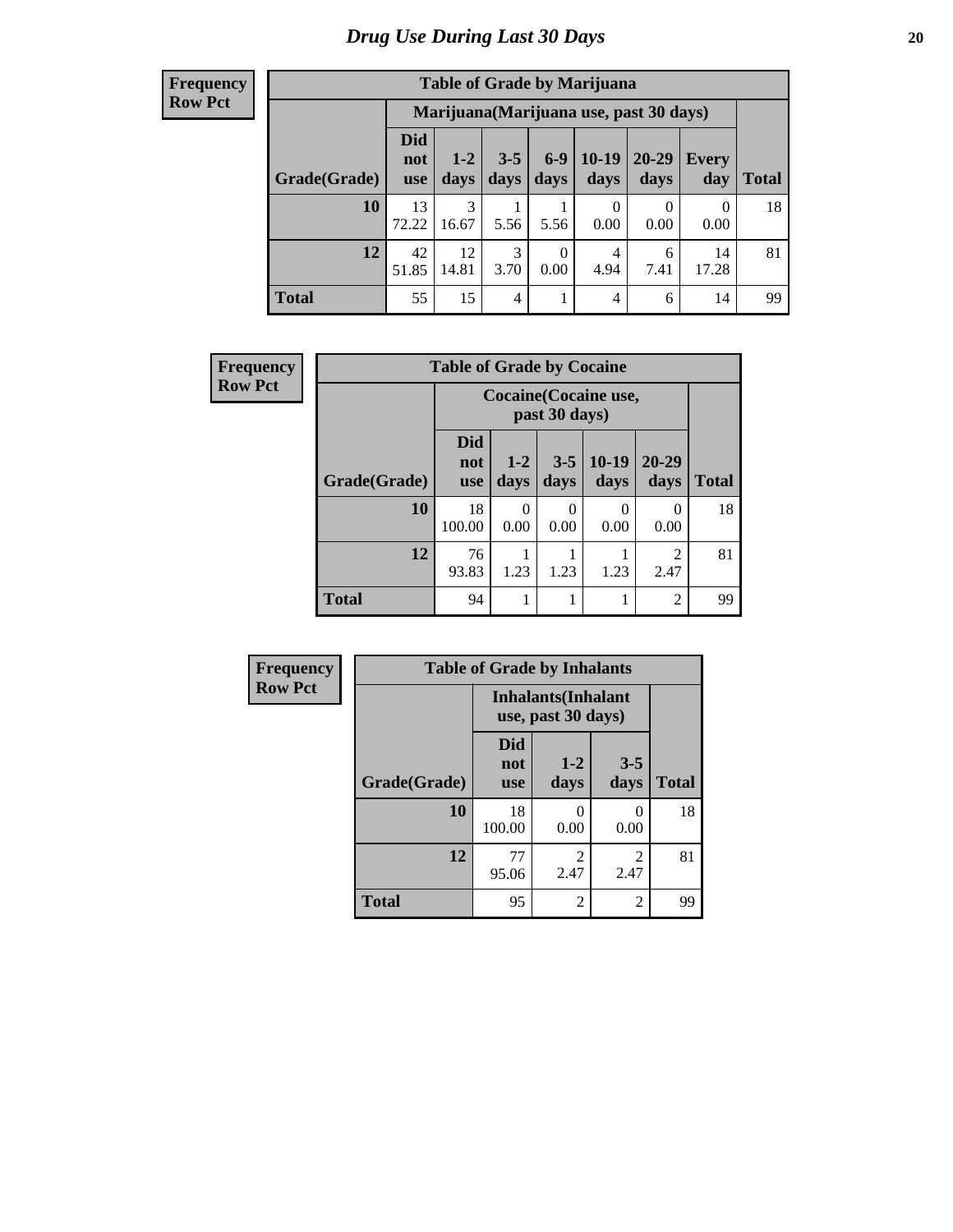# *Drug Use During Last 30 Days* **21**

| <b>Frequency</b> | <b>Table of Grade by Steroids</b> |                                                |                           |              |  |  |
|------------------|-----------------------------------|------------------------------------------------|---------------------------|--------------|--|--|
| <b>Row Pct</b>   |                                   | <b>Steroids</b> (Steroid<br>use, past 30 days) |                           |              |  |  |
|                  | Grade(Grade)                      | Did not<br><b>use</b>                          | $1 - 2$<br>days           | <b>Total</b> |  |  |
|                  | <b>10</b>                         | 18<br>100.00                                   | $\mathbf{\Omega}$<br>0.00 | 18           |  |  |
|                  | 12                                | 79<br>97.53                                    | 2<br>2.47                 | 81           |  |  |
|                  | <b>Total</b>                      | 97                                             | 2                         | 99           |  |  |

| Frequency      | <b>Table of Grade by Ecstasy</b> |                                 |                  |                                        |                          |                   |              |  |
|----------------|----------------------------------|---------------------------------|------------------|----------------------------------------|--------------------------|-------------------|--------------|--|
| <b>Row Pct</b> |                                  |                                 |                  | Ecstasy (Ecstasy use,<br>past 30 days) |                          |                   |              |  |
|                | Grade(Grade)                     | <b>Did</b><br>not<br><b>use</b> | $1 - 2$<br>days  | $3 - 5$<br>days                        | $6 - 9$<br>days          | $20 - 29$<br>days | <b>Total</b> |  |
|                | 10                               | 18<br>100.00                    | $\Omega$<br>0.00 | 0<br>0.00                              | $\left( \right)$<br>0.00 | 0<br>0.00         | 18           |  |
|                | 12                               | 72<br>88.89                     | 1.23             | 2<br>2.47                              | 5<br>6.17                | 1.23              | 81           |  |
|                | <b>Total</b>                     | 90                              |                  | $\mathfrak{D}$                         | 5                        | 1                 | 99           |  |

| <b>Frequency</b> | <b>Table of Grade by Meth</b> |                                                    |            |              |  |  |  |
|------------------|-------------------------------|----------------------------------------------------|------------|--------------|--|--|--|
| <b>Row Pct</b>   |                               | <b>Meth</b> (Methamphetamine<br>use, past 30 days) |            |              |  |  |  |
|                  | Grade(Grade)                  | Did not use                                        | $1-2$ days | <b>Total</b> |  |  |  |
|                  | 10                            | 18<br>100.00                                       | 0.00       | 18           |  |  |  |
|                  | 12                            | 80<br>98.77                                        | 1.23       | 81           |  |  |  |
|                  | <b>Total</b>                  | 98                                                 |            | 99           |  |  |  |

| <b>Frequency</b> | <b>Table of Grade by Hallucinogens</b> |                                                   |                        |               |              |  |  |  |
|------------------|----------------------------------------|---------------------------------------------------|------------------------|---------------|--------------|--|--|--|
| <b>Row Pct</b>   |                                        | Hallucinogens (Hallucinogen<br>use, past 30 days) |                        |               |              |  |  |  |
|                  | Grade(Grade)                           | Did not<br><b>use</b>                             | $3-5$ days             | 10-19<br>days | <b>Total</b> |  |  |  |
|                  | 10                                     | 18<br>100.00                                      | 0.00                   | 0.00          | 18           |  |  |  |
|                  | 12                                     | 78<br>96.30                                       | $\overline{2}$<br>2.47 | 1.23          | 81           |  |  |  |
|                  | <b>Total</b>                           | 96                                                | $\overline{2}$         |               | 99           |  |  |  |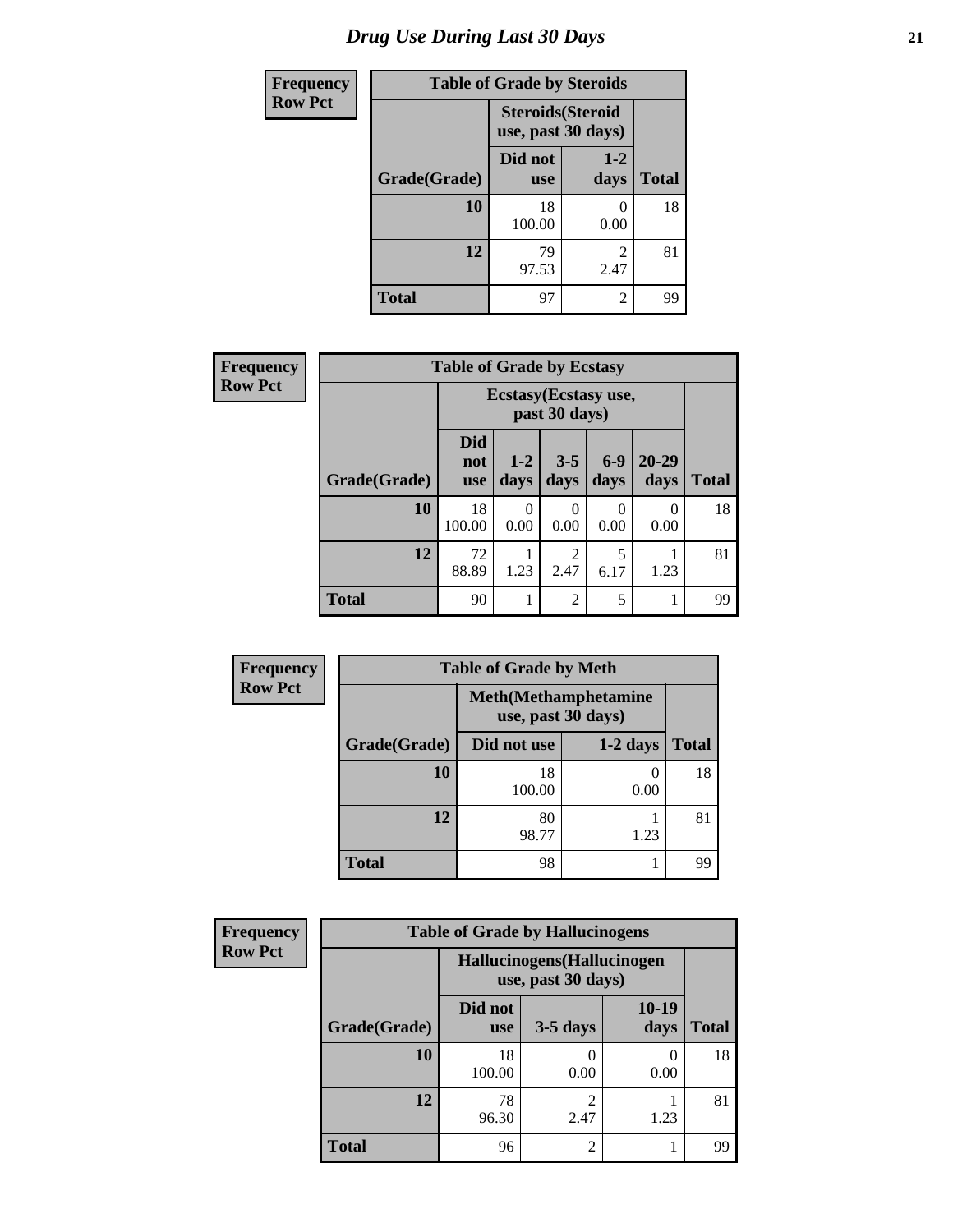#### **Frequency Row Pct**

| <b>Table of Grade by Prescription</b> |                          |                                                                                |                 |               |                        |                   |              |  |
|---------------------------------------|--------------------------|--------------------------------------------------------------------------------|-----------------|---------------|------------------------|-------------------|--------------|--|
|                                       |                          | <b>Prescription</b> (Prescription drugs not<br>prescribed to me, past 30 days) |                 |               |                        |                   |              |  |
| Grade(Grade)                          | Did<br>not<br><b>use</b> | $1 - 2$<br>days                                                                | $3 - 5$<br>days | $6-9$<br>days | $10-19$<br>days        | $20 - 29$<br>days | <b>Total</b> |  |
| 10                                    | 18<br>100.00             | 0<br>0.00                                                                      | 0<br>0.00       | 0.00          | 0<br>0.00              | 0<br>0.00         | 18           |  |
| 12                                    | 67<br>82.72              | 5<br>6.17                                                                      | 3<br>3.70       | 3<br>3.70     | $\overline{c}$<br>2.47 | 1.23              | 81           |  |
| <b>Total</b>                          | 85                       | 5                                                                              | 3               | 3             | $\overline{c}$         |                   | 99           |  |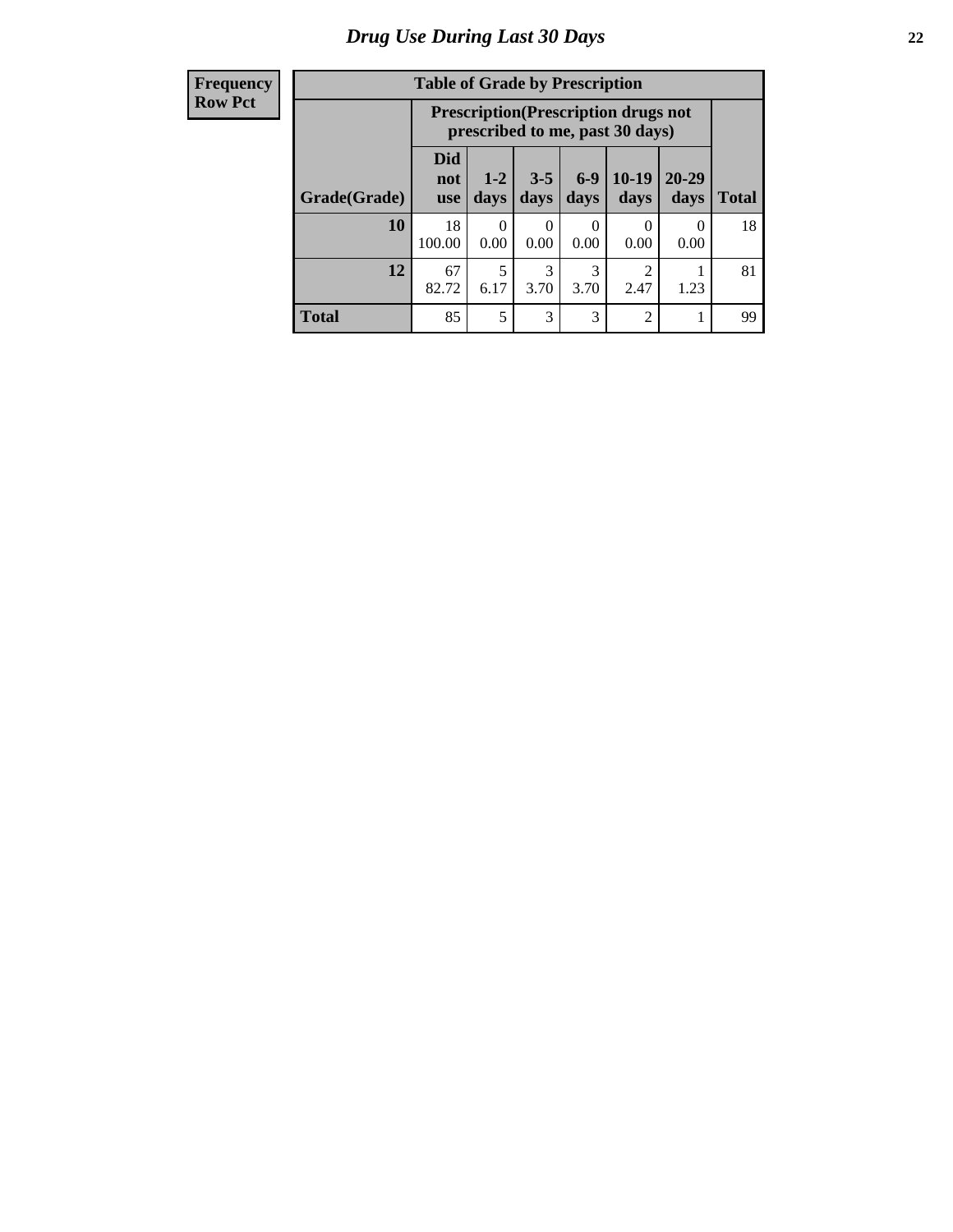| Frequency      | <b>Table of Alcoholease by Grade</b>              |                    |              |    |  |  |  |
|----------------|---------------------------------------------------|--------------------|--------------|----|--|--|--|
| <b>Col Pct</b> | <b>Alcoholease</b> (It is<br>easy to get alcohol) | Grade(Grade)<br>10 | <b>Total</b> |    |  |  |  |
|                | <b>Strongly Agree</b>                             | 6<br>33.33         | 45<br>55.56  | 51 |  |  |  |
|                | <b>Somewhat Agree</b>                             | 4<br>22.22         | 24<br>29.63  | 28 |  |  |  |
|                | <b>Somewhat Disagree</b>                          | 4<br>22.22         | 8.64         | 11 |  |  |  |
|                | <b>Strongly Disagree</b>                          | 4<br>22.22         | 5<br>6.17    | 9  |  |  |  |
|                | <b>Total</b>                                      | 18                 | 81           | 99 |  |  |  |

| Frequency      | <b>Table of Cigarettesease by Grade</b>                 |                           |             |              |  |
|----------------|---------------------------------------------------------|---------------------------|-------------|--------------|--|
| <b>Col Pct</b> | Cigarettesease(It is<br>easy to get smoking<br>tobacco) | Grade(Grade)<br><b>10</b> | 12          | <b>Total</b> |  |
|                | <b>Strongly Agree</b>                                   | 8<br>44.44                | 61<br>75.31 | 69           |  |
|                | <b>Somewhat Agree</b>                                   | 5.56                      | 13<br>16.05 | 14           |  |
|                | <b>Somewhat Disagree</b>                                | 2<br>11.11                | 4<br>4.94   | 6            |  |
|                | <b>Strongly Disagree</b>                                | 7<br>38.89                | 3<br>3.70   | 10           |  |
|                | <b>Total</b>                                            | 18                        | 81          | 99           |  |

| Frequency      | <b>Table of Smokelessease by Grade</b>             |                         |              |    |  |  |  |  |
|----------------|----------------------------------------------------|-------------------------|--------------|----|--|--|--|--|
| <b>Col Pct</b> | <b>Smokelessease</b> (It is<br>easy to get chewing | Grade(Grade)<br>10      | <b>Total</b> |    |  |  |  |  |
|                | tobacco)<br><b>Strongly Agree</b>                  | 7                       | 12<br>52     | 59 |  |  |  |  |
|                |                                                    | 38.89                   | 64.20        |    |  |  |  |  |
|                | <b>Somewhat Agree</b>                              | $\mathfrak{D}$<br>11.11 | 9<br>11.11   | 11 |  |  |  |  |
|                | <b>Somewhat Disagree</b>                           | $\mathfrak{D}$<br>11.11 | 5<br>6.17    | 7  |  |  |  |  |
|                | <b>Strongly Disagree</b>                           | 38.89                   | 15<br>18.52  | 22 |  |  |  |  |
|                | Total                                              | 18                      | 81           | 99 |  |  |  |  |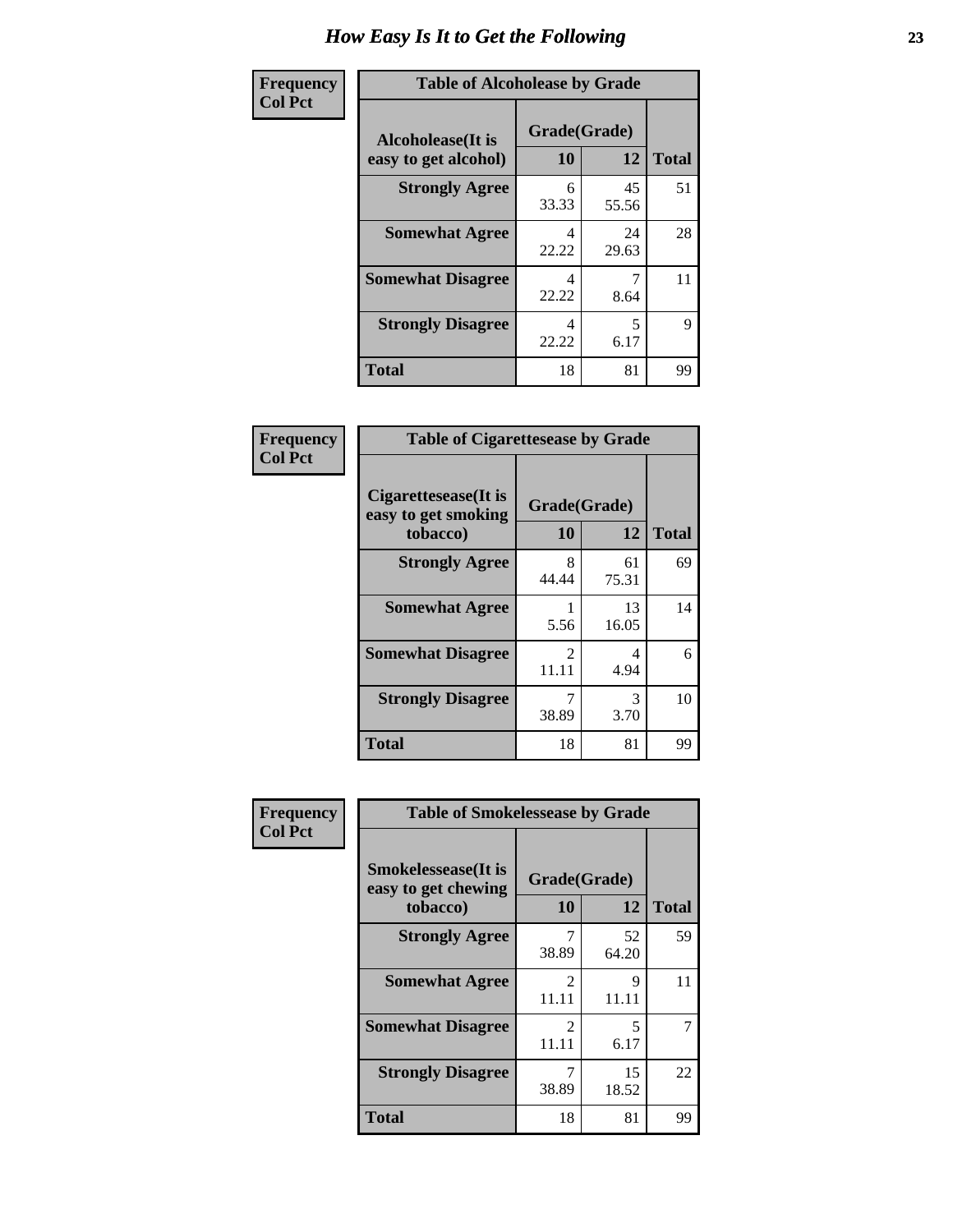| Frequency      | <b>Table of Marijuanaease by Grade</b>           |                    |             |              |  |
|----------------|--------------------------------------------------|--------------------|-------------|--------------|--|
| <b>Col Pct</b> | Marijuanaease(It is<br>easy to get<br>marijuana) | Grade(Grade)<br>10 | 12          | <b>Total</b> |  |
|                | <b>Strongly Agree</b>                            | 9<br>50.00         | 48<br>59.26 | 57           |  |
|                | <b>Somewhat Agree</b>                            | 3<br>16.67         | 20<br>24.69 | 23           |  |
|                | <b>Somewhat Disagree</b>                         | 5.56               | 3<br>3.70   | 4            |  |
|                | <b>Strongly Disagree</b>                         | 5<br>27.78         | 10<br>12.35 | 15           |  |
|                | <b>Total</b>                                     | 18                 | 81          | 99           |  |

| <b>Table of Cocaineease by Grade</b>              |                    |             |              |  |  |  |  |
|---------------------------------------------------|--------------------|-------------|--------------|--|--|--|--|
| <b>Cocaineease</b> (It is<br>easy to get cocaine) | Grade(Grade)<br>10 | 12          | <b>Total</b> |  |  |  |  |
| <b>Strongly Agree</b>                             | 3<br>16.67         | 19<br>23.46 | 22           |  |  |  |  |
| <b>Somewhat Agree</b>                             | 3<br>16.67         | 18<br>22.22 | 21           |  |  |  |  |
| <b>Somewhat Disagree</b>                          | 3<br>16.67         | 17<br>20.99 | 20           |  |  |  |  |
| <b>Strongly Disagree</b>                          | 9<br>50.00         | 27<br>33.33 | 36           |  |  |  |  |
| <b>Total</b>                                      | 18                 | 81          | 99           |  |  |  |  |

| Frequency      | <b>Table of Inhalantsease by Grade</b>                   |                           |              |    |  |  |  |  |  |  |
|----------------|----------------------------------------------------------|---------------------------|--------------|----|--|--|--|--|--|--|
| <b>Col Pct</b> | <b>Inhalantsease</b> (It is<br>easy to get<br>inhalants) | Grade(Grade)<br><b>10</b> | <b>Total</b> |    |  |  |  |  |  |  |
|                | <b>Strongly Agree</b>                                    | 4<br>22.22                | 31<br>38.27  | 35 |  |  |  |  |  |  |
|                | <b>Somewhat Agree</b>                                    | 3<br>16.67                | 15<br>18.52  | 18 |  |  |  |  |  |  |
|                | <b>Somewhat Disagree</b>                                 | 3<br>16.67                | 11<br>13.58  | 14 |  |  |  |  |  |  |
|                | <b>Strongly Disagree</b>                                 | 8<br>44.44                | 24<br>29.63  | 32 |  |  |  |  |  |  |
|                | <b>Total</b>                                             | 18                        | 81           | 99 |  |  |  |  |  |  |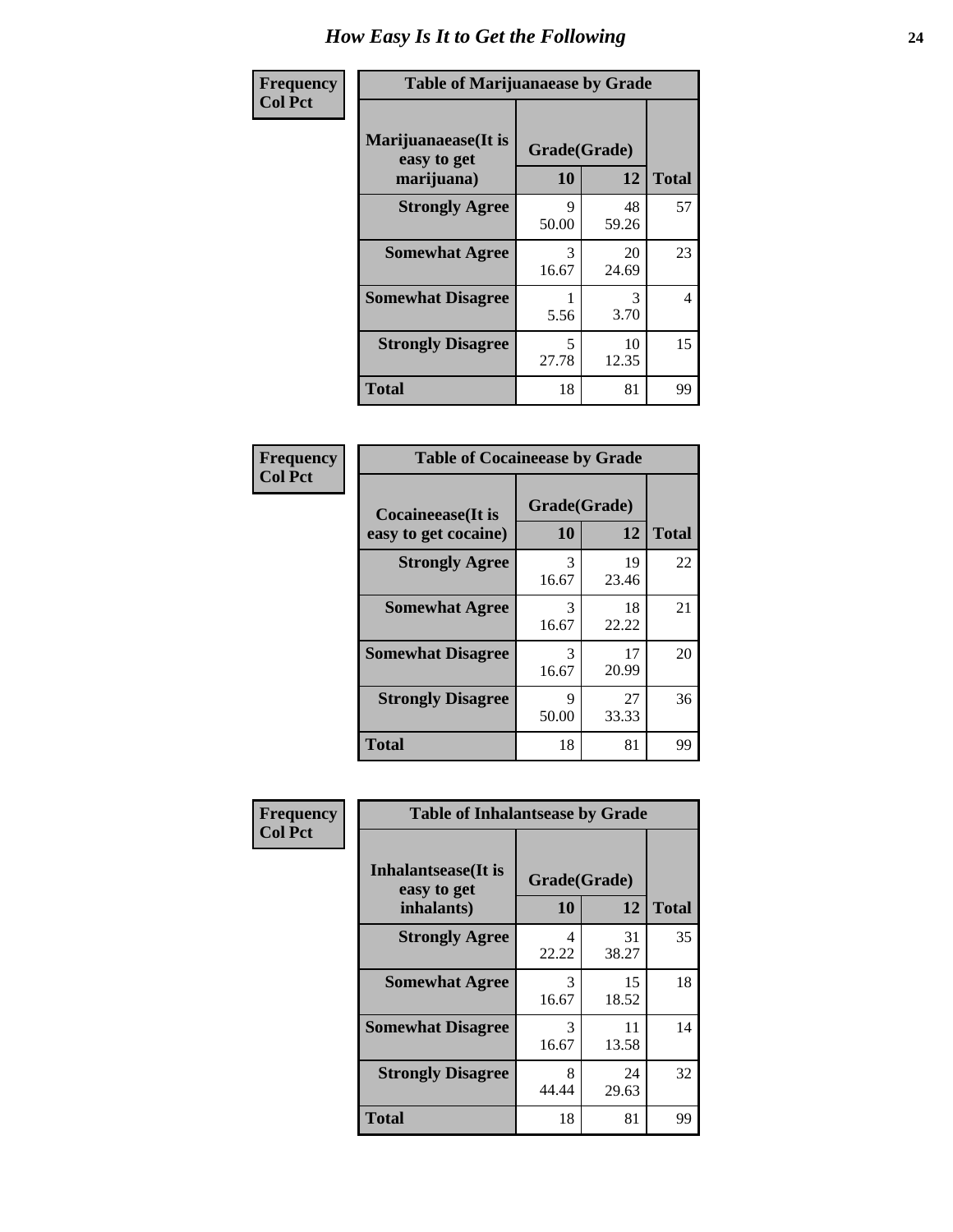| Frequency      | <b>Table of Steroidsease by Grade</b>       |                         |             |              |  |  |  |  |  |  |
|----------------|---------------------------------------------|-------------------------|-------------|--------------|--|--|--|--|--|--|
| <b>Col Pct</b> | Steroidsease(It is<br>easy to get steroids) | Grade(Grade)<br>10      | 12          | <b>Total</b> |  |  |  |  |  |  |
|                | <b>Strongly Agree</b>                       | 3<br>16.67              | 16<br>19.75 | 19           |  |  |  |  |  |  |
|                | <b>Somewhat Agree</b>                       | $\mathfrak{D}$<br>11.11 | 15<br>18.52 | 17           |  |  |  |  |  |  |
|                | <b>Somewhat Disagree</b>                    | 3<br>16.67              | 14<br>17.28 | 17           |  |  |  |  |  |  |
|                | <b>Strongly Disagree</b>                    | 10<br>55.56             | 36<br>44.44 | 46           |  |  |  |  |  |  |
|                | <b>Total</b>                                | 18                      | 81          | 99           |  |  |  |  |  |  |

| Frequency      |                                                   | <b>Table of Ecstasyease by Grade</b> |             |              |  |  |  |  |  |  |  |  |
|----------------|---------------------------------------------------|--------------------------------------|-------------|--------------|--|--|--|--|--|--|--|--|
| <b>Col Pct</b> | <b>Ecstasyease</b> (It is<br>easy to get ecstasy) | Grade(Grade)<br>10                   | 12          | <b>Total</b> |  |  |  |  |  |  |  |  |
|                | <b>Strongly Agree</b>                             | 2<br>11.11                           | 22<br>27.16 | 24           |  |  |  |  |  |  |  |  |
|                | <b>Somewhat Agree</b>                             | 4<br>22.22                           | 19<br>23.46 | 23           |  |  |  |  |  |  |  |  |
|                | <b>Somewhat Disagree</b>                          | 3<br>16.67                           | 17<br>20.99 | 20           |  |  |  |  |  |  |  |  |
|                | <b>Strongly Disagree</b>                          | 9<br>50.00                           | 23<br>28.40 | 32           |  |  |  |  |  |  |  |  |
|                | <b>Total</b>                                      | 18                                   | 81          | 99           |  |  |  |  |  |  |  |  |

| Frequency      | <b>Table of Methease by Grade</b>                          |                         |             |              |
|----------------|------------------------------------------------------------|-------------------------|-------------|--------------|
| <b>Col Pct</b> | <b>Methease</b> (It is easy<br>to get<br>methamphetamines) | Grade(Grade)<br>10      | 12          | <b>Total</b> |
|                | <b>Strongly Agree</b>                                      | $\mathfrak{D}$<br>11.11 | 17<br>20.99 | 19           |
|                | <b>Somewhat Agree</b>                                      | 4<br>22.22              | 18<br>22.22 | 22           |
|                | <b>Somewhat Disagree</b>                                   | 3<br>16.67              | 16<br>19.75 | 19           |
|                | <b>Strongly Disagree</b>                                   | 9<br>50.00              | 30<br>37.04 | 39           |
|                | <b>Total</b>                                               | 18                      | 81          | 99           |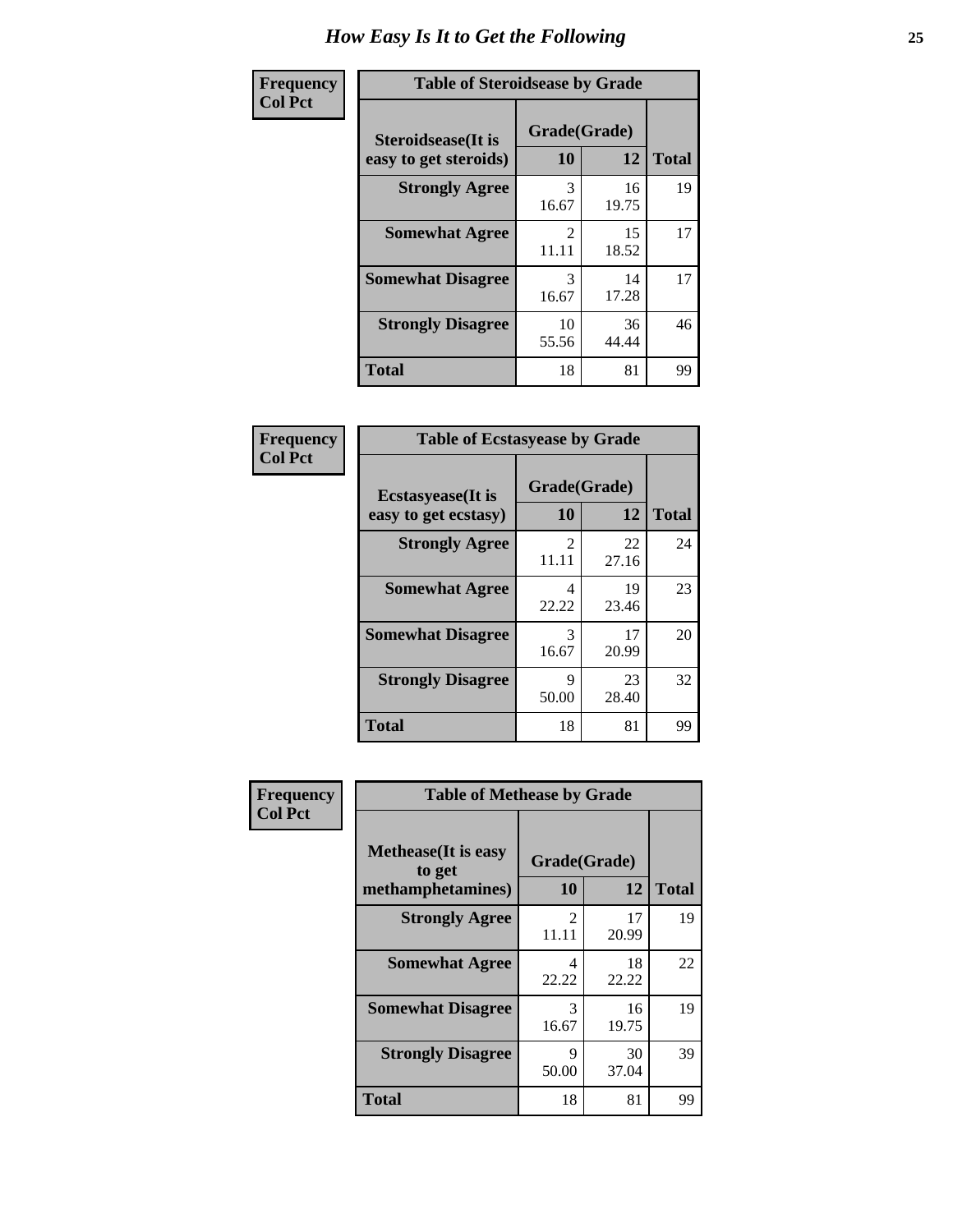| <b>Frequency</b> | <b>Table of Hallucinogensease by Grade</b>               |                                      |             |              |
|------------------|----------------------------------------------------------|--------------------------------------|-------------|--------------|
| <b>Col Pct</b>   | Hallucinogensease(It<br>is easy to get<br>hallucinogens) | Grade(Grade)<br>10                   | 12          | <b>Total</b> |
|                  | <b>Strongly Agree</b>                                    | $\mathcal{D}_{\mathcal{L}}$<br>11.11 | 20<br>24.69 | 22           |
|                  | <b>Somewhat Agree</b>                                    | 3<br>16.67                           | 19<br>23.46 | 22           |
|                  | <b>Somewhat Disagree</b>                                 | 3<br>16.67                           | 14<br>17.28 | 17           |
|                  | <b>Strongly Disagree</b>                                 | 10<br>55.56                          | 28<br>34.57 | 38           |
|                  | <b>Total</b>                                             | 18                                   | 81          | 99           |

| Frequency<br>Col Pct |
|----------------------|
|                      |

| <b>Table of Prescriptionease by Grade</b>                                                |            |              |              |  |  |  |  |  |  |  |
|------------------------------------------------------------------------------------------|------------|--------------|--------------|--|--|--|--|--|--|--|
| <b>Prescriptionease</b> (It<br>is easy to get<br>prescription drugs<br>not prescribed to |            | Grade(Grade) |              |  |  |  |  |  |  |  |
| me)                                                                                      | 10         | 12           | <b>Total</b> |  |  |  |  |  |  |  |
| <b>Strongly Agree</b>                                                                    | 7<br>38.89 | 39<br>48.15  | 46           |  |  |  |  |  |  |  |
| <b>Somewhat Agree</b>                                                                    | 3<br>16.67 | 18<br>22.22  | 21           |  |  |  |  |  |  |  |
| <b>Somewhat Disagree</b>                                                                 | 5.56       | 5.<br>6.17   | 6            |  |  |  |  |  |  |  |
| <b>Strongly Disagree</b>                                                                 | 7<br>38.89 | 19<br>23.46  | 26           |  |  |  |  |  |  |  |
| Total                                                                                    | 18         | 81           | 99           |  |  |  |  |  |  |  |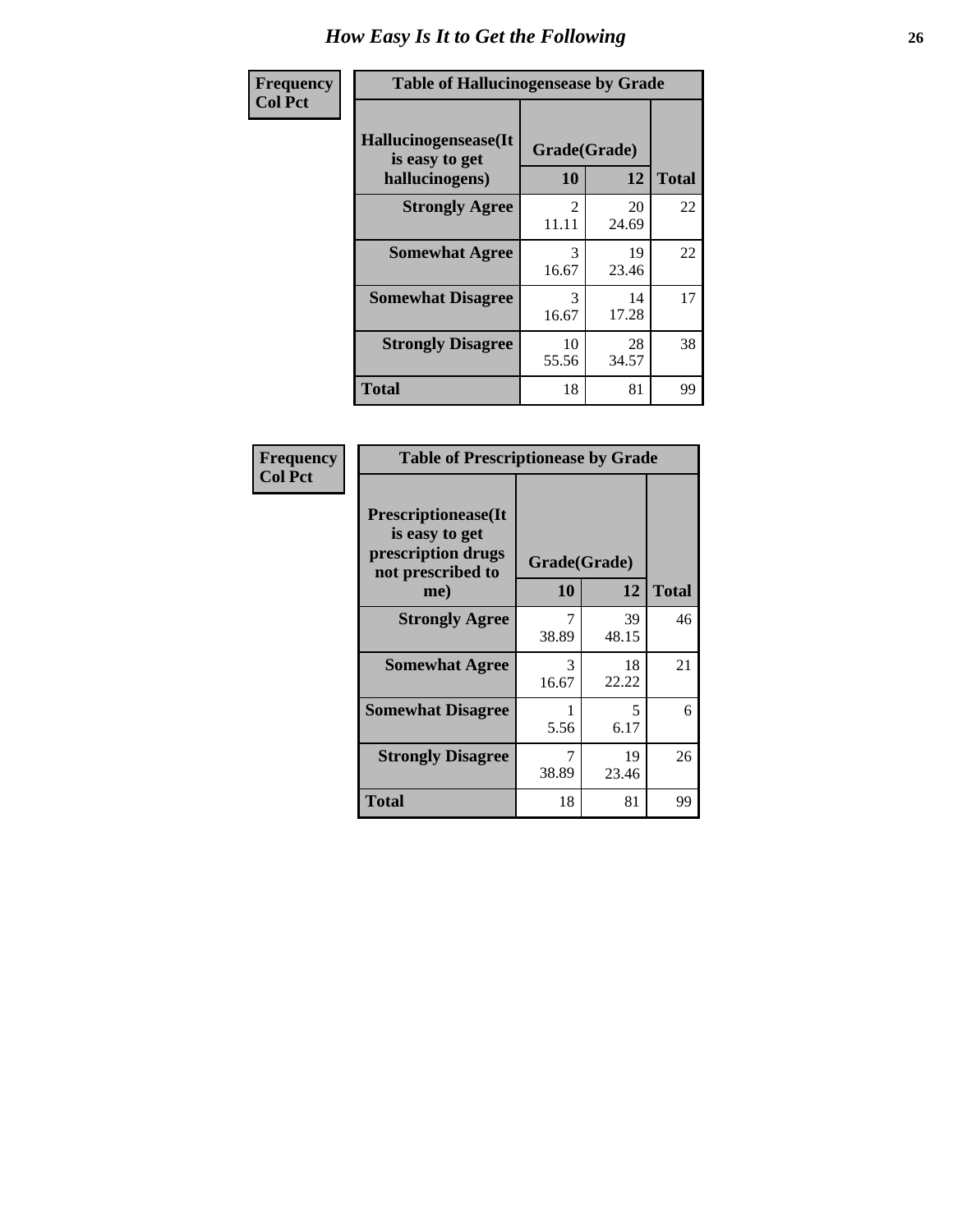### *Age at Onset of Use* **27** *Results for "Age at Onset of Use" questions exclude students who said they did not use that substance*

| <b>Frequency</b> | <b>Table of Grade by Alcoholinit</b> |                  |                  |                  |             |                               |            |            |                                                  |            |                       |              |
|------------------|--------------------------------------|------------------|------------------|------------------|-------------|-------------------------------|------------|------------|--------------------------------------------------|------------|-----------------------|--------------|
| <b>Row Pct</b>   |                                      |                  |                  |                  |             |                               |            |            | Alcoholinit (I started using alcohol when I was) |            |                       |              |
|                  | Grade(Grade)   younger               | 8 or             | <b>10</b>        | <b>11</b>        | 12          | 13                            | 14         | 15         | <b>16</b>                                        | 17         | <b>18 or</b><br>older | <b>Total</b> |
|                  | 10                                   | $\theta$<br>0.00 | $\Omega$<br>0.00 | $\theta$<br>0.00 | 2<br>20.00  | $\theta$<br>0.00              | 0<br>0.00  | 3<br>30.00 | $\overline{4}$<br>40.00                          | 10.00      | $\theta$<br>0.00      | 10           |
|                  | 12                                   | ↑<br>3.17        | ◠<br>3.17        | 1.59             | 10<br>15.87 | 8<br>12.70                    | 9<br>14.29 | 5<br>7.94  | 10<br>15.87                                      | ⇁<br>11.11 | 9<br>14.29            | 63           |
|                  | <b>Total</b>                         | $\gamma$         | $\overline{2}$   |                  | 12          | 8                             | 9          | 8          | 14                                               | 8          | 9                     | 73           |
|                  |                                      |                  |                  |                  |             | <b>Frequency Missing = 26</b> |            |            |                                                  |            |                       |              |

| Frequency      |              |                        |                    |                  |            |                        | <b>Table of Grade by Cigarettesinit</b>              |            |            |              |               |
|----------------|--------------|------------------------|--------------------|------------------|------------|------------------------|------------------------------------------------------|------------|------------|--------------|---------------|
| <b>Row Pct</b> |              |                        |                    |                  |            |                        | Cigarettesinit(I started smoking tobacco when I was) |            |            |              |               |
|                | Grade(Grade) | <b>10</b>              | <b>11</b>          | <b>12</b>        | 13         | <b>14</b>              | 15                                                   | <b>16</b>  | 17         | <b>18 or</b> | older   Total |
|                | 10           | $\theta$<br>0.00       | $\theta$<br>0.00   | $\theta$<br>0.00 | 16.67      | $\theta$<br>0.00       | 33.33                                                | 2<br>33.33 | 16.67      | 0.00         | 6             |
|                | 12           | $\mathfrak{D}$<br>4.26 | 3<br>$6.38$   8.51 | $\overline{4}$   | 5<br>10.64 | $\overline{4}$<br>8.51 | 8<br>17.02                                           | 9<br>19.15 | 5<br>10.64 | ⇁<br>14.89   | 47            |
|                | <b>Total</b> | $\mathfrak{D}$         | 3                  | 4                | 6          | 4                      | 10                                                   | 11         | 6          |              | 53            |
|                |              |                        |                    |                  |            |                        | Frequency Missing $= 46$                             |            |            |              |               |

| Frequency      |              | <b>Table of Grade by Smokelessinit</b> |           |                                                               |                |                |       |                |  |
|----------------|--------------|----------------------------------------|-----------|---------------------------------------------------------------|----------------|----------------|-------|----------------|--|
| <b>Row Pct</b> |              |                                        |           | <b>Smokelessinit(I started chewing</b><br>tobacco when I was) |                |                |       |                |  |
|                | Grade(Grade) | <b>10</b>                              | <b>12</b> | 14                                                            | 15             | 16             | 17    | <b>Total</b>   |  |
|                | 10           | 0<br>0.00                              | 0<br>0.00 | 0<br>0.00                                                     | 50.00          | 50.00          | 0.00  | $\overline{c}$ |  |
|                | 12           | 12.50                                  | 12.50     | $\overline{2}$<br>25.00                                       | 12.50          | 12.50          | 25.00 | 8              |  |
|                | <b>Total</b> |                                        |           | $\overline{2}$                                                | $\overline{c}$ | $\overline{c}$ | 2     | 10             |  |
|                |              |                                        |           | Frequency Missing $= 89$                                      |                |                |       |                |  |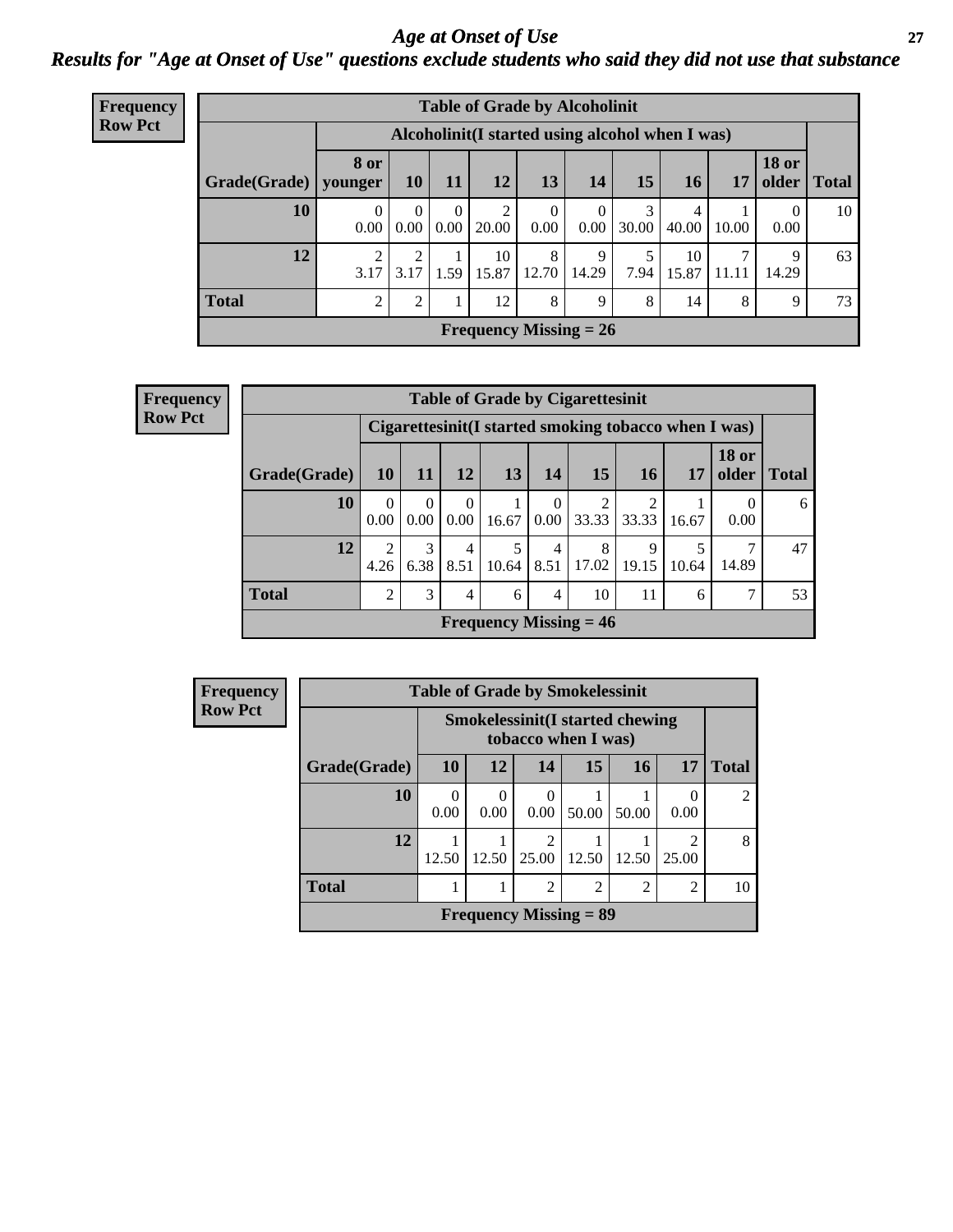### *Age at Onset of Use* **28**

*Results for "Age at Onset of Use" questions exclude students who said they did not use that substance*

| Frequency                                                              | <b>Table of Grade by Marijuanainit</b> |                  |                 |                      |                  |           |                               |            |             |           |                       |       |
|------------------------------------------------------------------------|----------------------------------------|------------------|-----------------|----------------------|------------------|-----------|-------------------------------|------------|-------------|-----------|-----------------------|-------|
| <b>Row Pct</b><br>Marijuanainit (I started using marijuana when I was) |                                        |                  |                 |                      |                  |           |                               |            |             |           |                       |       |
|                                                                        | Grade(Grade)                           | 9                | 10 <sup>1</sup> | 11                   | 12               | 13        | <b>14</b>                     | 15         | 16          | 17        | <b>18 or</b><br>older | Total |
|                                                                        | 10                                     | $\theta$<br>0.00 | 12.50           | $\mathbf{0}$<br>0.00 | $\theta$<br>0.00 | 12.50     | $\overline{0}$<br>0.00        | 4<br>50.00 | 12.50       | 12.50     | 0<br>0.00             | 8     |
|                                                                        | 12                                     | 1.96             | 1.96            | 2<br>3.92            | 8<br>15.69       | 5<br>9.80 | 7<br>13.73                    | 9<br>17.65 | 10<br>19.61 | 4<br>7.84 | 4<br>7.84             | 51    |
|                                                                        | <b>Total</b>                           |                  | 2               | 2                    | 8                | 6         | 7                             | 13         | 11          | 5         | $\overline{4}$        | 59    |
|                                                                        |                                        |                  |                 |                      |                  |           | <b>Frequency Missing = 40</b> |            |             |           |                       |       |

| <b>Frequency</b> | <b>Table of Grade by Cocaineinit</b> |                |           |                                                              |            |              |  |  |  |  |
|------------------|--------------------------------------|----------------|-----------|--------------------------------------------------------------|------------|--------------|--|--|--|--|
| <b>Row Pct</b>   |                                      |                |           | <b>Cocaineinit(I started</b><br>using cocaine when I<br>was) |            |              |  |  |  |  |
|                  | Grade(Grade)                         | 14             | 15        | 16                                                           | 17         | <b>Total</b> |  |  |  |  |
|                  | 10                                   | 0.00           | 0<br>0.00 | 0<br>0.00                                                    | 100.00     |              |  |  |  |  |
|                  | 12                                   | 2<br>16.67     | 8.33      | 6<br>50.00                                                   | 3<br>25.00 | 12           |  |  |  |  |
|                  | <b>Total</b>                         | $\overline{2}$ |           | 6                                                            | 4          | 13           |  |  |  |  |
|                  |                                      |                |           | Frequency Missing $= 86$                                     |            |              |  |  |  |  |

| Frequency      | <b>Table of Grade by Inhalantsinit</b> |       |                                                              |       |              |  |  |
|----------------|----------------------------------------|-------|--------------------------------------------------------------|-------|--------------|--|--|
| <b>Row Pct</b> |                                        |       | Inhalantsinit(I<br>started using<br>inhalants when I<br>was) |       |              |  |  |
|                | Grade(Grade)                           | 10    | 13                                                           | 16    | <b>Total</b> |  |  |
|                | 10                                     | 0     | 0                                                            | ∩     | $\Omega$     |  |  |
|                |                                        |       |                                                              |       |              |  |  |
|                | 12                                     | 33.33 | 33.33                                                        | 33.33 | 3            |  |  |
|                | <b>Total</b>                           | 1     |                                                              |       | 3            |  |  |
|                | <b>Frequency Missing = 96</b>          |       |                                                              |       |              |  |  |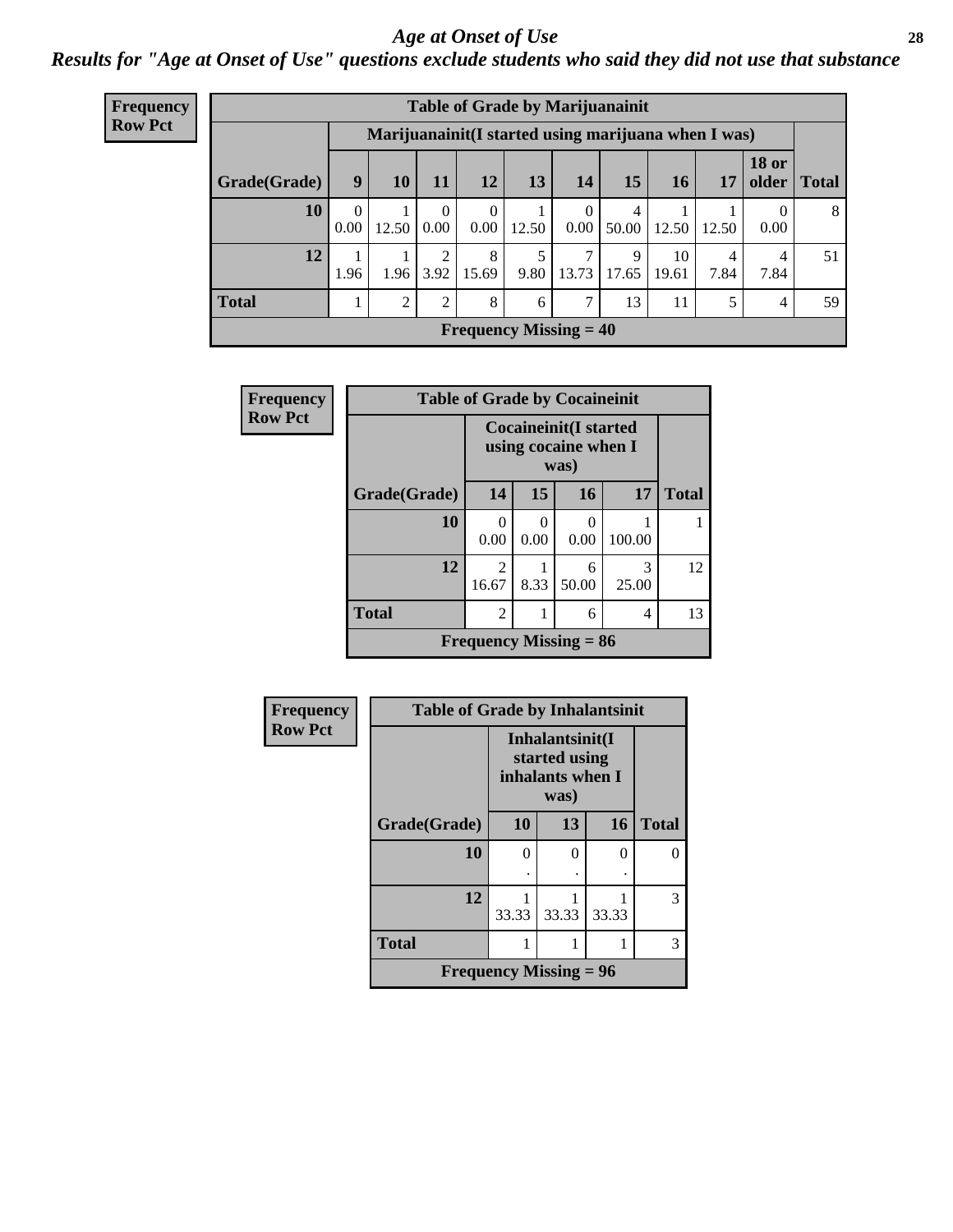#### *Age at Onset of Use* **29**

*Results for "Age at Onset of Use" questions exclude students who said they did not use that substance*

| <b>Frequency</b> | <b>Table of Grade by Steroidsinit</b> |                                                            |           |                       |              |  |  |  |
|------------------|---------------------------------------|------------------------------------------------------------|-----------|-----------------------|--------------|--|--|--|
| <b>Row Pct</b>   |                                       | Steroidsinit(I<br>started using<br>steroids when I<br>was) |           |                       |              |  |  |  |
|                  | Grade(Grade)                          | 15                                                         | <b>16</b> | <b>18 or</b><br>older | <b>Total</b> |  |  |  |
|                  | 10                                    | $\Omega$                                                   | $\Omega$  | $\Omega$              | 0            |  |  |  |
|                  |                                       |                                                            |           |                       |              |  |  |  |
|                  | 12                                    | 33.33                                                      | 33.33     | 33.33                 | 3            |  |  |  |
|                  | <b>Total</b>                          | 1                                                          | 1         |                       | 3            |  |  |  |
|                  | Frequency Missing $= 96$              |                                                            |           |                       |              |  |  |  |

| <b>Frequency</b> | <b>Table of Grade by Ecstasyinit</b> |               |                         |          |                                                            |                       |              |  |  |  |
|------------------|--------------------------------------|---------------|-------------------------|----------|------------------------------------------------------------|-----------------------|--------------|--|--|--|
| <b>Row Pct</b>   |                                      |               |                         |          | <b>Ecstasyinit</b> (I started using<br>ecstasy when I was) |                       |              |  |  |  |
|                  | Grade(Grade)                         | 14            | 15                      | 16       | 17                                                         | <b>18 or</b><br>older | <b>Total</b> |  |  |  |
|                  | 10                                   | $\theta$<br>٠ | $\Omega$<br>٠           | $\theta$ | $\Omega$<br>٠                                              | 0                     |              |  |  |  |
|                  | 12                                   | 5.56          | $\mathfrak{D}$<br>11.11 | 38.89    | 5<br>27.78                                                 | 3<br>16.67            | 18           |  |  |  |
|                  | <b>Total</b>                         | 1             | $\overline{2}$          | 7        | 5                                                          | 3                     | 18           |  |  |  |
|                  | <b>Frequency Missing = 81</b>        |               |                         |          |                                                            |                       |              |  |  |  |

| Frequency      |                               | <b>Table of Grade by Methinit</b> |                                                                        |            |              |  |  |  |  |
|----------------|-------------------------------|-----------------------------------|------------------------------------------------------------------------|------------|--------------|--|--|--|--|
| <b>Row Pct</b> |                               |                                   | <b>Methinit</b> (I started<br>using<br>methamphetamines<br>when I was) |            |              |  |  |  |  |
|                | Grade(Grade)                  | 11                                | 14                                                                     | 16         | <b>Total</b> |  |  |  |  |
|                | 10                            | 0                                 | 0                                                                      | 0          | 0            |  |  |  |  |
|                |                               | ٠                                 | ٠                                                                      | ٠          |              |  |  |  |  |
|                | 12                            | 16.67                             | $\mathfrak{D}$<br>33.33                                                | 3<br>50.00 | 6            |  |  |  |  |
|                | <b>Total</b>                  |                                   | 2                                                                      | 3          | 6            |  |  |  |  |
|                | <b>Frequency Missing = 93</b> |                                   |                                                                        |            |              |  |  |  |  |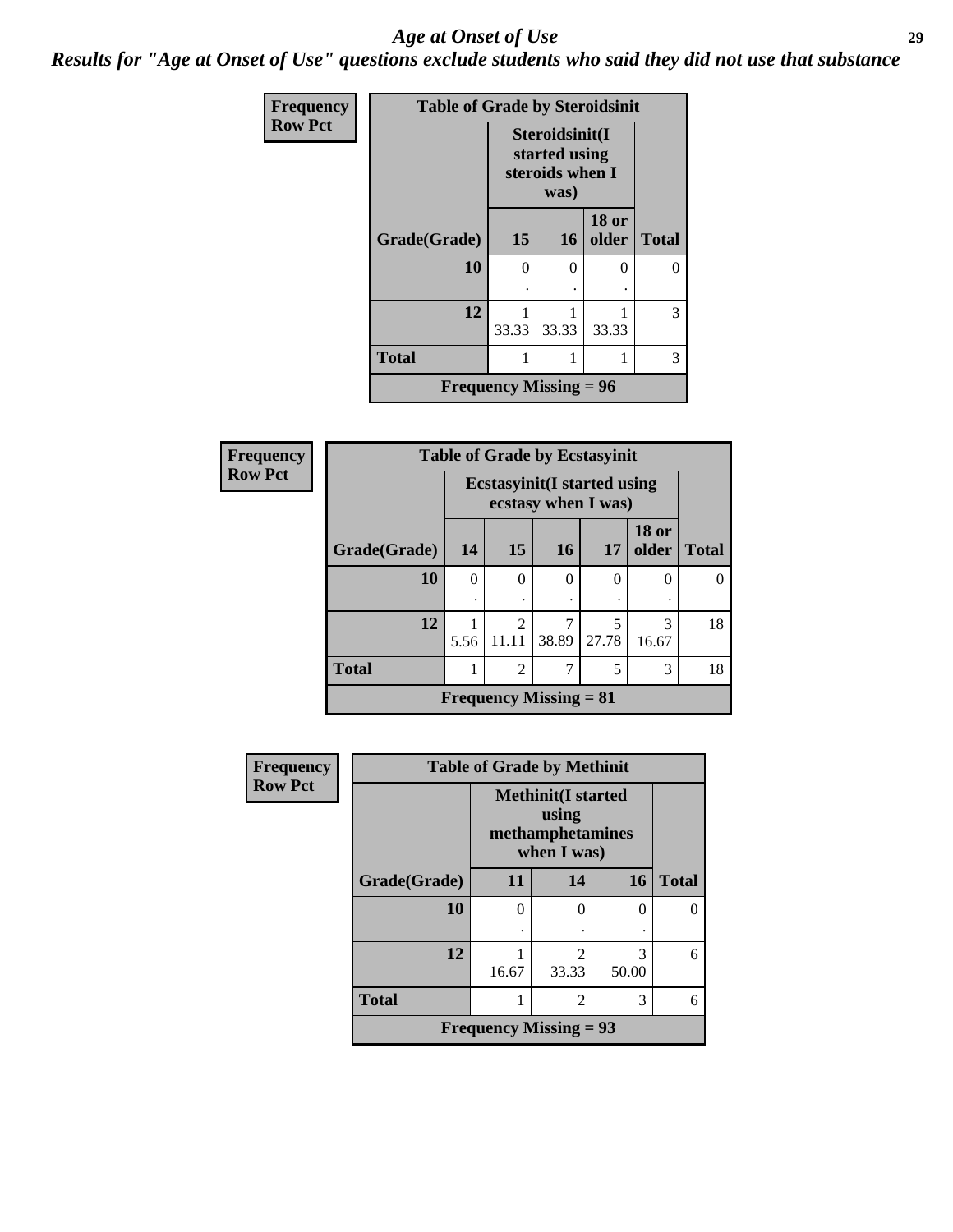#### Age at Onset of Use **30**

*Results for "Age at Onset of Use" questions exclude students who said they did not use that substance*

| Frequency      | <b>Table of Grade by Hallucinogensinit</b> |                                                                    |               |                          |          |                       |              |
|----------------|--------------------------------------------|--------------------------------------------------------------------|---------------|--------------------------|----------|-----------------------|--------------|
| <b>Row Pct</b> |                                            | Hallucinogensinit (I started<br>using hallucinogens when I<br>was) |               |                          |          |                       |              |
|                | Grade(Grade)                               | 14                                                                 | 15            | <b>16</b>                | 17       | <b>18 or</b><br>older | <b>Total</b> |
|                | 10                                         | $\Omega$                                                           | $\theta$<br>٠ | $\Omega$                 | $\Omega$ | 0                     |              |
|                | 12                                         | 9.09                                                               | 4<br>36.36    | 4<br>36.36               | 9.09     | 9.09                  | 11           |
|                | <b>Total</b>                               |                                                                    | 4             | 4                        |          |                       | 11           |
|                |                                            |                                                                    |               | Frequency Missing $= 88$ |          |                       |              |

| <b>Frequency</b> | <b>Table of Grade by Prescriptioninit</b> |          |                                                                                                |                       |                               |                        |            |            |                        |              |  |
|------------------|-------------------------------------------|----------|------------------------------------------------------------------------------------------------|-----------------------|-------------------------------|------------------------|------------|------------|------------------------|--------------|--|
| <b>Row Pct</b>   |                                           |          | <b>Prescriptioninit(I started using prescription</b><br>drugs not prescribed to me when I was) |                       |                               |                        |            |            |                        |              |  |
|                  | Grade(Grade)                              | 10       | 12                                                                                             | 13                    | 14                            | 15                     | <b>16</b>  | <b>17</b>  | <b>18 or</b><br>older  | <b>Total</b> |  |
|                  | 10                                        | $\Omega$ | $\Omega$                                                                                       | $\Omega$              | $\Omega$                      | $\Omega$               | $\Omega$   | $\Omega$   | $\Omega$               | $\theta$     |  |
|                  | 12                                        | 4.55     | 4.55                                                                                           | $\mathcal{D}$<br>9.09 | 5<br>22.73                    | $\mathfrak{D}$<br>9.09 | 6<br>27.27 | 3<br>13.64 | $\overline{c}$<br>9.09 | 22           |  |
|                  | <b>Total</b>                              |          |                                                                                                | $\overline{2}$        | 5                             | $\overline{2}$         | 6          | 3          | $\overline{2}$         | 22           |  |
|                  |                                           |          |                                                                                                |                       | <b>Frequency Missing = 77</b> |                        |            |            |                        |              |  |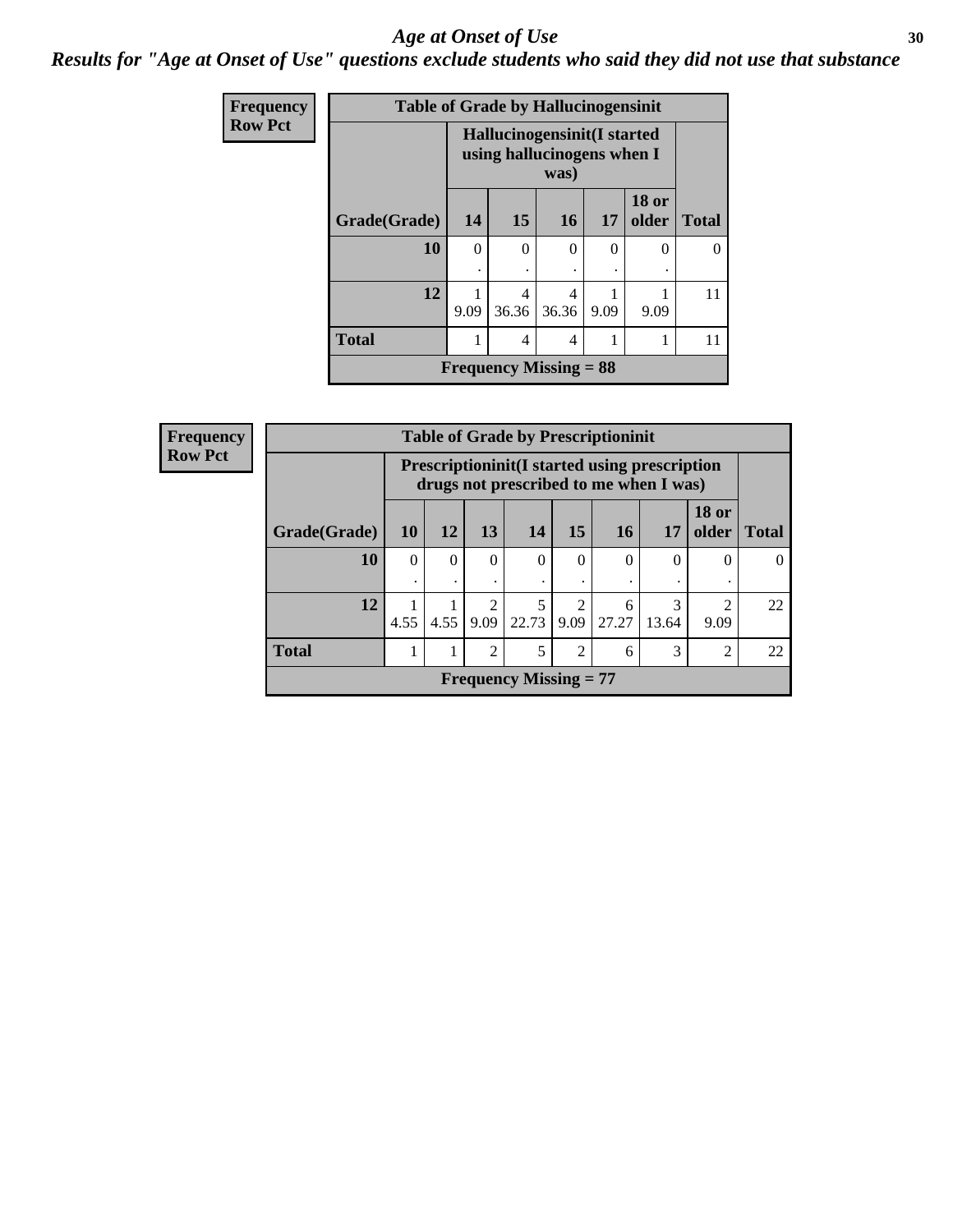| Frequency      | <b>Table of Alcoholharm by Grade</b>          |                                      |             |              |  |
|----------------|-----------------------------------------------|--------------------------------------|-------------|--------------|--|
| <b>Col Pct</b> | Alcoholharm(I<br>think alcohol is<br>harmful) | Grade(Grade)<br>10                   | 12          | <b>Total</b> |  |
|                | <b>Strongly Agree</b>                         | 9<br>50.00                           | 37<br>45.68 | 46           |  |
|                | <b>Somewhat Agree</b>                         | 5<br>27.78                           | 30<br>37.04 | 35           |  |
|                | <b>Somewhat Disagree</b>                      | $\mathcal{D}_{\mathcal{L}}$<br>11.11 | 10<br>12.35 | 12           |  |
|                | <b>Strongly Disagree</b>                      | $\mathcal{D}_{\mathcal{L}}$<br>11.11 | 4<br>4.94   | 6            |  |
|                | <b>Total</b>                                  | 18                                   | 81          | 99           |  |

| <b>Table of Cigarettesharm by Grade</b>                  |                         |                        |              |  |  |  |  |
|----------------------------------------------------------|-------------------------|------------------------|--------------|--|--|--|--|
| Cigarettesharm(I<br>think smoking<br>tobacco is harmful) | Grade(Grade)<br>10      | 12                     | <b>Total</b> |  |  |  |  |
| <b>Strongly Agree</b>                                    | 14<br>77.78             | 66<br>81.48            | 80           |  |  |  |  |
| <b>Somewhat Agree</b>                                    | 1<br>5.56               | 12<br>14.81            | 13           |  |  |  |  |
| <b>Somewhat Disagree</b>                                 | 1<br>5.56               | 1.23                   | 2            |  |  |  |  |
| <b>Strongly Disagree</b>                                 | $\mathfrak{D}$<br>11.11 | $\mathfrak{D}$<br>2.47 | 4            |  |  |  |  |
| <b>Total</b>                                             | 18                      | 81                     | 99           |  |  |  |  |

| Frequency      | <b>Table of Smokelessharm by Grade</b>                  |                           |             |              |  |  |  |  |
|----------------|---------------------------------------------------------|---------------------------|-------------|--------------|--|--|--|--|
| <b>Col Pct</b> | Smokelessharm(I<br>think chewing<br>tobacco is harmful) | Grade(Grade)<br>10        | 12          | <b>Total</b> |  |  |  |  |
|                | <b>Strongly Agree</b>                                   | 13<br>72.22               | 64<br>79.01 | 77           |  |  |  |  |
|                | <b>Somewhat Agree</b>                                   | 3<br>16.67                | 14<br>17.28 | 17           |  |  |  |  |
|                | <b>Somewhat Disagree</b>                                | $\mathbf{\Omega}$<br>0.00 | 1.23        |              |  |  |  |  |
|                | <b>Strongly Disagree</b>                                | $\mathcal{L}$<br>11.11    | 2<br>2.47   | 4            |  |  |  |  |
|                | <b>Total</b>                                            | 18                        | 81          | 99           |  |  |  |  |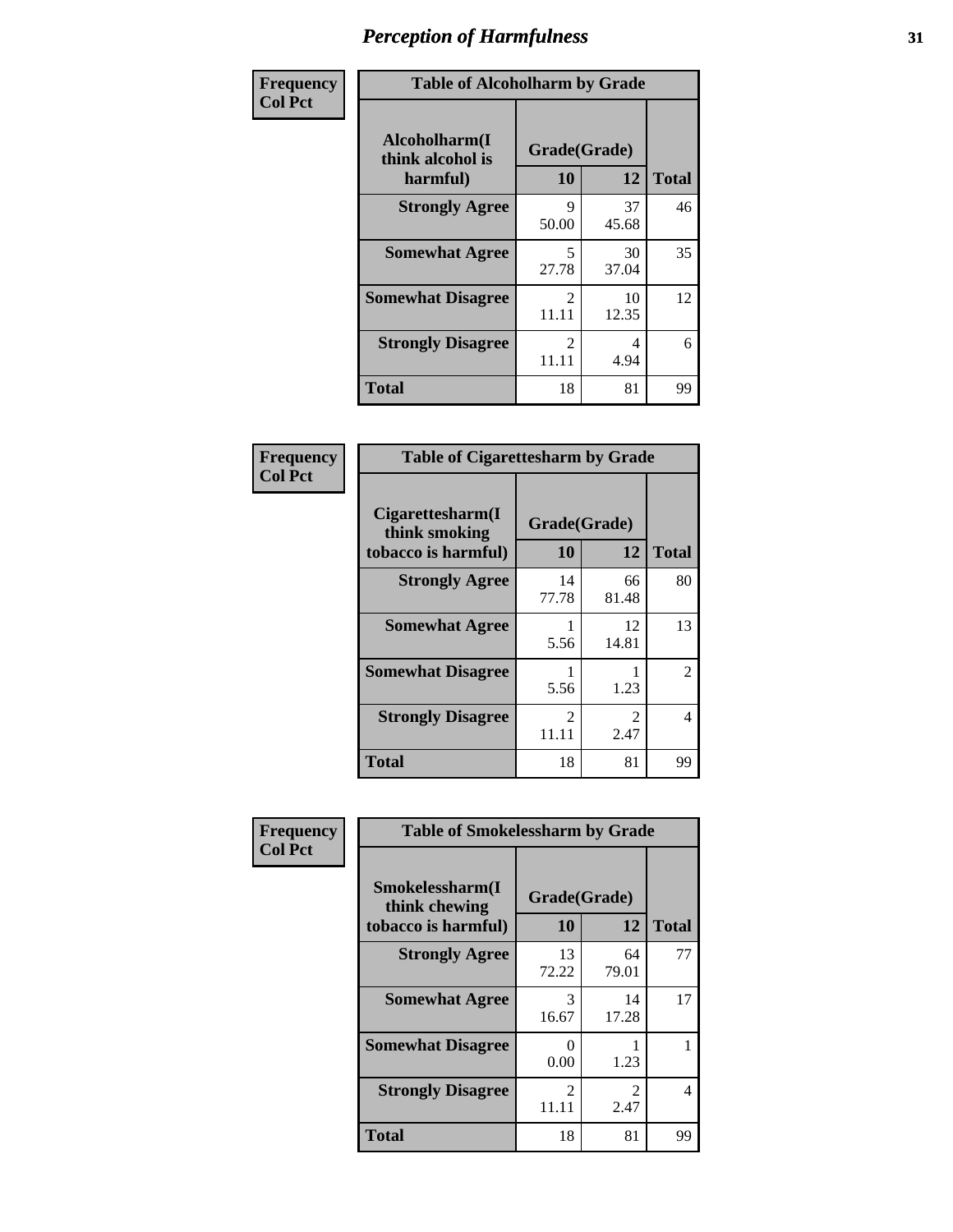| Frequency      | <b>Table of Marijuanaharm by Grade</b>            |                         |             |              |  |
|----------------|---------------------------------------------------|-------------------------|-------------|--------------|--|
| <b>Col Pct</b> | Marijuanaharm(I<br>think marijuana is<br>harmful) | Grade(Grade)<br>10      | 12          | <b>Total</b> |  |
|                | <b>Strongly Agree</b>                             | 10<br>55.56             | 28<br>34.57 | 38           |  |
|                | <b>Somewhat Agree</b>                             | 4<br>22.22              | 13<br>16.05 | 17           |  |
|                | <b>Somewhat Disagree</b>                          | $\mathfrak{D}$<br>11.11 | 16<br>19.75 | 18           |  |
|                | <b>Strongly Disagree</b>                          | $\mathfrak{D}$<br>11.11 | 24<br>29.63 | 26           |  |
|                | <b>Total</b>                                      | 18                      | 81          | 99           |  |

#### **Frequency Col Pct**

| <b>Table of Cocaineharm by Grade</b> |                        |             |              |  |  |  |  |
|--------------------------------------|------------------------|-------------|--------------|--|--|--|--|
| Cocaineharm(I<br>think cocaine is    | Grade(Grade)           |             |              |  |  |  |  |
| harmful)                             | 10                     | 12          | <b>Total</b> |  |  |  |  |
| <b>Strongly Agree</b>                | 14<br>77.78            | 74<br>91.36 | 88           |  |  |  |  |
| <b>Somewhat Agree</b>                | 2<br>11.11             | 4<br>4.94   | 6            |  |  |  |  |
| <b>Strongly Disagree</b>             | $\mathcal{L}$<br>11.11 | 3<br>3.70   | 5            |  |  |  |  |
| <b>Total</b>                         | 18                     | 81          | 99           |  |  |  |  |

| <b>Table of Inhalantsharm by Grade</b> |                         |             |              |  |  |  |  |
|----------------------------------------|-------------------------|-------------|--------------|--|--|--|--|
| Inhalantsharm(I<br>think inhalants     | Grade(Grade)            |             |              |  |  |  |  |
| are harmful)                           | 10                      | 12          | <b>Total</b> |  |  |  |  |
| <b>Strongly Agree</b>                  | 13<br>72.22             | 76<br>93.83 | 89           |  |  |  |  |
| <b>Somewhat Agree</b>                  | 3<br>16.67              | 3<br>3.70   | 6            |  |  |  |  |
| <b>Strongly Disagree</b>               | $\mathfrak{D}$<br>11.11 | 2<br>2.47   | 4            |  |  |  |  |
| <b>Total</b>                           | 18                      | 81          | gg           |  |  |  |  |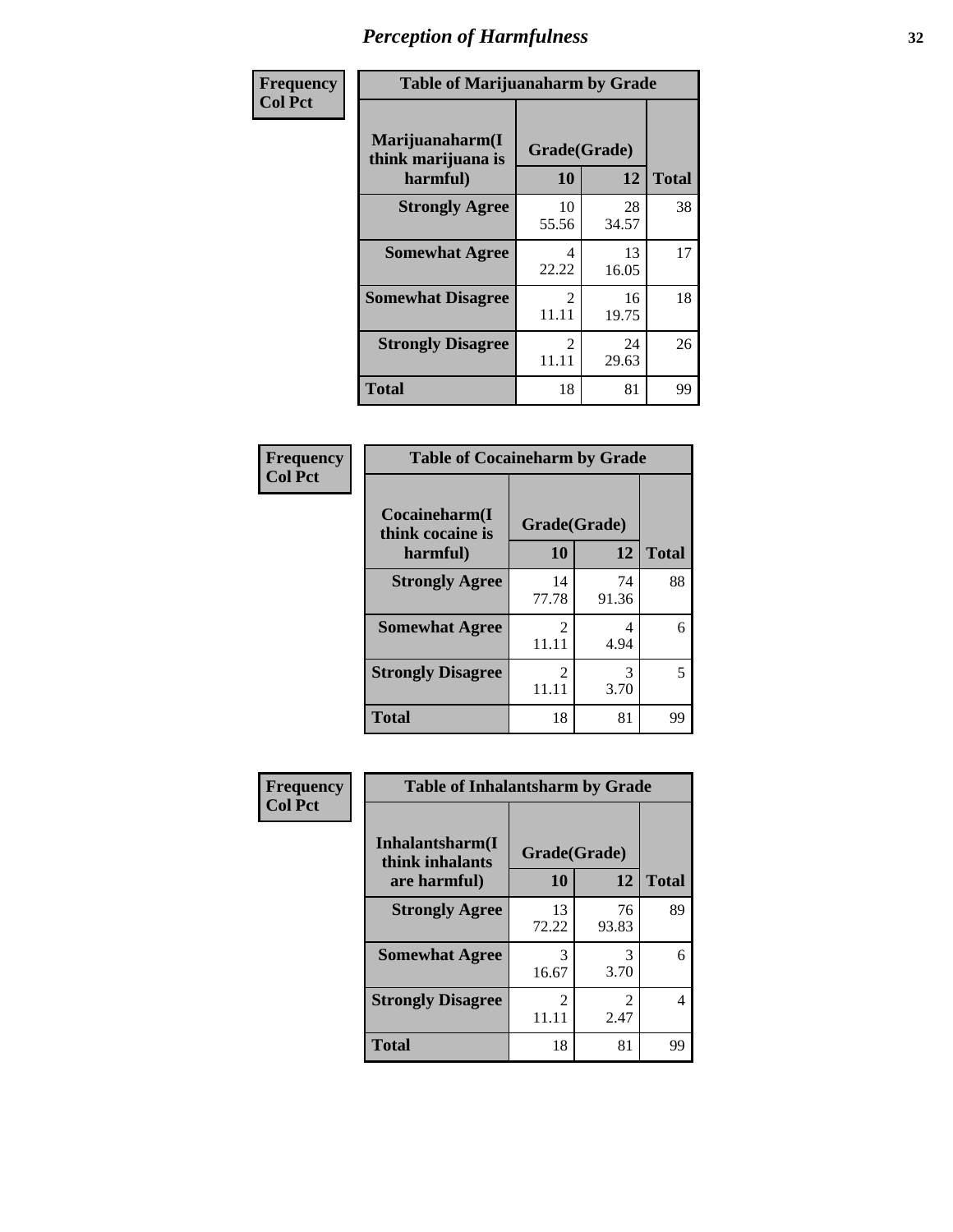| Frequency      | <b>Table of Steroidsharm by Grade</b>            |                                      |                        |              |
|----------------|--------------------------------------------------|--------------------------------------|------------------------|--------------|
| <b>Col Pct</b> | Steroidsharm(I<br>think steroids are<br>harmful) | Grade(Grade)<br>10                   | 12                     | <b>Total</b> |
|                | <b>Strongly Agree</b>                            | 14<br>77.78                          | 71<br>87.65            | 85           |
|                | <b>Somewhat Agree</b>                            | $\mathcal{D}_{\mathcal{L}}$<br>11.11 | 6<br>7.41              | 8            |
|                | <b>Somewhat Disagree</b>                         | $\Omega$<br>0.00                     | $\mathfrak{D}$<br>2.47 | 2            |
|                | <b>Strongly Disagree</b>                         | $\mathcal{D}_{\mathcal{L}}$<br>11.11 | $\mathfrak{D}$<br>2.47 | 4            |
|                | <b>Total</b>                                     | 18                                   | 81                     | 99           |

| <b>Table of Ecstasyharm by Grade</b>          |                    |                        |    |  |
|-----------------------------------------------|--------------------|------------------------|----|--|
| Ecstasyharm(I<br>think ecstasy is<br>harmful) | Grade(Grade)<br>10 | <b>Total</b>           |    |  |
| <b>Strongly Agree</b>                         | 15<br>83.33        | 67<br>82.72            | 82 |  |
| <b>Somewhat Agree</b>                         | 5.56               | 10<br>12.35            | 11 |  |
| <b>Somewhat Disagree</b>                      | 0<br>0.00          | 2<br>2.47              | 2  |  |
| <b>Strongly Disagree</b>                      | 2<br>11.11         | $\mathfrak{D}$<br>2.47 | 4  |  |
| <b>Total</b>                                  | 18                 | 81                     | 99 |  |

| Frequency      | <b>Table of Methharm by Grade</b>            |                         |             |               |
|----------------|----------------------------------------------|-------------------------|-------------|---------------|
| <b>Col Pct</b> | <b>Methharm</b> (I think<br>methamphetamines | Grade(Grade)            |             |               |
|                | are harmful)                                 | 10                      | 12          | <b>Total</b>  |
|                | <b>Strongly Agree</b>                        | 15<br>83.33             | 77<br>95.06 | 92            |
|                | <b>Somewhat Agree</b>                        | 5.56                    | 1.23        | $\mathcal{L}$ |
|                | <b>Strongly Disagree</b>                     | $\mathfrak{D}$<br>11.11 | 3<br>3.70   | 5             |
|                | <b>Total</b>                                 | 18                      | 81          | 99            |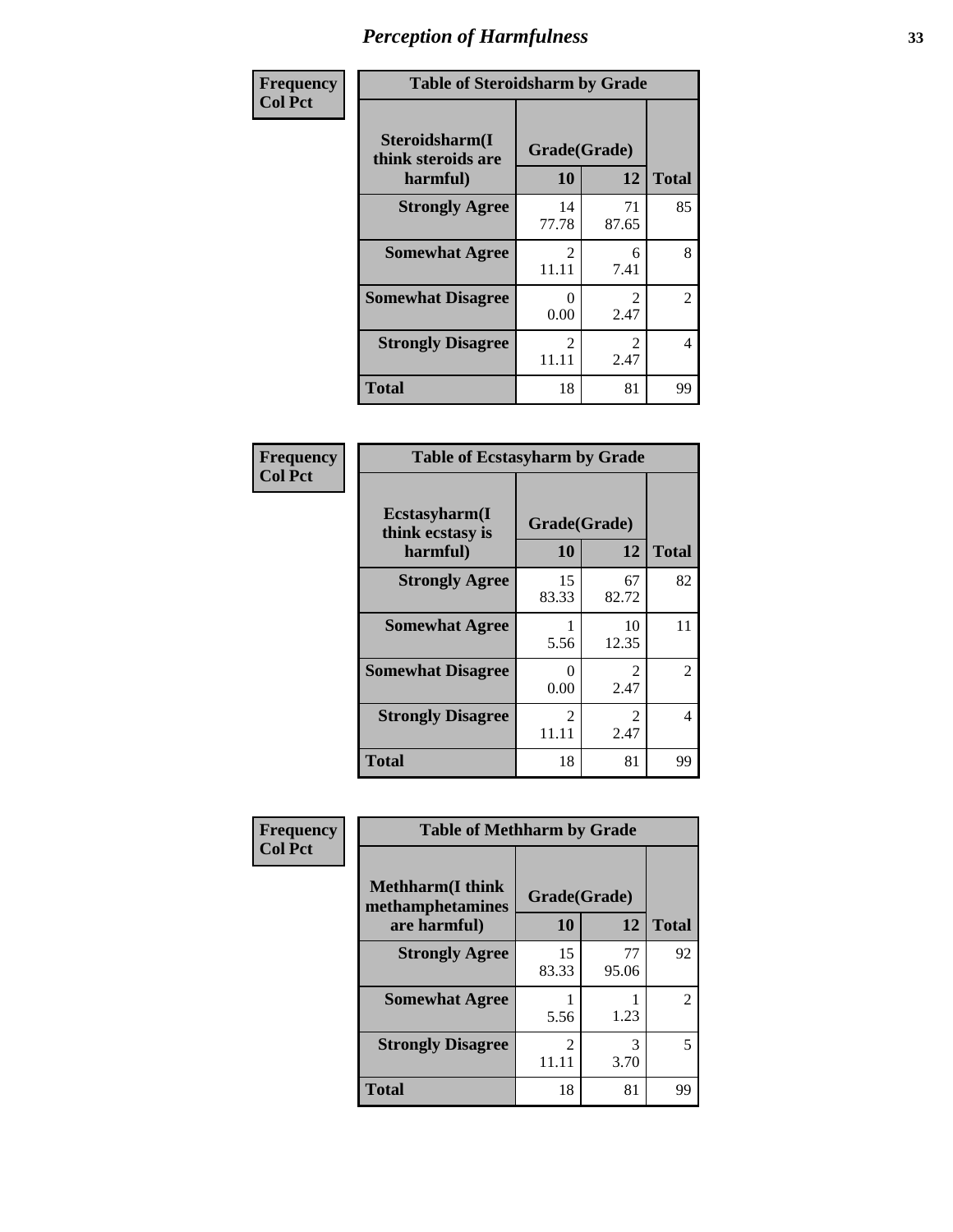| Frequency      | <b>Table of Hallucinogensharm by Grade</b>                 |                        |                       |                |
|----------------|------------------------------------------------------------|------------------------|-----------------------|----------------|
| <b>Col Pct</b> | Hallucinogensharm(I<br>think hallucinogens<br>are harmful) | Grade(Grade)<br>10     | 12                    | <b>Total</b>   |
|                | <b>Strongly Agree</b>                                      | 15<br>83.33            | 64<br>79.01           | 79             |
|                | <b>Somewhat Agree</b>                                      | 5.56                   | 11<br>13.58           | 12             |
|                | <b>Somewhat Disagree</b>                                   | 0<br>0.00              | $\mathcal{L}$<br>2.47 | $\overline{2}$ |
|                | <b>Strongly Disagree</b>                                   | $\mathcal{L}$<br>11.11 | 4<br>4.94             | 6              |
|                | <b>Total</b>                                               | 18                     | 81                    | 99             |

| <b>Table of Prescriptionharm by Grade</b>                                                         |                    |                                  |              |  |
|---------------------------------------------------------------------------------------------------|--------------------|----------------------------------|--------------|--|
| <b>Prescriptionharm</b> (I<br>think prescription<br>drugs not<br>prescribed to me<br>are harmful) | Grade(Grade)<br>10 | 12                               | <b>Total</b> |  |
|                                                                                                   | 13                 | 59                               | 72           |  |
| <b>Strongly Agree</b>                                                                             | 72.22              | 72.84                            |              |  |
| <b>Somewhat Agree</b>                                                                             | 3<br>16.67         | 10<br>12.35                      | 13           |  |
| <b>Somewhat Disagree</b>                                                                          | 0<br>0.00          | 8.64                             | 7            |  |
| <b>Strongly Disagree</b>                                                                          | 2<br>11.11         | $\overline{\mathcal{L}}$<br>6.17 | 7            |  |
| Total                                                                                             | 18                 | 81                               | 99           |  |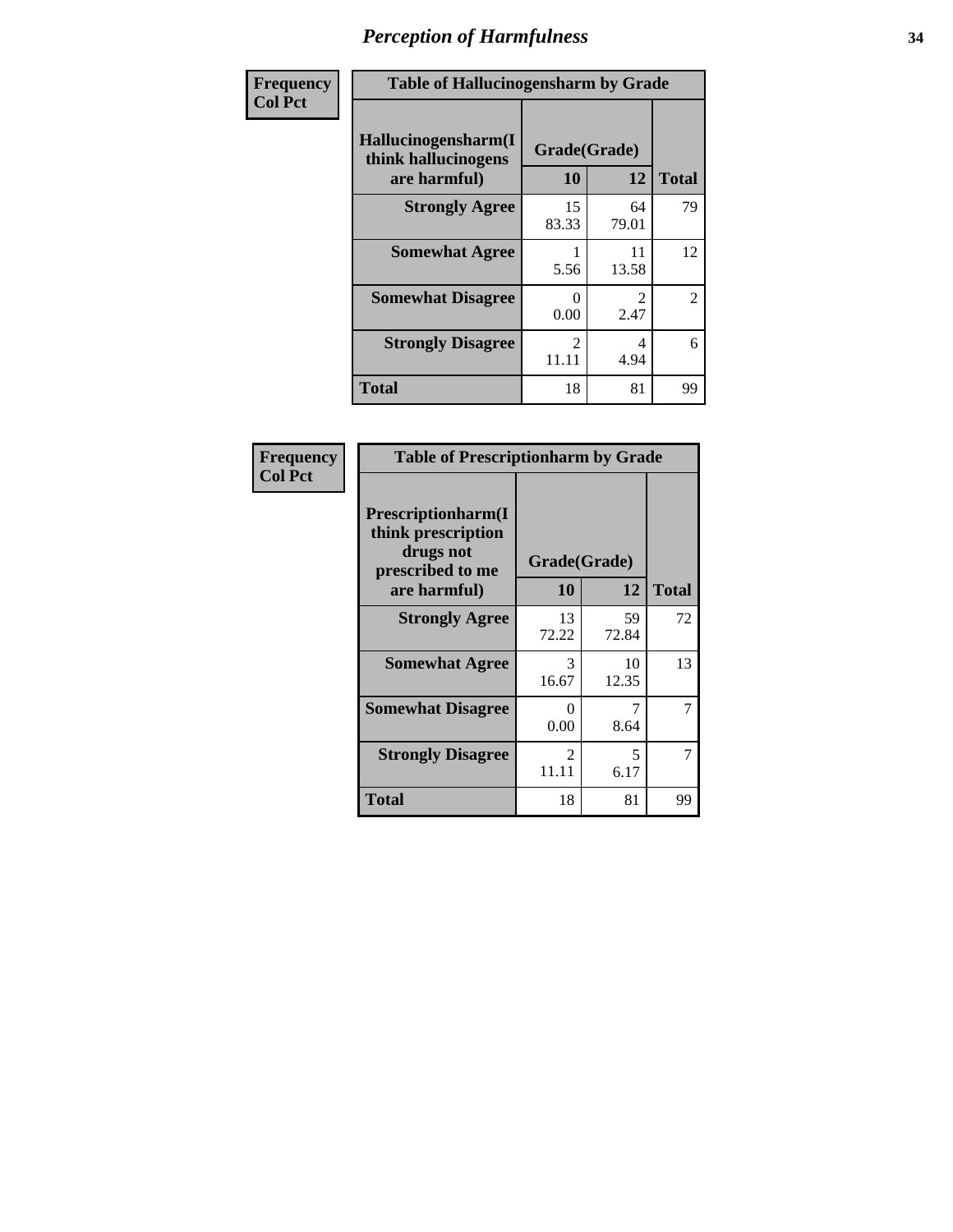# *Disapproval by Adults* **35**

| Frequency      | <b>Table of Alcoholadult by Grade</b>                                 |                    |             |              |
|----------------|-----------------------------------------------------------------------|--------------------|-------------|--------------|
| <b>Col Pct</b> | <b>Alcoholadult</b> (Adults<br>would disapprove if<br>I used alcohol) | Grade(Grade)<br>10 | 12          | <b>Total</b> |
|                | <b>Strongly Agree</b>                                                 | 10<br>55.56        | 32<br>39.51 | 42           |
|                | <b>Somewhat Agree</b>                                                 | 7<br>38.89         | 26<br>32.10 | 33           |
|                | <b>Somewhat Disagree</b>                                              | 0<br>0.00          | 17<br>20.99 | 17           |
|                | <b>Strongly Disagree</b>                                              | 1<br>5.56          | 6<br>7.41   | 7            |
|                | <b>Total</b>                                                          | 18                 | 81          | 99           |

| <b>Table of Tobaccoadult by Grade</b>                                 |                    |             |              |  |  |
|-----------------------------------------------------------------------|--------------------|-------------|--------------|--|--|
| <b>Tobaccoadult</b> (Adults<br>would disapprove if<br>I used tobacco) | Grade(Grade)<br>10 | 12          | <b>Total</b> |  |  |
| <b>Strongly Agree</b>                                                 | 12<br>66.67        | 43<br>53.09 | 55           |  |  |
| <b>Somewhat Agree</b>                                                 | 4<br>22.22         | 16<br>19.75 | 20           |  |  |
| <b>Somewhat Disagree</b>                                              | 5.56               | 12<br>14.81 | 13           |  |  |
| <b>Strongly Disagree</b>                                              | 5.56               | 10<br>12.35 | 11           |  |  |
| <b>Total</b>                                                          | 18                 | 81          | 99           |  |  |

| Frequency      | <b>Table of Marijuanaadult by Grade</b>                           |                         |             |              |
|----------------|-------------------------------------------------------------------|-------------------------|-------------|--------------|
| <b>Col Pct</b> | Marijuanaadult(Adults<br>would disapprove if I<br>used marijuana) | Grade(Grade)<br>10      | 12          | <b>Total</b> |
|                | <b>Strongly Agree</b>                                             | 13<br>72.22             | 46<br>56.79 | 59           |
|                | <b>Somewhat Agree</b>                                             | $\mathfrak{D}$<br>11.11 | 16<br>19.75 | 18           |
|                | <b>Somewhat Disagree</b>                                          | $\mathfrak{D}$<br>11.11 | 12<br>14.81 | 14           |
|                | <b>Strongly Disagree</b>                                          | 5.56                    | 7<br>8.64   | 8            |
|                | <b>Total</b>                                                      | 18                      | 81          | 99           |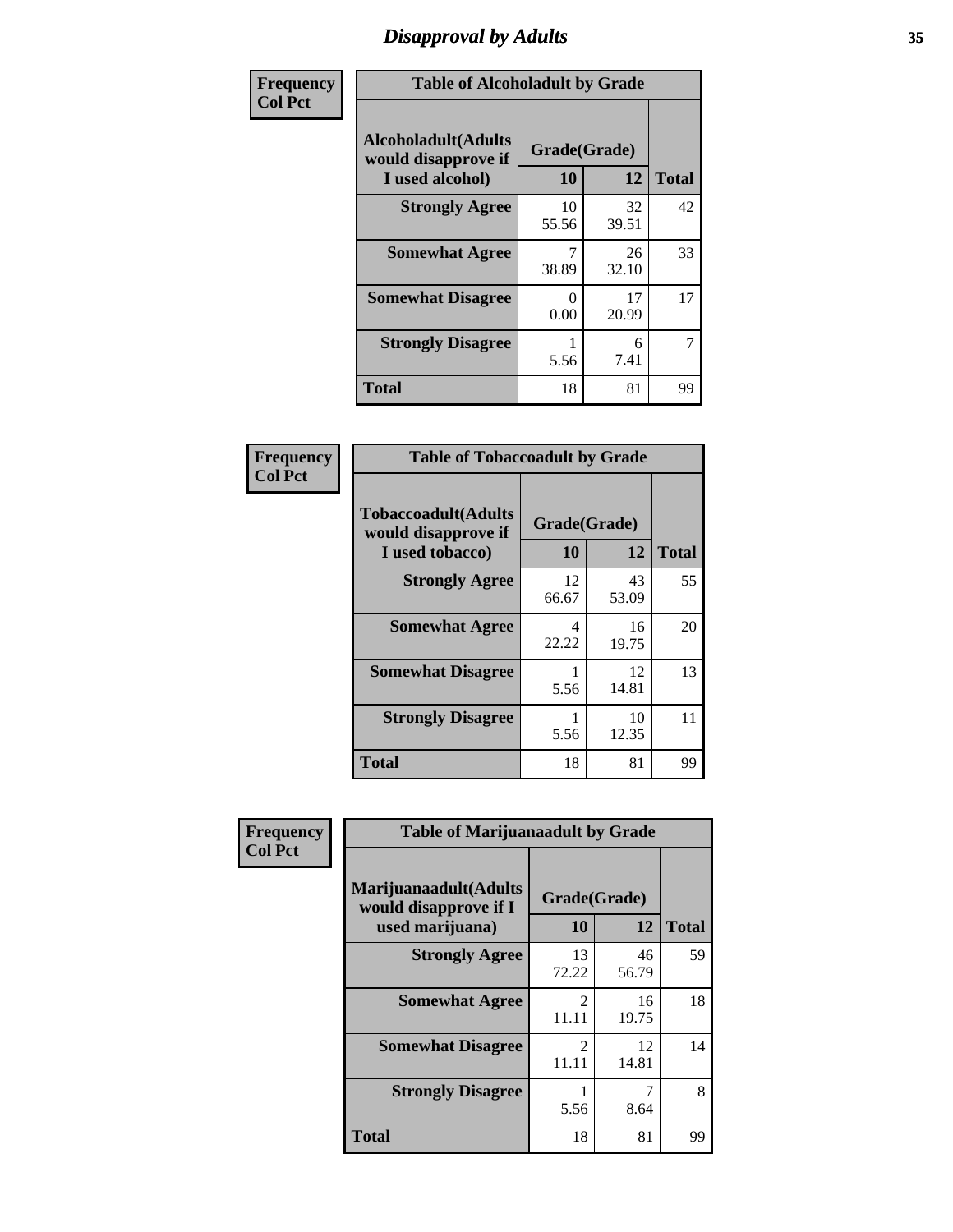### *Disapproval by Adults* **36**

| <b>Frequency</b> | <b>Table of Otherdrugadult by Grade</b>                                     |                        |             |              |
|------------------|-----------------------------------------------------------------------------|------------------------|-------------|--------------|
| <b>Col Pct</b>   | <b>Otherdrugadult</b> (Adults<br>would disapprove if I<br>used other drugs) | Grade(Grade)<br>10     | 12          | <b>Total</b> |
|                  | <b>Strongly Agree</b>                                                       | 15<br>83.33            | 71<br>87.65 | 86           |
|                  | <b>Somewhat Agree</b>                                                       | $\mathcal{D}$<br>11.11 | 8.64        | 9            |
|                  | <b>Somewhat Disagree</b>                                                    | ∩<br>0.00              | 1.23        |              |
|                  | <b>Strongly Disagree</b>                                                    | 5.56                   | 2<br>2.47   | 3            |
|                  | <b>Total</b>                                                                | 18                     | 81          | 99           |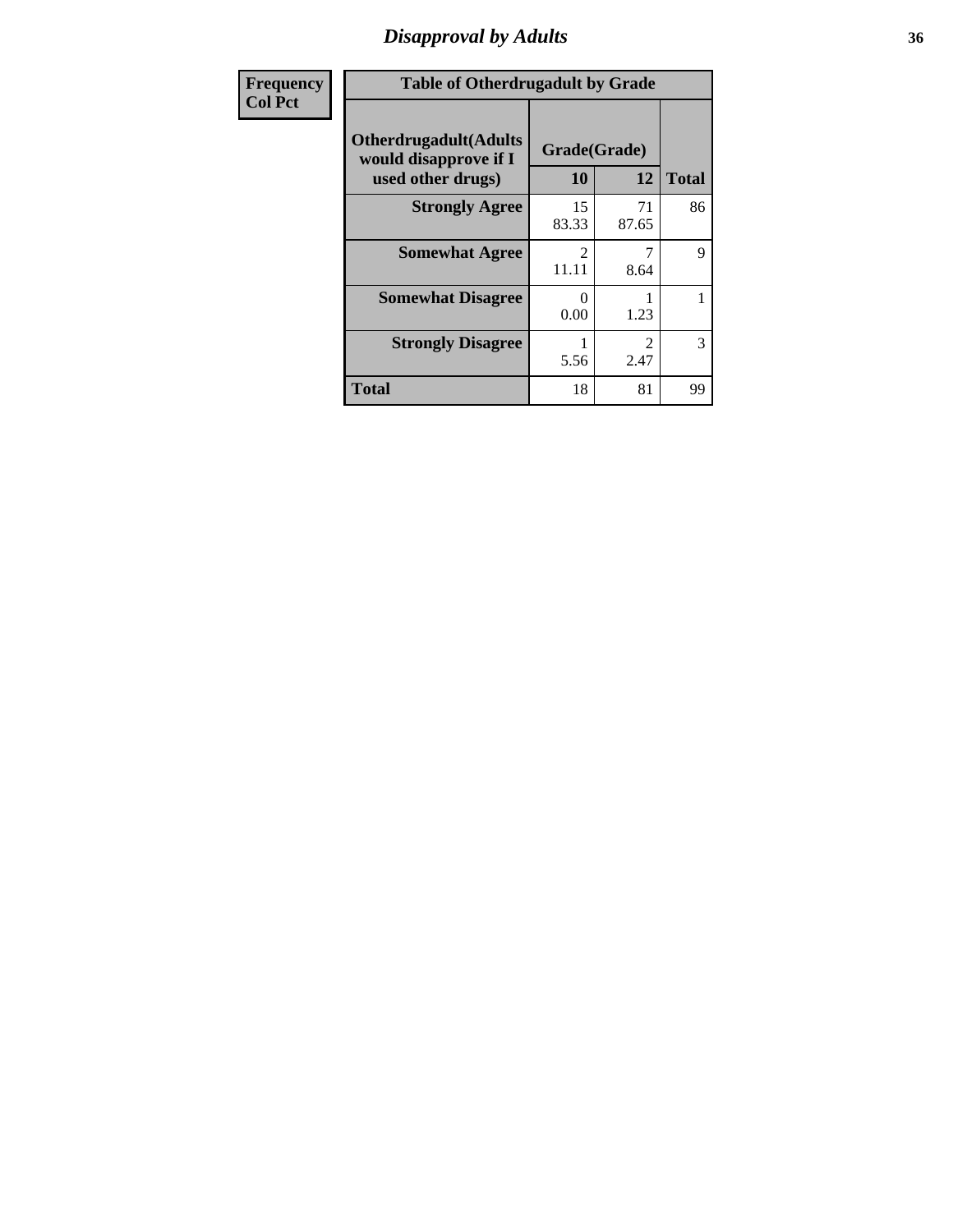## *Disapproval by Peers* **37**

| Frequency      | <b>Table of Alcoholpeer by Grade</b>                    |              |             |              |  |
|----------------|---------------------------------------------------------|--------------|-------------|--------------|--|
| <b>Col Pct</b> | Alcoholpeer(My<br>friends would<br>disapprove if I used | Grade(Grade) |             |              |  |
|                | alcohol)                                                | 10           | 12          | <b>Total</b> |  |
|                | <b>Strongly Agree</b>                                   | 5<br>27.78   | 11<br>13.58 | 16           |  |
|                | <b>Somewhat Agree</b>                                   | 4<br>22.22   | 8<br>9.88   | 12           |  |
|                | <b>Somewhat Disagree</b>                                | 4<br>22.22   | 19<br>23.46 | 23           |  |
|                | <b>Strongly Disagree</b>                                | 5<br>27.78   | 43<br>53.09 | 48           |  |
|                | Total                                                   | 18           | 81          | 99           |  |

| Frequency      | <b>Table of Tobaccopeer by Grade</b>                                |                    |             |              |
|----------------|---------------------------------------------------------------------|--------------------|-------------|--------------|
| <b>Col Pct</b> | Tobaccopeer(My<br>friends would<br>disapprove if I used<br>tobacco) | Grade(Grade)<br>10 | 12          | <b>Total</b> |
|                | <b>Strongly Agree</b>                                               | 10<br>55.56        | 16<br>19.75 | 26           |
|                | <b>Somewhat Agree</b>                                               | 5.56               | 18<br>22.22 | 19           |
|                | <b>Somewhat Disagree</b>                                            | 4<br>22.22         | 16<br>19.75 | 20           |
|                | <b>Strongly Disagree</b>                                            | 3<br>16.67         | 31<br>38.27 | 34           |
|                | <b>Total</b>                                                        | 18                 | 81          | 99           |

| Frequency      | <b>Table of Marijuanapeer by Grade</b>                    |                |             |              |
|----------------|-----------------------------------------------------------|----------------|-------------|--------------|
| <b>Col Pct</b> | Marijuanapeer(My<br>friends would<br>disapprove if I used | Grade(Grade)   |             |              |
|                | marijuana)                                                | 10             | 12          | <b>Total</b> |
|                | <b>Strongly Agree</b>                                     | 10<br>55.56    | 15<br>18.52 | 25           |
|                | <b>Somewhat Agree</b>                                     | 5.56           | 12<br>14.81 | 13           |
|                | <b>Somewhat Disagree</b>                                  | $\mathfrak{D}$ | 16<br>19.75 | 18           |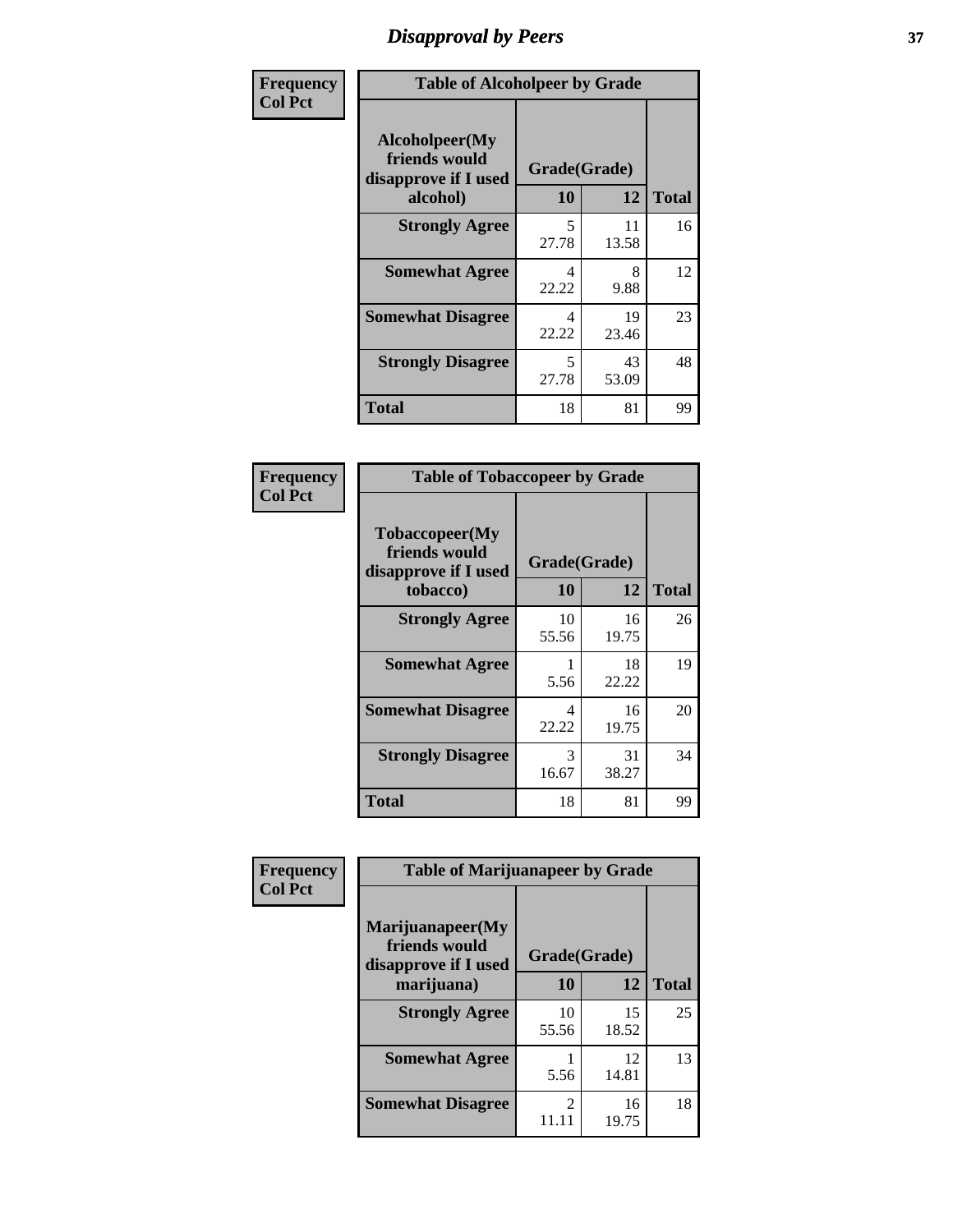# *Disapproval by Peers* **38**

| <b>Frequency</b> | <b>Table of Marijuanapeer by Grade</b>                                  |                    |             |              |  |
|------------------|-------------------------------------------------------------------------|--------------------|-------------|--------------|--|
| <b>Col Pct</b>   | Marijuanapeer(My<br>friends would<br>disapprove if I used<br>marijuana) | Grade(Grade)<br>10 | 12          | <b>Total</b> |  |
|                  | <b>Strongly Disagree</b>                                                | 27.78              | 38<br>46.91 | 43           |  |
|                  | <b>Total</b>                                                            | 18                 | 81          | 99           |  |

| <b>Frequency</b> | <b>Table of Otherdrugpeer by Grade</b>                                    |                    |             |              |
|------------------|---------------------------------------------------------------------------|--------------------|-------------|--------------|
| <b>Col Pct</b>   | Otherdrugpeer(My<br>friends would<br>disapprove if I used<br>other drugs) | Grade(Grade)<br>10 | 12          | <b>Total</b> |
|                  | <b>Strongly Agree</b>                                                     | 11<br>61.11        | 42<br>51.85 | 53           |
|                  | <b>Somewhat Agree</b>                                                     | 3<br>16.67         | 17<br>20.99 | 20           |
|                  | <b>Somewhat Disagree</b>                                                  | 5.56               | 11<br>13.58 | 12           |
|                  | <b>Strongly Disagree</b>                                                  | 3<br>16.67         | 11<br>13.58 | 14           |
|                  | <b>Total</b>                                                              | 18                 | 81          | 99           |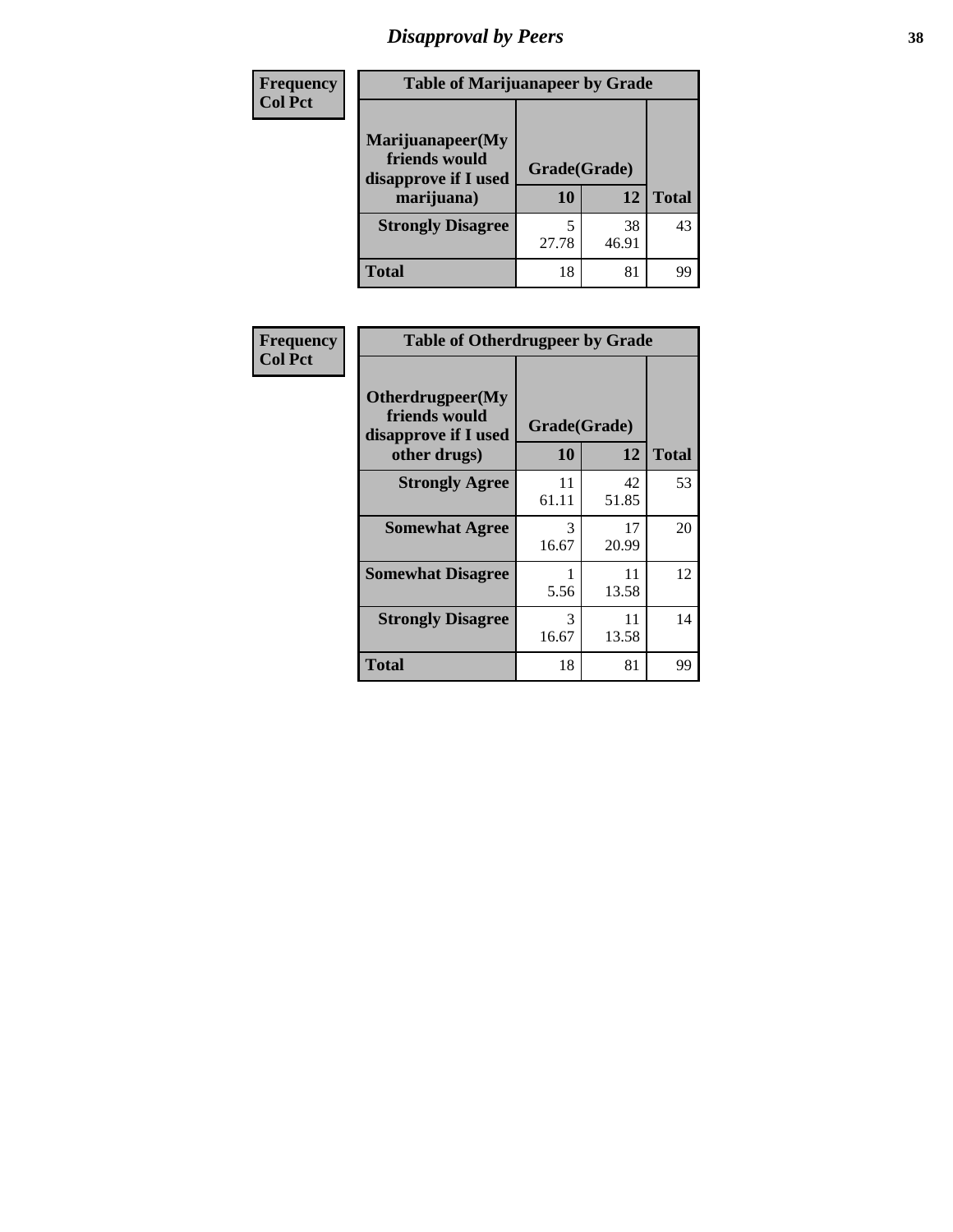| Frequency      | <b>Table of Alcohollocation1 by Grade</b> |              |             |              |  |
|----------------|-------------------------------------------|--------------|-------------|--------------|--|
| <b>Col Pct</b> | <b>Alcohollocation1(Places</b>            | Grade(Grade) |             |              |  |
|                | <b>Friends Use Alcohol)</b>               | 10           | 12          | <b>Total</b> |  |
|                |                                           | 11<br>61.11  | 73<br>90.12 | 84           |  |
|                | Do Not Use                                | 38.89        | 8<br>9.88   | 15           |  |
|                | <b>Total</b>                              | 18           | 81          | 99           |  |

| Frequency      | <b>Table of Alcohollocation2 by Grade</b>                     |                    |             |              |
|----------------|---------------------------------------------------------------|--------------------|-------------|--------------|
| <b>Col Pct</b> | <b>Alcohollocation2(Places</b><br><b>Friends Use Alcohol)</b> | Grade(Grade)<br>10 | 12          | <b>Total</b> |
|                |                                                               | q<br>50.00         | 28<br>34.57 | 37           |
|                | Home                                                          | q<br>50.00         | 53<br>65.43 | 62           |
|                | <b>Total</b>                                                  | 18                 | 81          | 99           |

| Frequency<br><b>Col Pct</b> | <b>Table of Alcohollocation 3 by Grade</b> |              |             |              |  |
|-----------------------------|--------------------------------------------|--------------|-------------|--------------|--|
|                             | <b>Alcohollocation3(Places</b>             | Grade(Grade) |             |              |  |
|                             | <b>Friends Use Alcohol)</b>                | 10           | 12          | <b>Total</b> |  |
|                             |                                            | 16<br>88.89  | 68<br>83.95 | 84           |  |
|                             | <b>School</b>                              | 2<br>11.11   | 13<br>16.05 | 15           |  |
|                             | <b>Total</b>                               | 18           | 81          | 99           |  |

| Frequency      | <b>Table of Alcohollocation4 by Grade</b> |              |             |              |  |
|----------------|-------------------------------------------|--------------|-------------|--------------|--|
| <b>Col Pct</b> | <b>Alcohollocation4(Places</b>            | Grade(Grade) |             |              |  |
|                | <b>Friends Use Alcohol)</b>               | 10           | 12          | <b>Total</b> |  |
|                |                                           | 13<br>72.22  | 61<br>75.31 | 74           |  |
|                | Car                                       | 5<br>27.78   | 20<br>24.69 | 25           |  |
|                | <b>Total</b>                              | 18           | 81          | 99           |  |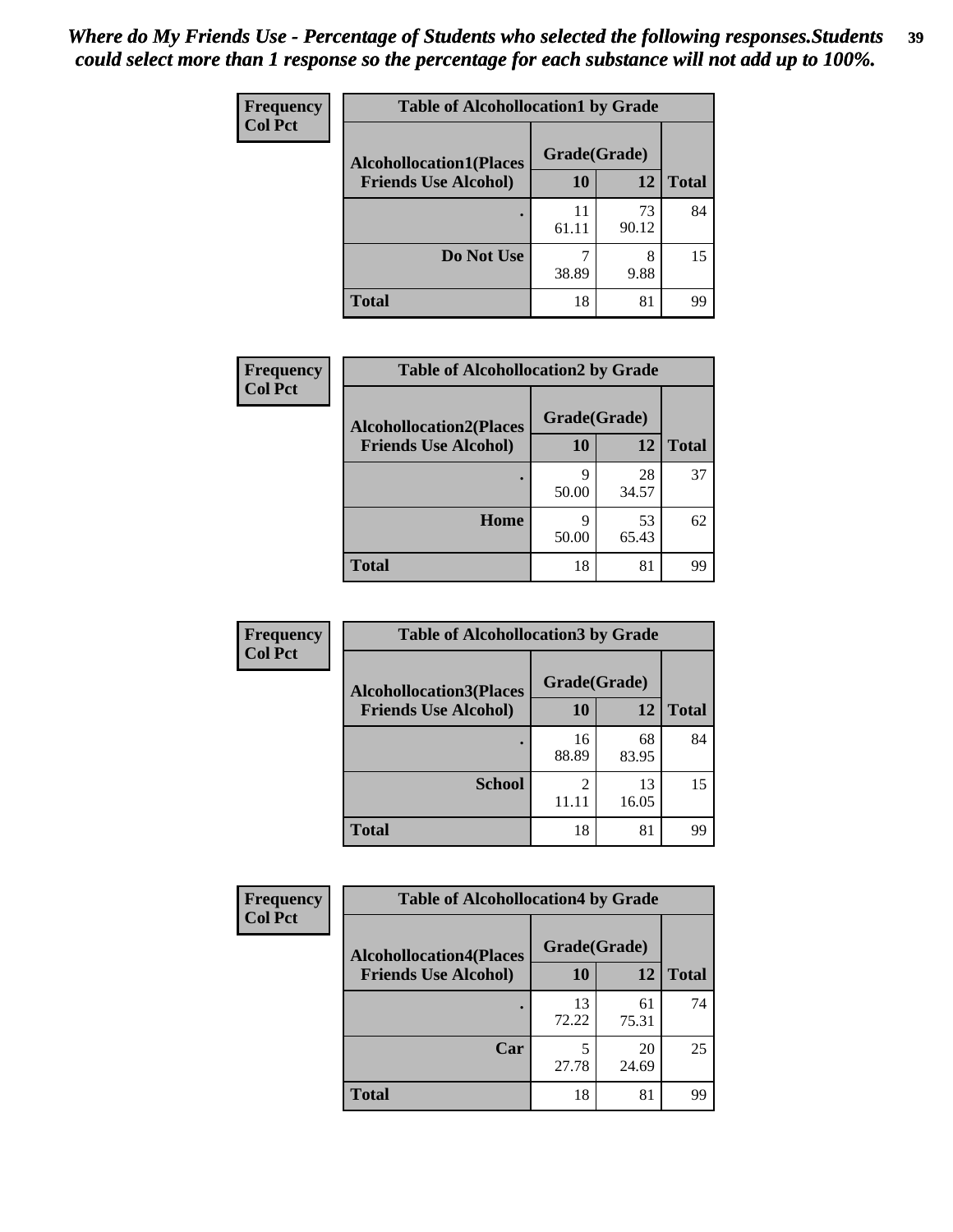| Frequency<br><b>Col Pct</b> | <b>Table of Alcohollocation5 by Grade</b>      |             |             |              |  |
|-----------------------------|------------------------------------------------|-------------|-------------|--------------|--|
|                             | Grade(Grade)<br><b>Alcohollocation5(Places</b> |             |             |              |  |
|                             | <b>Friends Use Alcohol)</b>                    | 10          | 12          | <b>Total</b> |  |
|                             |                                                | 10<br>55.56 | 24<br>29.63 | 34           |  |
|                             | <b>Friend's House</b>                          | 8<br>44.44  | 57<br>70.37 | 65           |  |
|                             | <b>Total</b>                                   | 18          | 81          | 99           |  |

| <b>Frequency</b> | <b>Table of Alcohollocation6 by Grade</b> |              |             |              |
|------------------|-------------------------------------------|--------------|-------------|--------------|
| <b>Col Pct</b>   | <b>Alcohollocation6(Places</b>            | Grade(Grade) |             |              |
|                  | <b>Friends Use Alcohol)</b>               | 10           | 12          | <b>Total</b> |
|                  |                                           | 13<br>72.22  | 44<br>54.32 | 57           |
|                  | <b>Other</b>                              | 5<br>27.78   | 37<br>45.68 | 42           |
|                  | <b>Total</b>                              | 18           | 81          | 99           |

| Frequency      | <b>Table of Tobaccolocation1 by Grade</b> |              |             |              |
|----------------|-------------------------------------------|--------------|-------------|--------------|
| <b>Col Pct</b> | <b>Tobaccolocation1(Places</b>            | Grade(Grade) |             |              |
|                | <b>Friends Use Tobacco)</b>               | 10           | 12          | <b>Total</b> |
|                |                                           | q<br>50.00   | 63<br>77.78 | 72           |
|                | Do Not Use                                | q<br>50.00   | 18<br>22.22 | 27           |
|                | <b>Total</b>                              | 18           | 81          | 99           |

| <b>Frequency</b> | <b>Table of Tobaccolocation2 by Grade</b> |              |             |              |  |
|------------------|-------------------------------------------|--------------|-------------|--------------|--|
| <b>Col Pct</b>   | <b>Tobaccolocation2(Places</b>            | Grade(Grade) |             |              |  |
|                  | <b>Friends Use Tobacco)</b>               | 10           | 12          | <b>Total</b> |  |
|                  |                                           | 10<br>55.56  | 30<br>37.04 | 40           |  |
|                  | Home                                      | 8<br>44.44   | 51<br>62.96 | 59           |  |
|                  | <b>Total</b>                              | 18           | 81          | 99           |  |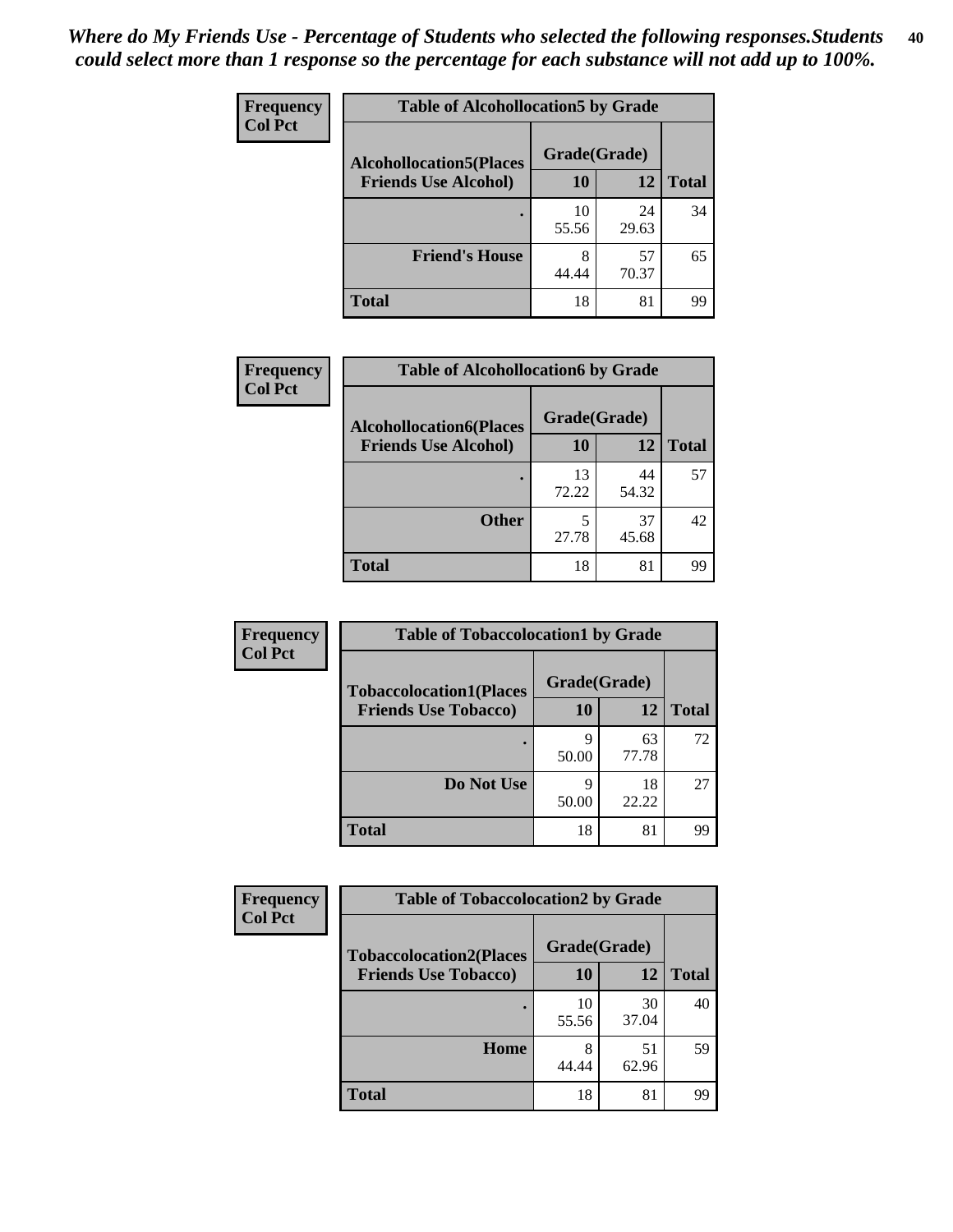| Frequency      | <b>Table of Tobaccolocation 3 by Grade</b> |              |             |              |  |
|----------------|--------------------------------------------|--------------|-------------|--------------|--|
| <b>Col Pct</b> | <b>Tobaccolocation3(Places</b>             | Grade(Grade) |             |              |  |
|                | <b>Friends Use Tobacco)</b>                | 10           | 12          | <b>Total</b> |  |
|                |                                            | 13<br>72.22  | 42<br>51.85 | 55           |  |
|                | <b>School</b>                              | 5<br>27.78   | 39<br>48.15 | 44           |  |
|                | <b>Total</b>                               | 18           | 81          | 99           |  |

| Frequency      | <b>Table of Tobaccolocation4 by Grade</b> |              |             |              |
|----------------|-------------------------------------------|--------------|-------------|--------------|
| <b>Col Pct</b> | <b>Tobaccolocation4(Places</b>            | Grade(Grade) |             |              |
|                | <b>Friends Use Tobacco)</b>               | 10           | 12          | <b>Total</b> |
|                |                                           | 13<br>72.22  | 29<br>35.80 | 42           |
|                | Car                                       | 5<br>27.78   | 52<br>64.20 | 57           |
|                | <b>Total</b>                              | 18           | 81          | 99           |

| Frequency<br><b>Col Pct</b> | <b>Table of Tobaccolocation5 by Grade</b> |              |             |              |
|-----------------------------|-------------------------------------------|--------------|-------------|--------------|
|                             | <b>Tobaccolocation5(Places</b>            | Grade(Grade) |             |              |
|                             | <b>Friends Use Tobacco)</b>               | 10           | <b>12</b>   | <b>Total</b> |
|                             |                                           | 12<br>66.67  | 27<br>33.33 | 39           |
|                             | <b>Friend's House</b>                     | 6<br>33.33   | 54<br>66.67 | 60           |
|                             | <b>Total</b>                              | 18           | 81          | 99           |

| <b>Frequency</b> | <b>Table of Tobaccolocation6 by Grade</b> |              |             |              |  |
|------------------|-------------------------------------------|--------------|-------------|--------------|--|
| <b>Col Pct</b>   | <b>Tobaccolocation6(Places</b>            | Grade(Grade) |             |              |  |
|                  | <b>Friends Use Tobacco)</b>               | 10           | 12          | <b>Total</b> |  |
|                  |                                           | 12<br>66.67  | 38<br>46.91 | 50           |  |
|                  | <b>Other</b>                              | 6<br>33.33   | 43<br>53.09 | 49           |  |
|                  | <b>Total</b>                              | 18           | 81          | 99           |  |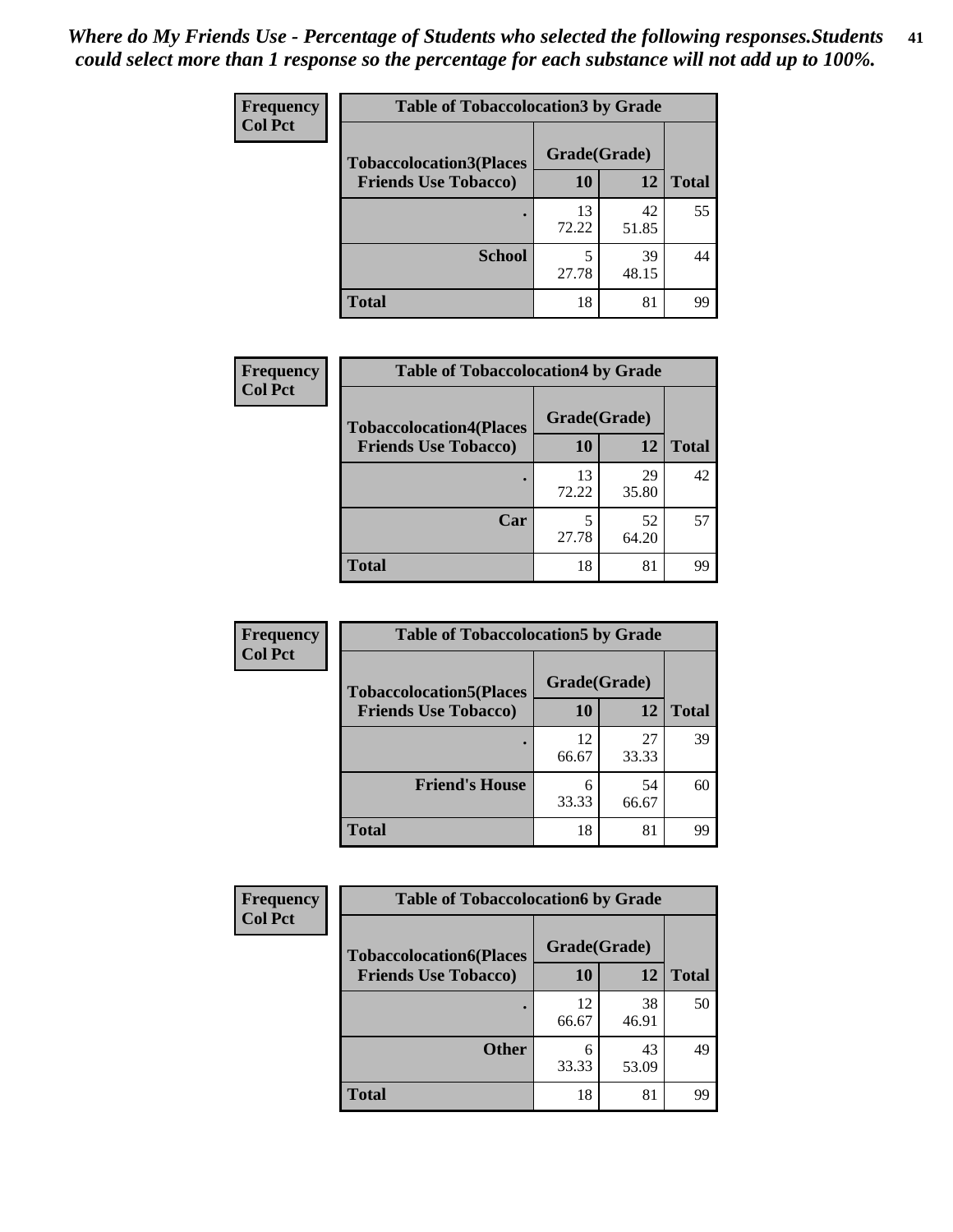| <b>Frequency</b> | <b>Table of Marijuanalocation1 by Grade</b> |              |             |              |
|------------------|---------------------------------------------|--------------|-------------|--------------|
| <b>Col Pct</b>   | <b>Marijuanalocation1(Places</b>            | Grade(Grade) |             |              |
|                  | <b>Friends Use Marijuana</b> )              | 10           | 12          | <b>Total</b> |
|                  |                                             | 10<br>55.56  | 70<br>86.42 | 80           |
|                  | Do Not Use                                  | 8<br>44.44   | 11<br>13.58 | 19           |
|                  | Total                                       | 18           | 81          | 99           |

| <b>Frequency</b> | <b>Table of Marijuanalocation2 by Grade</b>                        |                    |             |              |
|------------------|--------------------------------------------------------------------|--------------------|-------------|--------------|
| <b>Col Pct</b>   | <b>Marijuanalocation2(Places</b><br><b>Friends Use Marijuana</b> ) | Grade(Grade)<br>10 | 12          | <b>Total</b> |
|                  |                                                                    | q<br>50.00         | 28<br>34.57 | 37           |
|                  | Home                                                               | Q<br>50.00         | 53<br>65.43 | 62           |
|                  | <b>Total</b>                                                       | 18                 | 81          | 99           |

| Frequency<br><b>Col Pct</b> | <b>Table of Marijuanalocation3 by Grade</b> |              |             |              |
|-----------------------------|---------------------------------------------|--------------|-------------|--------------|
|                             | <b>Marijuanalocation3</b> (Places           | Grade(Grade) |             |              |
|                             | <b>Friends Use Marijuana</b> )              | 10           | 12          | <b>Total</b> |
|                             |                                             | 16<br>88.89  | 49<br>60.49 | 65           |
|                             | <b>School</b>                               | 11.11        | 32<br>39.51 | 34           |
|                             | <b>Total</b>                                | 18           | 81          | 99           |

| <b>Frequency</b> | <b>Table of Marijuanalocation4 by Grade</b> |              |             |              |  |
|------------------|---------------------------------------------|--------------|-------------|--------------|--|
| <b>Col Pct</b>   | <b>Marijuanalocation4(Places</b>            | Grade(Grade) |             |              |  |
|                  | <b>Friends Use Marijuana</b> )              | <b>10</b>    | 12          | <b>Total</b> |  |
|                  |                                             | 10<br>55.56  | 34<br>41.98 | 44           |  |
|                  | Car                                         | 8<br>44.44   | 47<br>58.02 | 55           |  |
|                  | <b>Total</b>                                | 18           | 81          | 99           |  |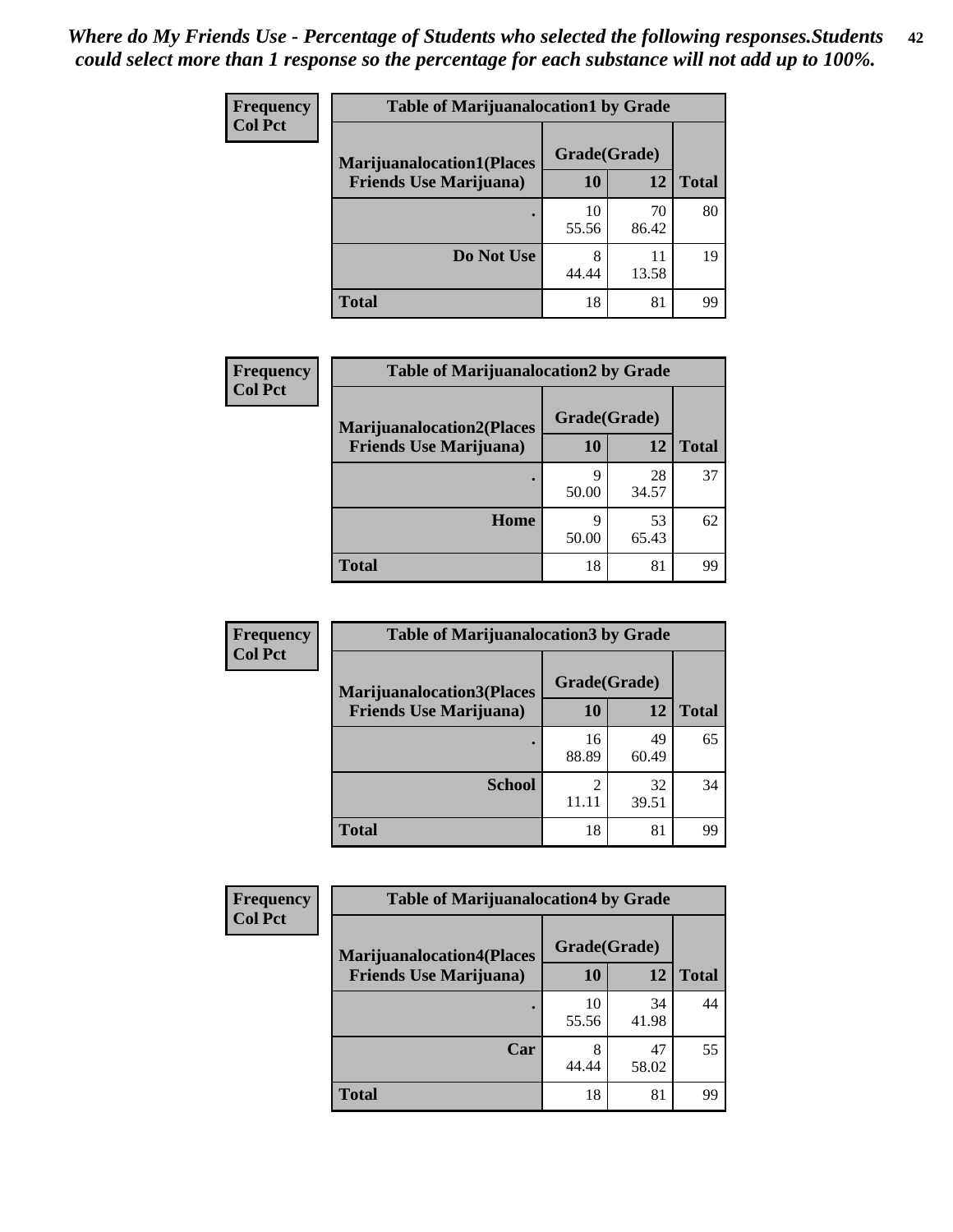| <b>Frequency</b> | <b>Table of Marijuanalocation5 by Grade</b> |              |             |              |
|------------------|---------------------------------------------|--------------|-------------|--------------|
| <b>Col Pct</b>   | <b>Marijuanalocation5</b> (Places           | Grade(Grade) |             |              |
|                  | <b>Friends Use Marijuana</b> )              | 10           | 12          | <b>Total</b> |
|                  |                                             | 10<br>55.56  | 22<br>27.16 | 32           |
|                  | <b>Friend's House</b>                       | 8<br>44.44   | 59<br>72.84 | 67           |
|                  | <b>Total</b>                                | 18           | 81          | 99           |

| <b>Frequency</b> | <b>Table of Marijuanalocation6 by Grade</b>                        |                    |             |              |
|------------------|--------------------------------------------------------------------|--------------------|-------------|--------------|
| <b>Col Pct</b>   | <b>Marijuanalocation6(Places</b><br><b>Friends Use Marijuana</b> ) | Grade(Grade)<br>10 | 12          | <b>Total</b> |
|                  |                                                                    | 13<br>72.22        | 38<br>46.91 | 51           |
|                  | <b>Other</b>                                                       | 27.78              | 43<br>53.09 | 48           |
|                  | <b>Total</b>                                                       | 18                 | 81          | 99           |

| <b>Frequency</b> | <b>Table of Otherdruglocation1 by Grade</b>                          |              |             |              |
|------------------|----------------------------------------------------------------------|--------------|-------------|--------------|
| <b>Col Pct</b>   | <b>Otherdruglocation1(Places</b><br><b>Friends Use Other Illegal</b> | Grade(Grade) |             |              |
|                  | Drugs)                                                               | 10           | 12          | <b>Total</b> |
|                  |                                                                      | 4<br>22.22   | 39<br>48.15 | 43           |
|                  | Do Not Use                                                           | 14<br>77.78  | 42<br>51.85 | 56           |
|                  | <b>Total</b>                                                         | 18           | 81          | 99           |

| Frequency      | <b>Table of Otherdruglocation2 by Grade</b>                          |              |             |              |
|----------------|----------------------------------------------------------------------|--------------|-------------|--------------|
| <b>Col Pct</b> | <b>Otherdruglocation2(Places</b><br><b>Friends Use Other Illegal</b> | Grade(Grade) |             |              |
|                | Drugs)                                                               | 10           | 12          | <b>Total</b> |
|                |                                                                      | 14<br>77.78  | 52<br>64.20 | 66           |
|                | Home                                                                 | 4<br>22.22   | 29<br>35.80 | 33           |
|                | Total                                                                | 18           | 81          | 99           |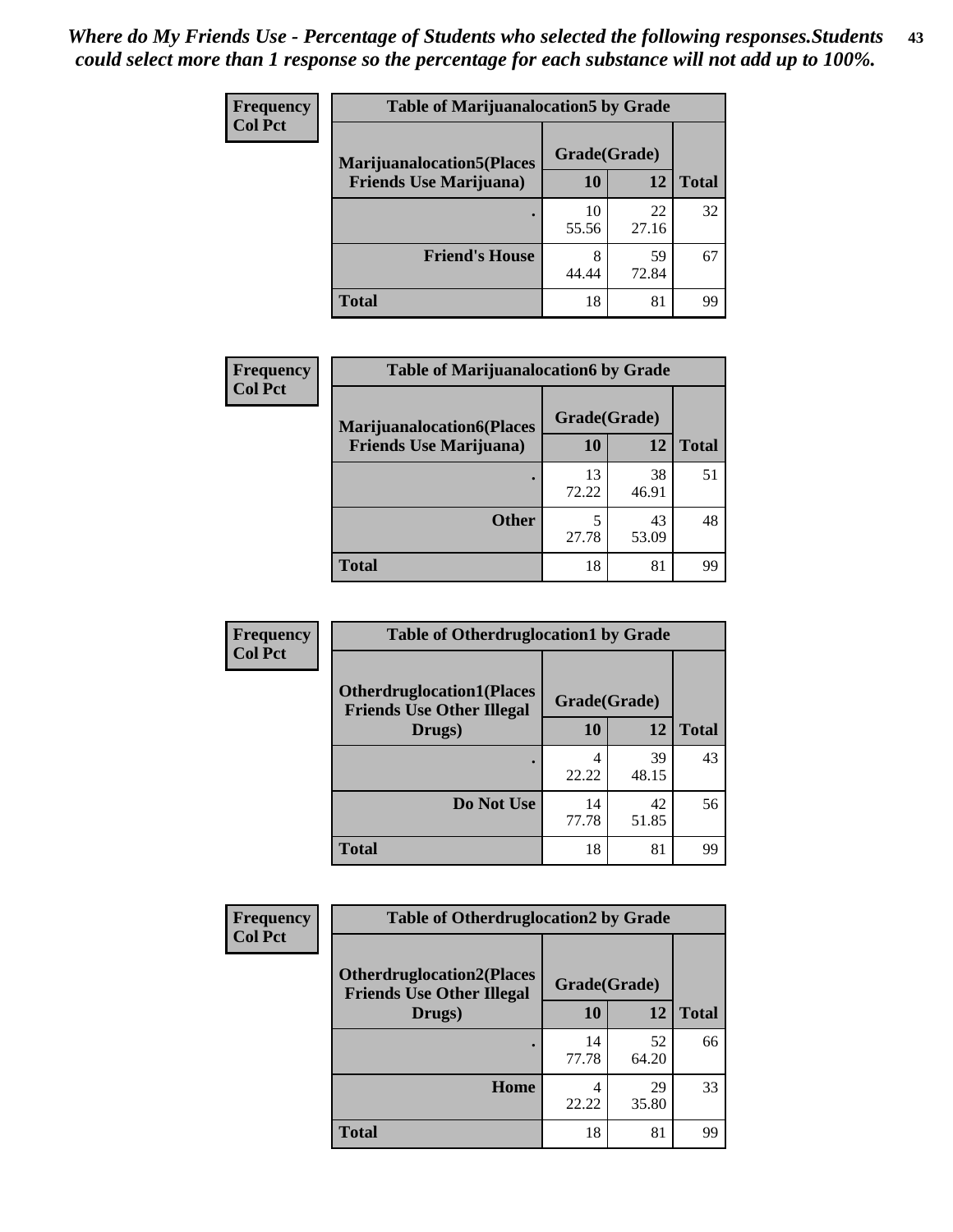| <b>Frequency</b> | <b>Table of Otherdruglocation 3 by Grade</b>                         |              |             |              |
|------------------|----------------------------------------------------------------------|--------------|-------------|--------------|
| <b>Col Pct</b>   | <b>Otherdruglocation3(Places</b><br><b>Friends Use Other Illegal</b> | Grade(Grade) |             |              |
|                  | Drugs)                                                               | 10           | 12          | <b>Total</b> |
|                  |                                                                      | 17<br>94.44  | 71<br>87.65 | 88           |
|                  | <b>School</b>                                                        | 5.56         | 10<br>12.35 |              |
|                  | <b>Total</b>                                                         | 18           | 81          | 99           |

| Frequency      | <b>Table of Otherdruglocation4 by Grade</b>                          |              |             |              |
|----------------|----------------------------------------------------------------------|--------------|-------------|--------------|
| <b>Col Pct</b> | <b>Otherdruglocation4(Places</b><br><b>Friends Use Other Illegal</b> | Grade(Grade) |             |              |
|                | Drugs)                                                               | 10           | 12          | <b>Total</b> |
|                |                                                                      | 15<br>83.33  | 66<br>81.48 | 81           |
|                | Car                                                                  | 16.67        | 15<br>18.52 | 18           |
|                | <b>Total</b>                                                         | 18           | 81          | 99           |

| Frequency      | <b>Table of Otherdruglocation5 by Grade</b>                          |              |             |              |
|----------------|----------------------------------------------------------------------|--------------|-------------|--------------|
| <b>Col Pct</b> | <b>Otherdruglocation5(Places</b><br><b>Friends Use Other Illegal</b> | Grade(Grade) |             |              |
|                | Drugs)                                                               | 10           | 12          | <b>Total</b> |
|                |                                                                      | 15<br>83.33  | 51<br>62.96 | 66           |
|                | <b>Friend's House</b>                                                | 3<br>16.67   | 30<br>37.04 | 33           |
|                | <b>Total</b>                                                         | 18           | 81          | 99           |

| <b>Frequency</b> | <b>Table of Otherdruglocation6 by Grade</b>                          |              |             |              |
|------------------|----------------------------------------------------------------------|--------------|-------------|--------------|
| <b>Col Pct</b>   | <b>Otherdruglocation6(Places</b><br><b>Friends Use Other Illegal</b> | Grade(Grade) |             |              |
|                  | Drugs)                                                               | <b>10</b>    | 12          | <b>Total</b> |
|                  |                                                                      | 14<br>77.78  | 58<br>71.60 | 72           |
|                  | <b>Other</b>                                                         | 22.22        | 23<br>28.40 | 27           |
|                  | <b>Total</b>                                                         | 18           | 81          | 99           |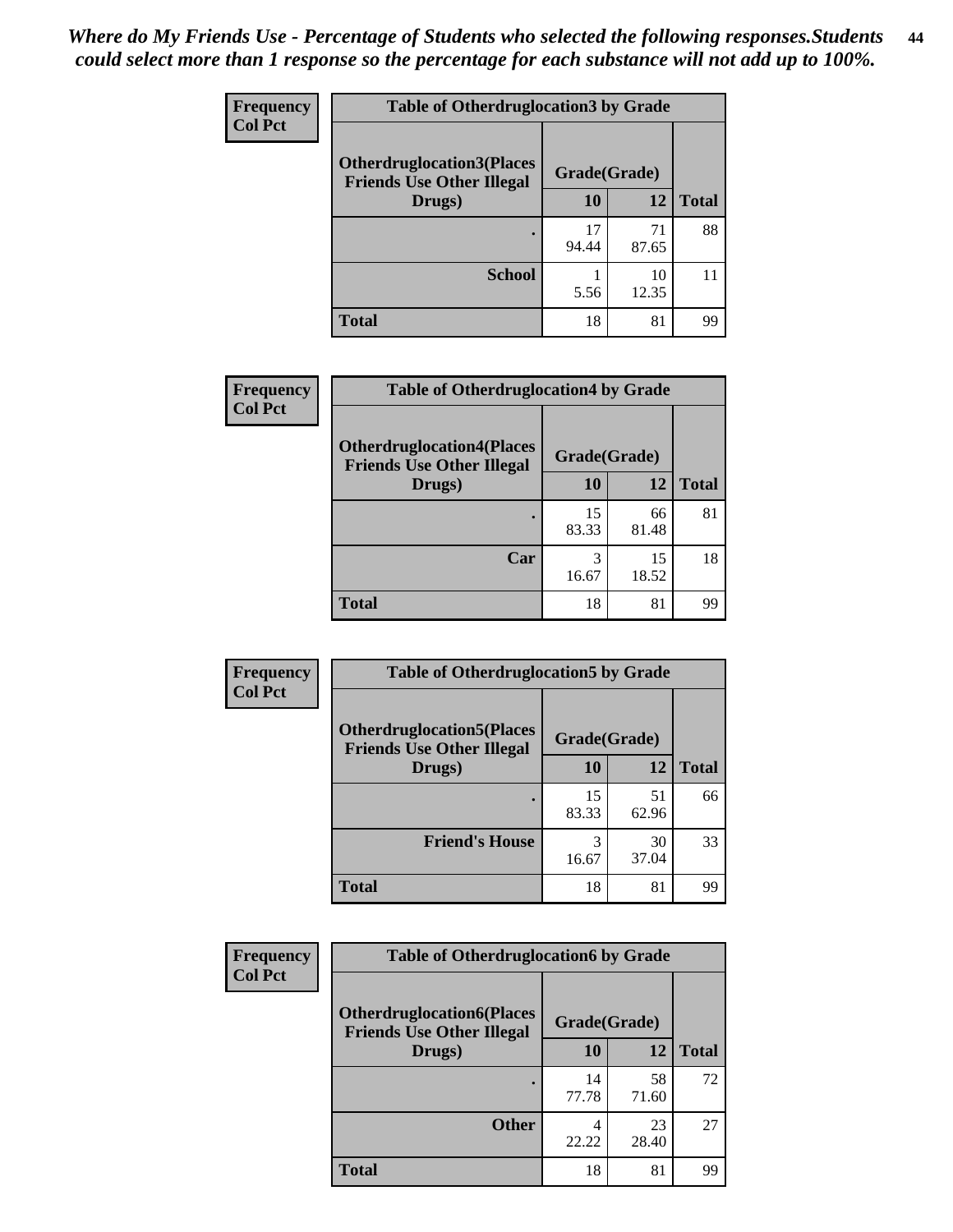| Frequency      | <b>Table of Alcoholtime1 by Grade</b>           |              |             |              |
|----------------|-------------------------------------------------|--------------|-------------|--------------|
| <b>Col Pct</b> | <b>Alcoholtime1(Times</b><br><b>Friends Use</b> | Grade(Grade) |             |              |
|                | Alcohol)                                        | 10           | 12          | <b>Total</b> |
|                |                                                 | 10<br>55.56  | 74<br>91.36 | 84           |
|                | Do Not Use                                      | 8<br>44.44   | 8.64        | 15           |
|                | <b>Total</b>                                    | 18           | 81          | 99           |

| Frequency      | <b>Table of Alcoholtime2 by Grade</b>           |              |             |              |
|----------------|-------------------------------------------------|--------------|-------------|--------------|
| <b>Col Pct</b> | <b>Alcoholtime2(Times</b><br><b>Friends Use</b> | Grade(Grade) |             |              |
|                | Alcohol)                                        | 10           | 12          | <b>Total</b> |
|                |                                                 | 18<br>100.00 | 75<br>92.59 | 93           |
|                | <b>On Way to School</b>                         | 0.00         | 6<br>7.41   | 6            |
|                | <b>Total</b>                                    | 18           | 81          | 99           |

| Frequency<br><b>Col Pct</b> | <b>Table of Alcoholtime3 by Grade</b>                           |              |             |              |
|-----------------------------|-----------------------------------------------------------------|--------------|-------------|--------------|
|                             | <b>Alcoholtime3(Times</b><br>Grade(Grade)<br><b>Friends Use</b> |              |             |              |
|                             | Alcohol)                                                        | 10           | 12          | <b>Total</b> |
|                             |                                                                 | 18<br>100.00 | 73<br>90.12 | 91           |
|                             | <b>During School</b>                                            | 0.00         | 8<br>9.88   | 8            |
|                             | <b>Total</b>                                                    | 18           | 81          | 99           |

| <b>Frequency</b><br><b>Col Pct</b> | <b>Table of Alcoholtime4 by Grade</b> |              |             |              |
|------------------------------------|---------------------------------------|--------------|-------------|--------------|
|                                    | <b>Alcoholtime4(Times</b>             | Grade(Grade) |             |              |
|                                    | <b>Friends Use Alcohol)</b>           | 10           | 12          | <b>Total</b> |
|                                    |                                       | 18<br>100.00 | 69<br>85.19 | 87           |
|                                    | <b>On Way Home From School</b>        | 0.00         | 12<br>14.81 | 12           |
|                                    | <b>Total</b>                          | 18           | 81          | 99           |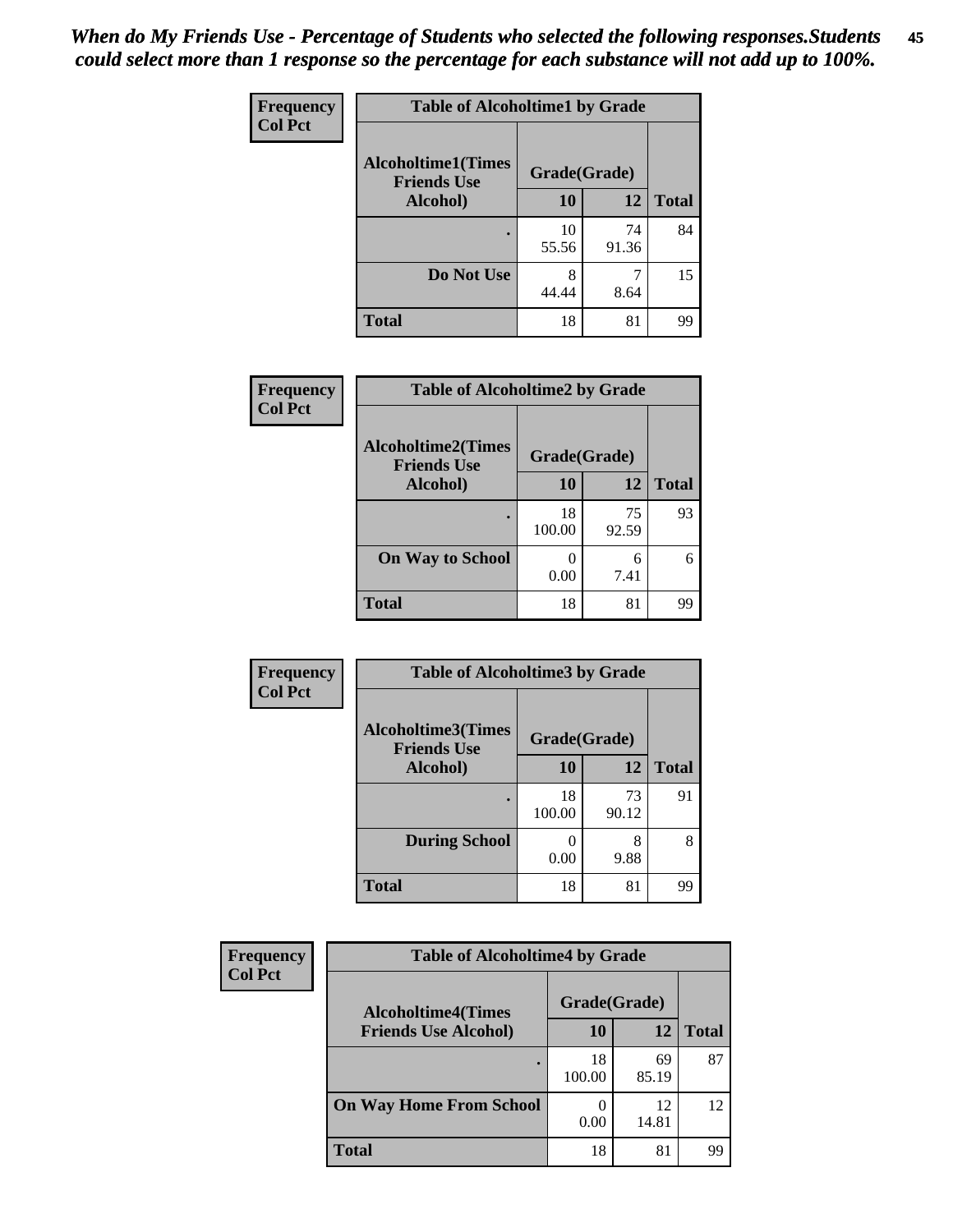*When do My Friends Use - Percentage of Students who selected the following responses.Students could select more than 1 response so the percentage for each substance will not add up to 100%.* **46**

| <b>Frequency</b> | <b>Table of Alcoholtime5 by Grade</b>           |              |             |              |
|------------------|-------------------------------------------------|--------------|-------------|--------------|
| <b>Col Pct</b>   | <b>Alcoholtime5(Times</b><br><b>Friends Use</b> | Grade(Grade) |             |              |
|                  | Alcohol)                                        | 10           | 12          | <b>Total</b> |
|                  |                                                 | 10<br>55.56  | 55<br>67.90 | 65           |
|                  | Weeknights                                      | 8<br>44.44   | 26<br>32.10 | 34           |
|                  | <b>Total</b>                                    | 18           | 81          | 99           |

| Frequency      |                                                 | <b>Table of Alcoholtime6 by Grade</b> |             |              |  |
|----------------|-------------------------------------------------|---------------------------------------|-------------|--------------|--|
| <b>Col Pct</b> | <b>Alcoholtime6(Times</b><br><b>Friends Use</b> | Grade(Grade)                          |             |              |  |
|                | Alcohol)                                        | 10                                    | 12          | <b>Total</b> |  |
|                |                                                 | 38.89                                 | 8<br>9.88   | 15           |  |
|                | Weekends                                        | 11<br>61.11                           | 73<br>90.12 | 84           |  |
|                | <b>Total</b>                                    | 18                                    | 81          | 99           |  |

| Frequency      | <b>Table of Tobaccotime1 by Grade</b>           |              |             |              |
|----------------|-------------------------------------------------|--------------|-------------|--------------|
| <b>Col Pct</b> | <b>Tobaccotime1(Times</b><br><b>Friends Use</b> | Grade(Grade) |             |              |
|                | <b>Tobacco</b> )                                | 10           | 12          | <b>Total</b> |
|                |                                                 | 38.89        | 60<br>74.07 | 67           |
|                | Do Not Use                                      | 11<br>61.11  | 21<br>25.93 | 32           |
|                | <b>Total</b>                                    | 18           | 81          | 99           |

| Frequency      | <b>Table of Tobaccotime2 by Grade</b>           |              |             |              |
|----------------|-------------------------------------------------|--------------|-------------|--------------|
| <b>Col Pct</b> | <b>Tobaccotime2(Times</b><br><b>Friends Use</b> | Grade(Grade) |             |              |
|                | <b>Tobacco</b> )                                | 10           | 12          | <b>Total</b> |
|                |                                                 | 14<br>77.78  | 34<br>41.98 | 48           |
|                | <b>On Way to School</b>                         | 22.22        | 47<br>58.02 | 51           |
|                | <b>Total</b>                                    | 18           | 81          | 99           |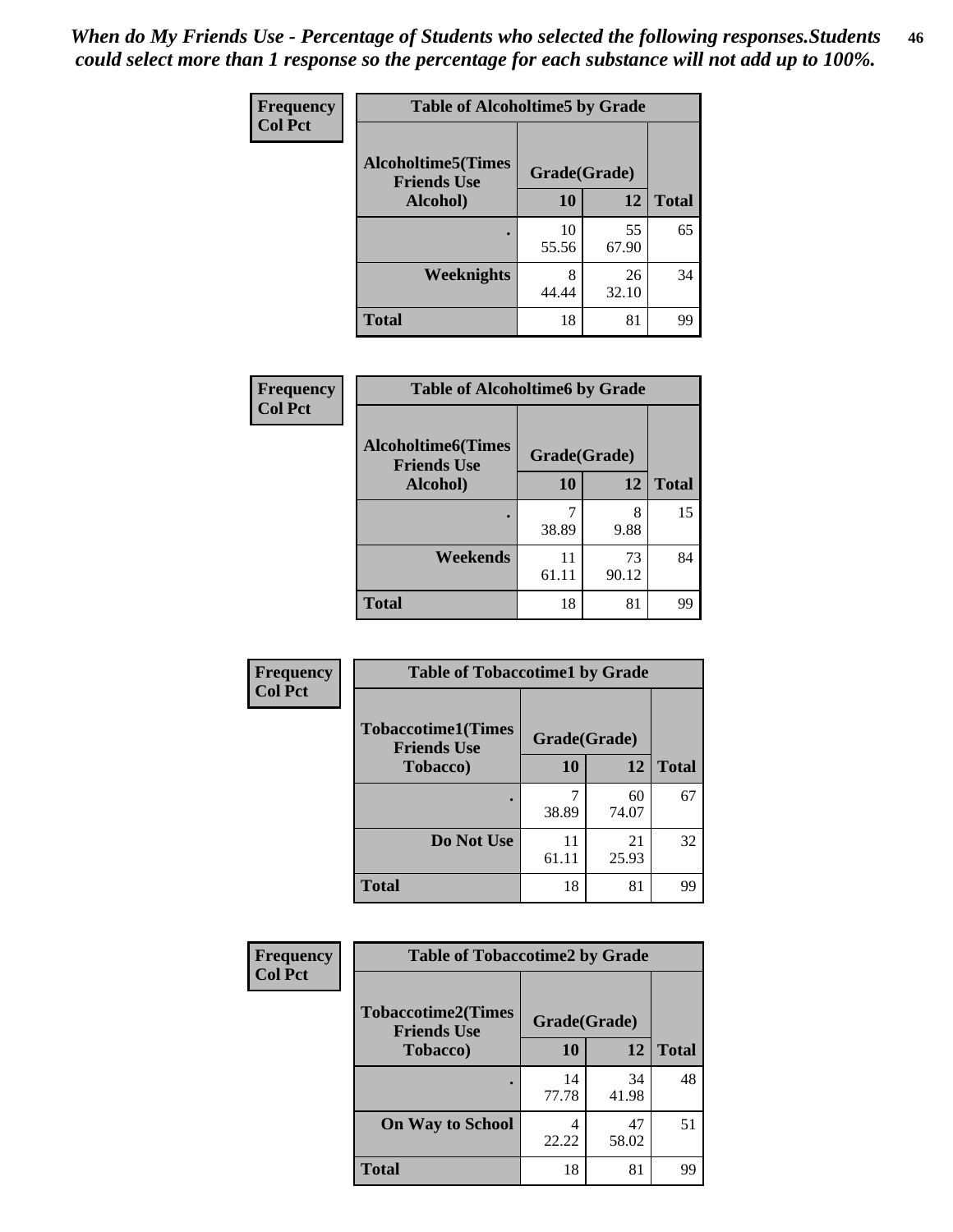*When do My Friends Use - Percentage of Students who selected the following responses.Students could select more than 1 response so the percentage for each substance will not add up to 100%.* **47**

| <b>Frequency</b> | <b>Table of Tobaccotime3 by Grade</b>           |             |              |              |  |
|------------------|-------------------------------------------------|-------------|--------------|--------------|--|
| <b>Col Pct</b>   | <b>Tobaccotime3(Times</b><br><b>Friends Use</b> |             | Grade(Grade) |              |  |
|                  | <b>Tobacco</b> )                                | 10          | <b>12</b>    | <b>Total</b> |  |
|                  |                                                 | 15<br>83.33 | 47<br>58.02  | 62           |  |
|                  | <b>During School</b>                            | 3<br>16.67  | 34<br>41.98  | 37           |  |
|                  | <b>Total</b>                                    | 18          | 81           | 99           |  |

| <b>Frequency</b> | <b>Table of Tobaccotime4 by Grade</b> |              |             |              |
|------------------|---------------------------------------|--------------|-------------|--------------|
| <b>Col Pct</b>   | <b>Tobaccotime4(Times</b>             | Grade(Grade) |             |              |
|                  | <b>Friends Use Tobacco)</b>           | 10           | 12          | <b>Total</b> |
|                  |                                       | 18<br>100.00 | 69<br>85.19 | 87           |
|                  | <b>On Way Home From School</b>        | 0.00         | 12<br>14.81 | 12           |
|                  | <b>Total</b>                          | 18           | 81          | 99           |

| Frequency      | <b>Table of Tobaccotime5 by Grade</b>           |              |             |              |
|----------------|-------------------------------------------------|--------------|-------------|--------------|
| <b>Col Pct</b> | <b>Tobaccotime5(Times</b><br><b>Friends Use</b> | Grade(Grade) |             |              |
|                | <b>Tobacco</b> )                                | 10           | 12          | <b>Total</b> |
|                |                                                 | 12<br>66.67  | 26<br>32.10 | 38           |
|                | Weeknights                                      | 6<br>33.33   | 55<br>67.90 | 61           |
|                | <b>Total</b>                                    | 18           | 81          | 99           |

| Frequency      | <b>Table of Tobaccotime6 by Grade</b>           |              |             |              |  |
|----------------|-------------------------------------------------|--------------|-------------|--------------|--|
| <b>Col Pct</b> | <b>Tobaccotime6(Times</b><br><b>Friends Use</b> | Grade(Grade) |             |              |  |
|                | <b>Tobacco</b> )                                | 10           | <b>12</b>   | <b>Total</b> |  |
|                | ٠                                               | 12<br>66.67  | 24<br>29.63 | 36           |  |
|                | Weekends                                        | 6<br>33.33   | 57<br>70.37 | 63           |  |
|                | <b>Total</b>                                    | 18           | 81          | 99           |  |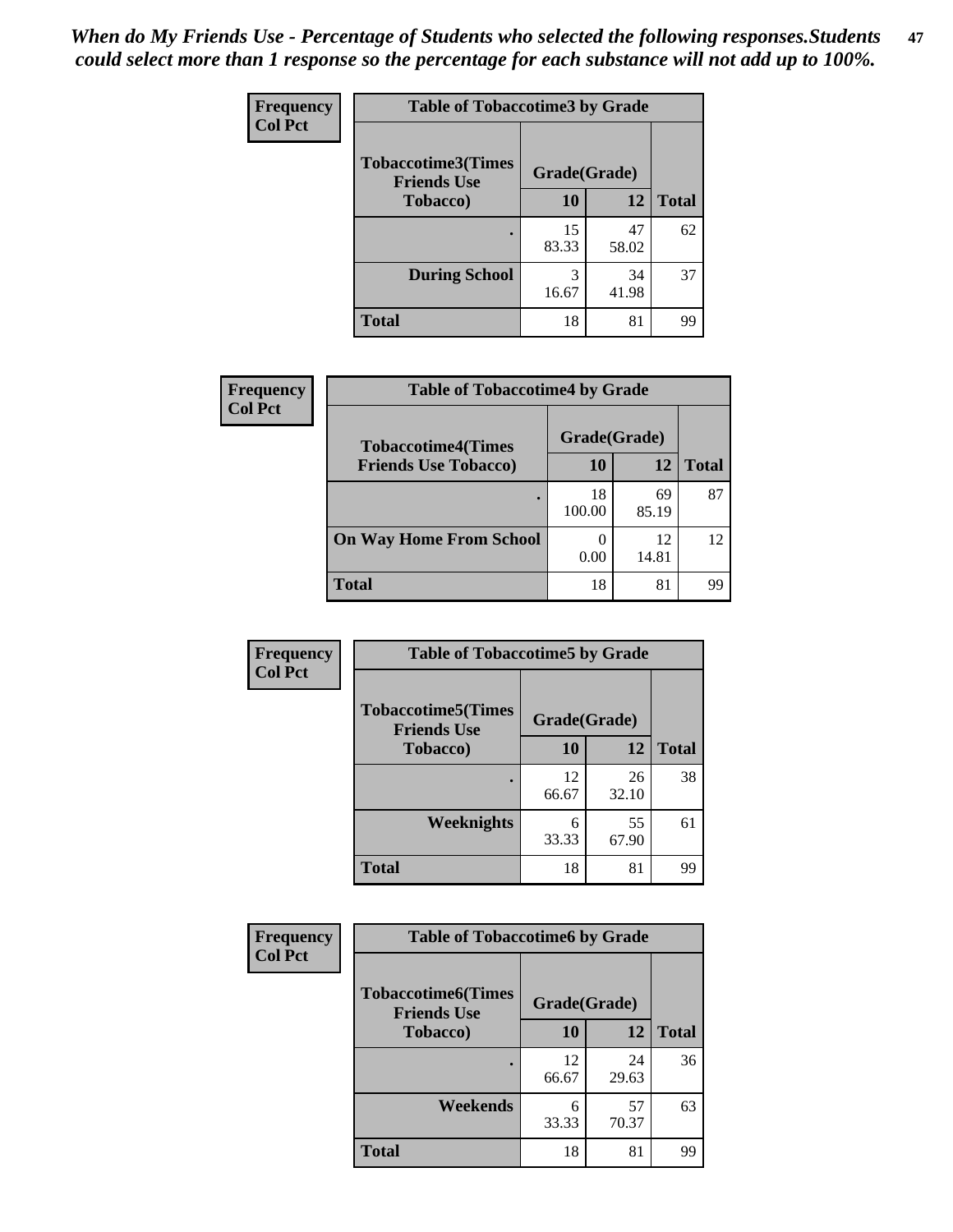| Frequency      | <b>Table of Marijuanatime1 by Grade</b>           |              |             |              |
|----------------|---------------------------------------------------|--------------|-------------|--------------|
| <b>Col Pct</b> | <b>Marijuanatime1(Times</b><br><b>Friends Use</b> | Grade(Grade) |             |              |
|                | Marijuana)                                        | 10           | 12          | <b>Total</b> |
|                |                                                   | 10<br>55.56  | 66<br>81.48 | 76           |
|                | Do Not Use                                        | 8<br>44.44   | 15<br>18.52 | 23           |
|                | <b>Total</b>                                      | 18           | 81          | 99           |

| Frequency      | <b>Table of Marijuanatime2 by Grade</b>           |              |             |              |
|----------------|---------------------------------------------------|--------------|-------------|--------------|
| <b>Col Pct</b> | <b>Marijuanatime2(Times</b><br><b>Friends Use</b> | Grade(Grade) |             |              |
|                | Marijuana)                                        | 10           | 12          | <b>Total</b> |
|                |                                                   | 14<br>77.78  | 39<br>48.15 | 53           |
|                | <b>On Way to School</b>                           | 4<br>22.22   | 42<br>51.85 | 46           |
|                | <b>Total</b>                                      | 18           | 81          | 99           |

| Frequency      | <b>Table of Marijuanatime3 by Grade</b>    |              |             |              |
|----------------|--------------------------------------------|--------------|-------------|--------------|
| <b>Col Pct</b> | Marijuanatime3(Times<br><b>Friends Use</b> | Grade(Grade) |             |              |
|                | Marijuana)                                 | 10           | 12          | <b>Total</b> |
|                |                                            | 15<br>83.33  | 46<br>56.79 | 61           |
|                | <b>During School</b>                       | 3<br>16.67   | 35<br>43.21 | 38           |
|                | <b>Total</b>                               | 18           | 81          | 99           |

| <b>Frequency</b><br><b>Col Pct</b> | <b>Table of Marijuanatime4 by Grade</b> |              |             |       |
|------------------------------------|-----------------------------------------|--------------|-------------|-------|
|                                    | <b>Marijuanatime4(Times</b>             | Grade(Grade) |             |       |
|                                    | <b>Friends Use Marijuana</b> )          | 10           | 12          | Total |
|                                    |                                         | 13<br>72.22  | 38<br>46.91 | 51    |
|                                    | <b>On Way Home From School</b>          | 27.78        | 43<br>53.09 | 48    |
|                                    | <b>Total</b>                            | 18           | 81          | 99    |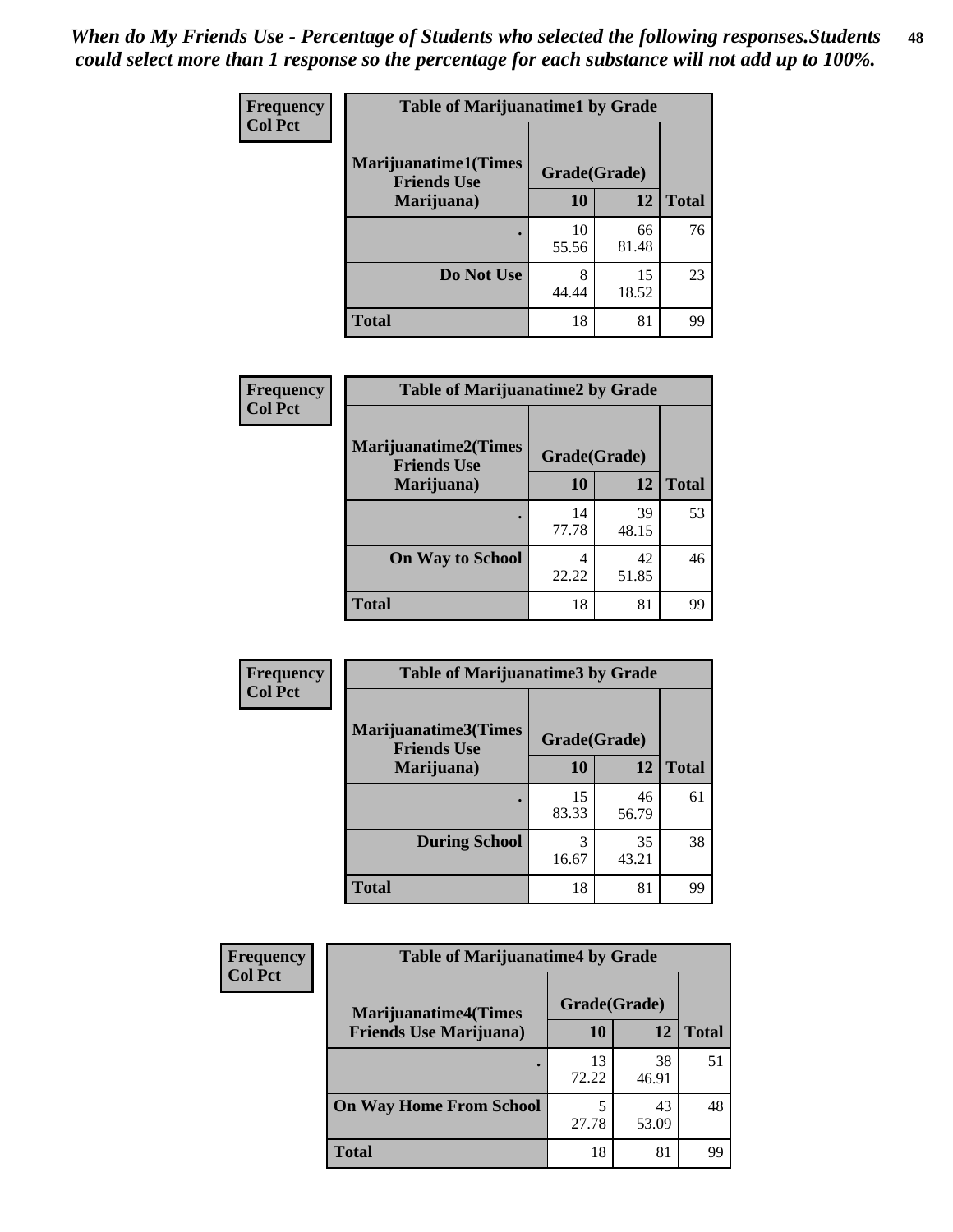| Frequency      | <b>Table of Marijuanatime5 by Grade</b>            |              |             |              |
|----------------|----------------------------------------------------|--------------|-------------|--------------|
| <b>Col Pct</b> | <b>Marijuanatime5</b> (Times<br><b>Friends Use</b> | Grade(Grade) |             |              |
|                | Marijuana)                                         | 10           | 12          | <b>Total</b> |
|                |                                                    | 9<br>50.00   | 28<br>34.57 | 37           |
|                | Weeknights                                         | Q<br>50.00   | 53<br>65.43 | 62           |
|                | <b>Total</b>                                       | 18           | 81          | 99           |

| Frequency      | <b>Table of Marijuanatime6 by Grade</b>           |              |             |              |
|----------------|---------------------------------------------------|--------------|-------------|--------------|
| <b>Col Pct</b> | <b>Marijuanatime6(Times</b><br><b>Friends Use</b> | Grade(Grade) |             |              |
|                | Marijuana)                                        | 10           | 12          | <b>Total</b> |
|                |                                                   | 7<br>38.89   | 17<br>20.99 | 24           |
|                | Weekends                                          | 11<br>61.11  | 64<br>79.01 | 75           |
|                | <b>Total</b>                                      | 18           | 81          | 99           |

| Frequency      | <b>Table of Otherdrugtime1 by Grade</b>                 |              |             |              |
|----------------|---------------------------------------------------------|--------------|-------------|--------------|
| <b>Col Pct</b> | <b>Otherdrugtime1(Times</b><br><b>Friends Use Other</b> | Grade(Grade) |             |              |
|                | <b>Illegal Drugs</b> )                                  | 10           | 12          | <b>Total</b> |
|                |                                                         | 4<br>22.22   | 27<br>33.33 | 31           |
|                | Do Not Use                                              | 14<br>77.78  | 54<br>66.67 | 68           |
|                | Total                                                   | 18           | 81          | 99           |

| Frequency      | <b>Table of Otherdrugtime2 by Grade</b>                 |                                   |             |              |  |  |
|----------------|---------------------------------------------------------|-----------------------------------|-------------|--------------|--|--|
| <b>Col Pct</b> | <b>Otherdrugtime2(Times</b><br><b>Friends Use Other</b> | Grade(Grade)                      |             |              |  |  |
|                | <b>Illegal Drugs</b> )                                  | 10                                | 12          | <b>Total</b> |  |  |
|                |                                                         | 16<br>88.89                       | 70<br>86.42 | 86           |  |  |
|                | <b>On Way to School</b>                                 | $\overline{\mathcal{L}}$<br>11.11 | 11<br>13.58 | 13           |  |  |
|                | <b>Total</b>                                            | 18                                | 81          | 99           |  |  |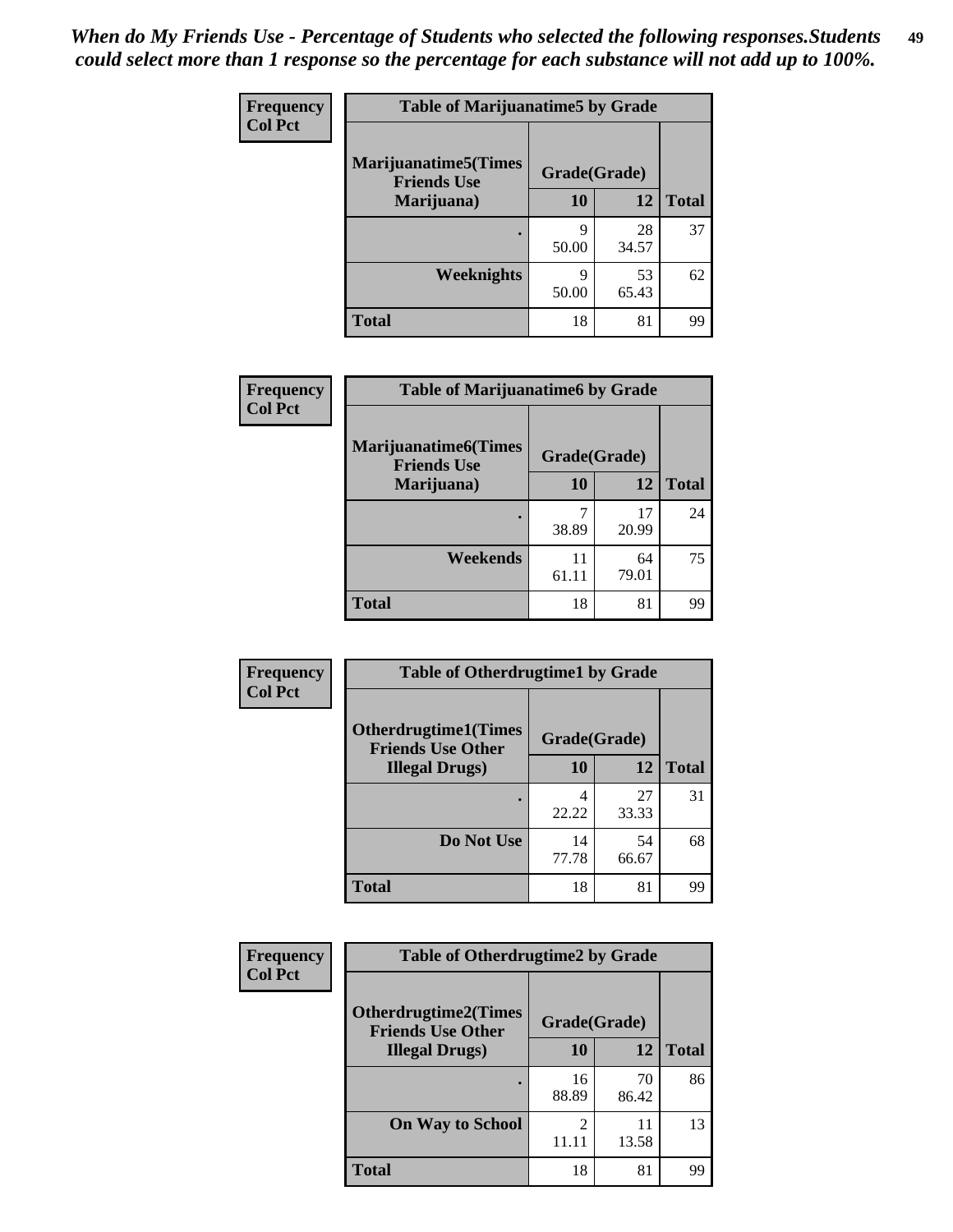| <b>Frequency</b> | <b>Table of Otherdrugtime3 by Grade</b>          |                         |             |              |  |  |
|------------------|--------------------------------------------------|-------------------------|-------------|--------------|--|--|
| <b>Col Pct</b>   | Otherdrugtime3(Times<br><b>Friends Use Other</b> | Grade(Grade)            |             |              |  |  |
|                  | <b>Illegal Drugs</b> )                           | 10                      | 12          | <b>Total</b> |  |  |
|                  |                                                  | 16<br>88.89             | 74<br>91.36 | 90           |  |  |
|                  | <b>During School</b>                             | $\mathfrak{D}$<br>11.11 | 8.64        | 9            |  |  |
|                  | <b>Total</b>                                     | 18                      | 81          | 99           |  |  |

| Frequency      | <b>Table of Otherdrugtime4 by Grade</b>                         |              |             |              |  |  |
|----------------|-----------------------------------------------------------------|--------------|-------------|--------------|--|--|
| <b>Col Pct</b> | <b>Otherdrugtime4(Times</b><br><b>Friends Use Other Illegal</b> | Grade(Grade) |             |              |  |  |
|                | Drugs)                                                          | 10           | 12          | <b>Total</b> |  |  |
|                | $\bullet$                                                       | 16<br>88.89  | 70<br>86.42 | 86           |  |  |
|                | <b>On Way Home From School</b>                                  | 2<br>11.11   | 11<br>13.58 | 13           |  |  |
|                | <b>Total</b>                                                    | 18           | 81          | 99           |  |  |

| <b>Frequency</b> | <b>Table of Otherdrugtime5 by Grade</b>                  |              |             |              |  |  |
|------------------|----------------------------------------------------------|--------------|-------------|--------------|--|--|
| <b>Col Pct</b>   | <b>Otherdrugtime5</b> (Times<br><b>Friends Use Other</b> | Grade(Grade) |             |              |  |  |
|                  | <b>Illegal Drugs</b> )                                   | 10           | 12          | <b>Total</b> |  |  |
|                  |                                                          | 13<br>72.22  | 65<br>80.25 | 78           |  |  |
|                  | <b>Weeknights</b>                                        | 5<br>27.78   | 16<br>19.75 | 21           |  |  |
|                  | <b>Total</b>                                             | 18           | 81          | 99           |  |  |

| <b>Frequency</b> | <b>Table of Otherdrugtime6 by Grade</b>                                 |             |             |              |  |  |
|------------------|-------------------------------------------------------------------------|-------------|-------------|--------------|--|--|
| <b>Col Pct</b>   | <b>Otherdrugtime6(Times</b><br>Grade(Grade)<br><b>Friends Use Other</b> |             |             |              |  |  |
|                  | <b>Illegal Drugs</b> )                                                  | 10          | 12          | <b>Total</b> |  |  |
|                  |                                                                         | 13<br>72.22 | 52<br>64.20 | 65           |  |  |
|                  | Weekends                                                                | 5<br>27.78  | 29<br>35.80 | 34           |  |  |
|                  | Total                                                                   | 18          | 81          | 99           |  |  |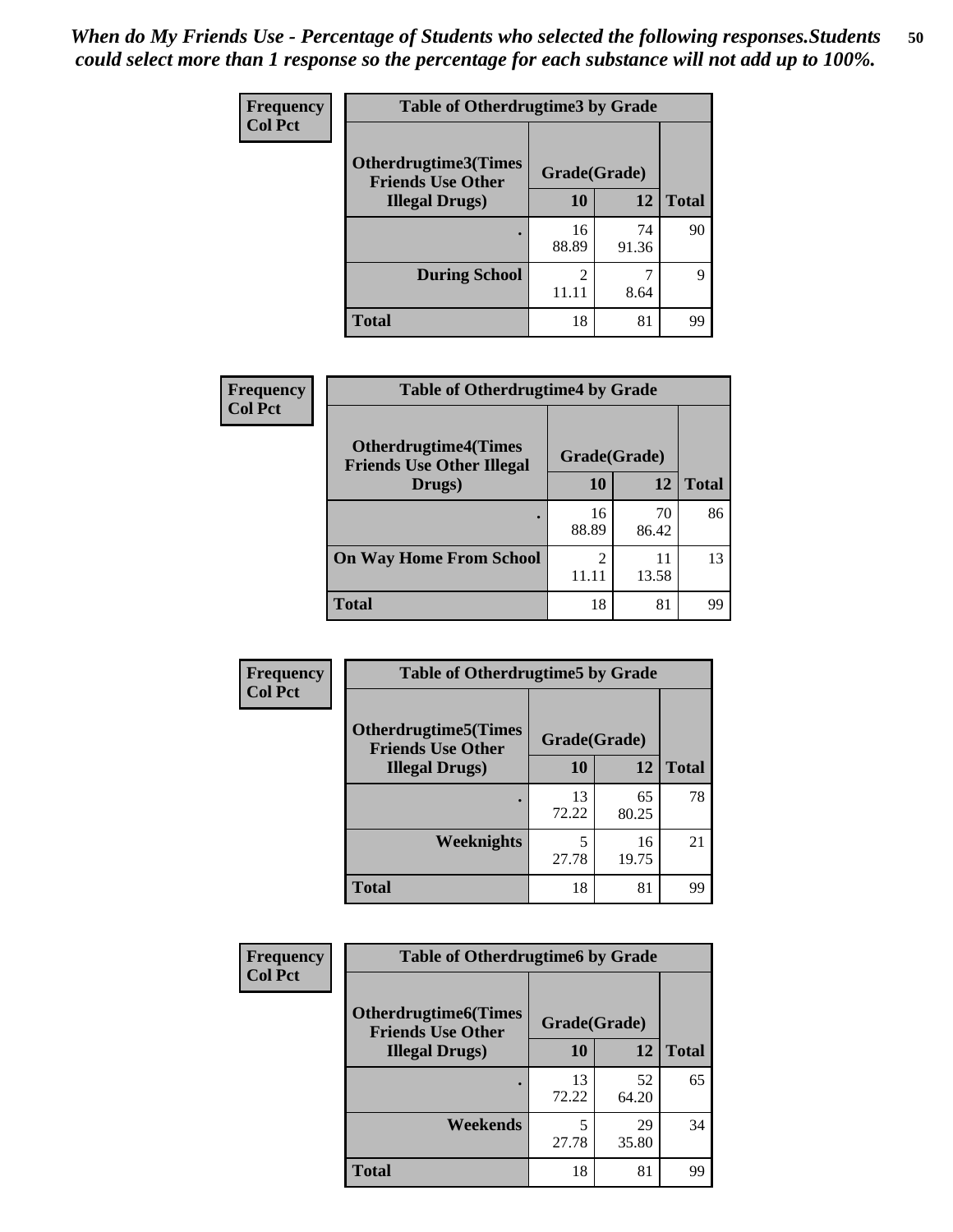| Frequency      | <b>Table of Educationalcohol by Grade</b>                                                                  |              |             |              |  |  |
|----------------|------------------------------------------------------------------------------------------------------------|--------------|-------------|--------------|--|--|
| <b>Col Pct</b> | Educationalcohol(I<br>have been taught<br>about alcohol,<br>tobacco,<br>and other drugs<br>within the last | Grade(Grade) |             |              |  |  |
|                | year at school)                                                                                            | 10           | 12          | <b>Total</b> |  |  |
|                | Yes                                                                                                        | 15<br>83.33  | 48<br>59.26 | 63           |  |  |
|                | N <sub>0</sub>                                                                                             | 3<br>16.67   | 33<br>40.74 | 36           |  |  |
|                | <b>Total</b>                                                                                               | 18           | 81          | 99           |  |  |

| Frequency      | <b>Table of Eversmoked by Grade</b> |             |             |              |  |  |
|----------------|-------------------------------------|-------------|-------------|--------------|--|--|
| <b>Col Pct</b> | Eversmoked(I<br>have smoked         |             |             |              |  |  |
|                | a cigarette)                        | 10          | 12          | <b>Total</b> |  |  |
|                | Yes                                 | 12<br>66.67 | 58<br>71.60 | 70           |  |  |
|                | N <sub>0</sub>                      | 6<br>33.33  | 23<br>28.40 | 29           |  |  |
|                | <b>Total</b>                        | 18          | 81          | 99           |  |  |

| Frequency<br><b>Col Pct</b> | <b>Table of Drovedrinking by Grade</b>                                                                              |                    |             |              |  |  |
|-----------------------------|---------------------------------------------------------------------------------------------------------------------|--------------------|-------------|--------------|--|--|
|                             | Drovedrinking(In<br>the past 30 days I<br>have driven a car<br>or other vehicle<br>while I was<br>drinking alcohol) | Grade(Grade)<br>10 | 12          | <b>Total</b> |  |  |
|                             | <b>Yes</b>                                                                                                          | 5.56               | 13<br>16.05 | 14           |  |  |
|                             | N <sub>0</sub>                                                                                                      | 17<br>94.44        | 68<br>83.95 | 85           |  |  |
|                             | <b>Total</b>                                                                                                        | 18                 | 81          | 99           |  |  |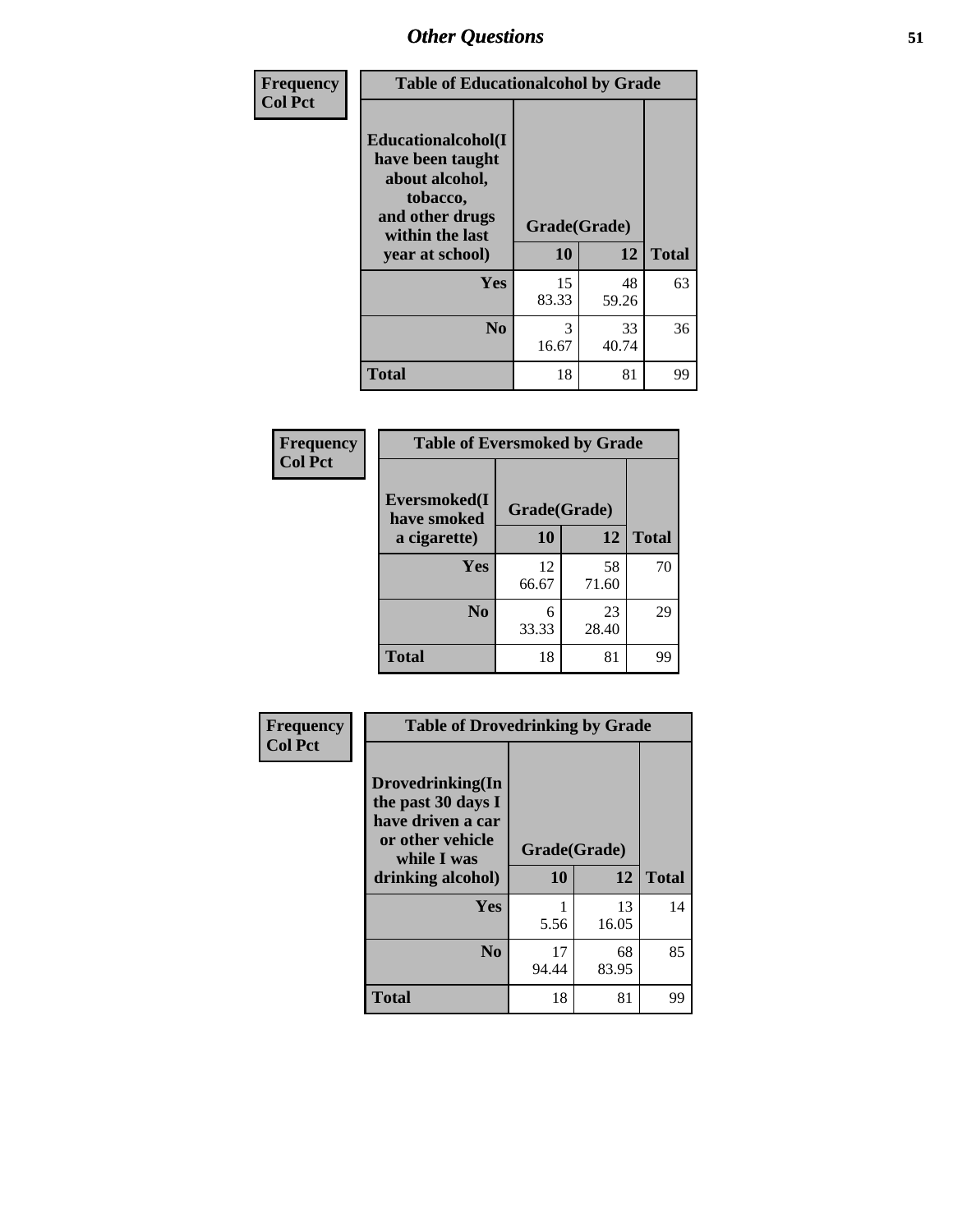| Frequency<br><b>Col Pct</b> | <b>Table of Rodedrinking by Grade</b>                                                                      |              |             |              |  |  |
|-----------------------------|------------------------------------------------------------------------------------------------------------|--------------|-------------|--------------|--|--|
|                             | Rodedrinking(In<br>the past 30 days<br>I have ridden in<br>a car with a<br>driver who had<br>been drinking | Grade(Grade) |             |              |  |  |
|                             | alcohol)                                                                                                   | 10           | 12          | <b>Total</b> |  |  |
|                             | <b>Yes</b>                                                                                                 | 5<br>27.78   | 22<br>27.16 | 27           |  |  |
|                             | N <sub>0</sub>                                                                                             | 13<br>72.22  | 59<br>72.84 | 72           |  |  |
|                             | <b>Total</b>                                                                                               | 18           | 81          | 99           |  |  |

#### **Frequency Col Pct**

| <b>Table of Drugsschool by Grade</b>                                                                                      |              |             |              |  |  |  |  |
|---------------------------------------------------------------------------------------------------------------------------|--------------|-------------|--------------|--|--|--|--|
| <b>Drugsschool</b> (During<br>the past 12 months,<br>I have been offered,<br>sold,<br>or given illegal<br>drugs on school | Grade(Grade) |             |              |  |  |  |  |
| property)                                                                                                                 | 10           | 12          | <b>Total</b> |  |  |  |  |
| Yes                                                                                                                       |              |             | 46           |  |  |  |  |
|                                                                                                                           | 38.89        | 39<br>48.15 |              |  |  |  |  |
| N <sub>0</sub>                                                                                                            | 11<br>61.11  | 42<br>51.85 | 53           |  |  |  |  |

| Frequency      | <b>Table of Helpbullied by Grade</b>                 |                  |                        |               |  |  |  |
|----------------|------------------------------------------------------|------------------|------------------------|---------------|--|--|--|
| <b>Col Pct</b> | $Helpb$ ullied $(I$<br>would help<br>someone who was | Grade(Grade)     |                        |               |  |  |  |
|                | being bullied)                                       | 10               | 12                     | <b>Total</b>  |  |  |  |
|                | <b>Strongly Agree</b>                                | 8<br>44.44       | 38<br>46.91            | 46            |  |  |  |
|                | <b>Somewhat Agree</b>                                | 9<br>50.00       | 34<br>41.98            | 43            |  |  |  |
|                | <b>Somewhat Disagree</b>                             | 5.56             | 7<br>8.64              | 8             |  |  |  |
|                | <b>Strongly Disagree</b>                             | $\Omega$<br>0.00 | $\mathfrak{D}$<br>2.47 | $\mathcal{L}$ |  |  |  |
|                | <b>Total</b>                                         | 18               | 81                     | 99            |  |  |  |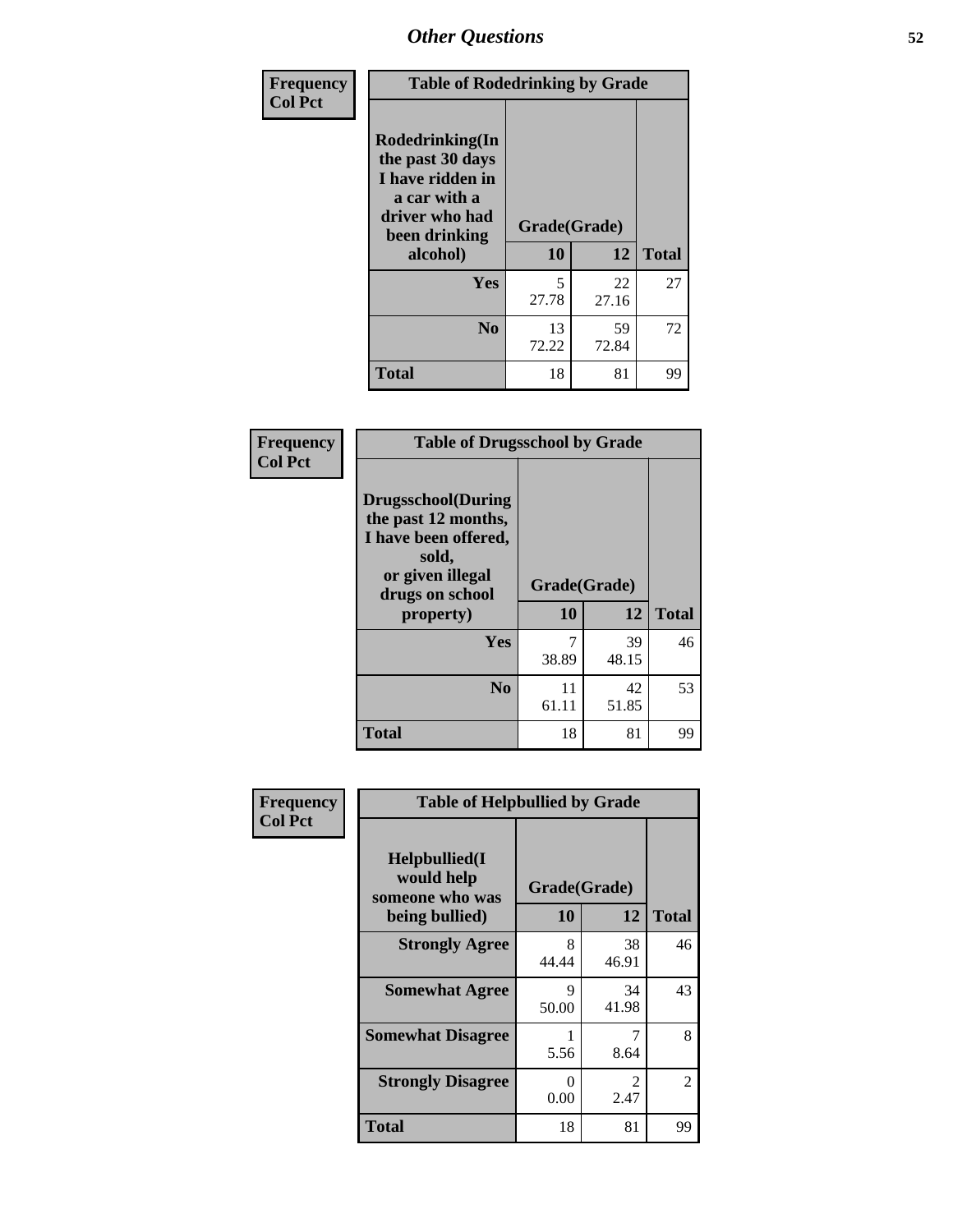| Frequency      | <b>Table of Grade by Bingedrinking</b> |                         |                |                   |                   |                                                                                                         |                               |                          |              |
|----------------|----------------------------------------|-------------------------|----------------|-------------------|-------------------|---------------------------------------------------------------------------------------------------------|-------------------------------|--------------------------|--------------|
| <b>Row Pct</b> |                                        |                         |                |                   |                   | Bingedrinking(I have drunk five or more<br>drinks of alcohol at one sitting during the<br>last 30 days) |                               |                          |              |
|                | Grade(Grade)                           | $\bf{0}$<br><b>Days</b> | $1$ or<br>days | 3 to<br>5<br>days | 6 to<br>9<br>days | <b>10</b><br>to<br>19<br>days                                                                           | <b>20</b><br>to<br>29<br>days | <b>All</b><br>30<br>days | <b>Total</b> |
|                | <b>10</b>                              | 15<br>83.33             | 5.56           | $\Omega$<br>0.00  | 5.56              | $\Omega$<br>0.00                                                                                        | 5.56                          | $\Omega$<br>0.00         | 18           |
|                | 12                                     | 53<br>65.43             | 7<br>8.64      | 7<br>8.64         | 4<br>4.94         | 8.64                                                                                                    | 0<br>0.00                     | 3<br>3.70                | 81           |
|                | <b>Total</b>                           | 68                      | 8              | $\mathcal{I}$     | 5                 | 7                                                                                                       |                               | 3                        | 99           |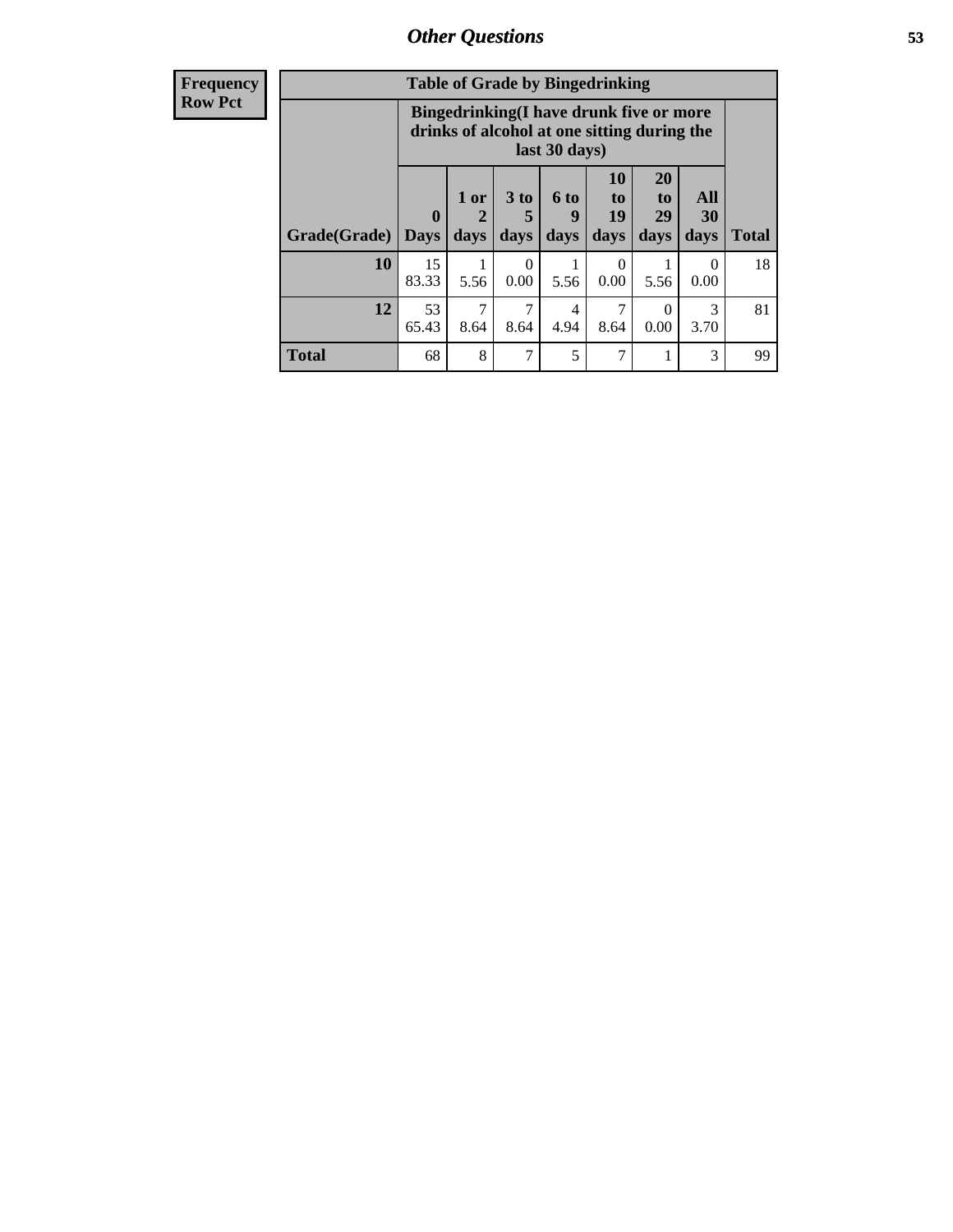### *Nutrition* **54**

| <b>Frequency</b> |
|------------------|
| <b>Row Pct</b>   |

| <b>Table of Grade by Dairy</b> |                                                                                                                            |                                                                 |                |             |    |  |  |  |  |
|--------------------------------|----------------------------------------------------------------------------------------------------------------------------|-----------------------------------------------------------------|----------------|-------------|----|--|--|--|--|
|                                |                                                                                                                            | Dairy (I eat at least 3 servings of dairy<br>products each day) |                |             |    |  |  |  |  |
| Grade(Grade)                   | Somewhat   Somewhat<br><b>Strongly</b><br><b>Strongly</b><br><b>Disagree</b><br>Disagree<br><b>Total</b><br>Agree<br>Agree |                                                                 |                |             |    |  |  |  |  |
| 10                             | 5<br>27.78                                                                                                                 | 10<br>55.56                                                     | $\mathfrak{D}$ | 5.56        | 18 |  |  |  |  |
| 12                             | 23<br>28.40                                                                                                                | 30<br>37.04                                                     | 14<br>17.28    | 14<br>17.28 | 81 |  |  |  |  |
| <b>Total</b>                   | 28                                                                                                                         | 40                                                              | 16             | 15          | 99 |  |  |  |  |

| <b>Frequency</b> |
|------------------|
| <b>Row Pct</b>   |

| y | <b>Table of Grade by Fruitveg</b> |                          |                                                                          |                                    |                                    |              |  |  |  |
|---|-----------------------------------|--------------------------|--------------------------------------------------------------------------|------------------------------------|------------------------------------|--------------|--|--|--|
|   |                                   |                          | Fruitveg(I eat at least 5 servings of fruits<br>and vegetables each day) |                                    |                                    |              |  |  |  |
|   | Grade(Grade)                      | <b>Strongly</b><br>Agree | Somewhat  <br>Agree                                                      | <b>Somewhat</b><br><b>Disagree</b> | <b>Strongly</b><br><b>Disagree</b> | <b>Total</b> |  |  |  |
|   | 10                                | 5.56                     | 9<br>50.00                                                               | 27.78                              | 3<br>16.67                         | 18           |  |  |  |
|   | 12                                | 5<br>6.17                | 27<br>33.33                                                              | 29<br>35.80                        | 20<br>24.69                        | 81           |  |  |  |
|   | <b>Total</b>                      | 6                        | 36                                                                       | 34                                 | 23                                 | 99           |  |  |  |

| <b>Frequency</b><br>Row Pct |
|-----------------------------|

| <b>Table of Grade by Cafeteriahealthy</b> |                                                                                                                      |                                                                       |            |       |    |  |  |  |  |
|-------------------------------------------|----------------------------------------------------------------------------------------------------------------------|-----------------------------------------------------------------------|------------|-------|----|--|--|--|--|
|                                           |                                                                                                                      | Cafeteriahealthy (School meals in my<br>school cafeteria are healthy) |            |       |    |  |  |  |  |
| Grade(Grade)                              | Somewhat   Somewhat  <br><b>Strongly</b><br><b>Strongly</b><br>Disagree   Disagree<br><b>Total</b><br>Agree<br>Agree |                                                                       |            |       |    |  |  |  |  |
| 10                                        | 5.56                                                                                                                 | 6<br>33.33                                                            | 4<br>22.22 | 38.89 | 18 |  |  |  |  |
| 12                                        | 57<br>5<br>11<br>8<br>9.88<br>70.37<br>6.17<br>13.58                                                                 |                                                                       |            |       |    |  |  |  |  |
| <b>Total</b>                              | 6                                                                                                                    | 17                                                                    | 12         | 64    | 99 |  |  |  |  |

| <b>Frequency</b> |
|------------------|
| <b>Row Pct</b>   |

 $\blacksquare$ 

| <b>Table of Grade by Cafeterianutrition</b> |              |                                                                                                                               |                                                                                           |           |             |    |  |  |  |
|---------------------------------------------|--------------|-------------------------------------------------------------------------------------------------------------------------------|-------------------------------------------------------------------------------------------|-----------|-------------|----|--|--|--|
|                                             |              |                                                                                                                               | <b>Cafeterianutrition</b> (Facts about nutrition<br>are available in my school cafeteria) |           |             |    |  |  |  |
|                                             | Grade(Grade) | Somewhat<br><b>Strongly</b><br>Somewhat  <br><b>Strongly</b><br><b>Disagree</b><br><b>Total</b><br>Agree<br>Disagree<br>Agree |                                                                                           |           |             |    |  |  |  |
|                                             | 10           | 0<br>0.00                                                                                                                     | 27.78                                                                                     | 27.78     | 8<br>44.44  | 18 |  |  |  |
|                                             | 12           | 8.64                                                                                                                          | 20<br>24.69                                                                               | 8<br>9.88 | 46<br>56.79 | 81 |  |  |  |
|                                             | <b>Total</b> | 7                                                                                                                             | 25                                                                                        | 13        | 54          | 99 |  |  |  |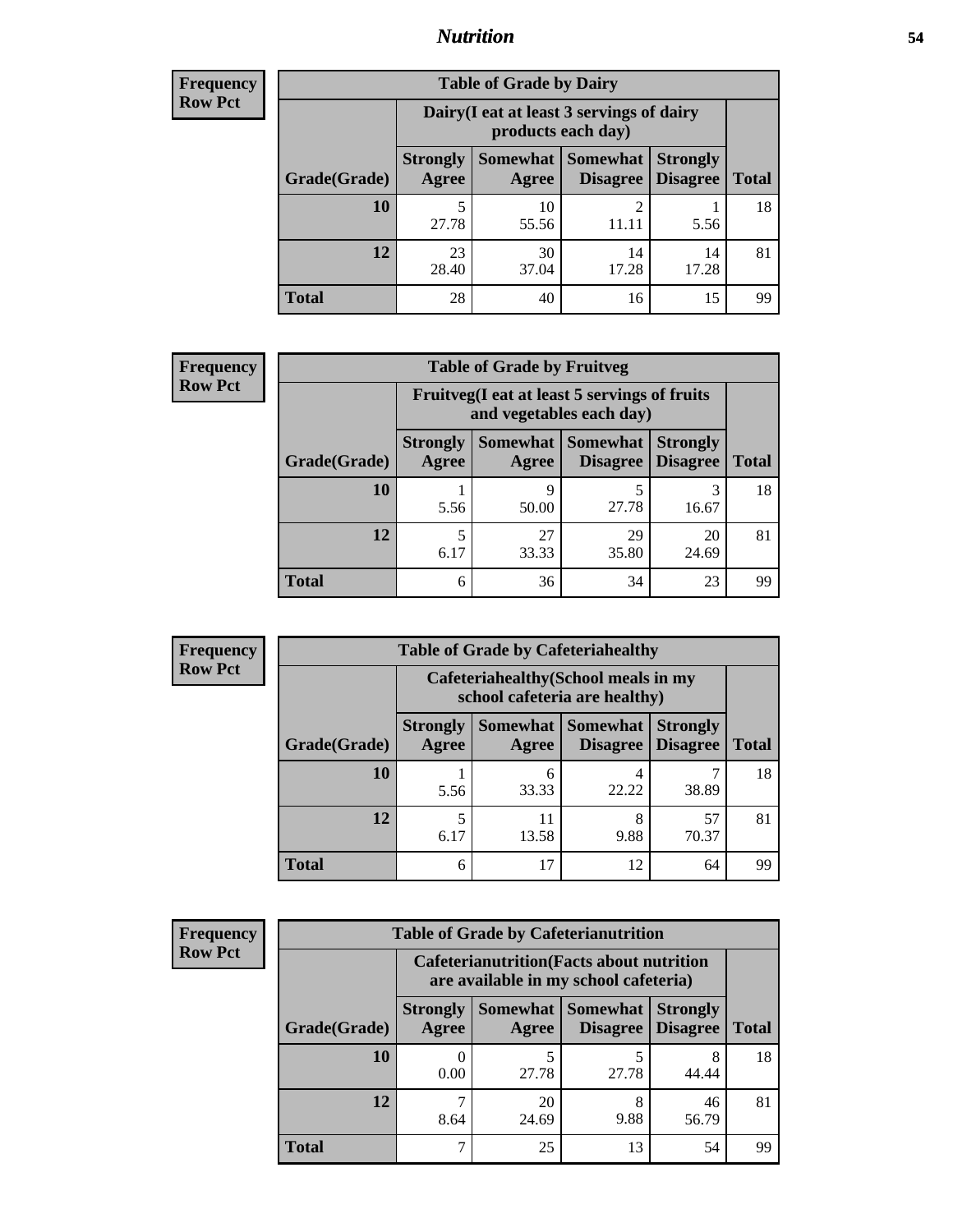## *Nutrition* **55**

| <b>Frequency</b> |
|------------------|
| Row Pct          |

| <b>Table of Grade by Schoollunch</b> |                          |                                                                                                  |            |             |    |  |  |  |  |
|--------------------------------------|--------------------------|--------------------------------------------------------------------------------------------------|------------|-------------|----|--|--|--|--|
|                                      |                          | Schoollunch(I eat school lunch three or<br>more times per week)                                  |            |             |    |  |  |  |  |
| Grade(Grade)                         | <b>Strongly</b><br>Agree | Somewhat   Somewhat  <br><b>Strongly</b><br><b>Disagree</b><br><b>Total</b><br>Disagree<br>Agree |            |             |    |  |  |  |  |
| 10                                   | 0.00                     | 27.78                                                                                            | 3<br>16.67 | 10<br>55.56 | 18 |  |  |  |  |
| 12                                   | q                        | 3<br>3.70                                                                                        | 5<br>6.17  | 64<br>79.01 | 81 |  |  |  |  |
| <b>Total</b>                         | q                        | 8                                                                                                | 8          | 74          | 99 |  |  |  |  |

| Frequency      | <b>Table of Grade by Foodchoices</b> |                                                                            |                     |                      |                                    |              |  |  |
|----------------|--------------------------------------|----------------------------------------------------------------------------|---------------------|----------------------|------------------------------------|--------------|--|--|
| <b>Row Pct</b> |                                      | <b>Foodchoices</b> (I make healthy food choices in<br>my school cafeteria) |                     |                      |                                    |              |  |  |
|                | Grade(Grade)                         | <b>Strongly</b><br>Agree                                                   | Somewhat  <br>Agree | Somewhat<br>Disagree | <b>Strongly</b><br><b>Disagree</b> | <b>Total</b> |  |  |
|                | 10                                   | 5.56                                                                       | 6<br>33.33          | 33.33                | 27.78                              | 18           |  |  |
|                | 12                                   | 6.17                                                                       | 14<br>17.28         | 13.58                | 51<br>62.96                        | 81           |  |  |
|                | <b>Total</b>                         | 6                                                                          | 20                  |                      | 56                                 | 99           |  |  |

| <b>Frequency</b> | <b>Table of Grade by Wholewheat</b> |                                                                                                             |             |                                        |                                    |              |  |  |
|------------------|-------------------------------------|-------------------------------------------------------------------------------------------------------------|-------------|----------------------------------------|------------------------------------|--------------|--|--|
| <b>Row Pct</b>   |                                     | Wholewheat (There are whole wheat and<br>multigrain breads and cereals available in<br>my school cafeteria) |             |                                        |                                    |              |  |  |
|                  | Grade(Grade)                        | <b>Strongly</b><br>Agree                                                                                    | Agree       | Somewhat   Somewhat<br><b>Disagree</b> | <b>Strongly</b><br><b>Disagree</b> | <b>Total</b> |  |  |
|                  | 10                                  | 0.00                                                                                                        | 4<br>22.22  | 22.22                                  | 10<br>55.56                        | 18           |  |  |
|                  | 12                                  | 5<br>6.17                                                                                                   | 11<br>13.58 | 8.64                                   | 58<br>71.60                        | 81           |  |  |
|                  | <b>Total</b>                        | 5                                                                                                           | 15          | 11                                     | 68                                 | 99           |  |  |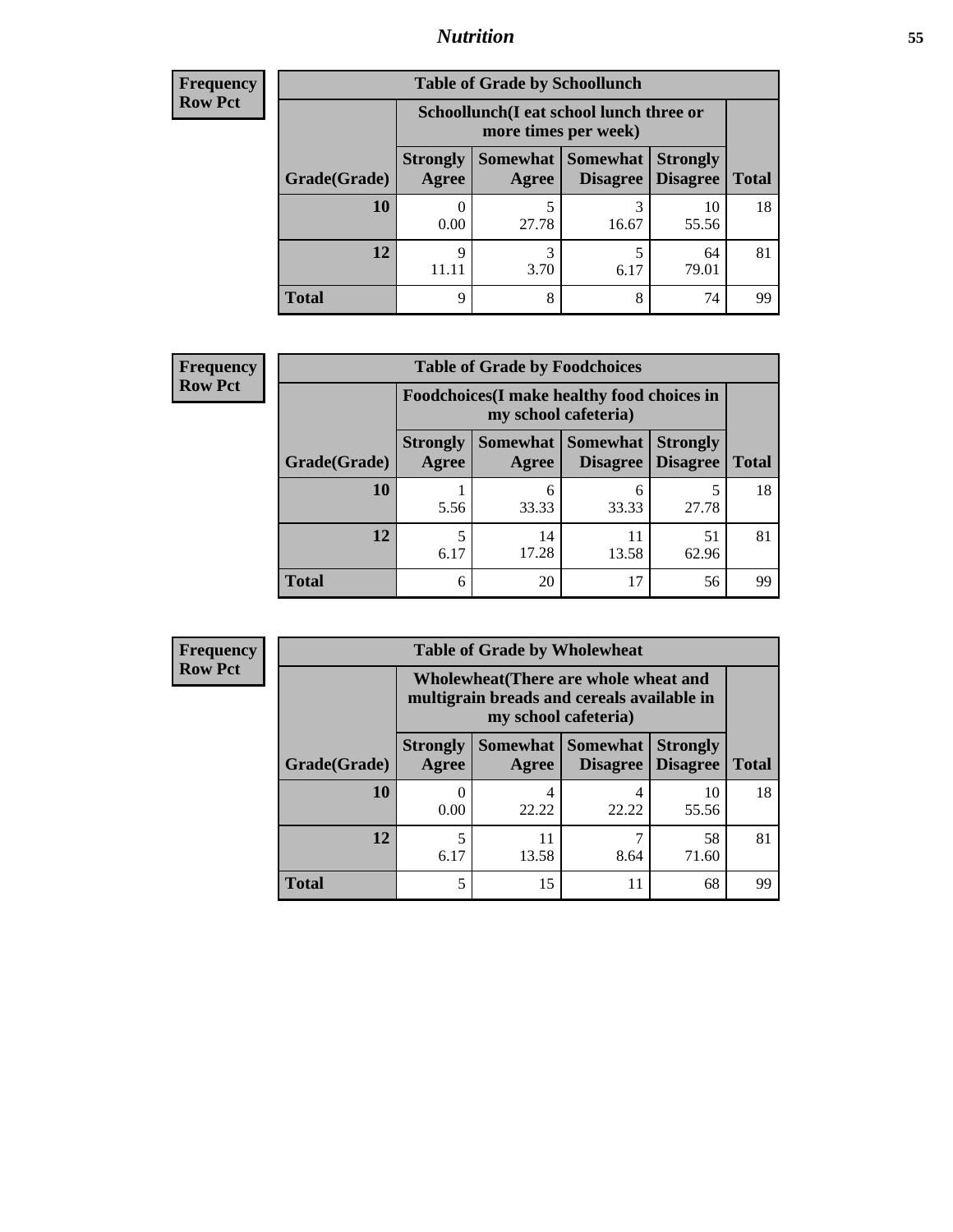### *Nutrition* **56**

**Frequency Row Pct**

| <b>Table of Grade by Healthyvending</b> |                                                                                                                                               |                          |                                    |                                    |              |
|-----------------------------------------|-----------------------------------------------------------------------------------------------------------------------------------------------|--------------------------|------------------------------------|------------------------------------|--------------|
|                                         | Healthyvending (If only healthy snacks and<br>beverages were available in the vending<br>machines during the school day,<br>I would buy them) |                          |                                    |                                    |              |
| Grade(Grade)                            | <b>Strongly</b><br>Agree                                                                                                                      | <b>Somewhat</b><br>Agree | <b>Somewhat</b><br><b>Disagree</b> | <b>Strongly</b><br><b>Disagree</b> | <b>Total</b> |
| 10                                      | 7<br>38.89                                                                                                                                    | 8<br>44.44               | 0<br>0.00                          | 3<br>16.67                         | 18           |
| 12                                      | 21<br>25.93                                                                                                                                   | 29<br>35.80              | 6<br>7.41                          | 25<br>30.86                        | 81           |
| Total                                   | 28                                                                                                                                            | 37                       | 6                                  | 28                                 | 99           |

**Frequency Row Pct**

| <b>Table of Grade by Schoolbreakfast</b> |                                                                                                                                         |             |                               |                                    |              |  |  |
|------------------------------------------|-----------------------------------------------------------------------------------------------------------------------------------------|-------------|-------------------------------|------------------------------------|--------------|--|--|
|                                          | Schoolbreakfast (If breakfast were<br>available at school,<br>but outside the cafeteria,<br>I would eat breakfast at school more often) |             |                               |                                    |              |  |  |
| Grade(Grade)                             | <b>Strongly</b><br><b>Agree</b>                                                                                                         | Agree       | Somewhat Somewhat<br>Disagree | <b>Strongly</b><br><b>Disagree</b> | <b>Total</b> |  |  |
| 10                                       | 8<br>44.44                                                                                                                              | 10<br>55.56 | 0.00                          | $\mathbf{0}$<br>0.00               | 18           |  |  |
| 12                                       | 38<br>46.91                                                                                                                             | 27<br>33.33 | 5<br>6.17                     | 11<br>13.58                        | 81           |  |  |
| <b>Total</b>                             | 46                                                                                                                                      | 37          | 5                             | 11                                 | 99           |  |  |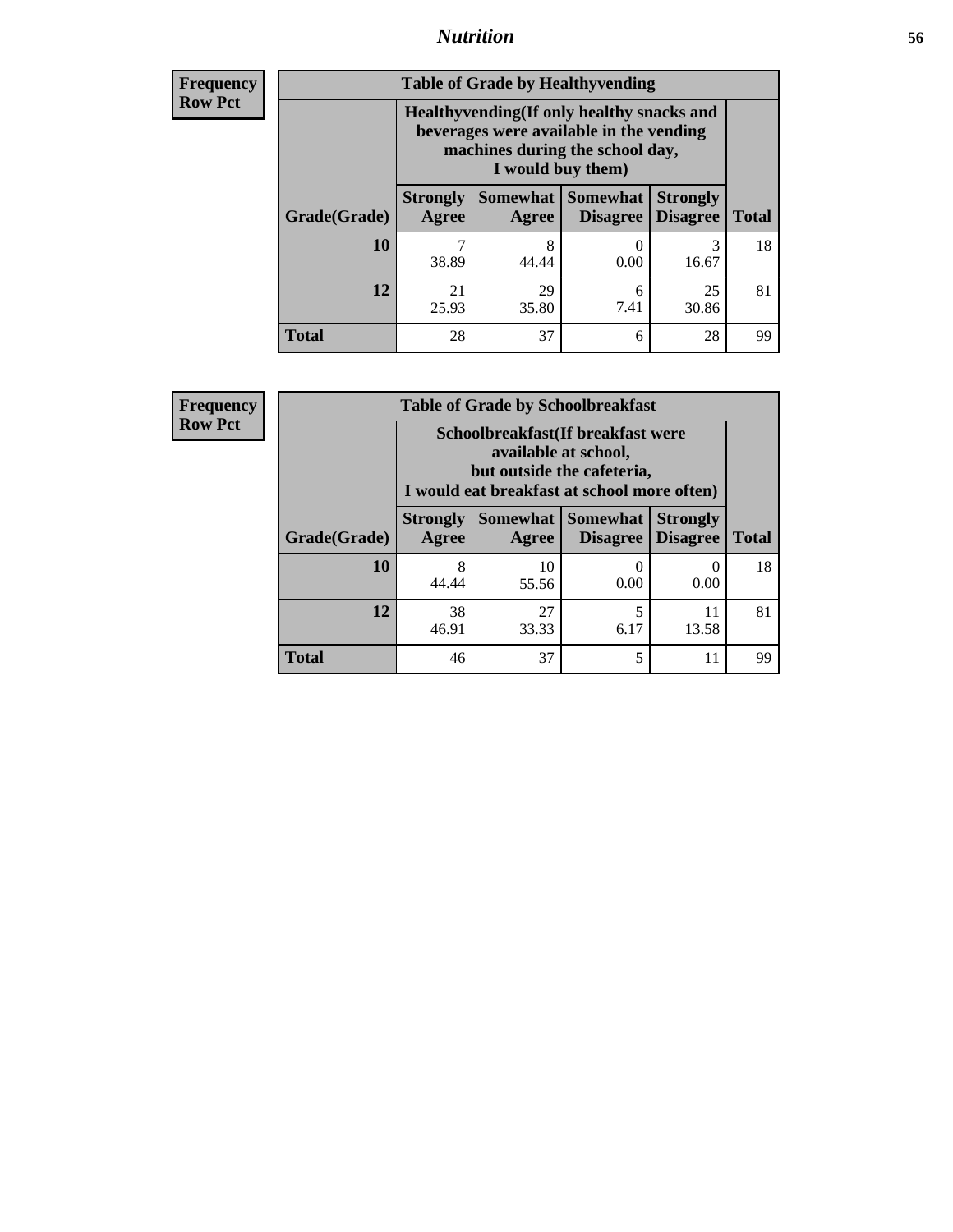| Frequency<br><b>Col Pct</b> |                                                                                                           | <b>Table of Educationaids by Grade</b> |             |              |  |
|-----------------------------|-----------------------------------------------------------------------------------------------------------|----------------------------------------|-------------|--------------|--|
|                             | <b>Educationaids</b> (I<br>have been<br>taught about<br><b>HIV/AIDS</b> at<br>school in the<br>past year) | Grade(Grade)<br>10                     | 12          | <b>Total</b> |  |
|                             | <b>Yes</b>                                                                                                | 18<br>100.00                           | 58<br>71.60 | 76           |  |
|                             | N <sub>0</sub>                                                                                            | 0<br>0.00                              | 23<br>28.40 | 23           |  |
|                             | <b>Total</b>                                                                                              | 18                                     | 81          | 99           |  |

| Frequency<br><b>Col Pct</b> | <b>Table of Educationcharacter by Grade</b>                 |              |             |              |  |
|-----------------------------|-------------------------------------------------------------|--------------|-------------|--------------|--|
|                             | Educationcharacter(I<br>have been taught<br>about character |              |             |              |  |
|                             | education in the past                                       | Grade(Grade) |             |              |  |
|                             | year at school)                                             | 10           | 12          | <b>Total</b> |  |
|                             | Yes                                                         | 15<br>83.33  | 59<br>72.84 | 74           |  |
|                             | N <sub>0</sub>                                              | 3<br>16.67   | 22<br>27.16 | 25           |  |
|                             | <b>Total</b>                                                | 18           | 81          | 99           |  |

| Frequency      | <b>Table of Gradcoach1 by Grade</b>              |              |             |              |
|----------------|--------------------------------------------------|--------------|-------------|--------------|
| <b>Col Pct</b> | Gradcoach1(I<br>know who my<br><b>Graduation</b> | Grade(Grade) |             |              |
|                | Coach is)                                        | 10           | 12          | <b>Total</b> |
|                | Yes                                              | 13<br>72.22  | 54<br>66.67 | 67           |
|                | N <sub>0</sub>                                   | 5<br>27.78   | 27<br>33.33 | 32           |
|                | <b>Total</b>                                     | 18           | 81          | 99           |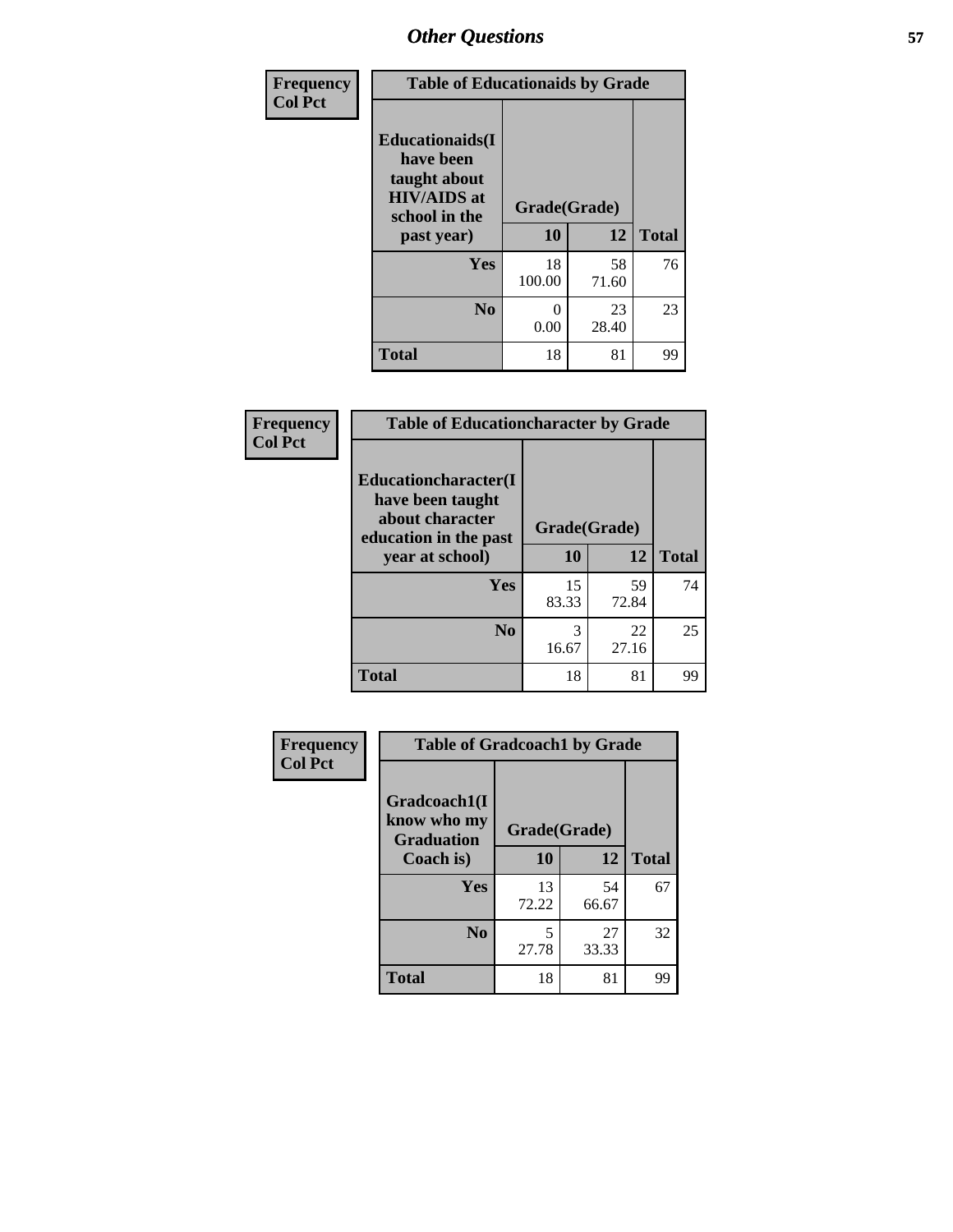| Frequency      | <b>Table of Gradcoach2 by Grade</b> |              |             |              |
|----------------|-------------------------------------|--------------|-------------|--------------|
| <b>Col Pct</b> |                                     |              |             |              |
|                | Gradcoach2(I<br>have                |              |             |              |
|                | contacted my<br><b>Graduation</b>   | Grade(Grade) |             |              |
|                | Coach)                              | 10           | 12          | <b>Total</b> |
|                | Yes                                 | 7<br>38.89   | 39<br>48.15 | 46           |
|                | N <sub>0</sub>                      | 11<br>61.11  | 42<br>51.85 | 53           |
|                | <b>Total</b>                        | 18           | 81          | 99           |

| <b>Frequency</b><br><b>Col Pct</b> | <b>Table of Gradcoach3 by Grade</b>                                         |              |             |              |
|------------------------------------|-----------------------------------------------------------------------------|--------------|-------------|--------------|
|                                    | Gradcoach3(I<br>have received<br>assistance<br>from my<br><b>Graduation</b> | Grade(Grade) |             |              |
|                                    | Coach)                                                                      | 10           | 12          | <b>Total</b> |
|                                    | Yes                                                                         | 7<br>38.89   | 37<br>45.68 | 44           |
|                                    | N <sub>0</sub>                                                              | 3<br>16.67   | 12<br>14.81 | 15           |
|                                    | Don't know                                                                  | 8<br>44.44   | 32<br>39.51 | 40           |
|                                    | <b>Total</b>                                                                | 18           | 81          | 99           |

| Frequency<br><b>Col Pct</b> | <b>Table of Selfharm by Grade</b>                                                                                                                                                      |                    |             |              |
|-----------------------------|----------------------------------------------------------------------------------------------------------------------------------------------------------------------------------------|--------------------|-------------|--------------|
|                             | <b>Selfharm</b> (During<br>the past 12<br>months,<br>I harmed myself<br>on purpose<br><b>Suicideconsider</b><br>During the past<br>12 months,<br>I seriously<br>considered<br>suicide) | Grade(Grade)<br>10 | 12          | <b>Total</b> |
|                             |                                                                                                                                                                                        |                    |             |              |
|                             | Yes                                                                                                                                                                                    | 3<br>16.67         | 5<br>6.17   | 8            |
|                             | N <sub>0</sub>                                                                                                                                                                         | 15<br>83.33        | 76<br>93.83 | 91           |
|                             | <b>Total</b>                                                                                                                                                                           | 18                 | 81          | 99           |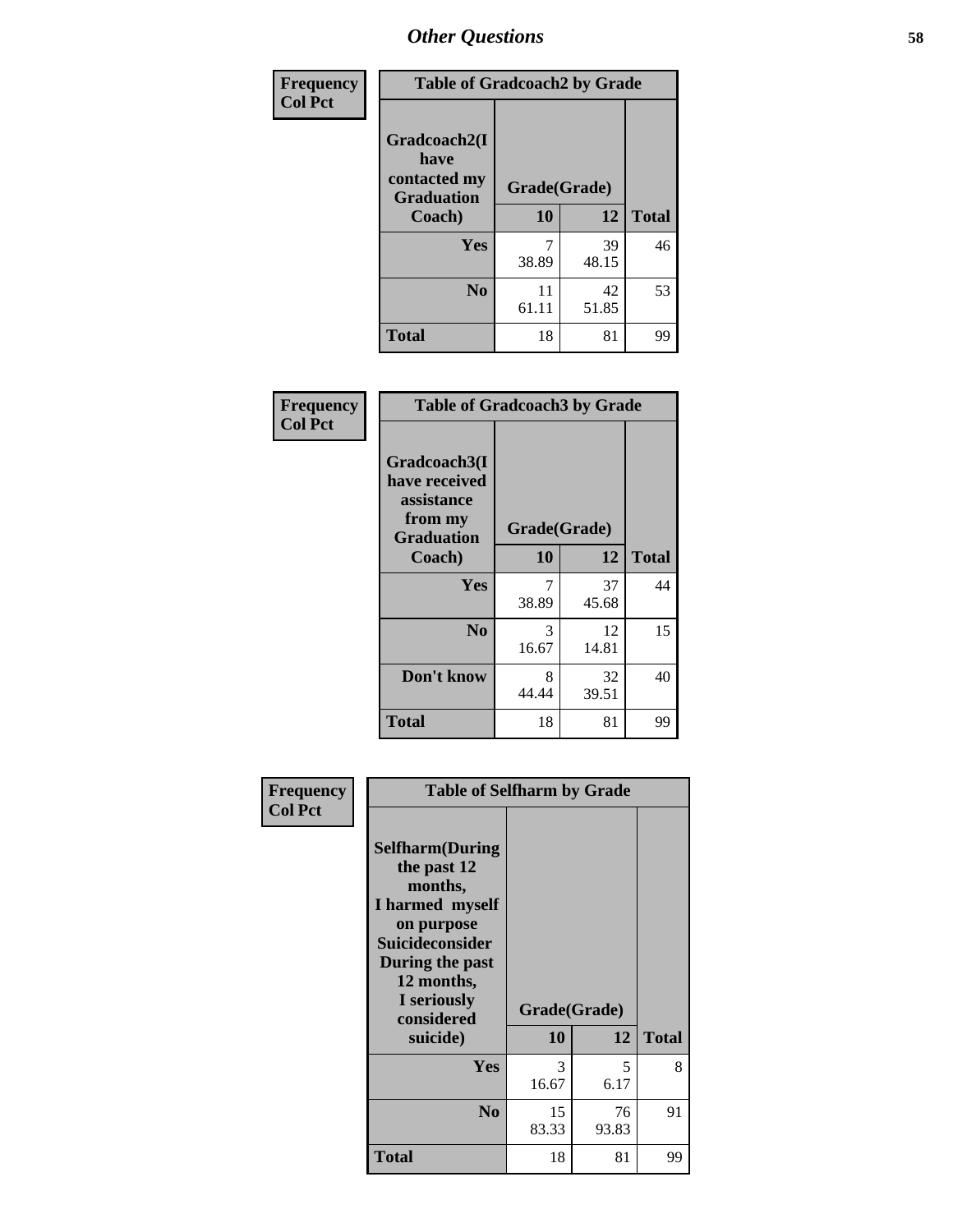| <b>Frequency</b> | <b>Table of Suicideconsider by Grade</b> |              |             |              |
|------------------|------------------------------------------|--------------|-------------|--------------|
| <b>Col Pct</b>   |                                          | Grade(Grade) |             |              |
|                  | Suicideconsider                          | 10           | 12          | <b>Total</b> |
|                  | Yes                                      | 11.11        | q<br>11.11  | 11           |
|                  | N <sub>0</sub>                           | 16<br>88.89  | 72<br>88.89 | 88           |
|                  | <b>Total</b>                             | 18           | 81          | 99           |

| Frequency      | <b>Table of Suicideattempt by Grade</b>              |              |             |              |
|----------------|------------------------------------------------------|--------------|-------------|--------------|
| <b>Col Pct</b> | Suicideattempt(I<br>have attempted<br>suicide in the | Grade(Grade) |             |              |
|                | last year)                                           | 10           | 12          | <b>Total</b> |
|                | Yes                                                  | 2<br>11.11   | 5<br>6.17   |              |
|                | N <sub>0</sub>                                       | 16<br>88.89  | 76<br>93.83 | 92           |
|                | <b>Total</b>                                         | 18           | 81          | 99           |

| Frequency      | <b>Table of Instantmessaged by Grade</b>               |              |             |              |
|----------------|--------------------------------------------------------|--------------|-------------|--------------|
| <b>Col Pct</b> | Instantmessaged(I<br>have instant<br>messaged people I | Grade(Grade) |             |              |
|                | do not even know)                                      | 10           | 12          | <b>Total</b> |
|                | Yes                                                    | 3<br>16.67   | 34<br>41.98 | 37           |
|                | N <sub>0</sub>                                         | 15<br>83.33  | 47<br>58.02 | 62           |
|                | <b>Total</b>                                           | 18           | 81          | 99           |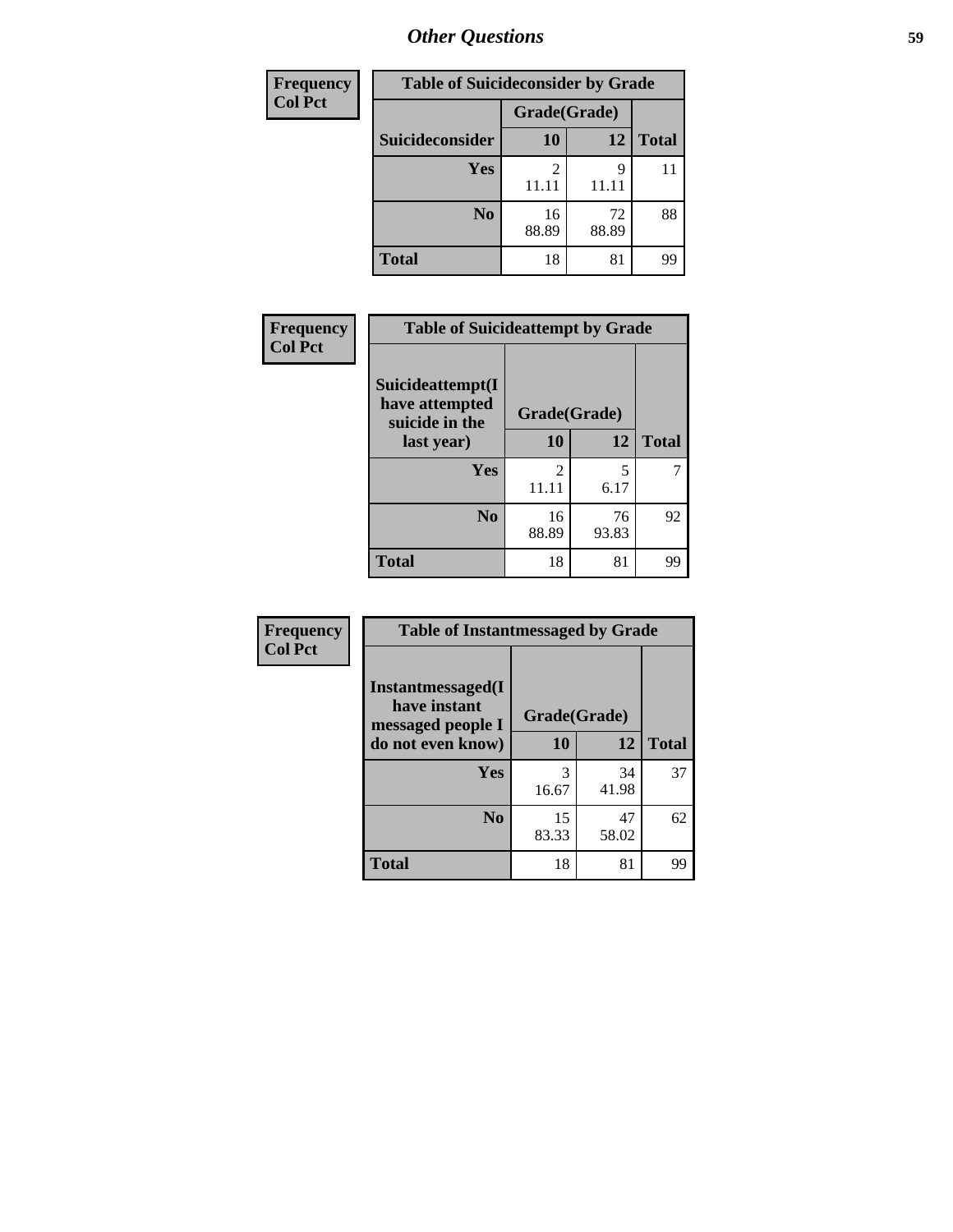| Frequency      | <b>Table of Getsalong by Grade</b>                  |              |             |              |
|----------------|-----------------------------------------------------|--------------|-------------|--------------|
| <b>Col Pct</b> | Getsalong(I get<br>along with other<br>students and | Grade(Grade) |             |              |
|                | adults)                                             | 10           | 12          | <b>Total</b> |
|                | <b>Strongly Agree</b>                               | 11<br>61.11  | 53<br>65.43 | 64           |
|                | <b>Somewhat Agree</b>                               | 38.89        | 24<br>29.63 | 31           |
|                | <b>Somewhat Disagree</b>                            | 0<br>0.00    | 1.23        | 1            |
|                | <b>Strongly Disagree</b>                            | 0<br>0.00    | 3<br>3.70   | 3            |
|                | <b>Total</b>                                        | 18           | 81          | 99           |

| Frequency      | <b>Table of Safehome by Grade</b> |                           |             |              |  |  |
|----------------|-----------------------------------|---------------------------|-------------|--------------|--|--|
| <b>Col Pct</b> | Safehome(I feel<br>safe at home)  | Grade(Grade)<br><b>10</b> | 12          | <b>Total</b> |  |  |
|                | <b>Strongly Agree</b>             | 10<br>55.56               | 60<br>74.07 | 70           |  |  |
|                | <b>Somewhat Agree</b>             | 8<br>44.44                | 13<br>16.05 | 21           |  |  |
|                | <b>Somewhat Disagree</b>          | $\mathcal{O}$<br>0.00     | 4<br>4.94   | 4            |  |  |
|                | <b>Strongly Disagree</b>          | 0<br>0.00                 | 4<br>4.94   | 4            |  |  |
|                | <b>Total</b>                      | 18                        | 81          | 99           |  |  |

| Frequency      |                                                                                     | <b>Table of Adulttalk by Grade</b> |             |              |
|----------------|-------------------------------------------------------------------------------------|------------------------------------|-------------|--------------|
| <b>Col Pct</b> | <b>Adulttalk(I</b><br>know an<br>adult at<br>school that<br>I can talk<br>with if I | Grade(Grade)                       |             |              |
|                | need help)                                                                          | 10                                 | 12          | <b>Total</b> |
|                | <b>Yes</b>                                                                          | 14<br>77.78                        | 48<br>59.26 | 62           |
|                | N <sub>0</sub>                                                                      | 4<br>22.22                         | 33<br>40.74 | 37           |
|                | <b>Total</b>                                                                        | 18                                 | 81          | 99           |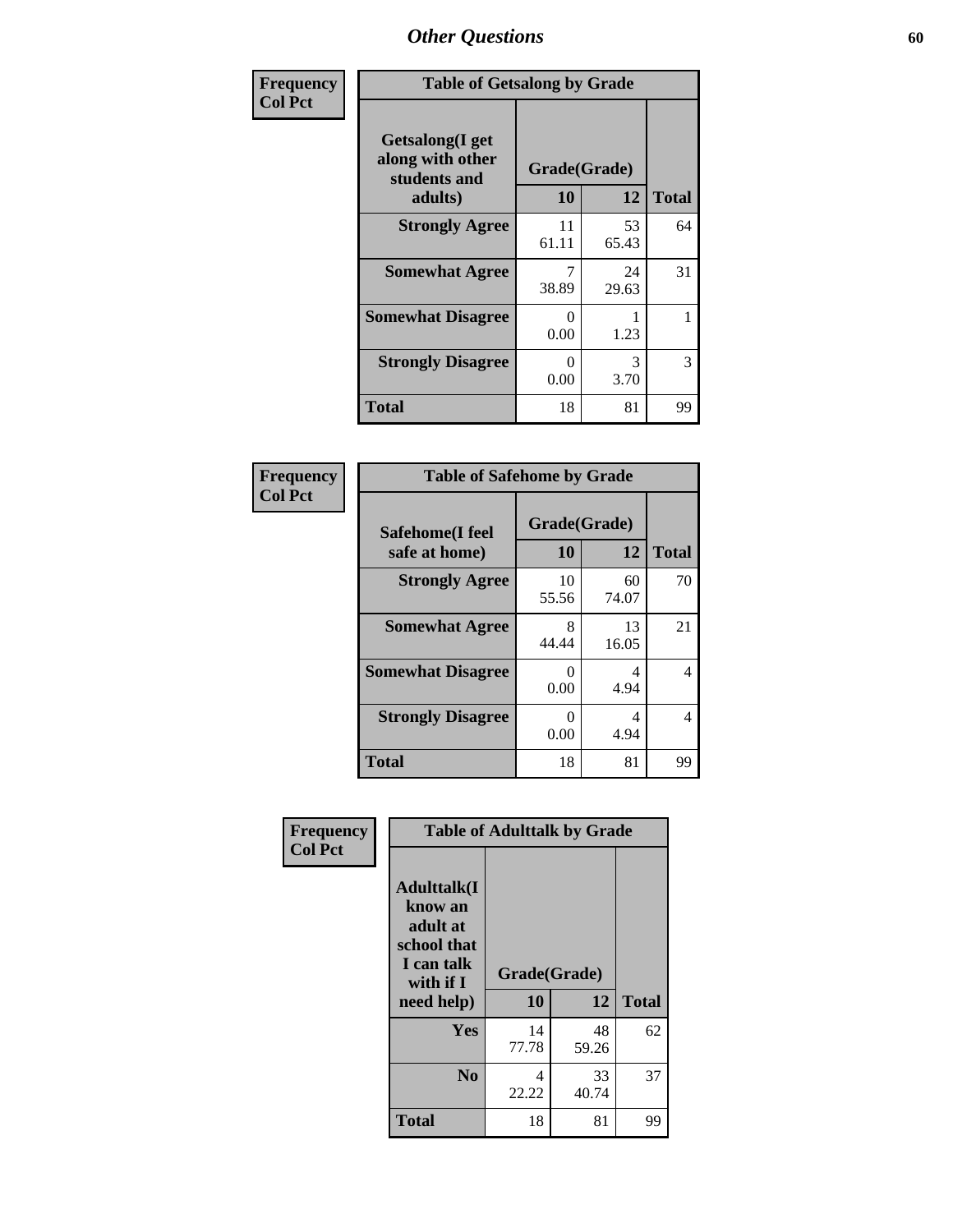**Frequency Row Pct**

| <b>Table of Grade by Tytime</b>                       |                  |                                                                                        |           |             |                       |           |              |  |  |  |
|-------------------------------------------------------|------------------|----------------------------------------------------------------------------------------|-----------|-------------|-----------------------|-----------|--------------|--|--|--|
|                                                       |                  | Tvtime(On an average school day,<br>how much unsupervised time do I spend watching TV) |           |             |                       |           |              |  |  |  |
|                                                       |                  | <b>Less that</b><br>$2 - 3$<br>$4 - 5$<br>$6+$                                         |           |             |                       |           |              |  |  |  |
| Grade(Grade)   None   hour/day   hour/day   hours/day |                  |                                                                                        |           |             | hours/day   hours/day |           | <b>Total</b> |  |  |  |
| 10                                                    | $\left($<br>0.00 | 16.67                                                                                  | 5.56      | 38.89       | 16.67                 | 22.22     | 18           |  |  |  |
| 12                                                    | 15<br>18.52      | 19<br>23.46                                                                            | 8<br>9.88 | 19<br>23.46 | 13.58                 | Q<br>11.1 | 81           |  |  |  |
| <b>Total</b>                                          | 15               | 22                                                                                     | Q         | 26          | 14                    | 13        | 99           |  |  |  |

**Frequency Row Pct**

| <b>Table of Grade by Computertime</b> |             |                                                                                                                               |             |             |      |       |    |  |  |
|---------------------------------------|-------------|-------------------------------------------------------------------------------------------------------------------------------|-------------|-------------|------|-------|----|--|--|
|                                       |             | Computertime (On an average school day,<br>how much unsupervised time do I spend on the computer)                             |             |             |      |       |    |  |  |
| Grade(Grade)                          | None        | <b>Less that</b><br>$2 - 3$<br>$4 - 5$<br>$6+$<br>hour/day<br>hours/day<br>hour/day<br>hours/day<br>hours/day<br><b>Total</b> |             |             |      |       |    |  |  |
| 10                                    | 3<br>16.67  | ∍<br>11.11                                                                                                                    | 22.22       | 27.78       | 5.56 | 16.67 | 18 |  |  |
| 12                                    | 12<br>14.81 | 23<br>28.40                                                                                                                   | 13<br>16.05 | 25<br>30.86 | 6.17 | 3.70  | 81 |  |  |
| <b>Total</b>                          | 15          | 25                                                                                                                            | 17          | 30          | 6    | 6     | 99 |  |  |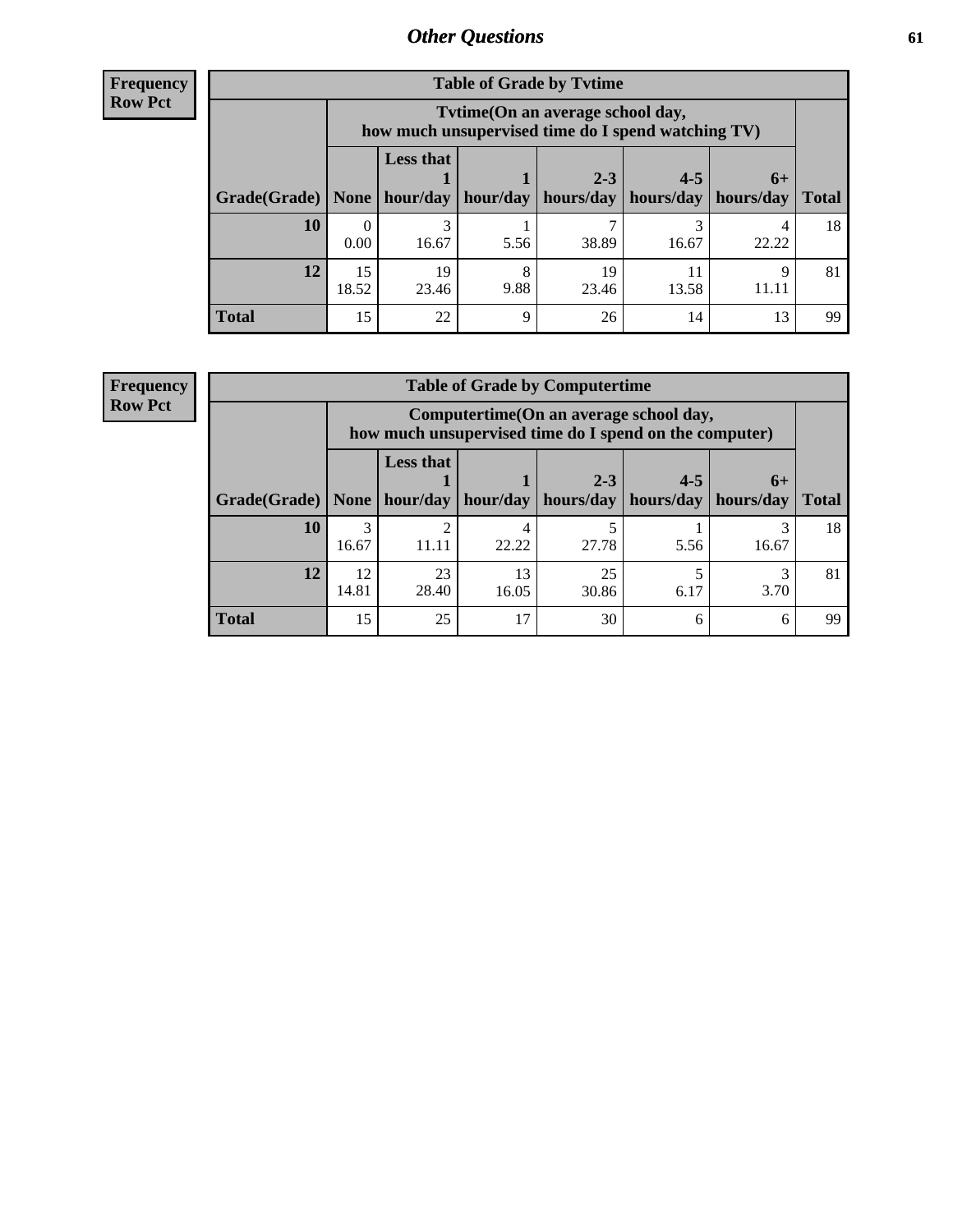#### *Questions about Driving Laws* **62** *Driving Questions were asked only of high school students.*

| <b>Frequency</b> |
|------------------|
| <b>Row Pct</b>   |

| <b>Table of Grade by License1</b> |                                                                                                                                           |                                                                                                         |                         |      |            |    |  |  |  |
|-----------------------------------|-------------------------------------------------------------------------------------------------------------------------------------------|---------------------------------------------------------------------------------------------------------|-------------------------|------|------------|----|--|--|--|
|                                   | License1(During the first 6 months of driving<br>with a provisional license,<br>the only passengers who can ride with the<br>driver are:) |                                                                                                         |                         |      |            |    |  |  |  |
| Grade(Grade)                      | <b>Parent or</b>                                                                                                                          | Don't<br><b>Family</b><br><b>Guardian   Members</b><br><b>Friends</b><br><b>Total</b><br>Know<br>Anyone |                         |      |            |    |  |  |  |
| 10                                | 38.89                                                                                                                                     | 6<br>33.33                                                                                              | $\overline{2}$<br>11.11 | 5.56 | 2<br>11.11 | 18 |  |  |  |
| 12                                | 22<br>44<br>7<br>8<br>$\theta$<br>9.88<br>27.16<br>0.00<br>54.32<br>8.64                                                                  |                                                                                                         |                         |      |            |    |  |  |  |
| Total                             | 29                                                                                                                                        | 50                                                                                                      | $\overline{c}$          | 8    | 10         | qq |  |  |  |

| <b>Frequency</b> |                     | <b>Table of Grade by License2</b>                                                                        |                  |                                     |                                                      |                         |              |
|------------------|---------------------|----------------------------------------------------------------------------------------------------------|------------------|-------------------------------------|------------------------------------------------------|-------------------------|--------------|
| <b>Row Pct</b>   |                     | License2(17 yr old drivers with a<br>provisional driver's license cannot<br>drive between the hours of:) |                  |                                     |                                                      |                         |              |
|                  | <b>Grade(Grade)</b> | <b>Midnight</b><br>to 6am                                                                                | 1am<br>to<br>5am | 1am<br>t <sub>0</sub><br><b>6am</b> | N <sub>0</sub><br>curfew<br>for $17$<br>year<br>olds | Don't<br><b>Know</b>    | <b>Total</b> |
|                  | 10                  | 15<br>83.33                                                                                              | 5.56             | 0<br>0.00                           | $\Omega$<br>0.00                                     | $\mathfrak{D}$<br>11.11 | 18           |
|                  | 12                  | 57<br>70.37                                                                                              | 4<br>4.94        | 7<br>8.64                           | 3<br>3.70                                            | 10<br>12.35             | 81           |
|                  | <b>Total</b>        | 72                                                                                                       | 5                | $\overline{7}$                      | 3                                                    | 12                      | 99           |

| <b>Frequency</b> | <b>Table of Grade by License3</b> |                      |                                                                                        |             |            |       |                         |              |  |
|------------------|-----------------------------------|----------------------|----------------------------------------------------------------------------------------|-------------|------------|-------|-------------------------|--------------|--|
| <b>Row Pct</b>   |                                   |                      | License3(For drivers under the age of 21,<br>what level of alcohol is considered DUI?) |             |            |       |                         |              |  |
|                  | <b>Grade(Grade)</b>               | Any<br><b>Amount</b> | 0.02                                                                                   | 0.04        | 0.06       | 0.08  | Don't<br>know           | <b>Total</b> |  |
|                  | 10                                | 38.89                | $\mathfrak{D}$<br>11.11                                                                | 11.11       | 4<br>22.22 | 5.56  | $\overline{2}$<br>11.11 | 18           |  |
|                  | 12                                | 20<br>24.69          | 18<br>22.22                                                                            | 10<br>12.35 | 2.47       | 13.58 | 20<br>24.69             | 81           |  |
|                  | Total                             | 27                   | 20                                                                                     | 12          | 6          | 12    | 22                      | 99           |  |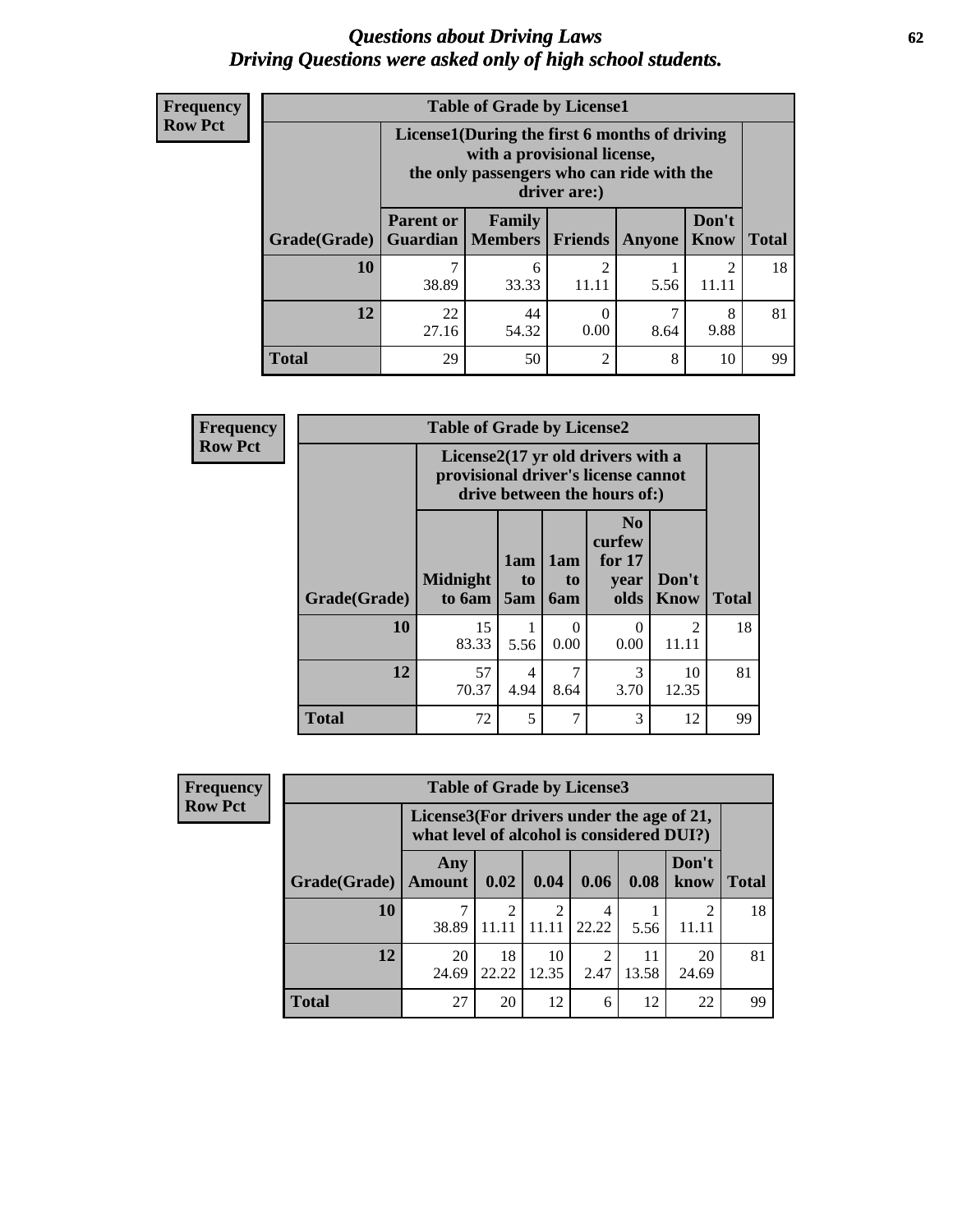#### *Questions about Driving Laws* **63** *Driving Questions were asked only of high school students.*

**Frequency Row Pct**

| <b>Table of Grade by License4</b> |            |                                                                                                                                        |                         |                  |           |             |    |  |
|-----------------------------------|------------|----------------------------------------------------------------------------------------------------------------------------------------|-------------------------|------------------|-----------|-------------|----|--|
|                                   |            | License4(A driver under 21 automatically<br>loses his/her license if caught exceeding the<br>posted speet limit by:)                   |                         |                  |           |             |    |  |
| Grade(Grade)                      | mph        | Can't<br>lose<br><b>Depends</b><br>license<br>$15+$<br>$35+$<br>$25+$<br>Don't<br>for<br>on<br>mph<br>speeding<br>mph<br>judge<br>know |                         |                  |           |             |    |  |
| 10                                | 5<br>27.78 | 38.89                                                                                                                                  | $\mathfrak{D}$<br>11.11 | $\Omega$<br>0.00 | 0<br>0.00 | 4<br>22.22  | 18 |  |
| 12                                | 8<br>9.88  | 24<br>29.63                                                                                                                            | 14<br>17.28             | 9<br>11.11       | 3<br>3.70 | 23<br>28.40 | 81 |  |
| <b>Total</b>                      | 13         | 31                                                                                                                                     | 16                      | 9                | 3         | 27          | 99 |  |

| Frequency      | <b>Table of Grade by License5</b> |                                                                                                                                                             |                |               |              |
|----------------|-----------------------------------|-------------------------------------------------------------------------------------------------------------------------------------------------------------|----------------|---------------|--------------|
| <b>Row Pct</b> |                                   | License5(A)<br>Georgia teenager<br>with family<br>connections or a<br>good lawyer can<br>break a teen<br>driving law and<br>keep their driver's<br>license) |                |               |              |
|                | Grade(Grade)                      | Yes                                                                                                                                                         | N <sub>0</sub> | Don't<br>know | <b>Total</b> |
|                | 10                                | 5<br>27.78                                                                                                                                                  | 5<br>27.78     | 8<br>44.44    | 18           |
|                | 12                                | 21<br>25.93                                                                                                                                                 | 37<br>45.68    | 23<br>28.40   | 81           |
|                | Total                             | 26                                                                                                                                                          | 42             | 31            | 99           |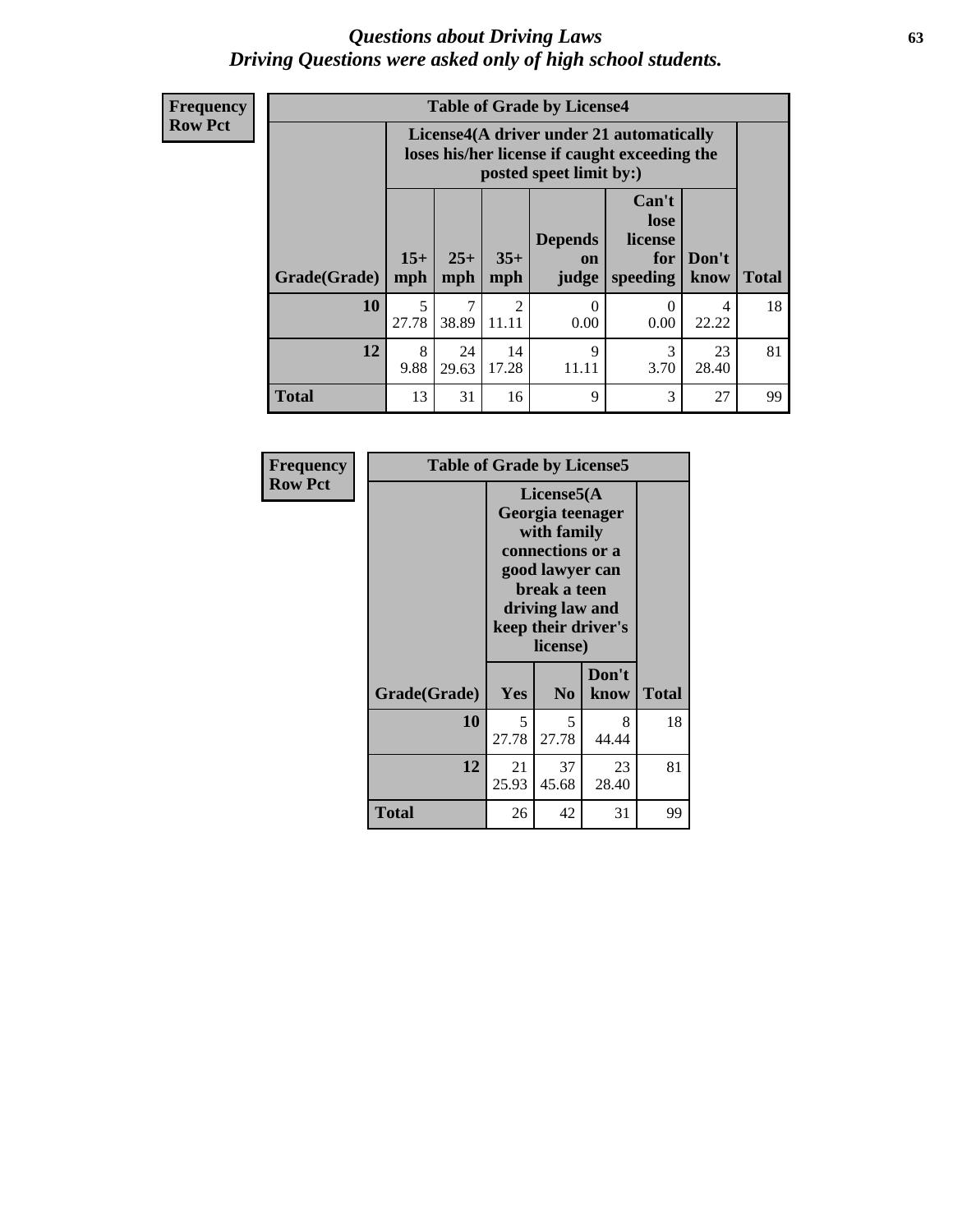### *Questions about Driving Laws* **64** *Driving Questions were asked only of high school students.*

| Frequency      | <b>Table of Grade by License6</b> |                   |                                                                                                               |                                   |              |  |
|----------------|-----------------------------------|-------------------|---------------------------------------------------------------------------------------------------------------|-----------------------------------|--------------|--|
| <b>Row Pct</b> |                                   | License6(I know a | friend or<br>classmate that<br>broke a teen<br>driving law,<br>but was allowed to<br>keep his/her<br>license) |                                   |              |  |
|                | Grade(Grade)                      | Yes               | N <sub>0</sub>                                                                                                | Don't<br>know                     | <b>Total</b> |  |
|                | 10                                | 4<br>22.22        | 9<br>50.00                                                                                                    | $\overline{\phantom{0}}$<br>27.78 | 18           |  |
|                | 12                                | 42<br>51.85       | 24<br>29.63                                                                                                   | 15<br>18.52                       | 81           |  |
|                | Total                             | 46                | 33                                                                                                            | 20                                | 99           |  |

| Frequency      |              |                                                                       | <b>Table of Grade by License7</b>                                                                |             |              |  |  |  |
|----------------|--------------|-----------------------------------------------------------------------|--------------------------------------------------------------------------------------------------|-------------|--------------|--|--|--|
| <b>Row Pct</b> |              |                                                                       | License7(A student under the<br>age of 18 cam loser his/her<br>driving privileges if he or she:) |             |              |  |  |  |
|                |              | <b>Have</b><br>more than<br>10<br>unexcused<br>absences<br>per school | Drop out<br>All of<br>without<br>the                                                             |             |              |  |  |  |
|                | Grade(Grade) | yr                                                                    | graduating                                                                                       | above       | <b>Total</b> |  |  |  |
|                | 10           | 6<br>33.33                                                            | $\theta$<br>0.00                                                                                 | 12<br>66.67 | 18           |  |  |  |
|                | 12           | 20<br>24.69                                                           | $\mathcal{D}_{\mathcal{L}}$<br>2.47                                                              | 59<br>72.84 | 81           |  |  |  |
|                | Total        | 26                                                                    | 2                                                                                                | 71          | 99           |  |  |  |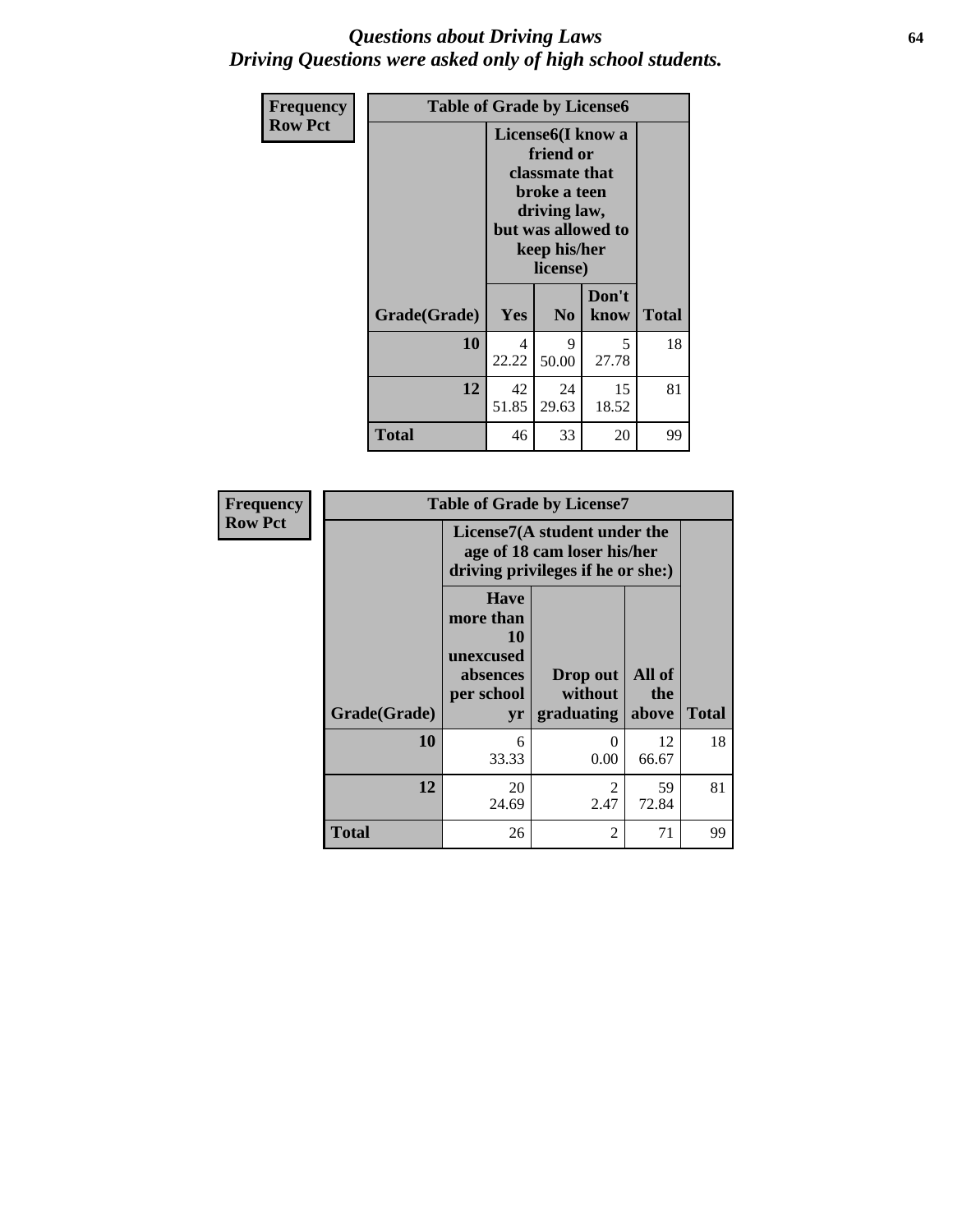# *Select Results by Gender* **65**

| Frequency      | <b>Table of SchoolClimate2 by Gender</b>          |                                 |             |              |  |
|----------------|---------------------------------------------------|---------------------------------|-------------|--------------|--|
| <b>Col Pct</b> | SchoolClimate2(I<br>feel successful at<br>school) | Gender(Gender)<br><b>Female</b> | <b>Male</b> | <b>Total</b> |  |
|                | <b>Strongly Agree</b>                             | 18<br>36.73                     | 11<br>22.00 | 29           |  |
|                | <b>Somewhat Agree</b>                             | 25<br>51.02                     | 26<br>52.00 | 51           |  |
|                | <b>Somewhat Disagree</b>                          | 4<br>8.16                       | 10<br>20.00 | 14           |  |
|                | <b>Strongly Disagree</b>                          | $\mathfrak{D}$<br>4.08          | 3<br>6.00   | 5            |  |
|                | <b>Total</b>                                      | 49                              | 50          | 99           |  |

| <b>Frequency</b> | <b>Table of SchoolClimate6 by Gender</b> |             |                       |              |  |  |
|------------------|------------------------------------------|-------------|-----------------------|--------------|--|--|
| <b>Col Pct</b>   | <b>SchoolClimate6(Teachers</b>           |             | Gender(Gender)        |              |  |  |
|                  | treat me with respect)                   | Female      | <b>Male</b>           | <b>Total</b> |  |  |
|                  | <b>Strongly Agree</b>                    | 21<br>42.86 | 18<br>36.00           | 39           |  |  |
|                  | <b>Somewhat Agree</b>                    | 22<br>44.90 | 27<br>54.00           | 49           |  |  |
|                  | <b>Somewhat Disagree</b>                 | 3<br>6.12   | 3<br>6.00             | 6            |  |  |
|                  | <b>Strongly Disagree</b>                 | 3<br>6.12   | $\mathcal{D}$<br>4.00 | 5            |  |  |
|                  | <b>Total</b>                             | 49          | 50                    | 99           |  |  |

| <b>Frequency</b> | <b>Table of SchoolClimate8 by Gender</b>                                             |               |                               |              |  |
|------------------|--------------------------------------------------------------------------------------|---------------|-------------------------------|--------------|--|
| <b>Col Pct</b>   | <b>SchoolClimate8(Students</b><br>are frequently<br>recognized for good<br>behavior) | <b>Female</b> | Gender(Gender)<br><b>Male</b> | <b>Total</b> |  |
|                  |                                                                                      |               |                               |              |  |
|                  | <b>Strongly Agree</b>                                                                | 17<br>34.69   | 9<br>18.00                    | 26           |  |
|                  | <b>Somewhat Agree</b>                                                                | 21<br>42.86   | 24<br>48.00                   | 45           |  |
|                  | <b>Somewhat Disagree</b>                                                             | 8<br>16.33    | 11<br>22.00                   | 19           |  |
|                  | <b>Strongly Disagree</b>                                                             | 3<br>6.12     | 6<br>12.00                    | 9            |  |
|                  | Total                                                                                | 49            | 50                            | 99           |  |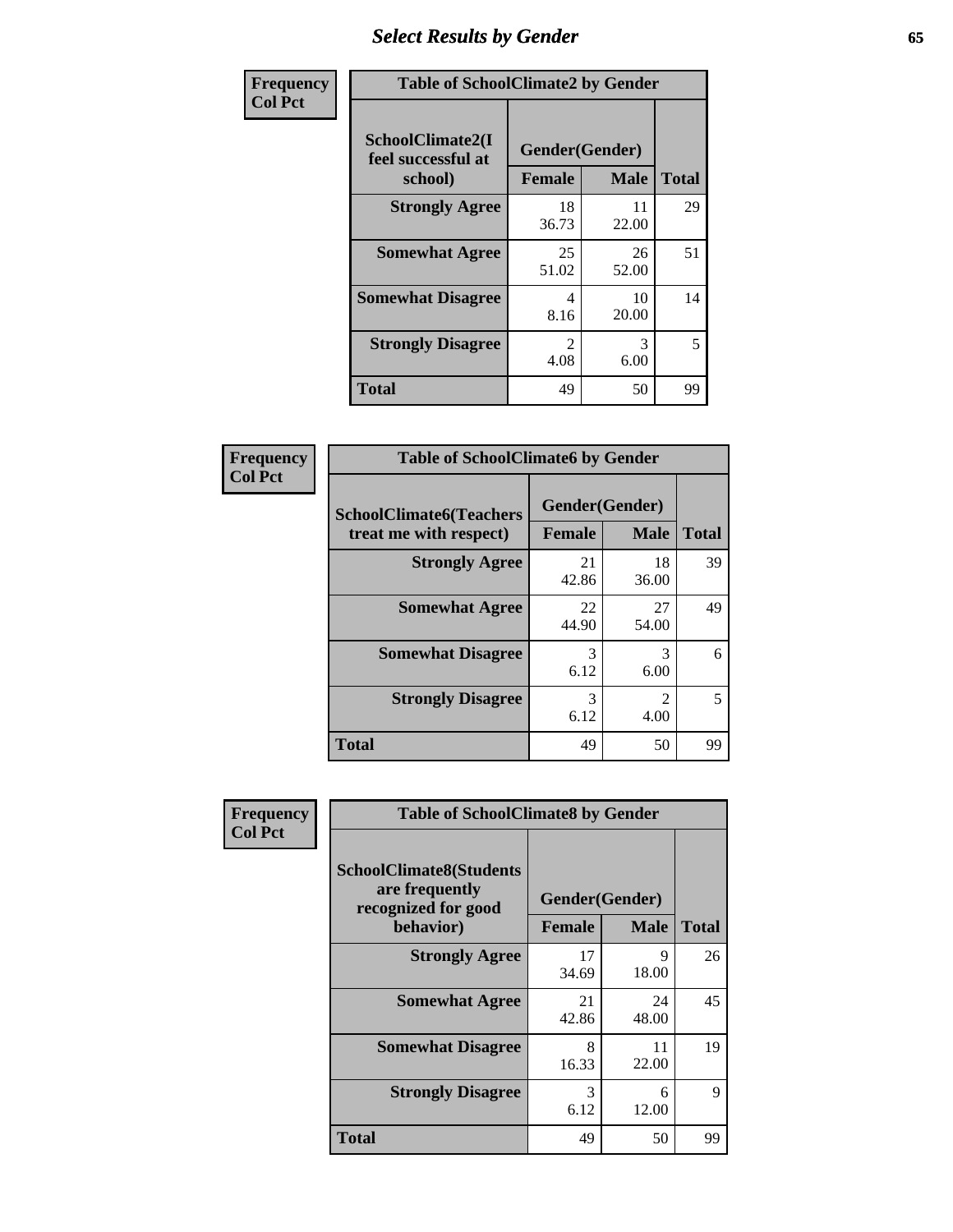## *Select Results by Gender* **66**

| <b>Frequency</b> | <b>Table of Gender by Dropout</b> |                                                                        |             |              |
|------------------|-----------------------------------|------------------------------------------------------------------------|-------------|--------------|
| <b>Row Pct</b>   |                                   | Dropout(I<br>have<br>thought<br>about<br>dropping<br>out of<br>school) |             |              |
|                  | Gender(Gender)                    | Yes                                                                    | No          | <b>Total</b> |
|                  | <b>Female</b>                     | 31<br>63.27                                                            | 18<br>36.73 | 49           |
|                  | <b>Male</b>                       | 36<br>72.00                                                            | 14<br>28.00 | 50           |
|                  | <b>Total</b>                      | 67                                                                     | 32          | 99           |

| <b>Frequency</b> |                       | <b>Table of Gender by Dropoutreason</b>                            |                        |                          |                                |              |              |
|------------------|-----------------------|--------------------------------------------------------------------|------------------------|--------------------------|--------------------------------|--------------|--------------|
| <b>Row Pct</b>   |                       | Dropoutreason(If I dropped out the<br>reason would most likely be) |                        |                          |                                |              |              |
|                  | <b>Gender(Gender)</b> | Won't<br><b>Drop</b><br>out                                        | <b>Bored</b>           | Family<br><b>Reasons</b> | <b>Being</b><br><b>Bullied</b> | <b>Other</b> | <b>Total</b> |
|                  | <b>Female</b>         | 15<br>30.61                                                        | $\overline{2}$<br>4.08 | 8<br>16.33               | 0.00                           | 24<br>48.98  | 49           |
|                  | <b>Male</b>           | 13<br>26.00                                                        | 11<br>22.00            | 9<br>18.00               | 2.00                           | 16<br>32.00  | 50           |
|                  | <b>Total</b>          | 28                                                                 | 13                     | 17                       |                                | 40           | 99           |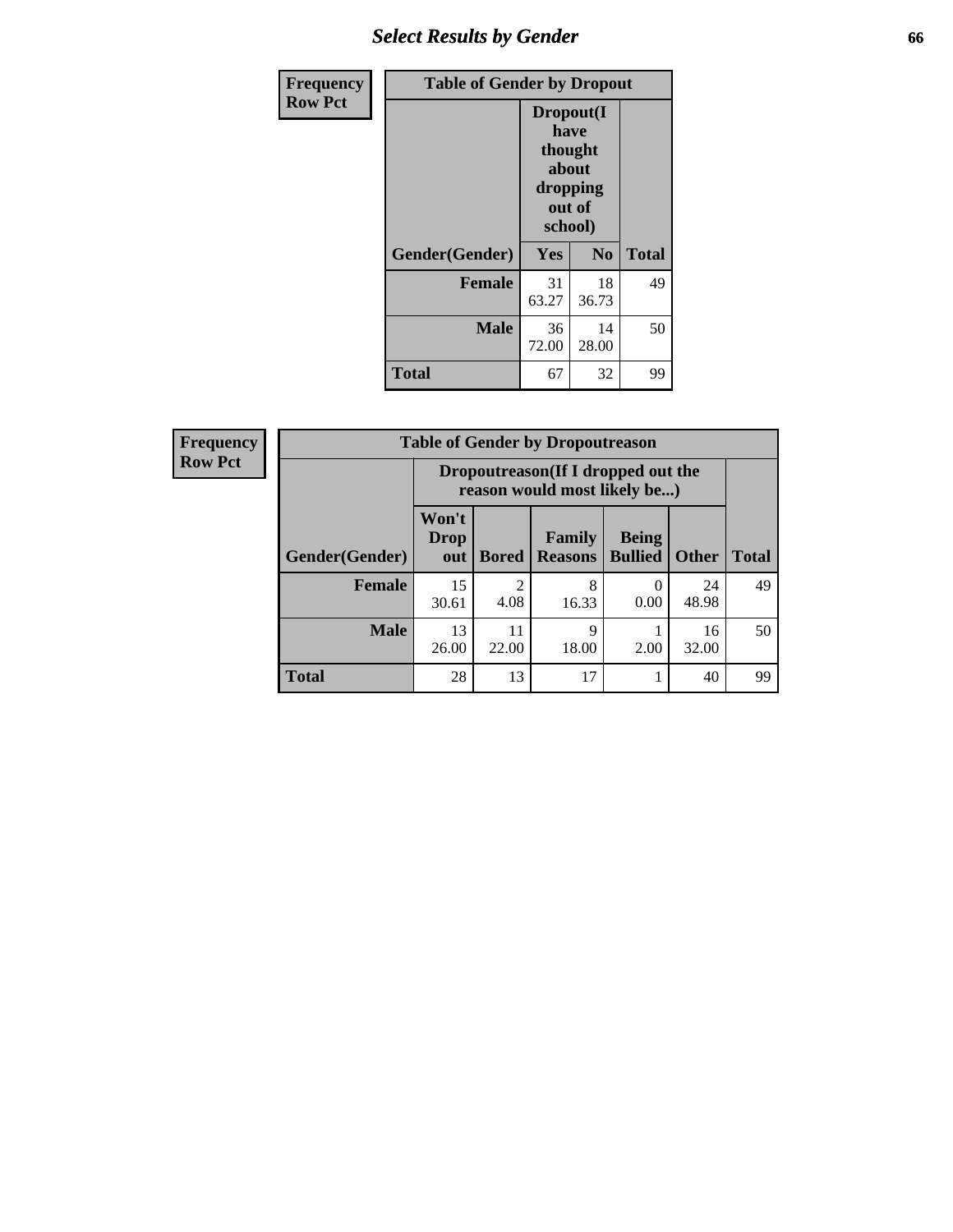*School Safety* **67**

| Frequency      | <b>Table of Gender by Bullied2</b> |                 |                |              |
|----------------|------------------------------------|-----------------|----------------|--------------|
| <b>Row Pct</b> |                                    | <b>Bullied2</b> |                |              |
|                | Gender(Gender)                     | Yes             | N <sub>0</sub> | <b>Total</b> |
|                | <b>Female</b>                      | 8.16            | 45<br>91.84    | 49           |
|                | <b>Male</b>                        | 2.00            | 49<br>98.00    | 50           |
|                | <b>Total</b>                       | 5               | 94             | 99           |

| <b>Frequency</b> | <b>Table of Gender by Bulliedothers2</b> |                       |                |              |
|------------------|------------------------------------------|-----------------------|----------------|--------------|
| <b>Row Pct</b>   |                                          | <b>Bulliedothers2</b> |                |              |
|                  | Gender(Gender)                           | <b>Yes</b>            | N <sub>0</sub> | <b>Total</b> |
|                  | <b>Female</b>                            | 4.08                  | 47<br>95.92    | 49           |
|                  | <b>Male</b>                              | 2<br>4.00             | 48<br>96.00    | 50           |
|                  | <b>Total</b>                             | 4                     | 95             | 99           |

| Frequency      | <b>Table of Gender by Weaponschool2</b> |                      |                |              |
|----------------|-----------------------------------------|----------------------|----------------|--------------|
| <b>Row Pct</b> |                                         | <b>Weaponschool2</b> |                |              |
|                | Gender(Gender)                          | Yes                  | N <sub>0</sub> | <b>Total</b> |
|                | <b>Female</b>                           | 4.08                 | 47<br>95.92    | 49           |
|                | <b>Male</b>                             | 8.00                 | 46<br>92.00    | 50           |
|                | <b>Total</b>                            | 6                    | 93             | 99           |

| Frequency      | <b>Table of Gender by Absentunsafe2</b> |               |                |              |
|----------------|-----------------------------------------|---------------|----------------|--------------|
| <b>Row Pct</b> |                                         | Absentunsafe2 |                |              |
|                | Gender(Gender)                          | Yes           | N <sub>0</sub> | <b>Total</b> |
|                | <b>Female</b>                           | 2.04          | 48<br>97.96    | 49           |
|                | <b>Male</b>                             | 4.00          | 48<br>96.00    | 50           |
|                | <b>Total</b>                            | 3             | 96             | 99           |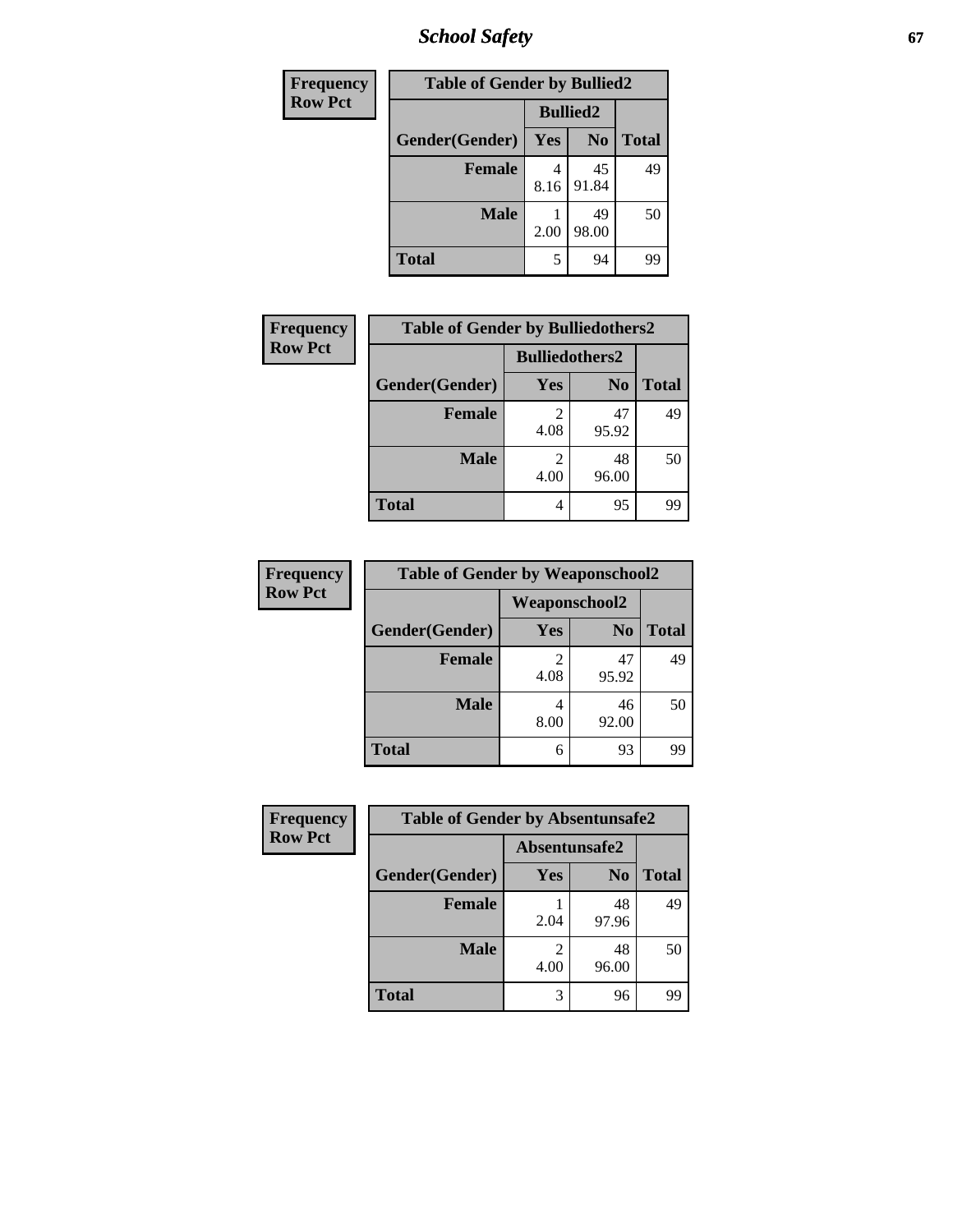*School Safety* **68**

| Frequency      | <b>Table of Gender by Gangself</b> |                                                                                                        |                |              |
|----------------|------------------------------------|--------------------------------------------------------------------------------------------------------|----------------|--------------|
| <b>Row Pct</b> |                                    | <b>Gangself</b> (I<br>have<br>participated<br>in illegal gang<br>activities in<br>the past 30<br>days) |                |              |
|                | Gender(Gender)                     | Yes                                                                                                    | N <sub>0</sub> | <b>Total</b> |
|                | <b>Female</b>                      | 4<br>8.16                                                                                              | 45<br>91.84    | 49           |
|                | <b>Male</b>                        | 5<br>10.00                                                                                             | 45<br>90.00    | 50           |
|                | <b>Total</b>                       | 9                                                                                                      | 90             | 99           |

| Frequency      | <b>Table of Gender by Gangpeers</b> |                                                                                                                             |                |              |
|----------------|-------------------------------------|-----------------------------------------------------------------------------------------------------------------------------|----------------|--------------|
| <b>Row Pct</b> |                                     | <b>Gangpeers</b> (I<br>have friends<br>who have<br>participated<br>in illegal gang<br>activities in<br>the past 30<br>days) |                |              |
|                | Gender(Gender)                      | <b>Yes</b>                                                                                                                  | N <sub>0</sub> | <b>Total</b> |
|                | <b>Female</b>                       | 17<br>34.69                                                                                                                 | 32<br>65.31    | 49           |
|                | <b>Male</b>                         | 20<br>40.00                                                                                                                 | 30<br>60.00    | 50           |
|                | <b>Total</b>                        | 37                                                                                                                          | 62             | 99           |

| Frequency      | <b>Table of Gender by Pickedon2</b> |            |                |              |
|----------------|-------------------------------------|------------|----------------|--------------|
| <b>Row Pct</b> |                                     | Pickedon2  |                |              |
|                | Gender(Gender)                      | <b>Yes</b> | N <sub>0</sub> | <b>Total</b> |
|                | <b>Female</b>                       | 3<br>6.12  | 46<br>93.88    | 49           |
|                | <b>Male</b>                         | 14.00      | 43<br>86.00    | 50           |
|                | <b>Total</b>                        | 10         | 89             | 99           |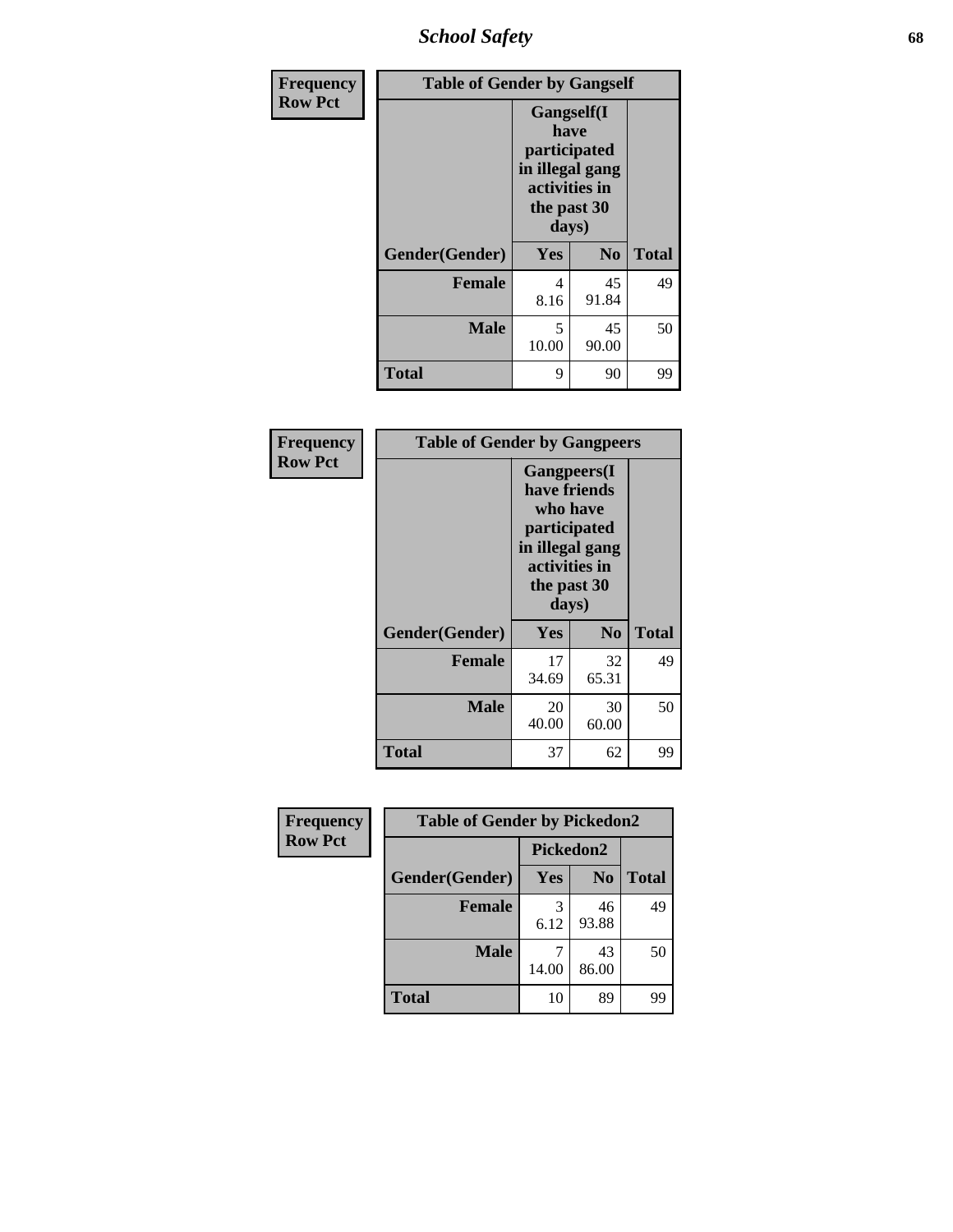*School Safety* **69**

| Frequency      | <b>Table of Gender by Safeschool2</b> |             |                |              |  |
|----------------|---------------------------------------|-------------|----------------|--------------|--|
| <b>Row Pct</b> |                                       |             | Safeschool2    |              |  |
|                | Gender(Gender)                        | Yes         | N <sub>0</sub> | <b>Total</b> |  |
|                | <b>Female</b>                         | 41<br>83.67 | 8<br>16.33     | 49           |  |
|                | <b>Male</b>                           | 36<br>72.00 | 14<br>28.00    | 50           |  |
|                | <b>Total</b>                          | 77          | 22             | 99           |  |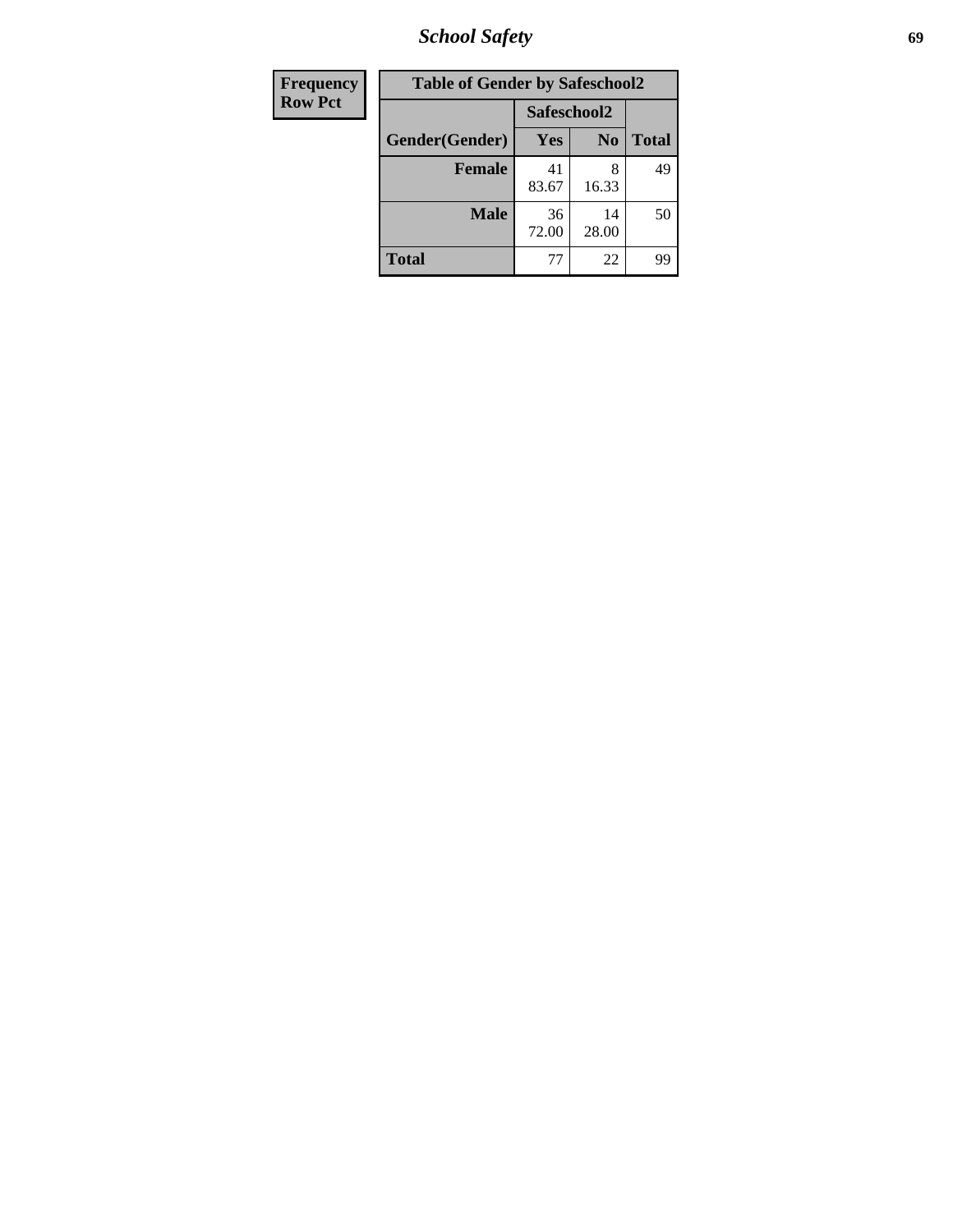# *Incidence of Drug Use* **70**

| <b>Frequency</b> | <b>Table of Gender by AlcoholAlt</b> |                                          |                |              |  |
|------------------|--------------------------------------|------------------------------------------|----------------|--------------|--|
| <b>Row Pct</b>   |                                      | AlcoholAlt(Alcohol<br>use, past 30 days) |                |              |  |
|                  | Gender(Gender)                       | <b>Yes</b>                               | N <sub>0</sub> | <b>Total</b> |  |
|                  | <b>Female</b>                        | 25<br>51.02                              | 24<br>48.98    | 49           |  |
|                  | <b>Male</b>                          | 27<br>54.00                              | 23<br>46.00    | 50           |  |
|                  | <b>Total</b>                         | 52                                       | 47             | 99           |  |

| Frequency      | <b>Table of Gender by TobaccoAny</b> |                    |                    |              |  |
|----------------|--------------------------------------|--------------------|--------------------|--------------|--|
| <b>Row Pct</b> |                                      | use, past 30 days) | TobaccoAny(Tobacco |              |  |
|                | Gender(Gender)                       | Yes                | N <sub>0</sub>     | <b>Total</b> |  |
|                | <b>Female</b>                        | 20<br>40.82        | 29<br>59.18        | 49           |  |
|                | <b>Male</b>                          | 29<br>58.00        | 21<br>42.00        | 50           |  |
|                | Total                                | 49                 | 50                 | 99           |  |

| <b>Frequency</b> | <b>Table of Gender by MarijuanaAlt</b> |                                              |                |              |
|------------------|----------------------------------------|----------------------------------------------|----------------|--------------|
| <b>Row Pct</b>   |                                        | MarijuanaAlt(Marijuana<br>use, past 30 days) |                |              |
|                  | Gender(Gender)                         | <b>Yes</b>                                   | N <sub>0</sub> | <b>Total</b> |
|                  | <b>Female</b>                          | 19<br>38.78                                  | 30<br>61.22    | 49           |
|                  | <b>Male</b>                            | 25<br>50.00                                  | 25<br>50.00    | 50           |
|                  | <b>Total</b>                           | 44                                           | 55             | 99           |

| <b>Frequency</b> | <b>Table of Gender by OtherDrugAny</b> |                                                      |                |              |  |
|------------------|----------------------------------------|------------------------------------------------------|----------------|--------------|--|
| <b>Row Pct</b>   |                                        | <b>OtherDrugAny(Other</b><br>drug use, past 30 days) |                |              |  |
|                  | Gender(Gender)                         | <b>Yes</b>                                           | N <sub>0</sub> | <b>Total</b> |  |
|                  | <b>Female</b>                          | 14.29                                                | 42<br>85.71    | 49           |  |
|                  | <b>Male</b>                            | 13<br>26.00                                          | 37<br>74.00    | 50           |  |
|                  | <b>Total</b>                           | 20                                                   | 79             | 99           |  |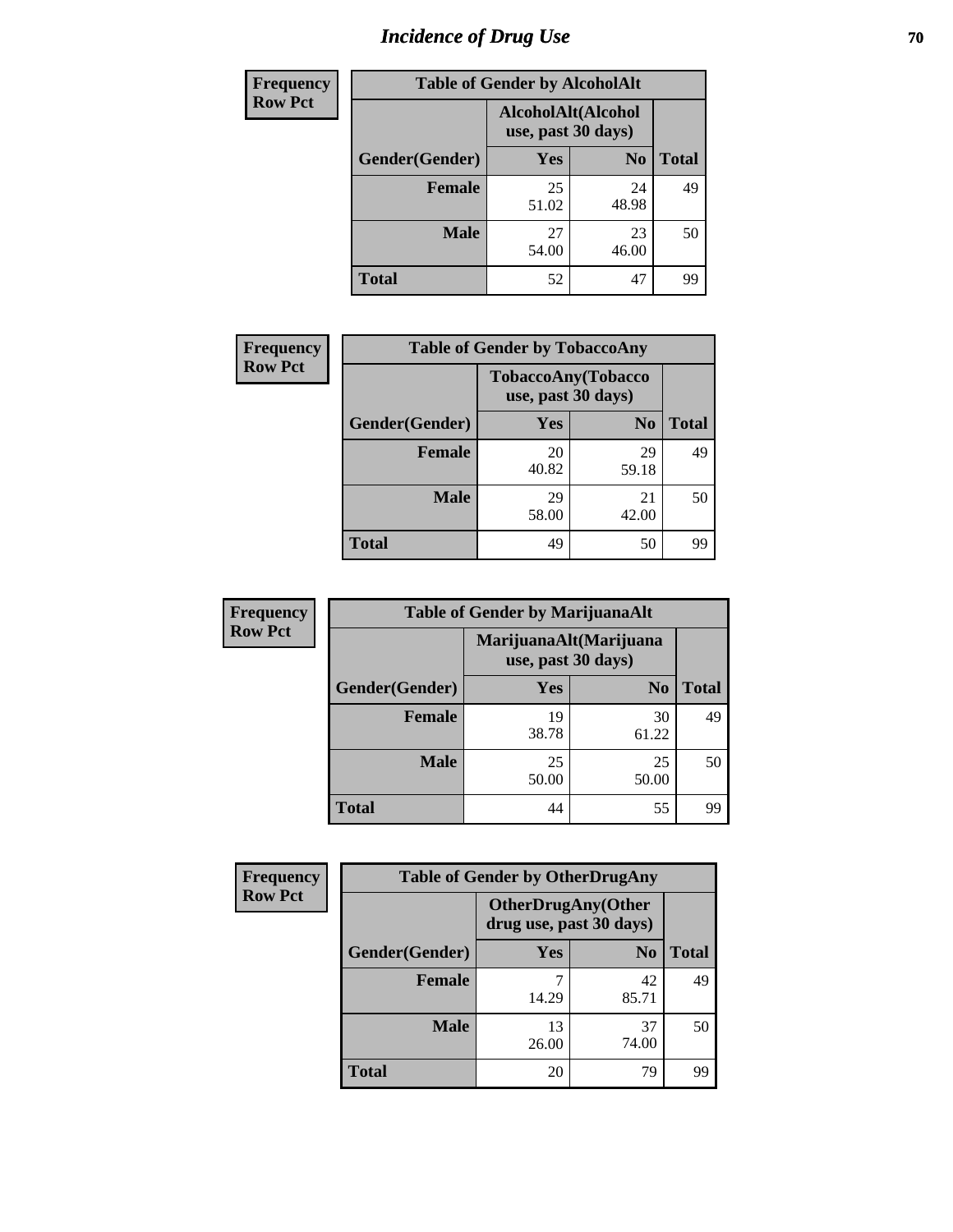### *Average Age at Onset of Use* **71** *Results for "Average Age at Onset of Use" questions exclude students who said they did not use that substance*

#### **Gender=Female**

| <i><b>Variable</b></i> | <b>Label</b>                                                       | <b>Mean</b> |
|------------------------|--------------------------------------------------------------------|-------------|
| Alcoholinit2           | I started using alcohol when I was                                 | 14.54       |
| Cigarettesinit2        | I started smoking tobacco when I was                               | 14.57       |
| Smokelessinit2         | I started chewing tobacco when I was                               | 17.00       |
| Marijuanainit2         | I started using marijuana when I was                               | 14.35       |
| Cocaineinit2           | I started using cocaine when I was                                 | 15.67       |
| Inhalantsinit2         | I started using inhalants when I was                               | 13.00       |
| Steroidsinit2          | I started using steroids when I was                                |             |
| Ecstasyinit2           | I started using ecstasy when I was                                 | 16.00       |
| Methinit2              | I started using methamphetamines when I was                        | 15.20       |
| Hallucinogensinit2     | I started using hallucinogens when I was                           | 15.20       |
| Prescription in t2     | I started using prescription drugs not prescribed to me when I was | 14.57       |

#### **Gender=Male**

| <b>Variable</b>    | Label                                                              | <b>Mean</b> |
|--------------------|--------------------------------------------------------------------|-------------|
| Alcoholinit2       | I started using alcohol when I was                                 | 14.58       |
| Cigarettesinit2    | I started smoking tobacco when I was                               | 15.13       |
| Smokelessinit2     | I started chewing tobacco when I was                               | 14.33       |
| Marijuanainit2     | I started using marijuana when I was                               | 14.48       |
| Cocaineinit2       | I started using cocaine when I was                                 | 16.50       |
| Inhalantsinit2     | I started using inhalants when I was                               | 13.00       |
| Steroidsinit2      | I started using steroids when I was                                | 16.33       |
| Ecstasyinit2       | I started using ecstasy when I was                                 | 16.88       |
| Methinit2          | I started using methamphetamines when I was                        | 11.00       |
| Hallucinogensinit2 | I started using hallucinogens when I was                           | 16.17       |
| Prescriptioninit2  | I started using prescription drugs not prescribed to me when I was | 15.88       |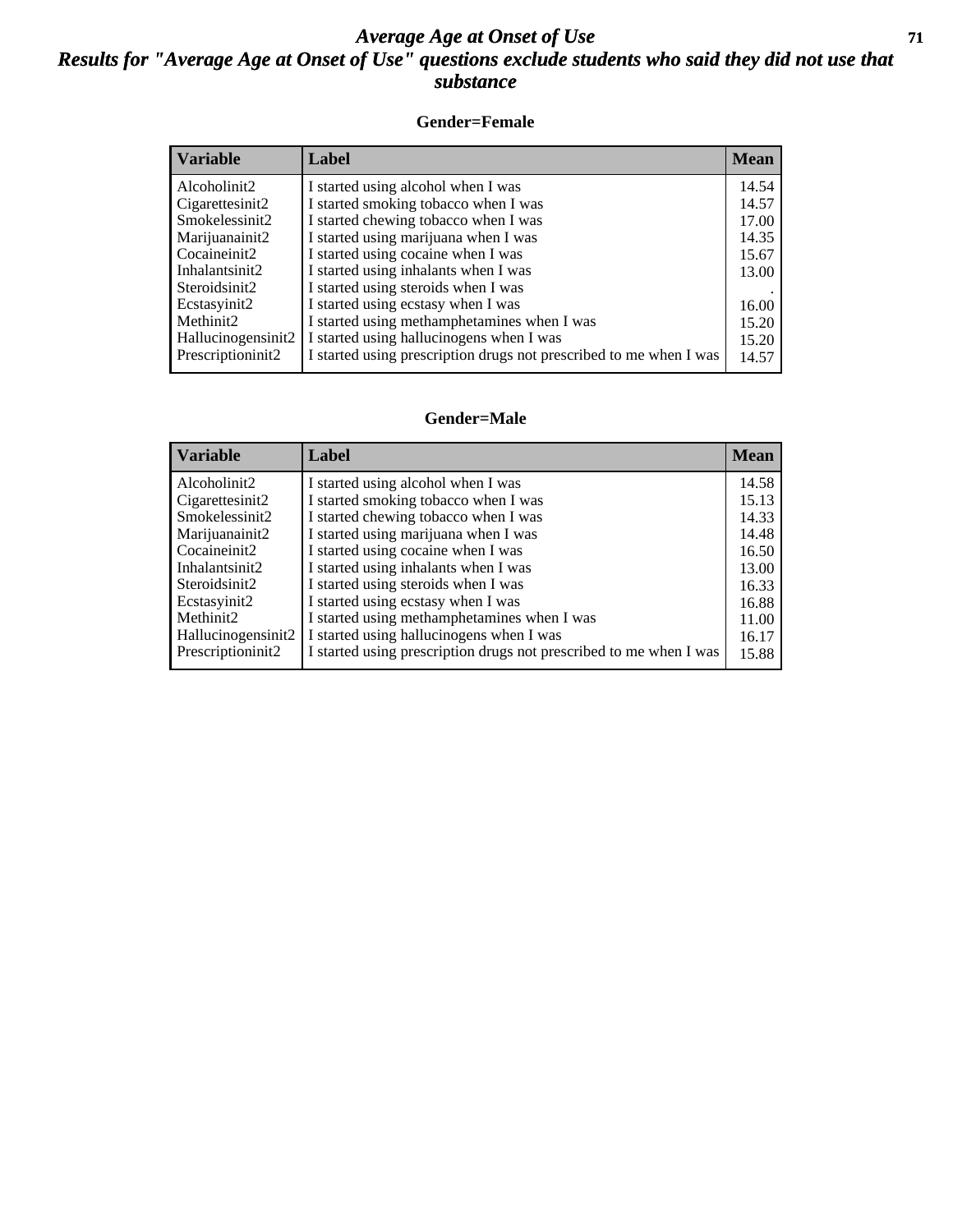# *I Think These Drugs are Harmful* **72**

| <b>Frequency</b> | <b>Table of Gender by Alcoholharmdich</b> |                                                   |                |              |  |
|------------------|-------------------------------------------|---------------------------------------------------|----------------|--------------|--|
| <b>Row Pct</b>   |                                           | Alcoholharmdich(I<br>think alcohol is<br>harmful) |                |              |  |
|                  | Gender(Gender)                            | <b>Yes</b>                                        | N <sub>0</sub> | <b>Total</b> |  |
|                  | <b>Female</b>                             | 43<br>87.76                                       | 6<br>12.24     | 49           |  |
|                  | <b>Male</b>                               | 38<br>76.00                                       | 12<br>24.00    | 50           |  |
|                  | <b>Total</b>                              | 81                                                | 18             | 99           |  |

| Frequency      | <b>Table of Gender by Tobaccoharmdich</b> |                              |                   |              |  |
|----------------|-------------------------------------------|------------------------------|-------------------|--------------|--|
| <b>Row Pct</b> |                                           | think tobacco is<br>harmful) | Tobaccoharmdich(I |              |  |
|                | Gender(Gender)                            | Yes                          | N <sub>0</sub>    | <b>Total</b> |  |
|                | <b>Female</b>                             | 46<br>93.88                  | 3<br>6.12         | 49           |  |
|                | <b>Male</b>                               | 49<br>98.00                  | 2.00              | 50           |  |
|                | <b>Total</b>                              | 95                           | 4                 | 99           |  |

| Frequency      | <b>Table of Gender by Marijuanaharmdich</b> |                                                       |                |              |  |
|----------------|---------------------------------------------|-------------------------------------------------------|----------------|--------------|--|
| <b>Row Pct</b> |                                             | Marijuanaharmdich(I<br>think marijuana is<br>harmful) |                |              |  |
|                | Gender(Gender)                              | <b>Yes</b>                                            | N <sub>0</sub> | <b>Total</b> |  |
|                | <b>Female</b>                               | 28<br>57.14                                           | 21<br>42.86    | 49           |  |
|                | <b>Male</b>                                 | 27<br>54.00                                           | 23<br>46.00    | 50           |  |
|                | <b>Total</b>                                | 55                                                    | 44             | 99           |  |

| Frequency      | <b>Table of Gender by Otherdrugharmdich</b> |                                                          |                |              |  |
|----------------|---------------------------------------------|----------------------------------------------------------|----------------|--------------|--|
| <b>Row Pct</b> |                                             | Otherdrugharmdich(I<br>think other drugs are<br>harmful) |                |              |  |
|                | Gender(Gender)                              | <b>Yes</b>                                               | N <sub>0</sub> | <b>Total</b> |  |
|                | <b>Female</b>                               | 46<br>93.88                                              | 3<br>6.12      | 49           |  |
|                | <b>Male</b>                                 | 49<br>98.00                                              | 2.00           | 50           |  |
|                | <b>Total</b>                                | 95                                                       | 4              | 99           |  |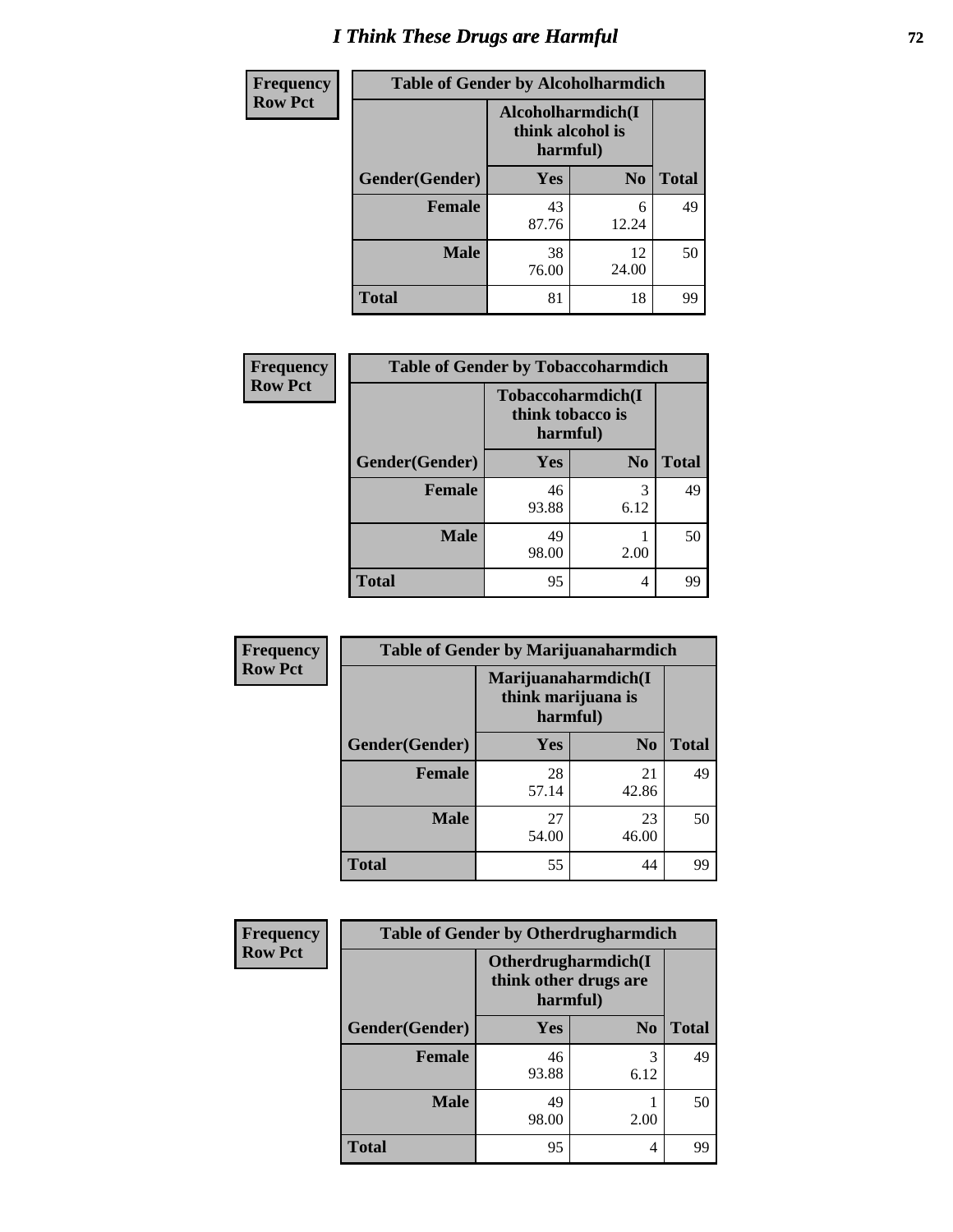| <b>Frequency</b> | <b>Table of Gender by Alcohollocation1</b> |                                                               |            |              |
|------------------|--------------------------------------------|---------------------------------------------------------------|------------|--------------|
| <b>Row Pct</b>   |                                            | <b>Alcohollocation1(Places</b><br><b>Friends Use Alcohol)</b> |            |              |
|                  | Gender(Gender)                             |                                                               | Do Not Use | <b>Total</b> |
|                  | <b>Female</b>                              | 41<br>83.67                                                   | 8<br>16.33 | 49           |
|                  | <b>Male</b>                                | 43<br>86.00                                                   | 14.00      | 50           |
|                  | <b>Total</b>                               | 84                                                            | 15         | 99           |

| <b>Frequency</b> | <b>Table of Gender by Alcohollocation2</b> |             |                                                               |              |
|------------------|--------------------------------------------|-------------|---------------------------------------------------------------|--------------|
| <b>Row Pct</b>   |                                            |             | <b>Alcohollocation2(Places</b><br><b>Friends Use Alcohol)</b> |              |
|                  | Gender(Gender)                             |             | Home                                                          | <b>Total</b> |
|                  | <b>Female</b>                              | 20<br>40.82 | 29<br>59.18                                                   | 49           |
|                  | <b>Male</b>                                | 17<br>34.00 | 33<br>66.00                                                   | 50           |
|                  | <b>Total</b>                               | 37          | 62                                                            | 99           |

| Frequency      | <b>Table of Gender by Alcohollocation3</b> |                                                               |               |              |
|----------------|--------------------------------------------|---------------------------------------------------------------|---------------|--------------|
| <b>Row Pct</b> |                                            | <b>Alcohollocation3(Places</b><br><b>Friends Use Alcohol)</b> |               |              |
|                | Gender(Gender)                             |                                                               | <b>School</b> | <b>Total</b> |
|                | <b>Female</b>                              | 41<br>83.67                                                   | 8<br>16.33    | 49           |
|                | <b>Male</b>                                | 43<br>86.00                                                   | 14.00         | 50           |
|                | <b>Total</b>                               | 84                                                            | 15            | 99           |

| Frequency      | <b>Table of Gender by Alcohollocation4</b> |                                                               |             |              |
|----------------|--------------------------------------------|---------------------------------------------------------------|-------------|--------------|
| <b>Row Pct</b> |                                            | <b>Alcohollocation4(Places</b><br><b>Friends Use Alcohol)</b> |             |              |
|                | Gender(Gender)                             |                                                               | Car         | <b>Total</b> |
|                | Female                                     | 34<br>69.39                                                   | 15<br>30.61 | 49           |
|                | <b>Male</b>                                | 40<br>80.00                                                   | 10<br>20.00 | 50           |
|                | <b>Total</b>                               | 74                                                            | 25          | 99           |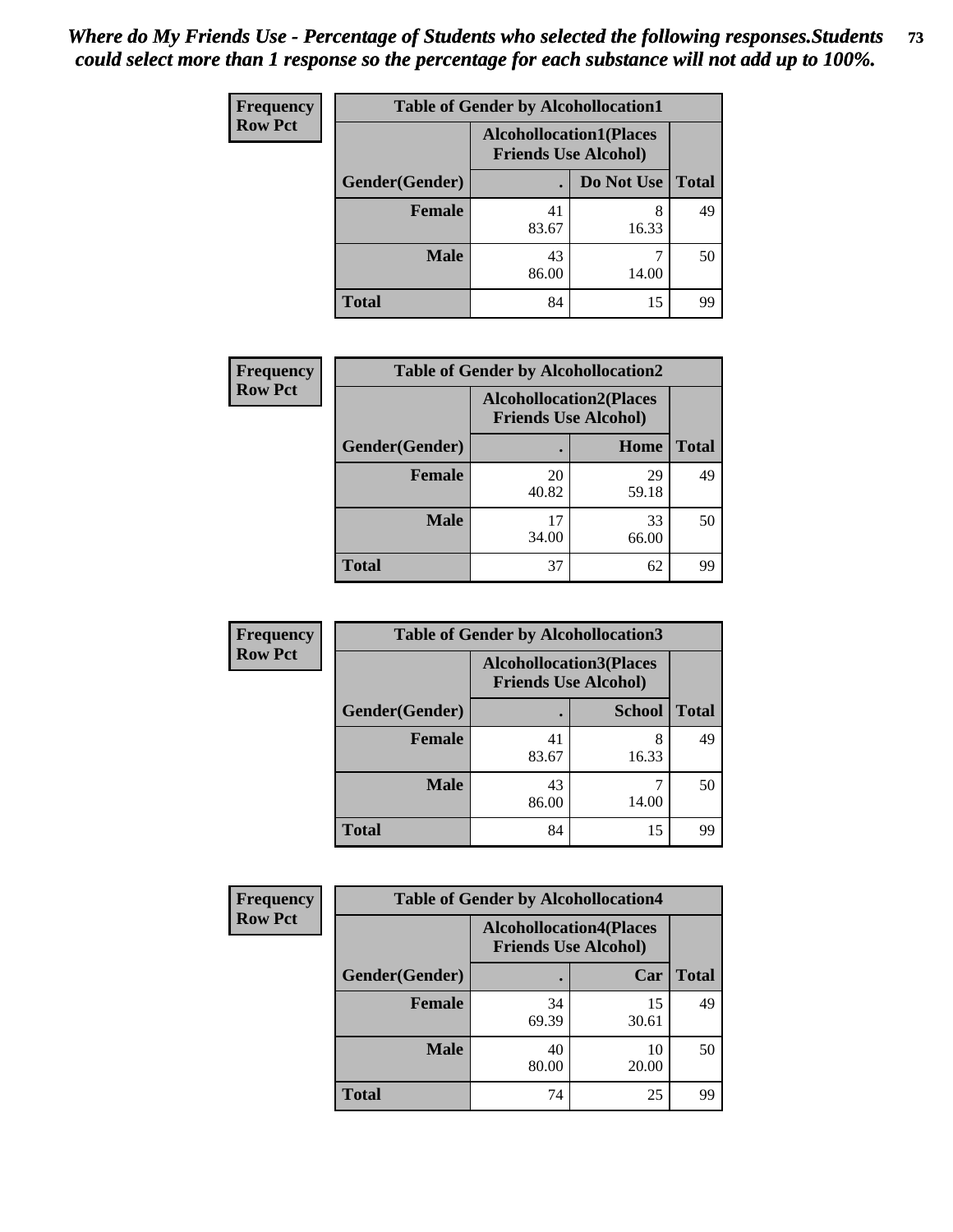| <b>Frequency</b> |                | <b>Table of Gender by Alcohollocation5</b> |                                                                |              |
|------------------|----------------|--------------------------------------------|----------------------------------------------------------------|--------------|
| <b>Row Pct</b>   |                |                                            | <b>Alcohollocation5</b> (Places<br><b>Friends Use Alcohol)</b> |              |
|                  | Gender(Gender) |                                            | <b>Friend's</b><br><b>House</b>                                | <b>Total</b> |
|                  | <b>Female</b>  | 15<br>30.61                                | 34<br>69.39                                                    | 49           |
|                  | <b>Male</b>    | 19<br>38.00                                | 31<br>62.00                                                    | 50           |
|                  | <b>Total</b>   | 34                                         | 65                                                             | 99           |

| <b>Frequency</b> | <b>Table of Gender by Alcohollocation6</b> |                                                               |              |              |
|------------------|--------------------------------------------|---------------------------------------------------------------|--------------|--------------|
| <b>Row Pct</b>   |                                            | <b>Alcohollocation6(Places</b><br><b>Friends Use Alcohol)</b> |              |              |
|                  | Gender(Gender)                             |                                                               | <b>Other</b> | <b>Total</b> |
|                  | <b>Female</b>                              | 26<br>53.06                                                   | 23<br>46.94  | 49           |
|                  | <b>Male</b>                                | 31<br>62.00                                                   | 19<br>38.00  | 50           |
|                  | <b>Total</b>                               | 57                                                            | 42           | 99           |

| Frequency      | <b>Table of Gender by Tobaccolocation1</b> |                                                               |             |              |  |
|----------------|--------------------------------------------|---------------------------------------------------------------|-------------|--------------|--|
| <b>Row Pct</b> |                                            | <b>Tobaccolocation1(Places</b><br><b>Friends Use Tobacco)</b> |             |              |  |
|                | Gender(Gender)                             |                                                               | Do Not Use  | <b>Total</b> |  |
|                | Female                                     | 31<br>63.27                                                   | 18<br>36.73 | 49           |  |
|                | <b>Male</b>                                | 41<br>82.00                                                   | q<br>18.00  | 50           |  |
|                | <b>Total</b>                               | 72                                                            | 27          | 99           |  |

| <b>Frequency</b> | <b>Table of Gender by Tobaccolocation2</b> |                                                               |             |              |
|------------------|--------------------------------------------|---------------------------------------------------------------|-------------|--------------|
| <b>Row Pct</b>   |                                            | <b>Tobaccolocation2(Places</b><br><b>Friends Use Tobacco)</b> |             |              |
|                  | Gender(Gender)                             |                                                               | Home        | <b>Total</b> |
|                  | Female                                     | 26<br>53.06                                                   | 23<br>46.94 | 49           |
|                  | <b>Male</b>                                | 14<br>28.00                                                   | 36<br>72.00 | 50           |
|                  | <b>Total</b>                               | 40                                                            | 59          | 99           |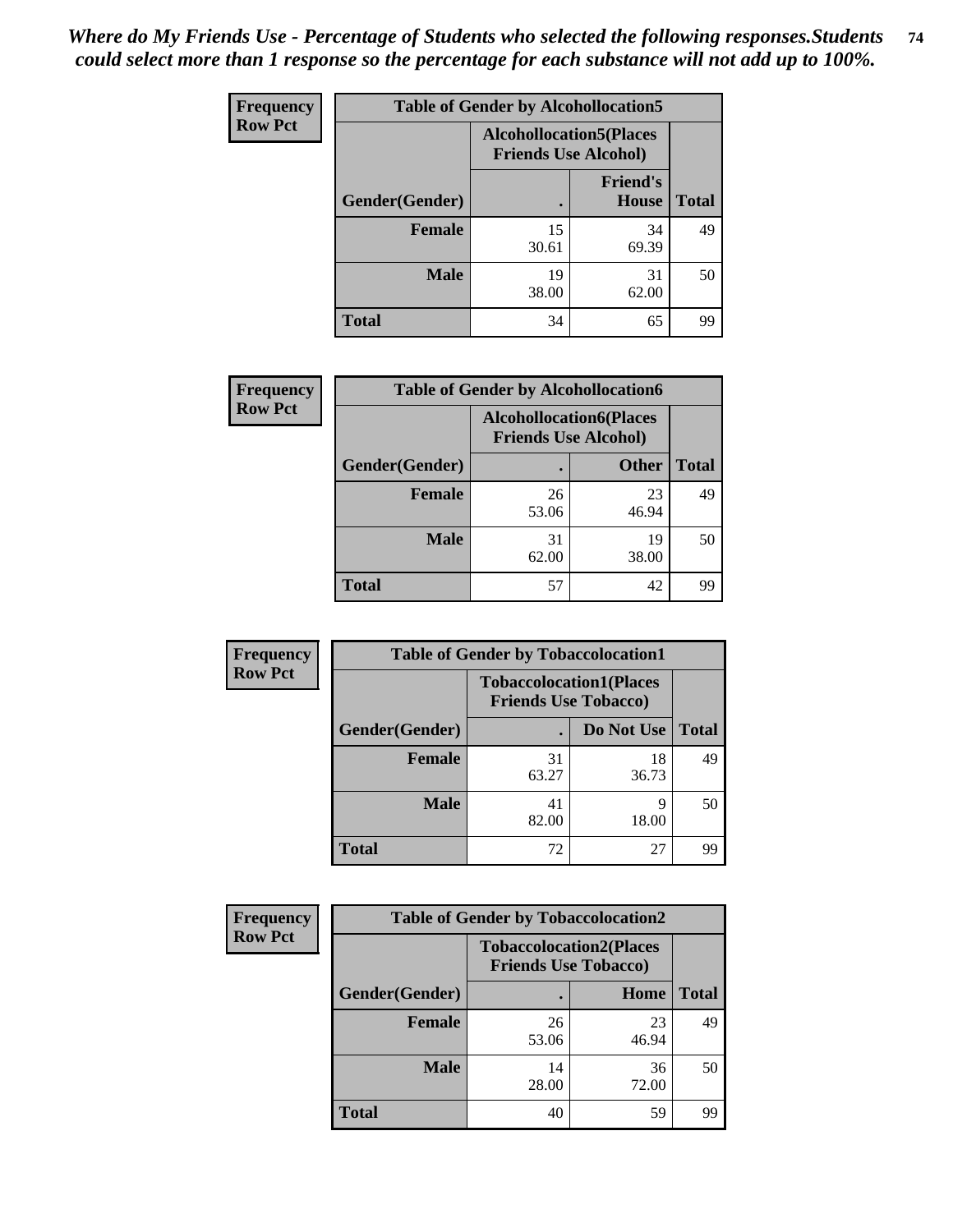| <b>Frequency</b> |                | <b>Table of Gender by Tobaccolocation3</b> |                                |              |
|------------------|----------------|--------------------------------------------|--------------------------------|--------------|
| <b>Row Pct</b>   |                | <b>Friends Use Tobacco)</b>                | <b>Tobaccolocation3(Places</b> |              |
|                  | Gender(Gender) |                                            | <b>School</b>                  | <b>Total</b> |
|                  | Female         | 33<br>67.35                                | 16<br>32.65                    | 49           |
|                  | <b>Male</b>    | 22<br>44.00                                | 28<br>56.00                    | 50           |
|                  | <b>Total</b>   | 55                                         | 44                             | 99           |

| <b>Frequency</b> | <b>Table of Gender by Tobaccolocation4</b> |                             |                                |              |
|------------------|--------------------------------------------|-----------------------------|--------------------------------|--------------|
| <b>Row Pct</b>   |                                            | <b>Friends Use Tobacco)</b> | <b>Tobaccolocation4(Places</b> |              |
|                  | Gender(Gender)                             |                             | Car                            | <b>Total</b> |
|                  | <b>Female</b>                              | 26<br>53.06                 | 23<br>46.94                    | 49           |
|                  | <b>Male</b>                                | 16<br>32.00                 | 34<br>68.00                    | 50           |
|                  | <b>Total</b>                               | 42                          | 57                             | 99           |

| <b>Frequency</b> | <b>Table of Gender by Tobaccolocation5</b> |                                                               |                                 |              |
|------------------|--------------------------------------------|---------------------------------------------------------------|---------------------------------|--------------|
| <b>Row Pct</b>   |                                            | <b>Tobaccolocation5(Places</b><br><b>Friends Use Tobacco)</b> |                                 |              |
|                  | Gender(Gender)                             |                                                               | <b>Friend's</b><br><b>House</b> | <b>Total</b> |
|                  | <b>Female</b>                              | 25<br>51.02                                                   | 24<br>48.98                     | 49           |
|                  | <b>Male</b>                                | 14<br>28.00                                                   | 36<br>72.00                     | 50           |
|                  | <b>Total</b>                               | 39                                                            | 60                              | 99           |

| Frequency      | <b>Table of Gender by Tobaccolocation6</b> |                                                               |              |              |
|----------------|--------------------------------------------|---------------------------------------------------------------|--------------|--------------|
| <b>Row Pct</b> |                                            | <b>Tobaccolocation6(Places</b><br><b>Friends Use Tobacco)</b> |              |              |
|                | Gender(Gender)                             |                                                               | <b>Other</b> | <b>Total</b> |
|                | Female                                     | 32<br>65.31                                                   | 17<br>34.69  | 49           |
|                | <b>Male</b>                                | 18<br>36.00                                                   | 32<br>64.00  | 50           |
|                | <b>Total</b>                               | 50                                                            | 49           | 99           |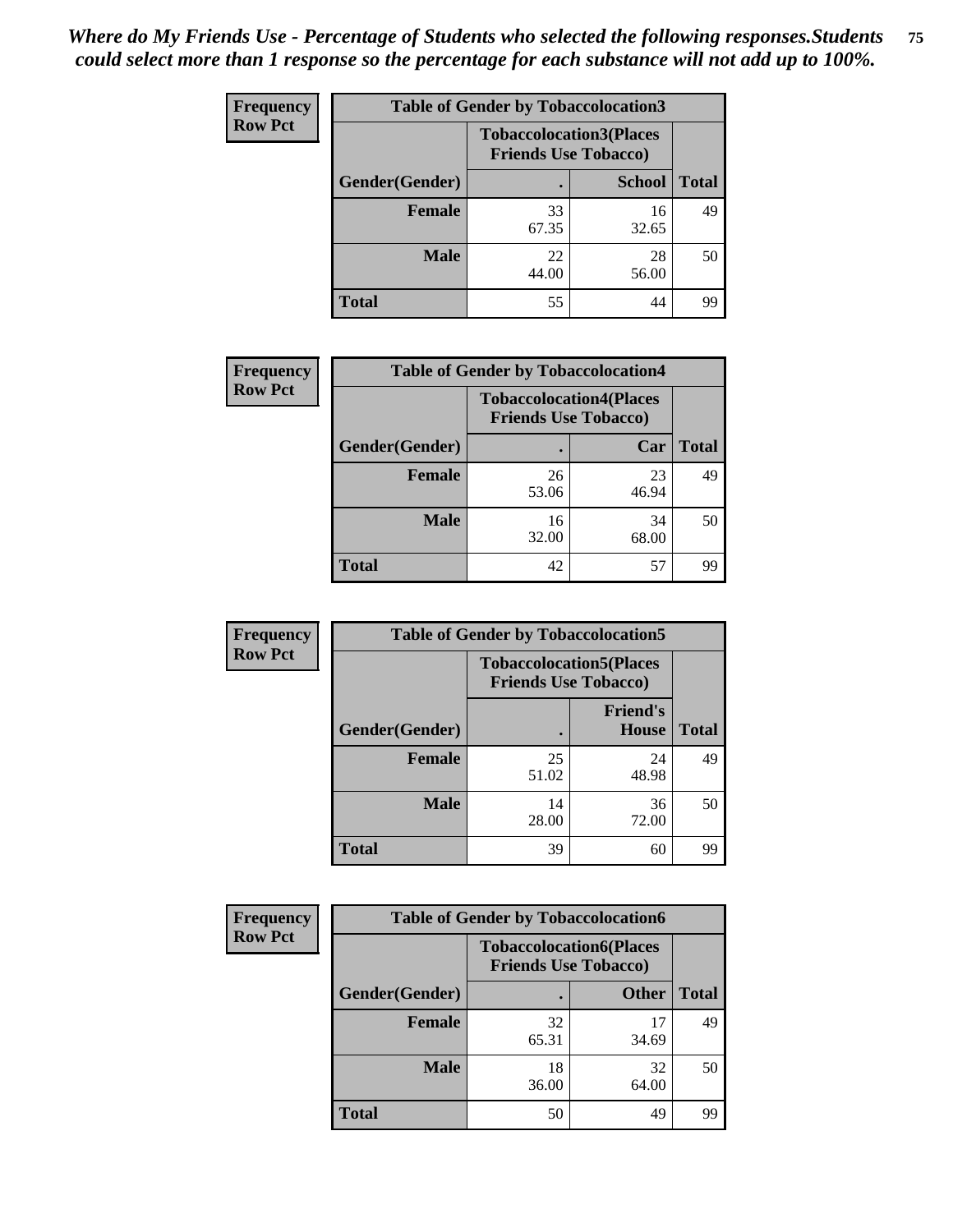| <b>Frequency</b> | <b>Table of Gender by Marijuanalocation1</b> |                                                                    |             |              |
|------------------|----------------------------------------------|--------------------------------------------------------------------|-------------|--------------|
| <b>Row Pct</b>   |                                              | <b>Marijuanalocation1(Places</b><br><b>Friends Use Marijuana</b> ) |             |              |
|                  | <b>Gender</b> (Gender)                       |                                                                    | Do Not Use  | <b>Total</b> |
|                  | <b>Female</b>                                | 39<br>79.59                                                        | 10<br>20.41 | 49           |
|                  | <b>Male</b>                                  | 41<br>82.00                                                        | Q<br>18.00  | 50           |
|                  | <b>Total</b>                                 | 80                                                                 | 19          | 99           |

| <b>Frequency</b> | <b>Table of Gender by Marijuanalocation2</b> |                                                                    |             |       |
|------------------|----------------------------------------------|--------------------------------------------------------------------|-------------|-------|
| <b>Row Pct</b>   |                                              | <b>Marijuanalocation2(Places</b><br><b>Friends Use Marijuana</b> ) |             |       |
|                  | Gender(Gender)                               |                                                                    | Home        | Total |
|                  | <b>Female</b>                                | 20<br>40.82                                                        | 29<br>59.18 | 49    |
|                  | Male                                         | 34.00                                                              | 33<br>66.00 | 50    |
|                  | <b>Total</b>                                 | 37                                                                 | 62          | 99    |

| Frequency      | <b>Table of Gender by Marijuanalocation3</b> |             |                                                                    |              |  |
|----------------|----------------------------------------------|-------------|--------------------------------------------------------------------|--------------|--|
| <b>Row Pct</b> |                                              |             | <b>Marijuanalocation3(Places</b><br><b>Friends Use Marijuana</b> ) |              |  |
|                | Gender(Gender)                               |             | <b>School</b>                                                      | <b>Total</b> |  |
|                | Female                                       | 33<br>67.35 | 16<br>32.65                                                        | 49           |  |
|                | <b>Male</b>                                  | 32<br>64.00 | 18<br>36.00                                                        | 50           |  |
|                | <b>Total</b>                                 | 65          | 34                                                                 | 99           |  |

| <b>Frequency</b> |                | <b>Table of Gender by Marijuanalocation4</b>                       |             |              |
|------------------|----------------|--------------------------------------------------------------------|-------------|--------------|
| <b>Row Pct</b>   |                | <b>Marijuanalocation4(Places</b><br><b>Friends Use Marijuana</b> ) |             |              |
|                  | Gender(Gender) |                                                                    | Car         | <b>Total</b> |
|                  | <b>Female</b>  | 22<br>44.90                                                        | 27<br>55.10 | 49           |
|                  | <b>Male</b>    | 22<br>44.00                                                        | 28<br>56.00 | 50           |
|                  | <b>Total</b>   | 44                                                                 | 55          | 99           |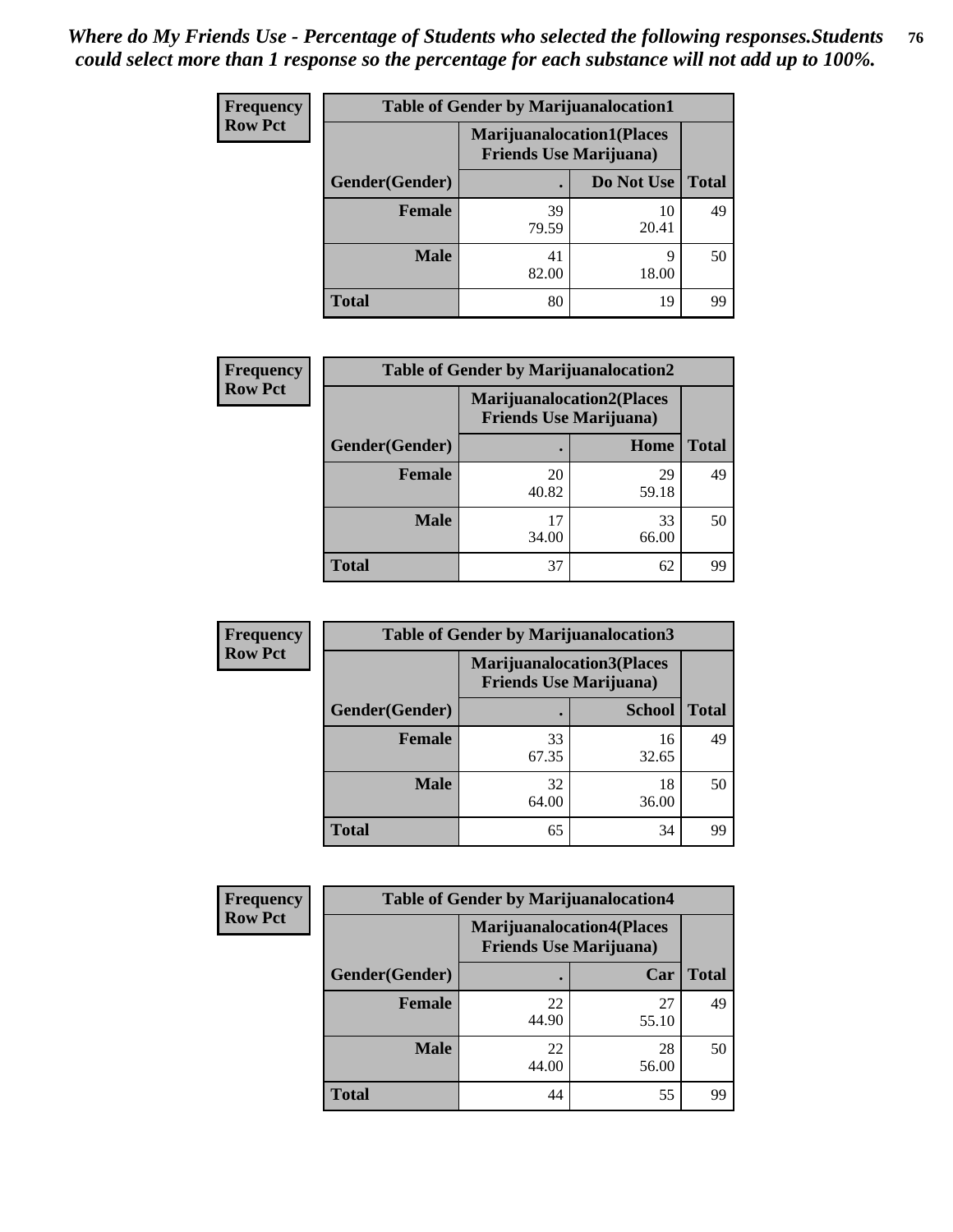| Frequency      | <b>Table of Gender by Marijuanalocation5</b> |                                                                     |                          |              |
|----------------|----------------------------------------------|---------------------------------------------------------------------|--------------------------|--------------|
| <b>Row Pct</b> |                                              | <b>Marijuanalocation5</b> (Places<br><b>Friends Use Marijuana</b> ) |                          |              |
|                | Gender(Gender)                               |                                                                     | <b>Friend's</b><br>House | <b>Total</b> |
|                | <b>Female</b>                                | 14<br>28.57                                                         | 35<br>71.43              | 49           |
|                | <b>Male</b>                                  | 18<br>36.00                                                         | 32<br>64.00              | 50           |
|                | <b>Total</b>                                 | 32                                                                  | 67                       | 99           |

| <b>Frequency</b> | <b>Table of Gender by Marijuanalocation6</b> |                                |                                  |              |
|------------------|----------------------------------------------|--------------------------------|----------------------------------|--------------|
| <b>Row Pct</b>   |                                              | <b>Friends Use Marijuana</b> ) | <b>Marijuanalocation6(Places</b> |              |
|                  | <b>Gender</b> (Gender)                       |                                | <b>Other</b>                     | <b>Total</b> |
|                  | <b>Female</b>                                | 29<br>59.18                    | 20<br>40.82                      | 49           |
|                  | <b>Male</b>                                  | 22<br>44.00                    | 28<br>56.00                      | 50           |
|                  | <b>Total</b>                                 | 51                             | 48                               | 99           |

| <b>Frequency</b> | <b>Table of Gender by Otherdruglocation1</b> |                                                                                |             |              |
|------------------|----------------------------------------------|--------------------------------------------------------------------------------|-------------|--------------|
| <b>Row Pct</b>   |                                              | <b>Otherdruglocation1(Places</b><br><b>Friends Use Other Illegal</b><br>Drugs) |             |              |
|                  | Gender(Gender)                               |                                                                                | Do Not Use  | <b>Total</b> |
|                  | Female                                       | 24<br>48.98                                                                    | 25<br>51.02 | 49           |
|                  | <b>Male</b>                                  | 19<br>38.00                                                                    | 31<br>62.00 | 50           |
|                  | <b>Total</b>                                 | 43                                                                             | 56          | 99           |

| <b>Frequency</b> | <b>Table of Gender by Otherdruglocation2</b> |                                            |                                  |              |
|------------------|----------------------------------------------|--------------------------------------------|----------------------------------|--------------|
| <b>Row Pct</b>   |                                              | <b>Friends Use Other Illegal</b><br>Drugs) | <b>Otherdruglocation2(Places</b> |              |
|                  | Gender(Gender)                               |                                            | Home                             | <b>Total</b> |
|                  | <b>Female</b>                                | 32<br>65.31                                | 17<br>34.69                      | 49           |
|                  | <b>Male</b>                                  | 34<br>68.00                                | 16<br>32.00                      | 50           |
|                  | <b>Total</b>                                 | 66                                         | 33                               | 99           |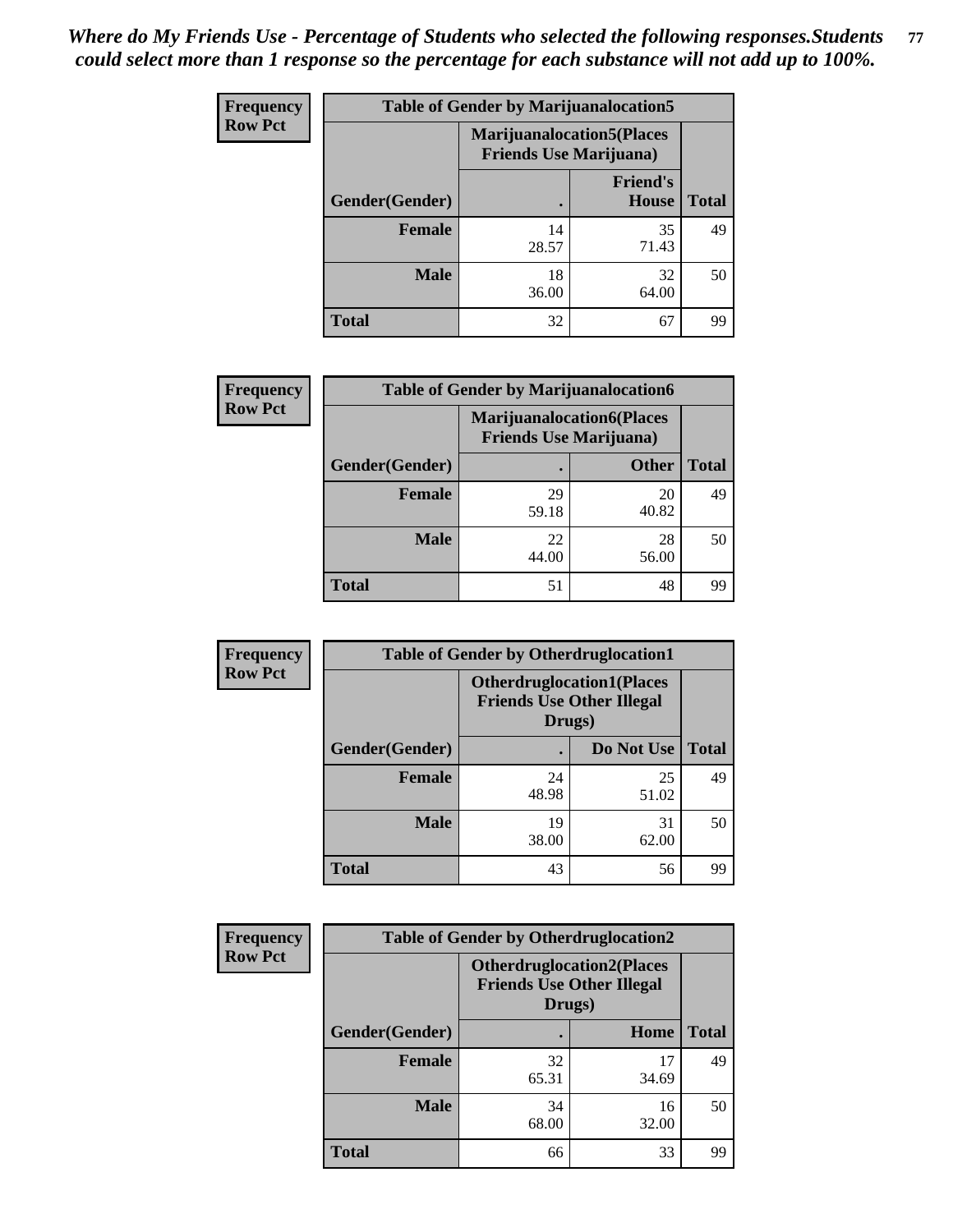| Frequency      | <b>Table of Gender by Otherdruglocation3</b> |                                                                                |               |              |
|----------------|----------------------------------------------|--------------------------------------------------------------------------------|---------------|--------------|
| <b>Row Pct</b> |                                              | <b>Otherdruglocation3(Places</b><br><b>Friends Use Other Illegal</b><br>Drugs) |               |              |
|                | Gender(Gender)                               |                                                                                | <b>School</b> | <b>Total</b> |
|                | <b>Female</b>                                | 44<br>89.80                                                                    | 10.20         | 49           |
|                | <b>Male</b>                                  | 44<br>88.00                                                                    | 6<br>12.00    | 50           |
|                | <b>Total</b>                                 | 88                                                                             | 11            | 99           |

| <b>Frequency</b> | <b>Table of Gender by Otherdruglocation4</b> |                                            |                                  |              |
|------------------|----------------------------------------------|--------------------------------------------|----------------------------------|--------------|
| <b>Row Pct</b>   |                                              | <b>Friends Use Other Illegal</b><br>Drugs) | <b>Otherdruglocation4(Places</b> |              |
|                  | Gender(Gender)                               |                                            | Car                              | <b>Total</b> |
|                  | <b>Female</b>                                | 40<br>81.63                                | 9<br>18.37                       | 49           |
|                  | <b>Male</b>                                  | 41<br>82.00                                | q<br>18.00                       | 50           |
|                  | <b>Total</b>                                 | 81                                         | 18                               | 99           |

| Frequency      | <b>Table of Gender by Otherdruglocation5</b>                                   |             |                                 |              |
|----------------|--------------------------------------------------------------------------------|-------------|---------------------------------|--------------|
| <b>Row Pct</b> | <b>Otherdruglocation5(Places</b><br><b>Friends Use Other Illegal</b><br>Drugs) |             |                                 |              |
|                | Gender(Gender)                                                                 |             | <b>Friend's</b><br><b>House</b> | <b>Total</b> |
|                | <b>Female</b>                                                                  | 32<br>65.31 | 17<br>34.69                     | 49           |
|                | <b>Male</b>                                                                    | 34<br>68.00 | 16<br>32.00                     | 50           |
|                | <b>Total</b>                                                                   | 66          | 33                              | 99           |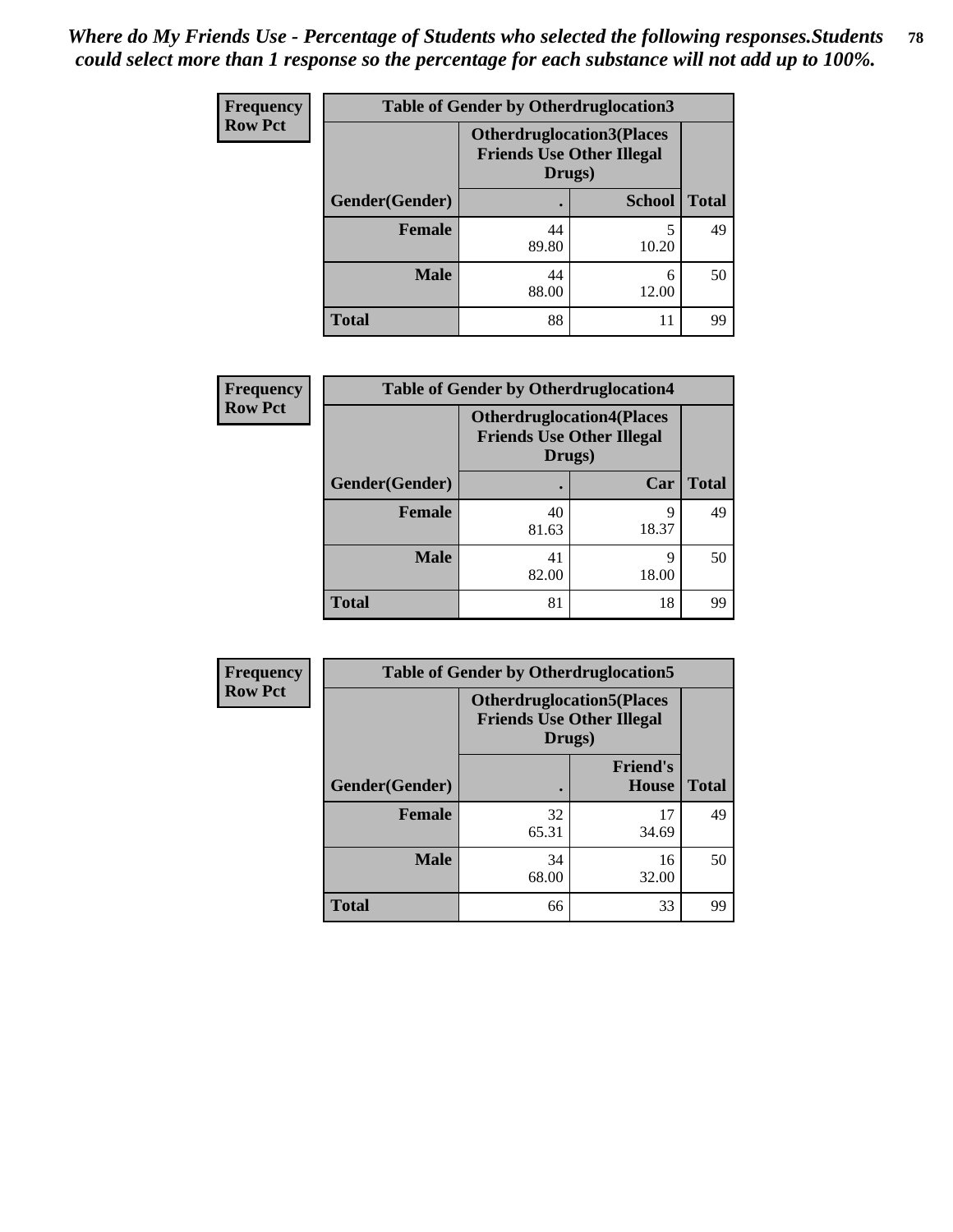| Frequency      | <b>Table of Gender by Otherdruglocation6</b> |                                            |                                  |              |
|----------------|----------------------------------------------|--------------------------------------------|----------------------------------|--------------|
| <b>Row Pct</b> |                                              | <b>Friends Use Other Illegal</b><br>Drugs) | <b>Otherdruglocation6(Places</b> |              |
|                | Gender(Gender)                               |                                            | <b>Other</b>                     | <b>Total</b> |
|                | <b>Female</b>                                | 36<br>73.47                                | 13<br>26.53                      | 49           |
|                | <b>Male</b>                                  | 36<br>72.00                                | 14<br>28.00                      | 50           |
|                | <b>Total</b>                                 | 72                                         | 27                               | 99           |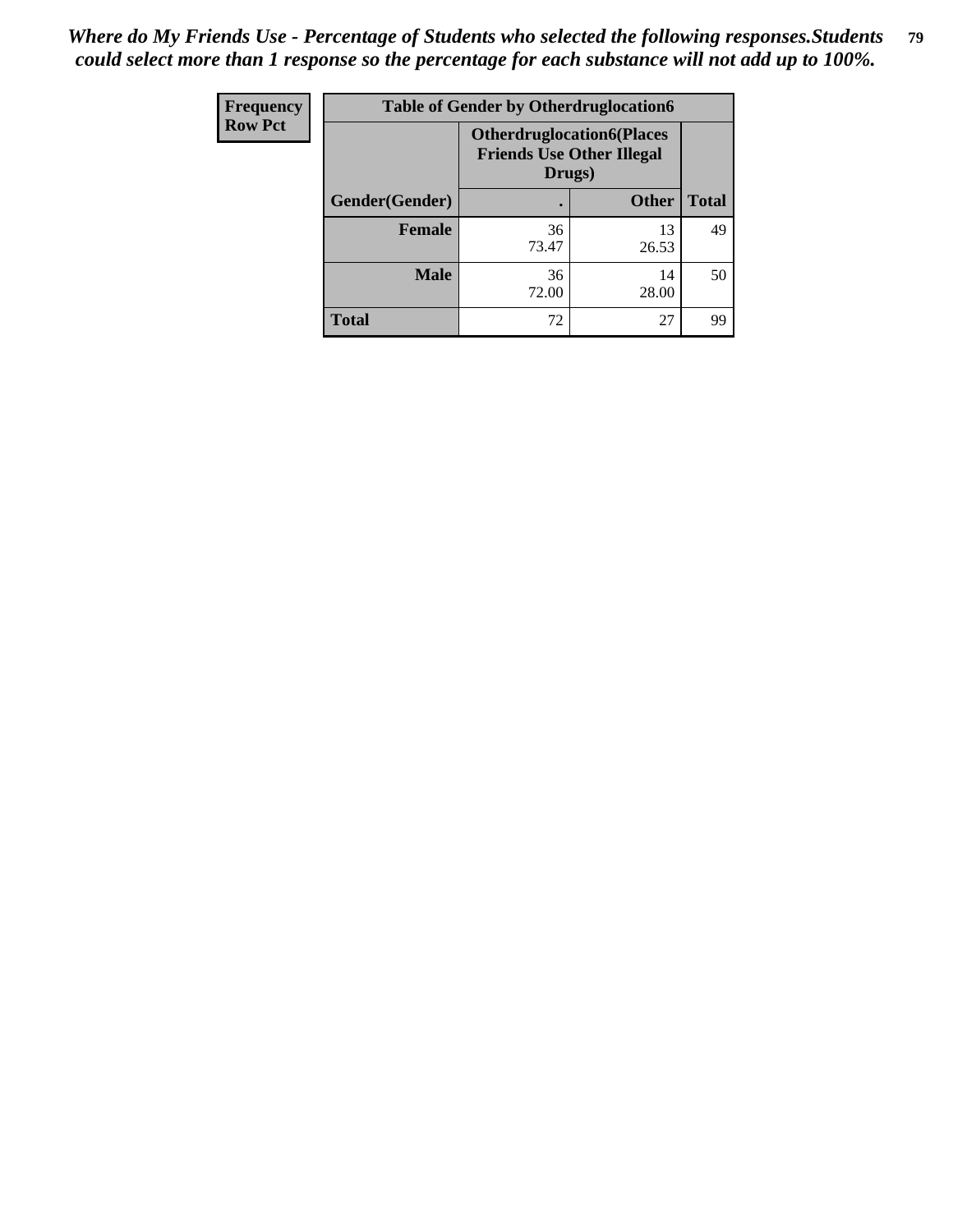| Frequency      | <b>Table of Gender by Alcoholtime1</b> |                                                          |                      |              |
|----------------|----------------------------------------|----------------------------------------------------------|----------------------|--------------|
| <b>Row Pct</b> |                                        | <b>Alcoholtime1(Times</b><br><b>Friends Use Alcohol)</b> |                      |              |
|                | Gender(Gender)                         | ٠                                                        | Do Not<br><b>Use</b> | <b>Total</b> |
|                | <b>Female</b>                          | 43<br>87.76                                              | 6<br>12.24           | 49           |
|                | <b>Male</b>                            | 41<br>82.00                                              | 9<br>18.00           | 50           |
|                | <b>Total</b>                           | 84                                                       | 15                   | 99           |

| <b>Frequency</b> | <b>Table of Gender by Alcoholtime2</b> |                                                          |                            |              |
|------------------|----------------------------------------|----------------------------------------------------------|----------------------------|--------------|
| <b>Row Pct</b>   |                                        | <b>Alcoholtime2(Times</b><br><b>Friends Use Alcohol)</b> |                            |              |
|                  | Gender(Gender)                         |                                                          | <b>On Way</b><br>to School | <b>Total</b> |
|                  | <b>Female</b>                          | 45<br>91.84                                              | 4<br>8.16                  | 49           |
|                  | <b>Male</b>                            | 48<br>96.00                                              | 2<br>4.00                  | 50           |
|                  | <b>Total</b>                           | 93                                                       | 6                          | 99           |

| Frequency      | <b>Table of Gender by Alcoholtime3</b> |                                                   |                                |              |
|----------------|----------------------------------------|---------------------------------------------------|--------------------------------|--------------|
| <b>Row Pct</b> |                                        | Alcoholtime3(Times<br><b>Friends Use Alcohol)</b> |                                |              |
|                | Gender(Gender)                         |                                                   | <b>During</b><br><b>School</b> | <b>Total</b> |
|                | Female                                 | 46<br>93.88                                       | 3<br>6.12                      | 49           |
|                | <b>Male</b>                            | 45<br>90.00                                       | 5<br>10.00                     | 50           |
|                | <b>Total</b>                           | 91                                                | 8                              | 99           |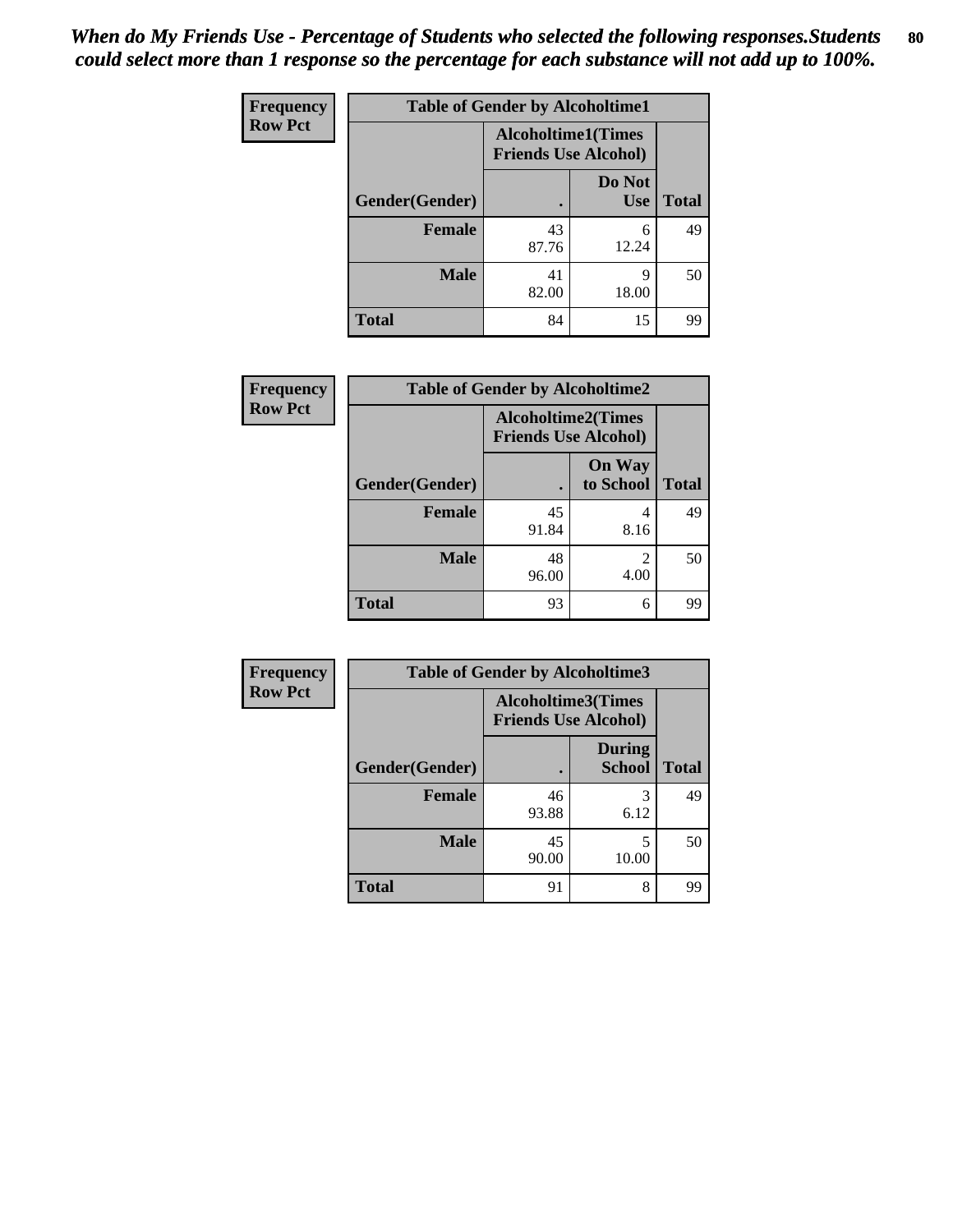*When do My Friends Use - Percentage of Students who selected the following responses.Students could select more than 1 response so the percentage for each substance will not add up to 100%.* **81**

| <b>Frequency</b> | <b>Table of Gender by Alcoholtime4</b> |                                                          |                                                       |              |
|------------------|----------------------------------------|----------------------------------------------------------|-------------------------------------------------------|--------------|
| <b>Row Pct</b>   |                                        | <b>Alcoholtime4(Times</b><br><b>Friends Use Alcohol)</b> |                                                       |              |
|                  | <b>Gender</b> (Gender)                 | $\bullet$                                                | <b>On Way</b><br>Home<br><b>From</b><br><b>School</b> | <b>Total</b> |
|                  | <b>Female</b>                          | 39<br>79.59                                              | 10<br>20.41                                           | 49           |
|                  | <b>Male</b>                            | 48<br>96.00                                              | 2<br>4.00                                             | 50           |
|                  | <b>Total</b>                           | 87                                                       | 12                                                    | 99           |

| <b>Frequency</b> | <b>Table of Gender by Alcoholtime5</b> |                                                           |             |              |  |
|------------------|----------------------------------------|-----------------------------------------------------------|-------------|--------------|--|
| <b>Row Pct</b>   |                                        | <b>Alcoholtime5</b> (Times<br><b>Friends Use Alcohol)</b> |             |              |  |
|                  | Gender(Gender)                         |                                                           | Weeknights  | <b>Total</b> |  |
|                  | <b>Female</b>                          | 34<br>69.39                                               | 15<br>30.61 | 49           |  |
|                  | <b>Male</b>                            | 31<br>62.00                                               | 19<br>38.00 | 50           |  |
|                  | <b>Total</b>                           | 65                                                        | 34          | 99           |  |

| <b>Frequency</b> | <b>Table of Gender by Alcoholtime6</b> |             |                                                          |              |
|------------------|----------------------------------------|-------------|----------------------------------------------------------|--------------|
| <b>Row Pct</b>   |                                        |             | <b>Alcoholtime6(Times</b><br><b>Friends Use Alcohol)</b> |              |
|                  | <b>Gender</b> (Gender)                 |             | Weekends                                                 | <b>Total</b> |
|                  | Female                                 | 5<br>10.20  | 44<br>89.80                                              | 49           |
|                  | <b>Male</b>                            | 10<br>20.00 | 40<br>80.00                                              | 50           |
|                  | <b>Total</b>                           | 15          | 84                                                       | 99           |

| Frequency      | <b>Table of Gender by Tobaccotime1</b> |                                                          |                      |              |
|----------------|----------------------------------------|----------------------------------------------------------|----------------------|--------------|
| <b>Row Pct</b> |                                        | <b>Tobaccotime1(Times</b><br><b>Friends Use Tobacco)</b> |                      |              |
|                | Gender(Gender)                         |                                                          | Do Not<br><b>Use</b> | <b>Total</b> |
|                | <b>Female</b>                          | 31<br>63.27                                              | 18<br>36.73          | 49           |
|                | <b>Male</b>                            | 36<br>72.00                                              | 14<br>28.00          | 50           |
|                | <b>Total</b>                           | 67                                                       | 32                   | 99           |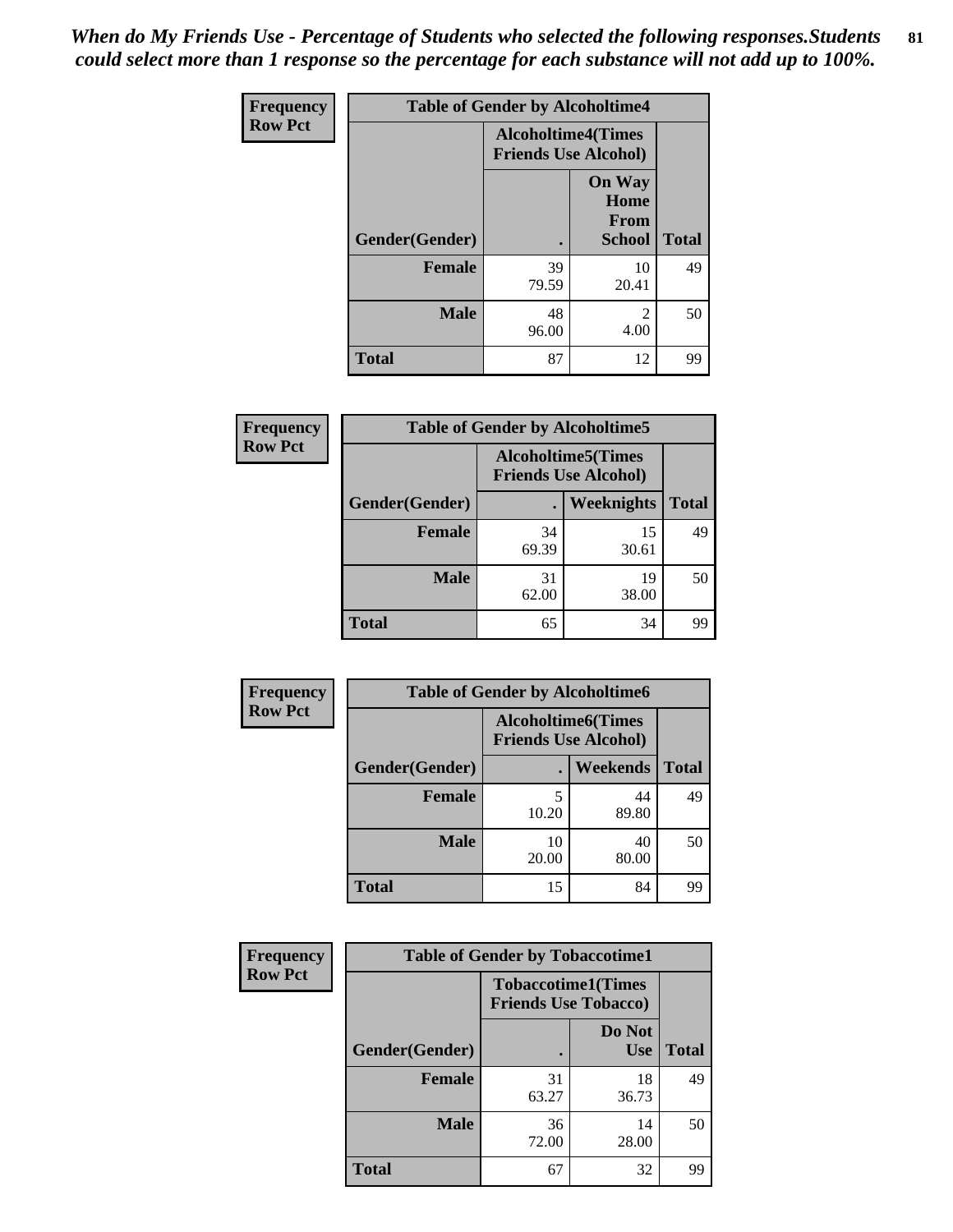| <b>Frequency</b> | <b>Table of Gender by Tobaccotime2</b> |                                                          |                            |              |
|------------------|----------------------------------------|----------------------------------------------------------|----------------------------|--------------|
| <b>Row Pct</b>   |                                        | <b>Tobaccotime2(Times</b><br><b>Friends Use Tobacco)</b> |                            |              |
|                  | Gender(Gender)                         | $\bullet$                                                | <b>On Way</b><br>to School | <b>Total</b> |
|                  | Female                                 | 27<br>55.10                                              | 22<br>44.90                | 49           |
|                  | <b>Male</b>                            | 21<br>42.00                                              | 29<br>58.00                | 50           |
|                  | <b>Total</b>                           | 48                                                       | 51                         | 99           |

| Frequency      | <b>Table of Gender by Tobaccotime3</b> |                                                          |                                |              |
|----------------|----------------------------------------|----------------------------------------------------------|--------------------------------|--------------|
| <b>Row Pct</b> |                                        | <b>Tobaccotime3(Times</b><br><b>Friends Use Tobacco)</b> |                                |              |
|                | Gender(Gender)                         | п                                                        | <b>During</b><br><b>School</b> | <b>Total</b> |
|                | Female                                 | 34<br>69.39                                              | 15<br>30.61                    | 49           |
|                | <b>Male</b>                            | 28<br>56.00                                              | 22<br>44.00                    | 50           |
|                | <b>Total</b>                           | 62                                                       | 37                             | 99           |

| <b>Frequency</b> | <b>Table of Gender by Tobaccotime4</b> |                                                          |                                         |              |
|------------------|----------------------------------------|----------------------------------------------------------|-----------------------------------------|--------------|
| <b>Row Pct</b>   |                                        | <b>Tobaccotime4(Times</b><br><b>Friends Use Tobacco)</b> |                                         |              |
|                  | Gender(Gender)                         |                                                          | <b>On Way</b><br>Home<br>From<br>School | <b>Total</b> |
|                  | <b>Female</b>                          | 39<br>79.59                                              | 10<br>20.41                             | 49           |
|                  | <b>Male</b>                            | 48<br>96.00                                              | $\overline{2}$<br>4.00                  | 50           |
|                  | <b>Total</b>                           | 87                                                       | 12                                      | 99           |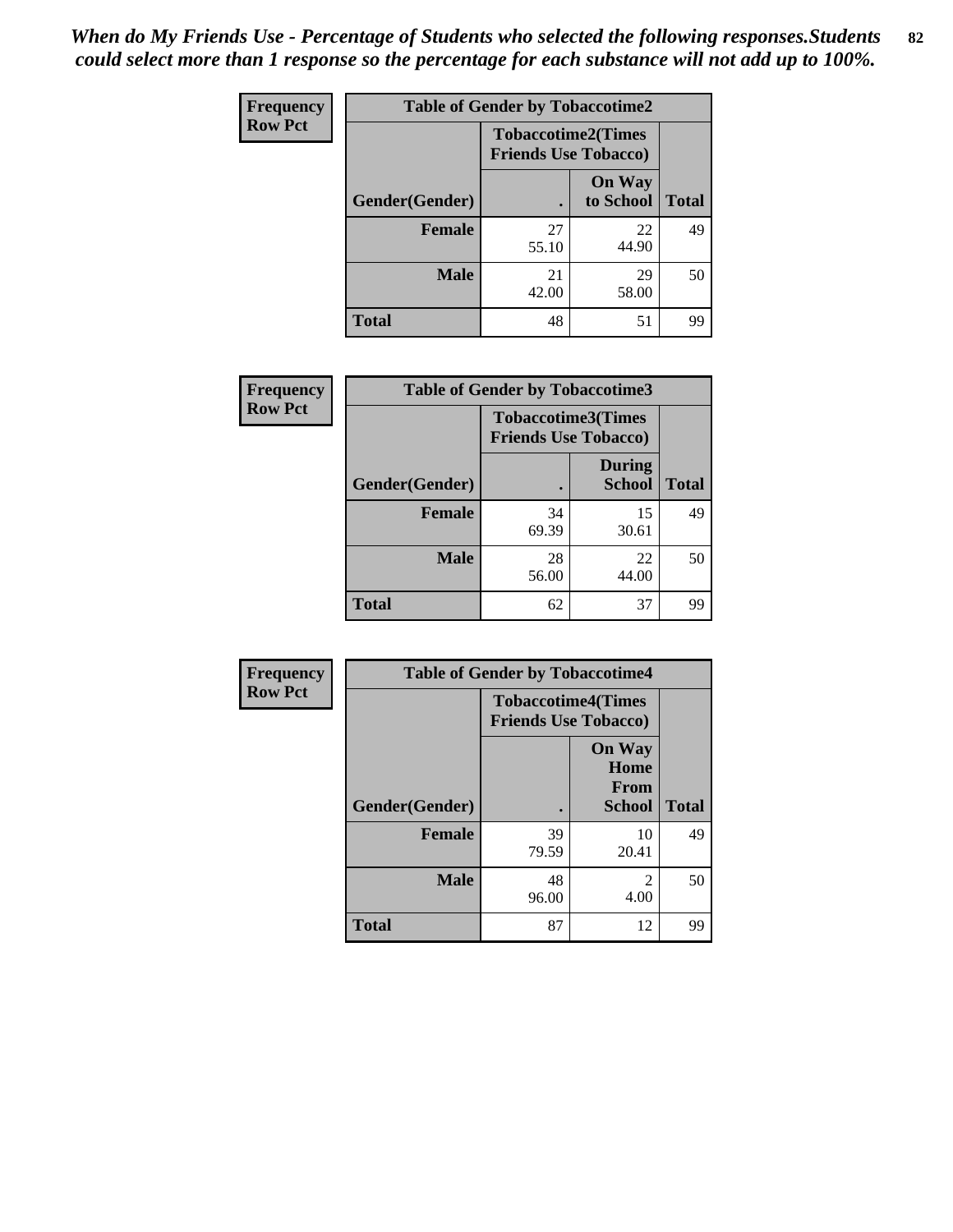| <b>Frequency</b> | <b>Table of Gender by Tobaccotime5</b> |             |                                                           |              |  |
|------------------|----------------------------------------|-------------|-----------------------------------------------------------|--------------|--|
| <b>Row Pct</b>   |                                        |             | <b>Tobaccotime5</b> (Times<br><b>Friends Use Tobacco)</b> |              |  |
|                  | <b>Gender</b> (Gender)                 |             | Weeknights                                                | <b>Total</b> |  |
|                  | <b>Female</b>                          | 24<br>48.98 | 25<br>51.02                                               | 49           |  |
|                  | <b>Male</b>                            | 14<br>28.00 | 36<br>72.00                                               | 50           |  |
|                  | Total                                  | 38          | 61                                                        | 99           |  |

| <b>Frequency</b> | <b>Table of Gender by Tobaccotime6</b> |                                                          |             |              |  |
|------------------|----------------------------------------|----------------------------------------------------------|-------------|--------------|--|
| <b>Row Pct</b>   |                                        | <b>Tobaccotime6(Times</b><br><b>Friends Use Tobacco)</b> |             |              |  |
|                  | Gender(Gender)                         |                                                          | Weekends    | <b>Total</b> |  |
|                  | Female                                 | 19<br>38.78                                              | 30<br>61.22 | 49           |  |
|                  | <b>Male</b>                            | 17<br>34.00                                              | 33<br>66.00 | 50           |  |
|                  | <b>Total</b>                           | 36                                                       | 63          | 99           |  |

| Frequency      | <b>Table of Gender by Marijuanatime1</b> |                                                               |             |              |
|----------------|------------------------------------------|---------------------------------------------------------------|-------------|--------------|
| <b>Row Pct</b> |                                          | <b>Marijuanatime1(Times</b><br><b>Friends Use Marijuana</b> ) |             |              |
|                | Gender(Gender)                           |                                                               | Do Not Use  | <b>Total</b> |
|                | <b>Female</b>                            | 37<br>75.51                                                   | 12<br>24.49 | 49           |
|                | <b>Male</b>                              | 39<br>78.00                                                   | 11<br>22.00 | 50           |
|                | <b>Total</b>                             | 76                                                            | 23          | 99           |

| Frequency      | <b>Table of Gender by Marijuanatime2</b> |                                |                             |              |
|----------------|------------------------------------------|--------------------------------|-----------------------------|--------------|
| <b>Row Pct</b> |                                          | <b>Friends Use Marijuana</b> ) | <b>Marijuanatime2(Times</b> |              |
|                | Gender(Gender)                           |                                | On Way to<br><b>School</b>  | <b>Total</b> |
|                | <b>Female</b>                            | 26<br>53.06                    | 23<br>46.94                 | 49           |
|                | <b>Male</b>                              | 27<br>54.00                    | 23<br>46.00                 | 50           |
|                | <b>Total</b>                             | 53                             | 46                          | 99           |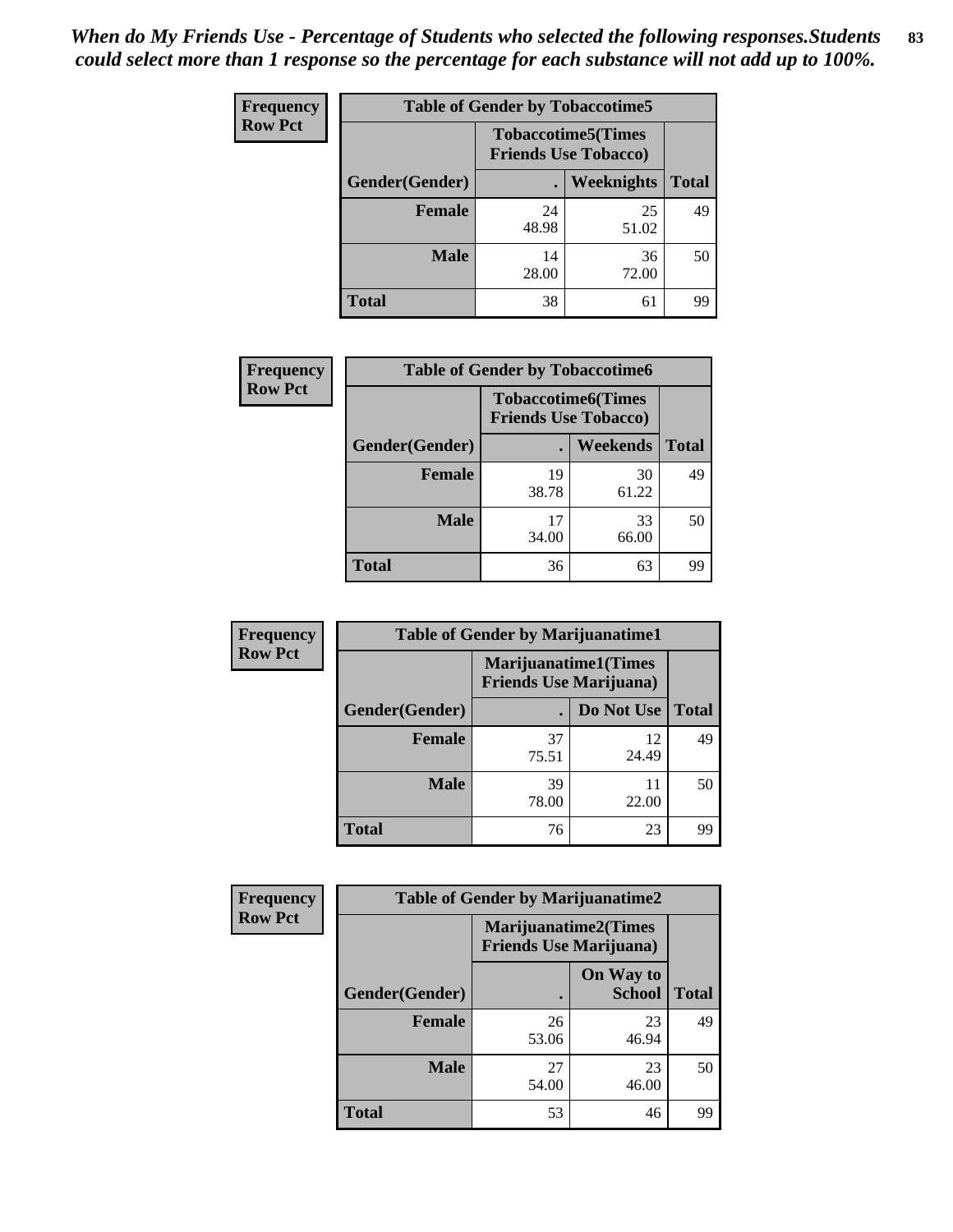| Frequency      | Table of Gender by Marijuanatime3 |                                                        |                                |              |
|----------------|-----------------------------------|--------------------------------------------------------|--------------------------------|--------------|
| <b>Row Pct</b> |                                   | Marijuanatime3(Times<br><b>Friends Use Marijuana</b> ) |                                |              |
|                | Gender(Gender)                    |                                                        | <b>During</b><br><b>School</b> | <b>Total</b> |
|                | <b>Female</b>                     | 31<br>63.27                                            | 18<br>36.73                    | 49           |
|                | <b>Male</b>                       | 30<br>60.00                                            | 20<br>40.00                    | 50           |
|                | <b>Total</b>                      | 61                                                     | 38                             | 99           |

| Frequency      | <b>Table of Gender by Marijuanatime4</b> |                                                               |                                                       |              |
|----------------|------------------------------------------|---------------------------------------------------------------|-------------------------------------------------------|--------------|
| <b>Row Pct</b> |                                          | <b>Marijuanatime4(Times</b><br><b>Friends Use Marijuana</b> ) |                                                       |              |
|                | Gender(Gender)                           |                                                               | <b>On Way</b><br>Home<br><b>From</b><br><b>School</b> | <b>Total</b> |
|                | <b>Female</b>                            | 24<br>48.98                                                   | 25<br>51.02                                           | 49           |
|                | <b>Male</b>                              | 27<br>54.00                                                   | 23<br>46.00                                           | 50           |
|                | <b>Total</b>                             | 51                                                            | 48                                                    | 99           |

| <b>Frequency</b> | <b>Table of Gender by Marijuanatime5</b> |             |                                                                |              |  |
|------------------|------------------------------------------|-------------|----------------------------------------------------------------|--------------|--|
| <b>Row Pct</b>   |                                          |             | <b>Marijuanatime5</b> (Times<br><b>Friends Use Marijuana</b> ) |              |  |
|                  | Gender(Gender)                           |             | Weeknights                                                     | <b>Total</b> |  |
|                  | <b>Female</b>                            | 20<br>40.82 | 29<br>59.18                                                    | 49           |  |
|                  | <b>Male</b>                              | 17<br>34.00 | 33<br>66.00                                                    | 50           |  |
|                  | <b>Total</b>                             | 37          | 62                                                             | 99           |  |

| Frequency      | <b>Table of Gender by Marijuanatime6</b> |                                                               |                 |              |  |
|----------------|------------------------------------------|---------------------------------------------------------------|-----------------|--------------|--|
| <b>Row Pct</b> |                                          | <b>Marijuanatime6(Times</b><br><b>Friends Use Marijuana</b> ) |                 |              |  |
|                | Gender(Gender)                           |                                                               | <b>Weekends</b> | <b>Total</b> |  |
|                | <b>Female</b>                            | 13<br>26.53                                                   | 36<br>73.47     | 49           |  |
|                | <b>Male</b>                              | 11<br>22.00                                                   | 39<br>78.00     | 50           |  |
|                | <b>Total</b>                             | 24                                                            | 75              | 99           |  |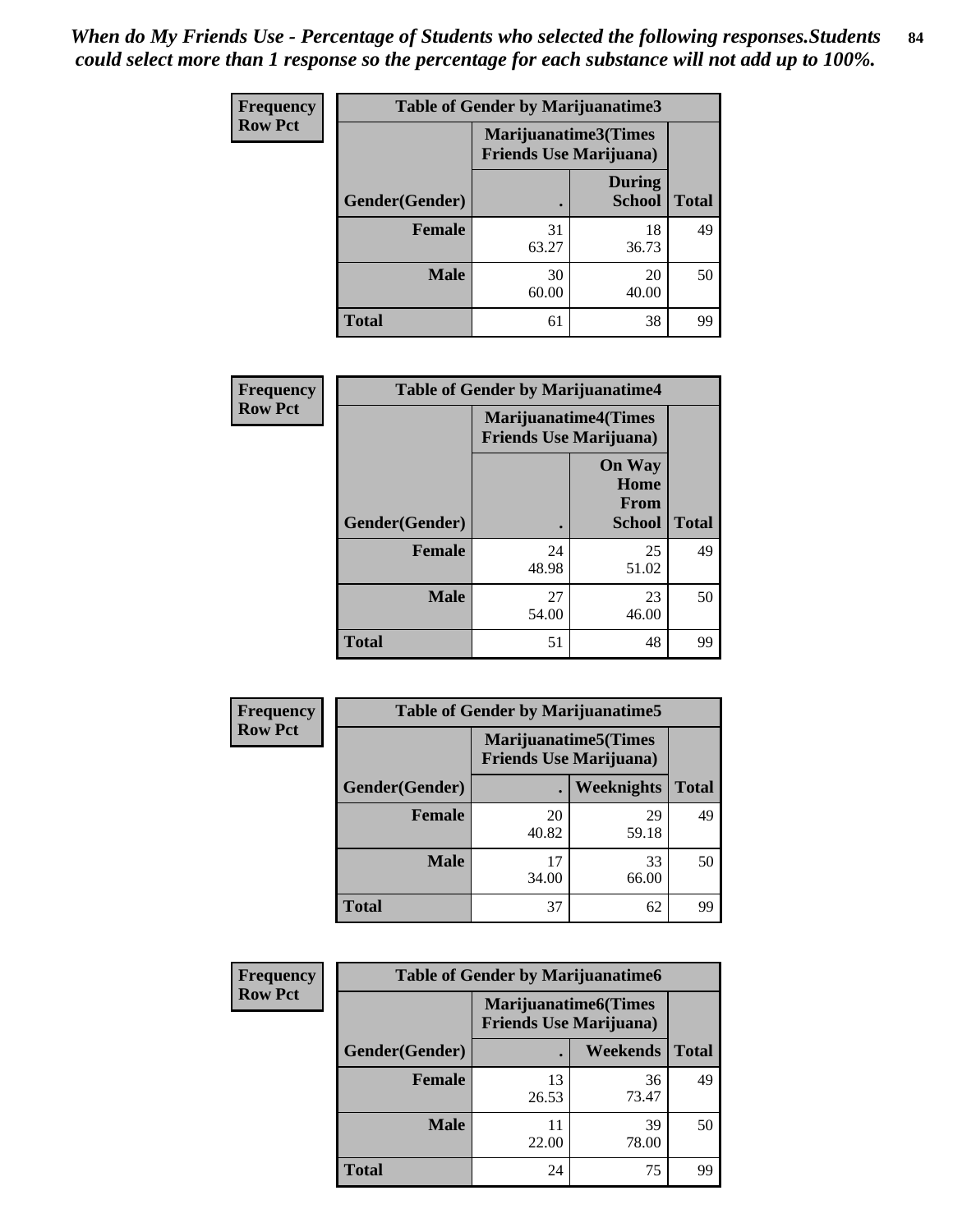| <b>Frequency</b> | <b>Table of Gender by Otherdrugtime1</b> |                                                                                  |                    |    |
|------------------|------------------------------------------|----------------------------------------------------------------------------------|--------------------|----|
| <b>Row Pct</b>   |                                          | <b>Otherdrugtime1(Times</b><br><b>Friends Use Other</b><br><b>Illegal Drugs)</b> |                    |    |
|                  | Gender(Gender)                           |                                                                                  | Do Not Use   Total |    |
|                  | <b>Female</b>                            | 17<br>34.69                                                                      | 32<br>65.31        | 49 |
|                  | <b>Male</b>                              | 14<br>28.00                                                                      | 36<br>72.00        | 50 |
|                  | <b>Total</b>                             | 31                                                                               | 68                 | 99 |

| <b>Frequency</b> | <b>Table of Gender by Otherdrugtime2</b> |                                                                                   |                            |              |
|------------------|------------------------------------------|-----------------------------------------------------------------------------------|----------------------------|--------------|
| <b>Row Pct</b>   |                                          | <b>Otherdrugtime2(Times</b><br><b>Friends Use Other</b><br><b>Illegal Drugs</b> ) |                            |              |
|                  | Gender(Gender)                           |                                                                                   | On Way to<br><b>School</b> | <b>Total</b> |
|                  | <b>Female</b>                            | 43<br>87.76                                                                       | 6<br>12.24                 | 49           |
|                  | <b>Male</b>                              | 43<br>86.00                                                                       | 14.00                      | 50           |
|                  | <b>Total</b>                             | 86                                                                                | 13                         | 99           |

| <b>Frequency</b> | <b>Table of Gender by Otherdrugtime3</b> |                        |                                                  |              |
|------------------|------------------------------------------|------------------------|--------------------------------------------------|--------------|
| <b>Row Pct</b>   |                                          | <b>Illegal Drugs</b> ) | Otherdrugtime3(Times<br><b>Friends Use Other</b> |              |
|                  | Gender(Gender)                           |                        | <b>During</b><br><b>School</b>                   | <b>Total</b> |
|                  | <b>Female</b>                            | 45<br>91.84            | 4<br>8.16                                        | 49           |
|                  | <b>Male</b>                              | 45<br>90.00            | 5<br>10.00                                       | 50           |
|                  | <b>Total</b>                             | 90                     | $\mathbf Q$                                      | 99           |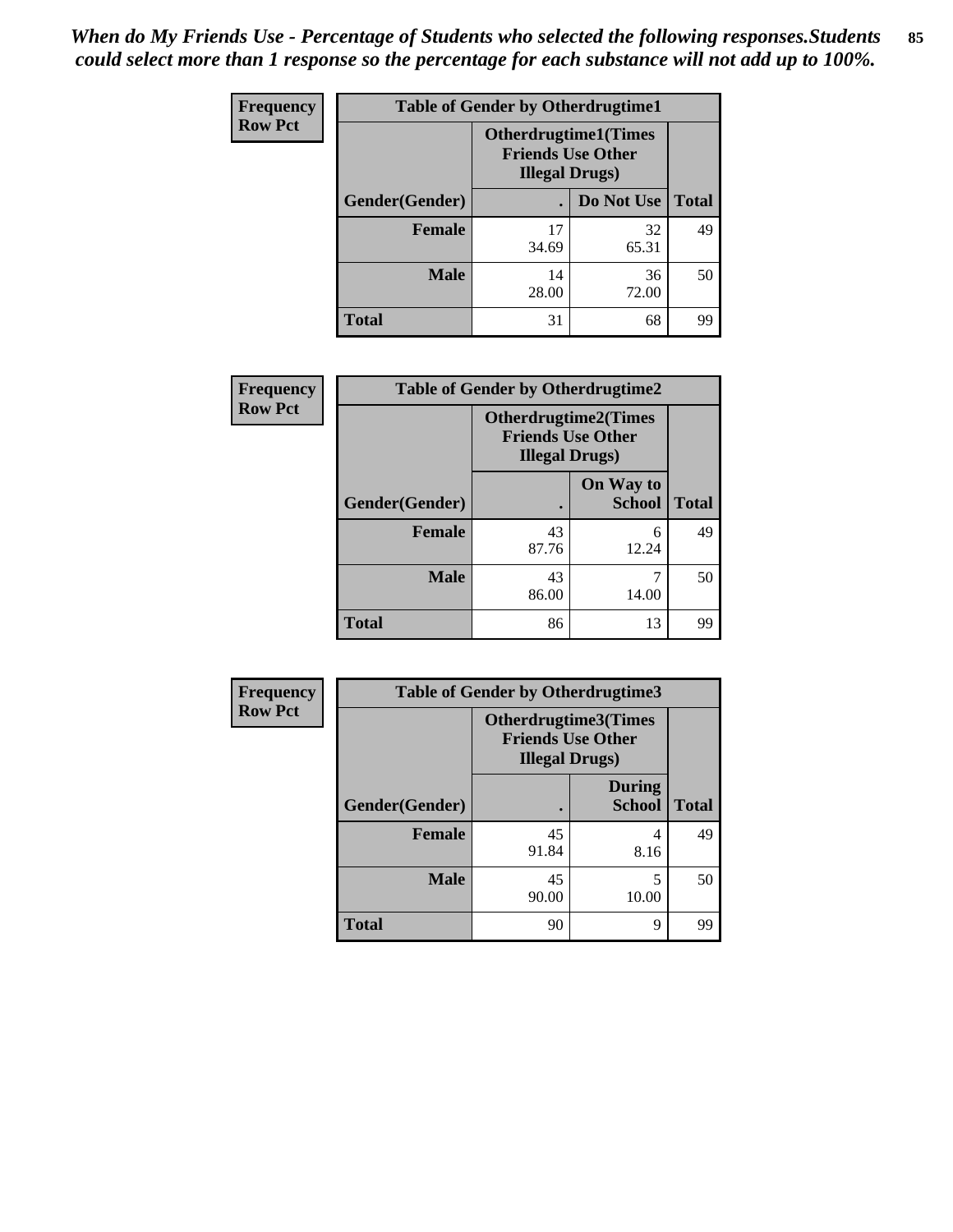*When do My Friends Use - Percentage of Students who selected the following responses.Students could select more than 1 response so the percentage for each substance will not add up to 100%.* **86**

| <b>Frequency</b> | <b>Table of Gender by Otherdrugtime4</b> |                                                    |                                                |              |
|------------------|------------------------------------------|----------------------------------------------------|------------------------------------------------|--------------|
| <b>Row Pct</b>   |                                          | <b>Friends Use Other</b><br><b>Illegal Drugs</b> ) | <b>Otherdrugtime4(Times</b>                    |              |
|                  | Gender(Gender)                           |                                                    | <b>On Way</b><br>Home<br>From<br><b>School</b> | <b>Total</b> |
|                  | Female                                   | 42<br>85.71                                        | 14.29                                          | 49           |
|                  | <b>Male</b>                              | 44<br>88.00                                        | 6<br>12.00                                     | 50           |
|                  | <b>Total</b>                             | 86                                                 | 13                                             | 99           |

| <b>Frequency</b> | <b>Table of Gender by Otherdrugtime5</b> |             |                                                                                    |              |  |
|------------------|------------------------------------------|-------------|------------------------------------------------------------------------------------|--------------|--|
| <b>Row Pct</b>   |                                          |             | <b>Otherdrugtime5</b> (Times<br><b>Friends Use Other</b><br><b>Illegal Drugs</b> ) |              |  |
|                  | Gender(Gender)                           |             | Weeknights                                                                         | <b>Total</b> |  |
|                  | <b>Female</b>                            | 40<br>81.63 | q<br>18.37                                                                         | 49           |  |
|                  | <b>Male</b>                              | 38<br>76.00 | 12<br>24.00                                                                        | 50           |  |
|                  | <b>Total</b>                             | 78          | 21                                                                                 | 99           |  |

| <b>Frequency</b> | <b>Table of Gender by Otherdrugtime6</b> |                                                                                   |             |              |
|------------------|------------------------------------------|-----------------------------------------------------------------------------------|-------------|--------------|
| <b>Row Pct</b>   |                                          | <b>Otherdrugtime6(Times</b><br><b>Friends Use Other</b><br><b>Illegal Drugs</b> ) |             |              |
|                  | Gender(Gender)                           |                                                                                   | Weekends    | <b>Total</b> |
|                  | <b>Female</b>                            | 32<br>65.31                                                                       | 17<br>34.69 | 49           |
|                  | <b>Male</b>                              | 33<br>66.00                                                                       | 17<br>34.00 | 50           |
|                  | <b>Total</b>                             | 65                                                                                | 34          | 99           |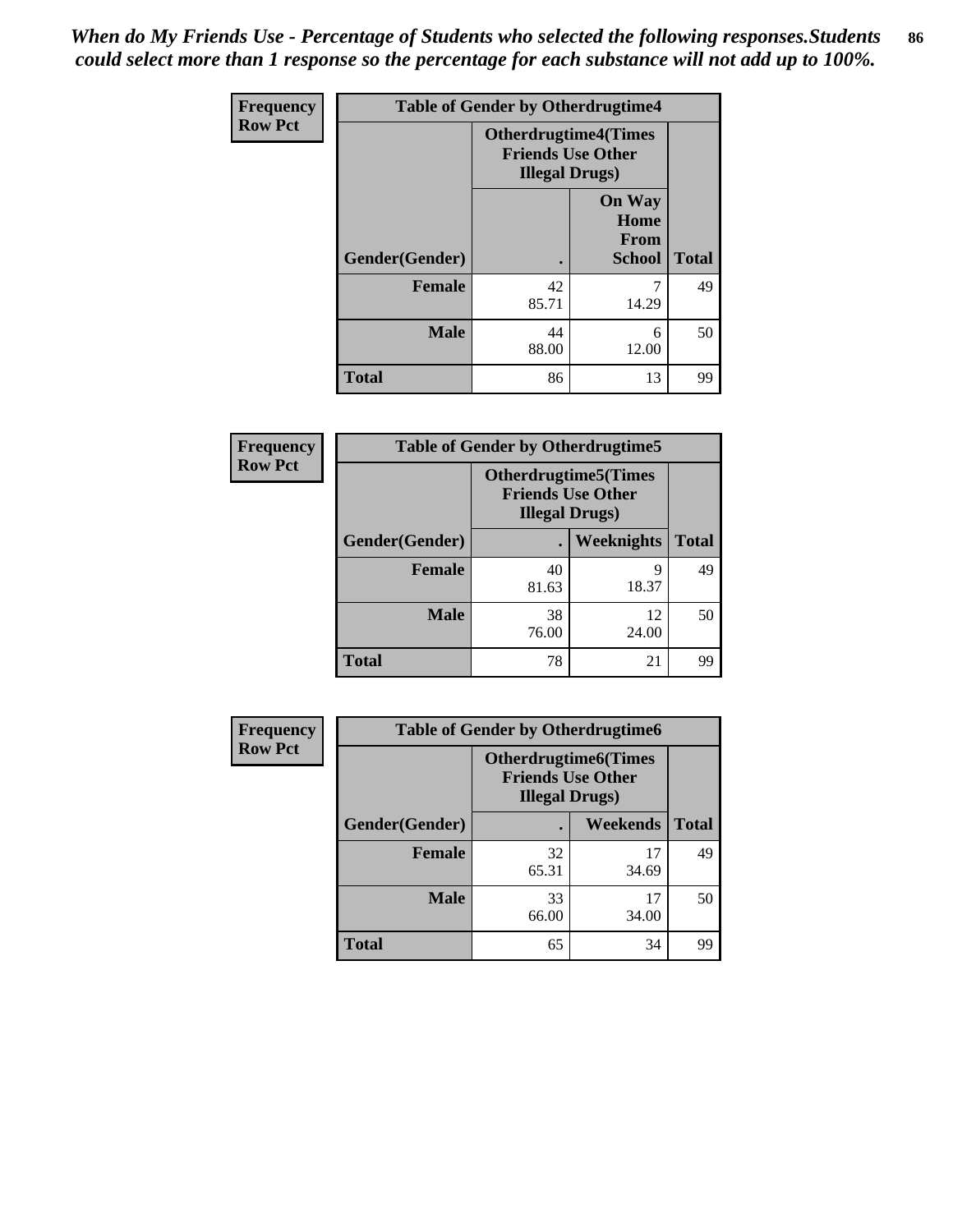# *Other Questions* **87**

| Frequency      | <b>Table of Gender by Educationalcohol</b> |                                                                                                                               |                |              |
|----------------|--------------------------------------------|-------------------------------------------------------------------------------------------------------------------------------|----------------|--------------|
| <b>Row Pct</b> |                                            | Educationalcohol(I<br>have been taught<br>about alcohol,<br>tobacco,<br>and other drugs<br>within the last year<br>at school) |                |              |
|                | Gender(Gender)                             | Yes                                                                                                                           | N <sub>0</sub> | <b>Total</b> |
|                | <b>Female</b>                              | 34<br>69.39                                                                                                                   | 15<br>30.61    | 49           |
|                | <b>Male</b>                                | 29<br>58.00                                                                                                                   | 21<br>42.00    | 50           |
|                | <b>Total</b>                               | 63                                                                                                                            | 36             | 99           |

| Frequency      | <b>Table of Gender by Rodedrinking</b> |                                                                                                                     |                |              |  |
|----------------|----------------------------------------|---------------------------------------------------------------------------------------------------------------------|----------------|--------------|--|
| <b>Row Pct</b> |                                        | Rodedrinking(In<br>the past 30 days I<br>have ridden in a<br>car with a driver<br>who had been<br>drinking alcohol) |                |              |  |
|                | Gender(Gender)                         | Yes                                                                                                                 | N <sub>0</sub> | <b>Total</b> |  |
|                | <b>Female</b>                          | 13<br>26.53                                                                                                         | 36<br>73.47    | 49           |  |
|                | <b>Male</b>                            | 14<br>28.00                                                                                                         | 36<br>72.00    | 50           |  |
|                | <b>Total</b>                           | 27                                                                                                                  | 72             | 99           |  |

| Frequency      | <b>Table of Gender by Drugsschool</b> |                                                                                                                                     |                |              |  |
|----------------|---------------------------------------|-------------------------------------------------------------------------------------------------------------------------------------|----------------|--------------|--|
| <b>Row Pct</b> |                                       | <b>Drugsschool</b> (During<br>the past 12 months,<br>I have been offered,<br>sold,<br>or given illegal drugs<br>on school property) |                |              |  |
|                | Gender(Gender)                        | <b>Yes</b>                                                                                                                          | N <sub>0</sub> | <b>Total</b> |  |
|                | <b>Female</b>                         | 19<br>38.78                                                                                                                         | 30<br>61.22    | 49           |  |
|                | <b>Male</b>                           | 27<br>54.00                                                                                                                         | 23<br>46.00    | 50           |  |
|                | <b>Total</b>                          | 46                                                                                                                                  | 53             | 99           |  |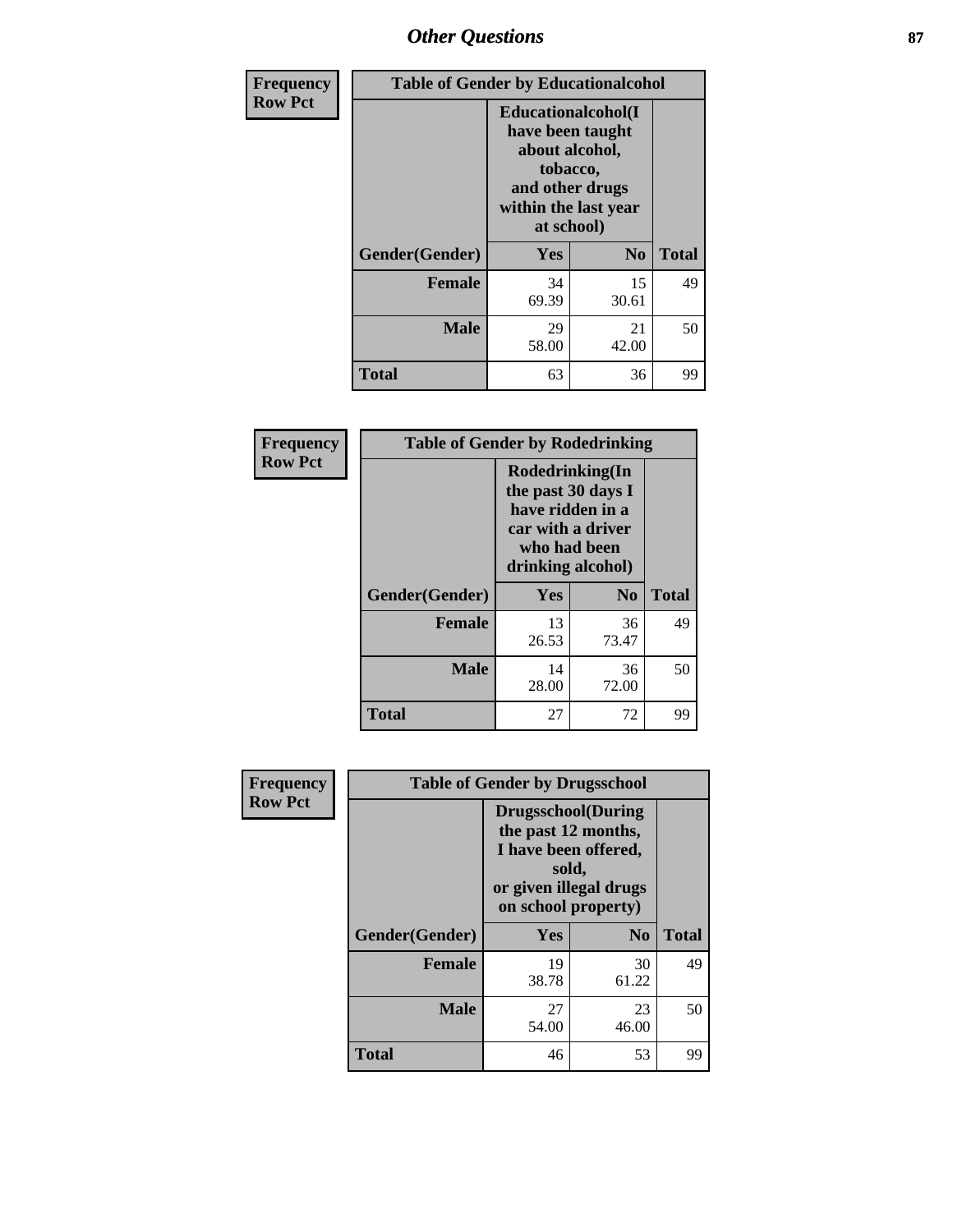# *Other Questions* **88**

**Frequency Row Pct**

| <b>Table of Gender by Bingedrinking</b> |             |                                                                                                         |           |           |                       |                       |                        |              |
|-----------------------------------------|-------------|---------------------------------------------------------------------------------------------------------|-----------|-----------|-----------------------|-----------------------|------------------------|--------------|
|                                         |             | Bingedrinking(I have drunk five or more<br>drinks of alcohol at one sitting during the<br>last 30 days) |           |           |                       |                       |                        |              |
| <b>Gender</b> (Gender)                  | $\mathbf 0$ | 1 or                                                                                                    | 3 to<br>5 | 6 to<br>9 | <b>10</b><br>to<br>19 | <b>20</b><br>to<br>29 | All<br><b>30</b>       |              |
|                                         | <b>Days</b> | days                                                                                                    | days      | days      | days                  | days                  | days                   | <b>Total</b> |
| <b>Female</b>                           | 36<br>73.47 | 4<br>8.16                                                                                               | 3<br>6.12 | 3<br>6.12 | 2.04                  | 0<br>0.00             | $\mathfrak{D}$<br>4.08 | 49           |
| <b>Male</b>                             | 32<br>64.00 | 4<br>8.00                                                                                               | 4<br>8.00 | 2<br>4.00 | 6<br>12.00            | 2.00                  | 2.00                   | 50           |

| Frequency      | <b>Table of Gender by Educationaids</b> |                                                                                                 |             |              |  |
|----------------|-----------------------------------------|-------------------------------------------------------------------------------------------------|-------------|--------------|--|
| <b>Row Pct</b> |                                         | <b>Educationaids</b> (I<br>have been taught<br>about HIV/AIDS<br>at school in the<br>past year) |             |              |  |
|                | Gender(Gender)                          | Yes                                                                                             | $\bf N_0$   | <b>Total</b> |  |
|                | <b>Female</b>                           | 38<br>77.55                                                                                     | 11<br>22.45 | 49           |  |
|                | <b>Male</b>                             | 38<br>76.00                                                                                     | 12<br>24.00 | 50           |  |
|                | <b>Total</b>                            | 76                                                                                              | 23          | 99           |  |

| <b>Frequency</b> | <b>Table of Gender by Suicideconsider</b> |                 |                |              |  |
|------------------|-------------------------------------------|-----------------|----------------|--------------|--|
| <b>Row Pct</b>   |                                           | Suicideconsider |                |              |  |
|                  | Gender(Gender)                            | Yes             | N <sub>0</sub> | <b>Total</b> |  |
|                  | <b>Female</b>                             | 8.16            | 45<br>91.84    | 49           |  |
|                  | <b>Male</b>                               | 14.00           | 43<br>86.00    | 50           |  |
|                  | <b>Total</b>                              | 11              | 88             | 99           |  |